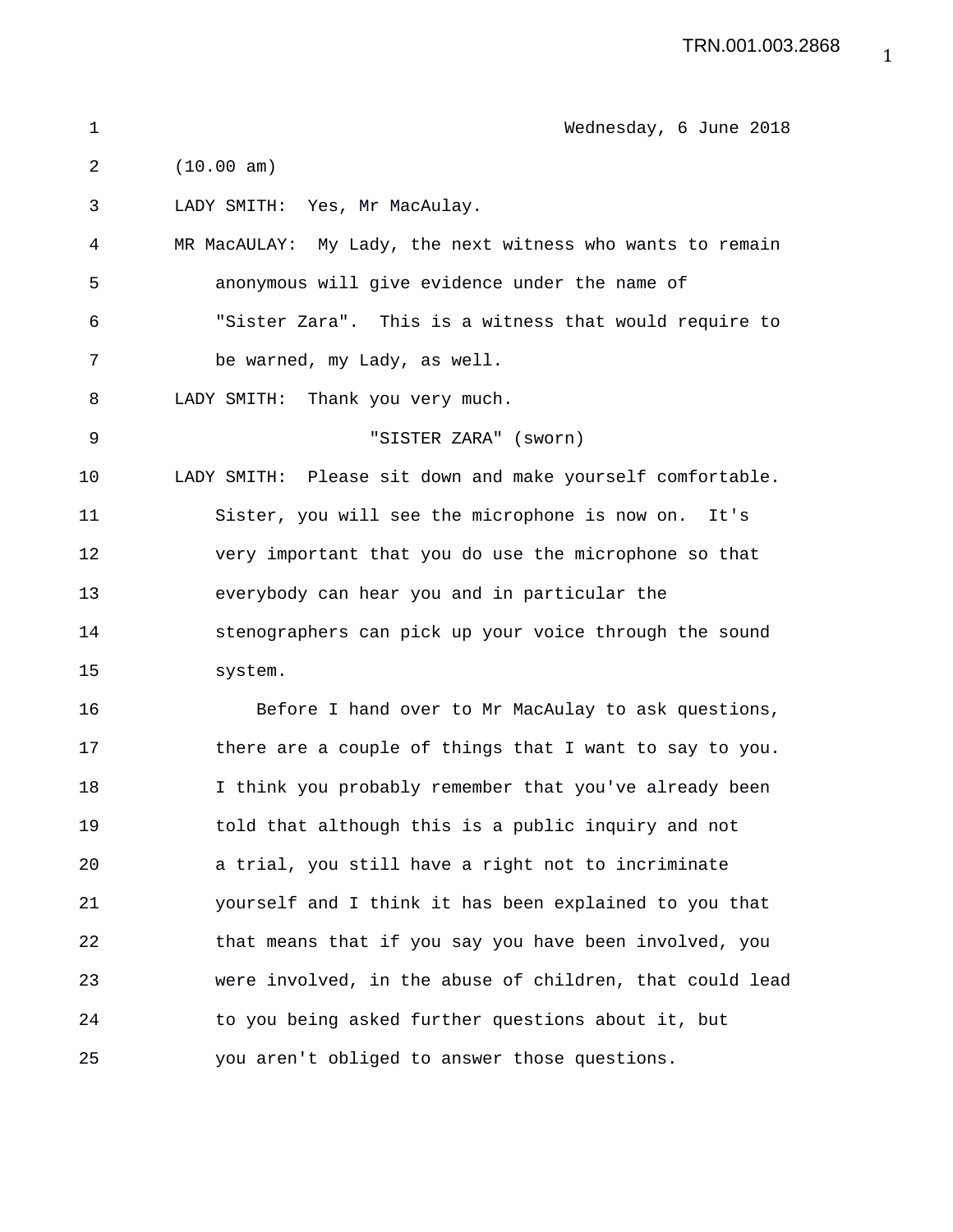TRN.001.003.2869

1 If you do choose to answer though, and it's your 2 choice, your answers will be recorded, they will be 3 in the transcript from the hearing, and they could be 4 used as evidence at any time in the future in any future 5 proceedings. It is important that you understand that 6 this continues to apply at the hearing just as it 7 applied when you were being interviewed to provide 8 a statement for the inquiry. You continue to have this 9 right not to incriminate yourself, so if you tell us 10 when answering questions that you were involved in the 11 abuse of children, and you're asked further questions, 12 you don't have to answer them. You can answer them, but 13 it's your choice as to whether you do or not, but again, 14 they will be recorded and be available for the future if 15 required. Do you understand that? 16 A. Yes, I understand. 17 LADY SMITH: Thank you very much. I'll now pass over to 18 Mr MacAulay. 19 Questions from MR MacAULAY 20 MR MacAULAY: Good morning, sister. 21 A. Good morning. 22 Q. Can I take from you the year of your birth, not the date 23 of your birth. Can you confirm for me that you were 24 born in 1942? 25 A. Yes.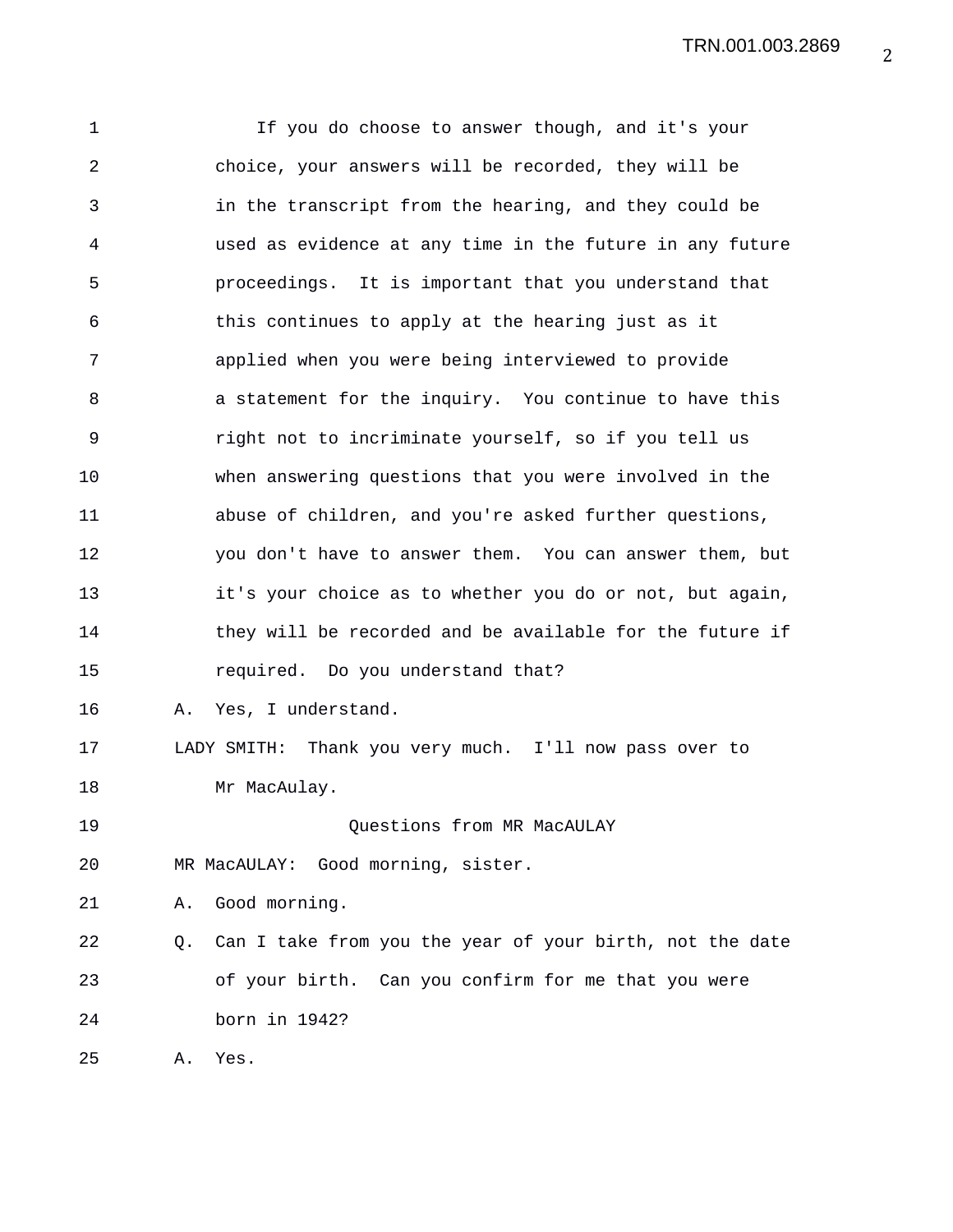1 Q. In the red folder, sister, you'll find your statement. 2 Can I take you to that. I'll give the reference to the 3 stenographers: it's WIT.001.001.7092. If I could ask 4 you, sister, to turn to the very last page of the 5 statement at page 7125. Can you confirm that you have 6 signed the statement? 7 A. Yes, I have. 8 Q. Do you say in the last paragraph of the statement: 9 "I have no objection to my witness statement being 10 published as part of the evidence to the inquiry"? 11 Is that right? 12 A. Yes. 13 Q. Do you go on to say: 14 "I believe the facts stated in this witness 15 statement by me are true"? 16 Is that right? 17 A. Yes. 18 Q. While you have the folder in front of you, if you turn 19 to the very beginning of the folder, you'll find there 20 what I tend to describe as a key, whereby on the 21 right-hand side you have the name of certain persons 22 and, on the left, the pseudonym that that particular 23 person has chosen. If I refer you to a particular 24 pseudonym, clearly I don't want you to disclose the name 25 of that pseudonym; do you understand?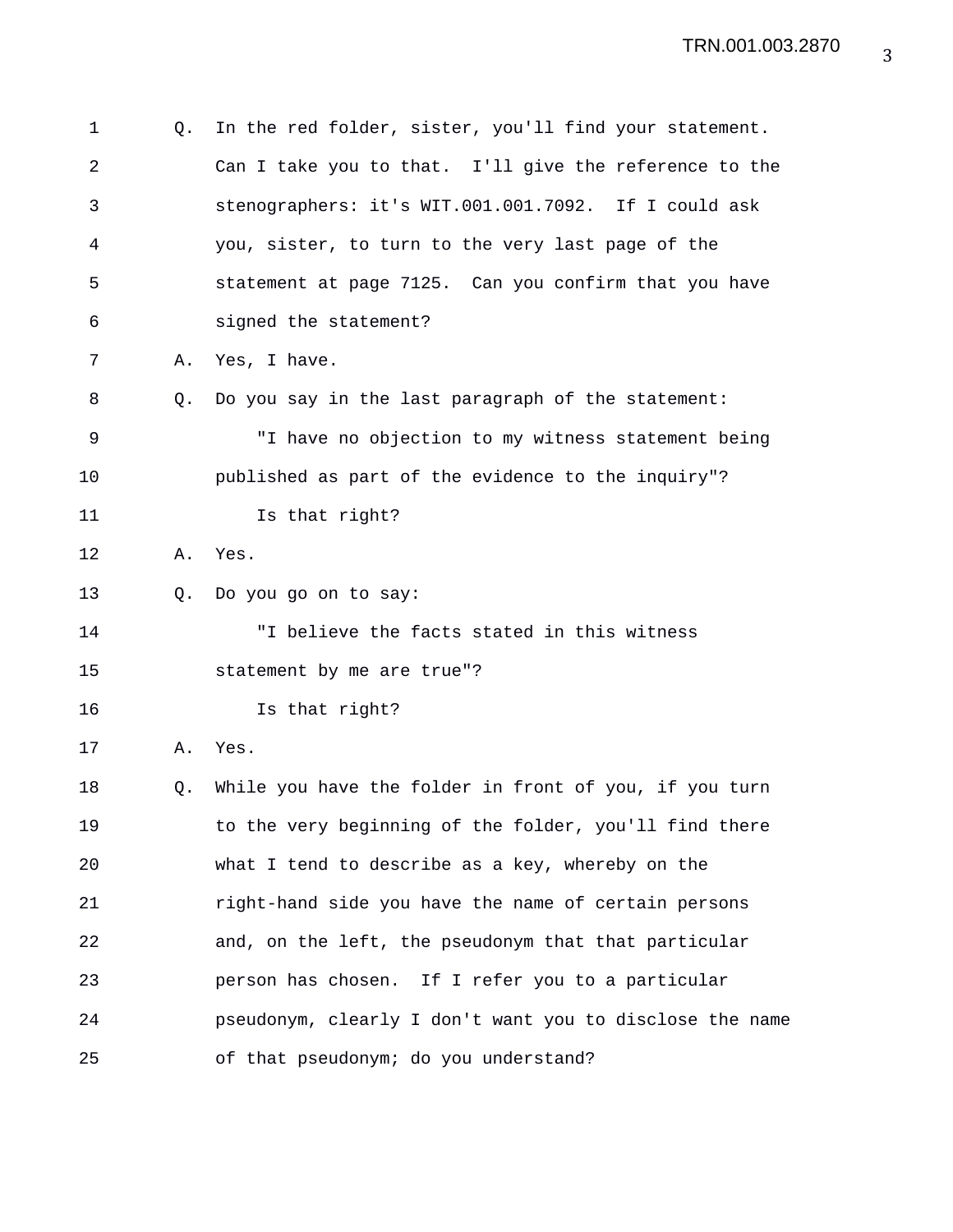1 A. Yes. 2 Q. Sister, can then I go back to when you joined the 3 Sisters of Nazareth. I think you say in your statement 4 at paragraph 2 that you joined the order on 5 1962. 6 A. Yes. That's right. 7 Q. When were you professed as a nun? 8 A. My first profession was 1964. 9 Q. I think you tell us in your statement that you did 10 a number of things before you went to Nazareth House in 11 Aberdeen; is that right? 12 A. Yes. 13 Q. According to what you tell us in your statement, you 14 went to Nazareth House Aberdeen in 1968. 15 A. Yes. 16 Q. And you left in 1972? 17 A. Around that time, yes. I forget the actual time, but it 18 was then. 19 LADY SMITH: So you'd be about 26 or so, 25/26, when you 20 went to Aberdeen, were you? 21 A. Yes. 22 LADY SMITH: And 30-odd when you left? 23 A. Yes. 24 MR MacAULAY: You left, I think, to go to Nazareth House in 25 Lasswade.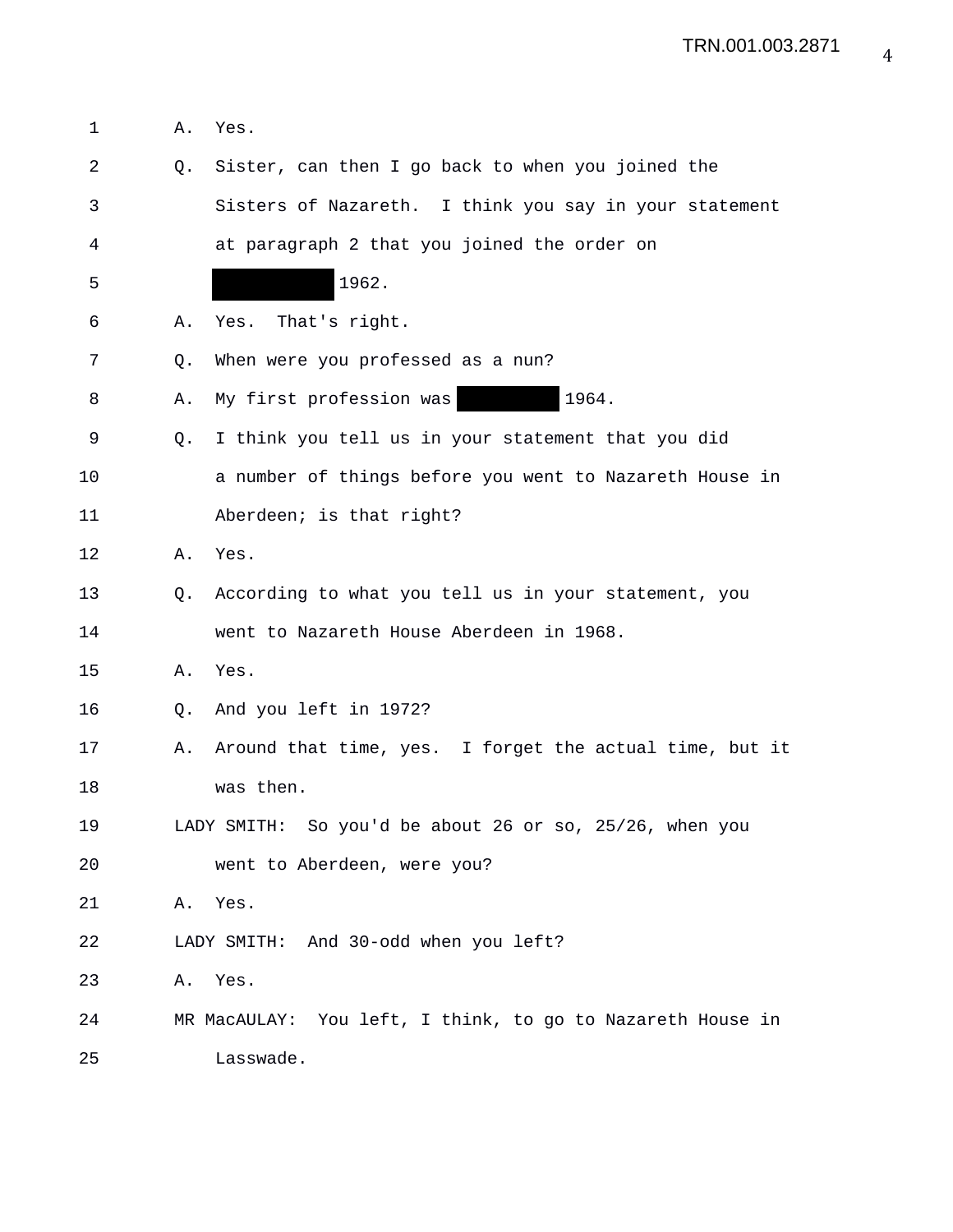1 A. That's correct, yes. 2 Q. And you stayed there from about 1972 to 1975? 3 A. That's correct. 4 Q. So for quite a considerable period of time you were 5 working with children in the Scottish Nazareth Houses? 6 A. Yes, that's right. 7 Q. After 1975, did you go elsewhere? 8 A. 1975, I went to -- it's called in in 9 in the north of Ireland. 10 Q. Did 1975 see you end your connection with Scotland at 11 that time? 12 A. At that time, yes. 13 Q. So far as going to Aberdeen was concerned, sister, were 14 you just told to go there by the Superior? 15 A. I was -- 16 Q. Had you made any -- 17 A. -- the Superior General. 18 Q. Yes. I think that's the way things were: you were told 19 to go and if you were told -- 20 A. In those times, yes. 21 Q. -- you had to go? 22 A. Yes. 23 Q. Did you have any experience or training in working with 24 children? 25 A. Well, I was brought up in a large family, so that's the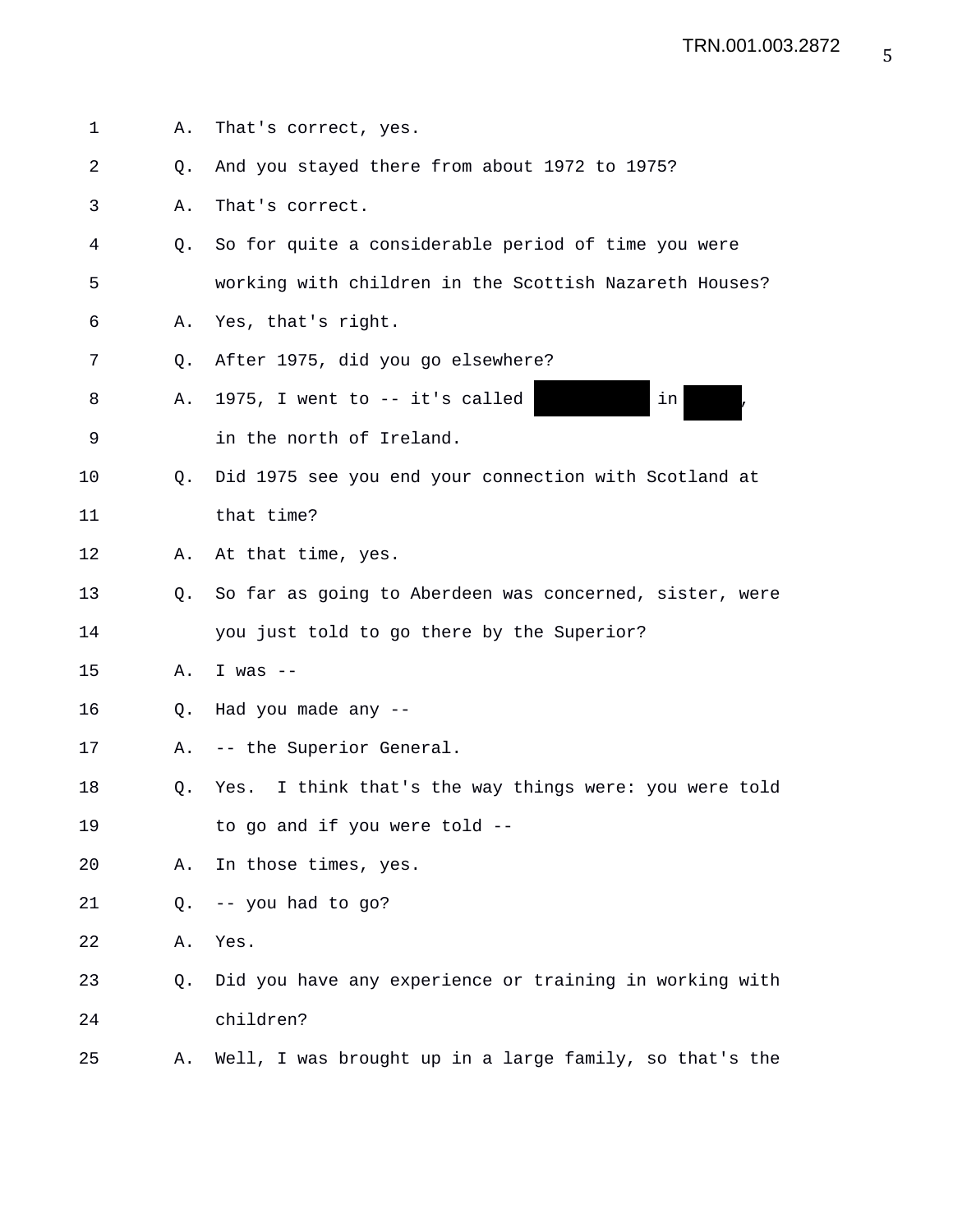| $\mathbf 1$ |    | training that I had. That's where I took my doctorate              |
|-------------|----|--------------------------------------------------------------------|
| 2           |    | out in childcare.                                                  |
| 3           | Q. | Sorry?                                                             |
| 4           | Α. | I took my doctorate out in childcare with my brothers in           |
| 5           |    | a large family.                                                    |
| 6           |    | LADY SMITH: I appreciate what you're saying, but I think           |
| 7           |    | what Mr MacAulay is getting at is whether you had had              |
| 8           |    | any training about how to go about looking after other             |
| 9           |    | people's children, people who are not family.                      |
| 10          | Α. | No, not at that time I didn't.                                     |
| 11          |    | MR MacAULAY: When you went to Aberdeen, you were going, as         |
| 12          |    | you've just told us a few moments ago, as a junior                 |
| 13          |    | sister.                                                            |
| 14          | Α. | Yes. That's right.                                                 |
| 15          | Q. | Were you then attached to another more senior sister?              |
| 16          | Α. | Yes.                                                               |
| 17          | Q. | Who was that?                                                      |
| 18          | Α. | <b>LFB</b><br>Sister                                               |
| 19          | Q. | Had she been in Aberdeen for some time before you?                 |
| 20          | Α. | She was.                                                           |
| 21          | Q. | When you went there then and you were with                         |
| 22          |    | <b>LFB</b><br>, were you allocated a particular group of<br>Sister |
| 23          |    | children?                                                          |
| 24          | Α. | I was.                                                             |
| 25          | Q. | What was the group?                                                |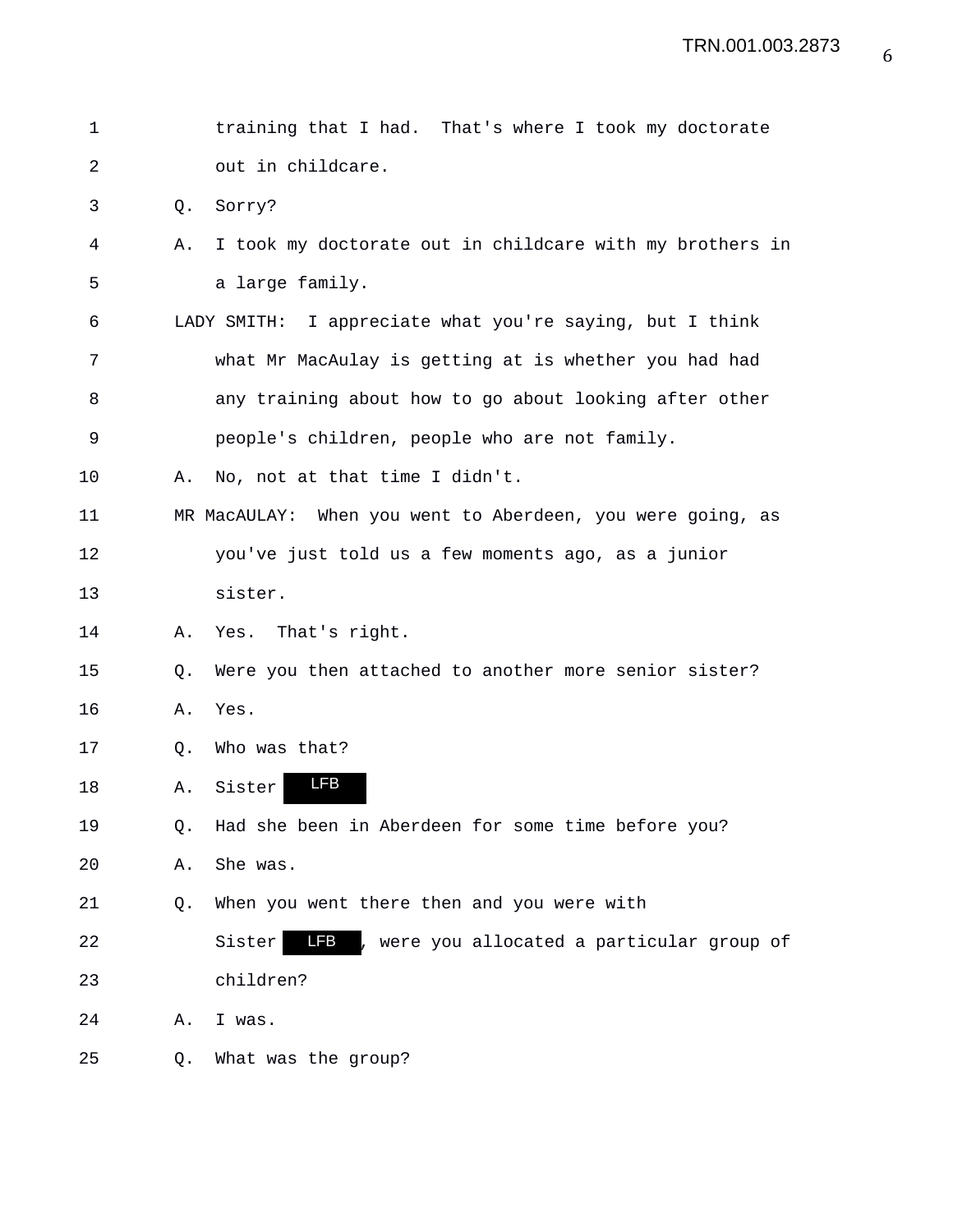| 1              | Α. | There were sometimes 20, sometimes 24 in a group, aged      |
|----------------|----|-------------------------------------------------------------|
| $\overline{2}$ |    | from about 7 to 14.                                         |
| 3              | Q. | And they were boys?                                         |
| 4              | Α. | All boys.                                                   |
| 5              | Q. | And what you're saying, sister, you worked on the boys'     |
| 6              |    | side of Nazareth House?                                     |
| 7              | Α. | Yes.                                                        |
| 8              | O. | LFB<br>Did you work in conjunction with Sister<br>Did<br>P. |
| 9              |    | you both look after the same group of boys rather than      |
| 10             |    | dividing the group up in any way?                           |
| 11             | Α. | LFB<br>There were two groups: Sister<br>was upstairs,       |
| 12             |    | I was downstairs.                                           |
| 13             | Q. | So the group itself was divided into two?                   |
| 14             | Α. | Yes.                                                        |
| 15             | Q. | And so far as your group was concerned, how large was       |
| 16             |    | that group?                                                 |
| 17             | Α. | Sometimes 20, sometimes 24.                                 |
| 18             | Q. | I see. What about Sister<br>LFB<br>'s group?                |
| 19             | Α. | She would have been around the same.                        |
| 20             | Q. | So did you and Sister <b>FB</b> in effect look after all    |
| 21             |    | the boys that were in Nazareth House --                     |
| 22             | Α. | Yes $--$                                                    |
| 23             | Q. | -- at that time?                                            |
| 24             | А. | -- although I think some of the younger boys might have     |
| 25             |    | been over in the girls' side.                               |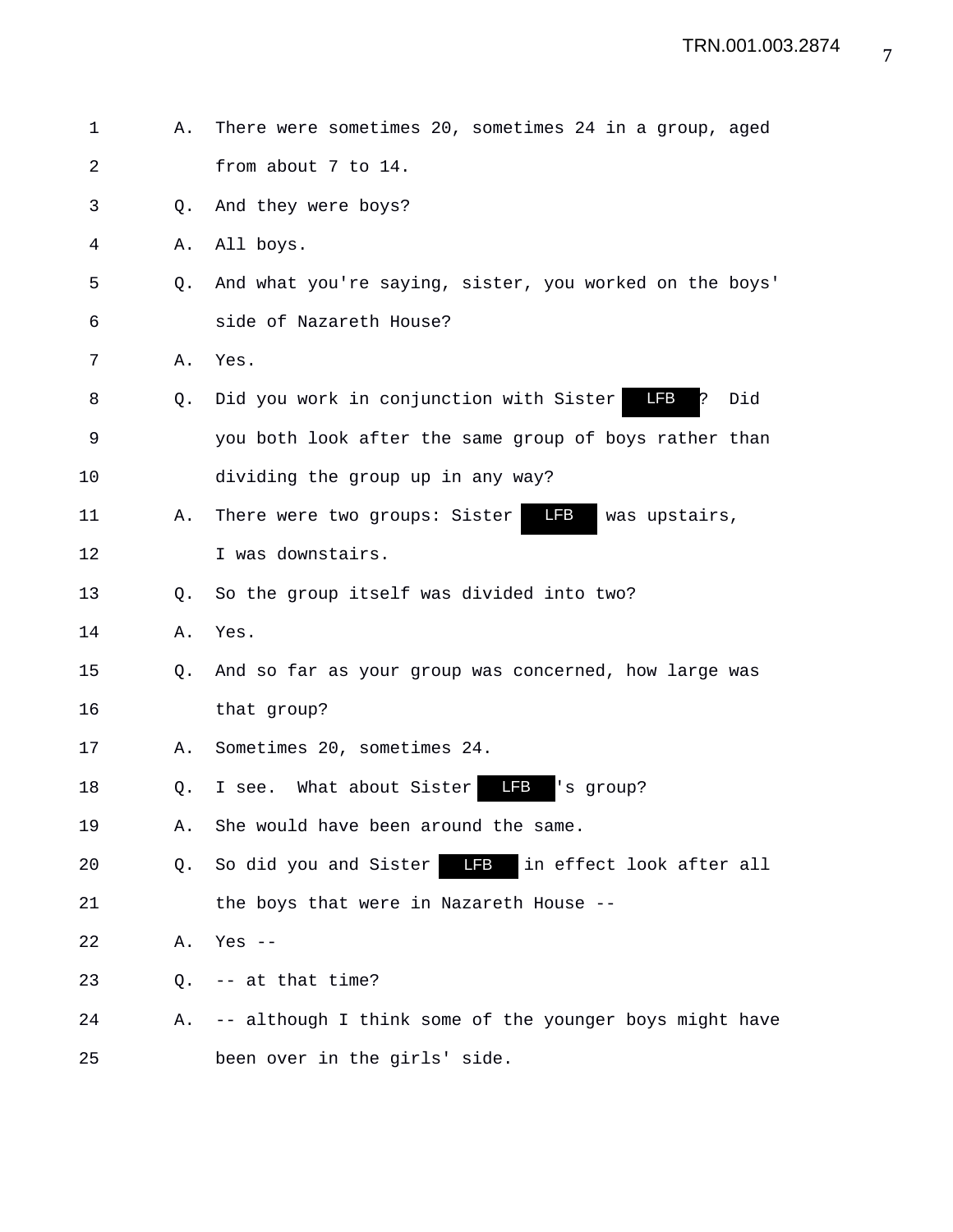| 1  | Q. | Yes. I think we've heard some evidence that very young   |
|----|----|----------------------------------------------------------|
| 2  |    | children might have been in the girls' side and when     |
| 3  |    | they came to a particular age --                         |
| 4  | Α. | They came up to the boys, that's right.                  |
| 5  | Q. | So if I look at numbers that have been provided to us by |
| 6  |    | the order $--$ this is at NAZ.001.001.0265. If you just  |
| 7  |    | orientate yourself, you'll see this is described as:     |
| 8  |    | "Statistics of numbers of children and babies at         |
| 9  |    | Scottish Nazareth Houses (1925 to 1984)."                |
| 10 |    | If you look to the left-hand column where we have        |
| 11 |    | the heading "Aberdeen", and move down the page, can you  |
| 12 |    | see, a few entries from the bottom -- certainly the      |
| 13 |    | suggestion here is that in 1968 there were 37 boys, but  |
| 14 |    | that's jumped up to, by 1969, 41. Do you see that?       |
| 15 | Α. | Yes.                                                     |
| 16 | Q. | These are the figures that have been provided. So if     |
| 17 |    | your groups were roughly divided in half, you'd have up  |
| 18 |    | to about 20, certainly, in each group if you were        |
| 19 |    | covering all the boys?                                   |
| 20 | Α. | Yes.                                                     |
| 21 |    | LADY SMITH: And, of course, we have to bear in mind that |
| 22 |    | this reads as though it was a statistic for a snapshot   |
| 23 |    | at the end of the year and not an averaging-out over     |
| 24 |    | 12 months. I think that's right, Mr MacAulay, isn't it?  |
| 25 |    | MR MacAULAY: That is right, yes.                         |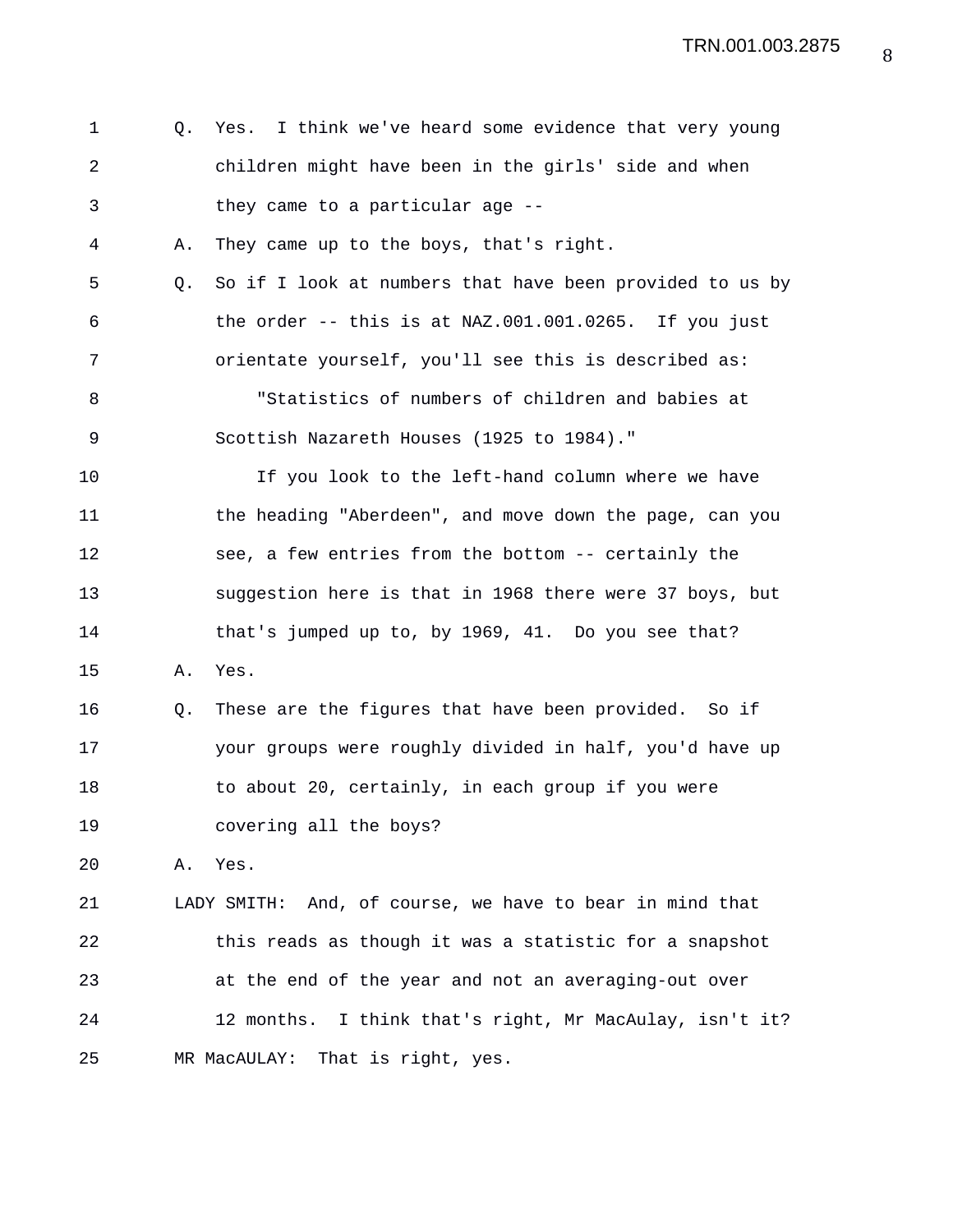| 1  |    | LADY SMITH: It tells us what the position was at -- I think |
|----|----|-------------------------------------------------------------|
| 2  |    | it's the end of the year each year. So the numbers may      |
| 3  |    | have varied during the year, and that would fit with        |
| 4  |    | your feel of about 20 boys, maybe more than that at         |
| 5  |    | times.                                                      |
| 6  | Α. | Yes.                                                        |
| 7  |    | MR MacAULAY: Did you have any help, sister, looking to your |
| 8  |    | own group, in looking after the boys?                       |
| 9  | Α. | Yes. We had like part-time staff and also a cleaner.        |
| 10 | O. | Did the part-time staff cover both of the boys' groups?     |
| 11 | Α. | <b>LFB</b><br>had her own staff and then<br>No, no, sister  |
| 12 |    | I would have maybe one full-time staff.                     |
| 13 | О. | Can I just get some idea as to where your group was         |
| 14 |    | located within that Nazareth House? Can you help me         |
| 15 |    | with that? Did you say a moment ago you were on the         |
| 16 |    | second floor?                                               |
| 17 | Α. | LFB<br>I was on the first floor and Sister<br>was on the    |
| 18 |    | second floor.                                               |
| 19 | Q. | But do I take it from what you've said that                 |
| 20 |    | LFB<br>Sister<br>was in overall charge?                     |
| 21 | Α. | Yes, she was.                                               |
| 22 | Q. | What was your role, sister?                                 |
| 23 | Α. | I was like a housemother.                                   |
| 24 | Q. | Could you just develop that for me? What do you mean by     |
| 25 |    | that?                                                       |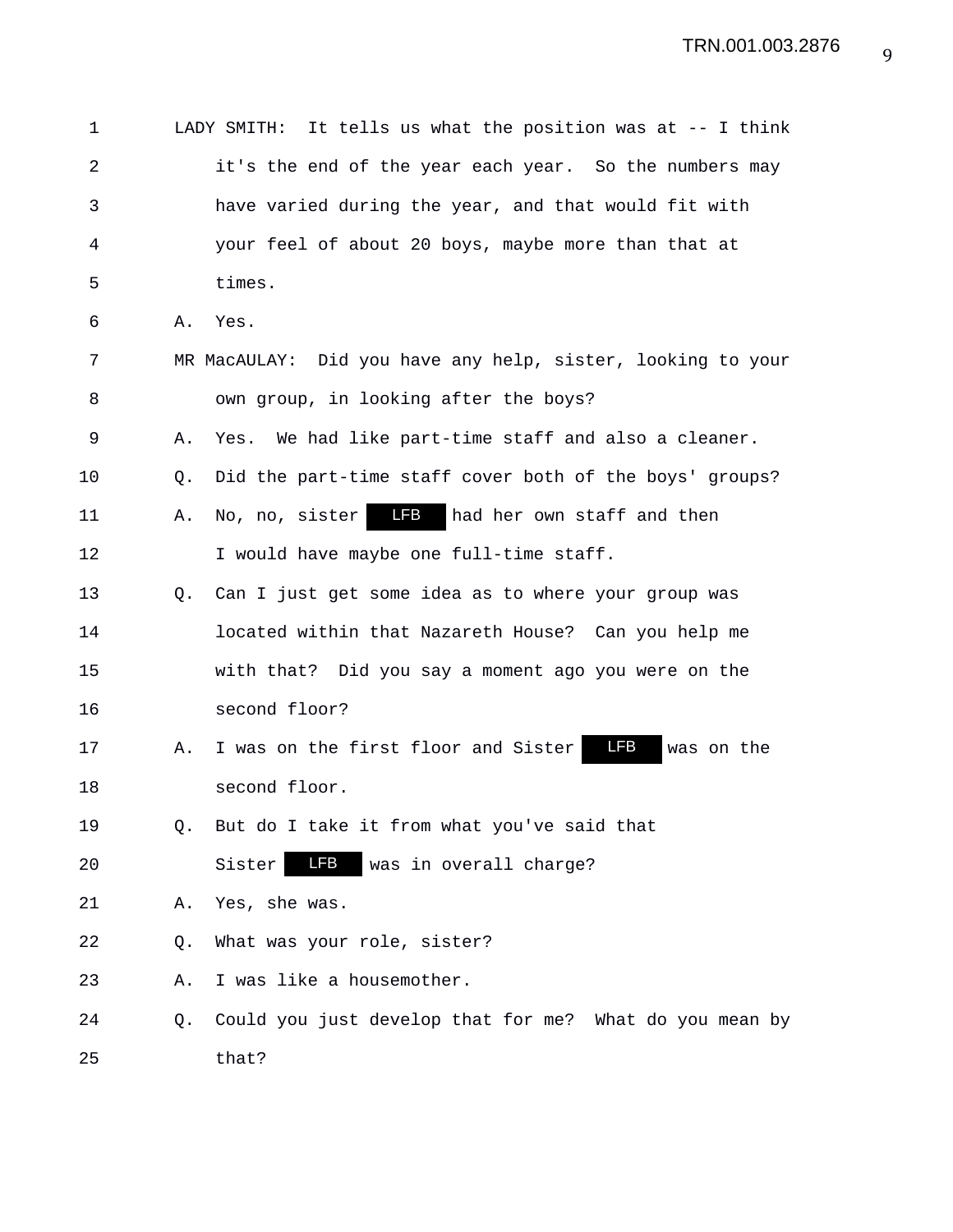| 1  | Α.             | Like an ordinary home where the mother will look after   |
|----|----------------|----------------------------------------------------------|
| 2  |                | her children. And, with the help of the staff, that's    |
| 3  |                | what I did.                                              |
| 4  | Q.             | Then looking at the staff, what did you see the duties   |
| 5  |                | of the staff to be?                                      |
| 6  | Α.             | They would help with the staff getting them up in the    |
| 7  |                | mornings. We had Mass and while we were at Mass, then    |
| 8  |                | they started getting the children up about half 7,       |
| 9  |                | getting them washed, getting them dressed, and then when |
| 10 |                | I came back from Mass, then we would help with the       |
| 11 |                | breakfast.                                               |
| 12 | $\circ$ .      | One thing you say in your statement in paragraph 6 --    |
| 13 |                | it's the paragraph on the screen -- you say there that:  |
| 14 |                | "A lot of the children that [you were] dealing with      |
| 15 |                | were from the east end of Glasgow."                      |
| 16 | Α.             | Yes.                                                     |
| 17 | Q <sub>z</sub> | Is that correct?                                         |
| 18 | Α.             | Yes.                                                     |
| 19 | Q.             | Not Aberdeen then, it was children from Glasgow?         |
| 20 | Α.             | Most other places, yes, and Dundee and maybe one or two  |
| 21 |                | from Stirling.                                           |
| 22 | Q.             | You go on to say:                                        |
| 23 |                | "A lot of the children were dysfunctional."              |

24 I just want to understand what you meant by that. 25 A. Well, I think, you know, when they're taken from their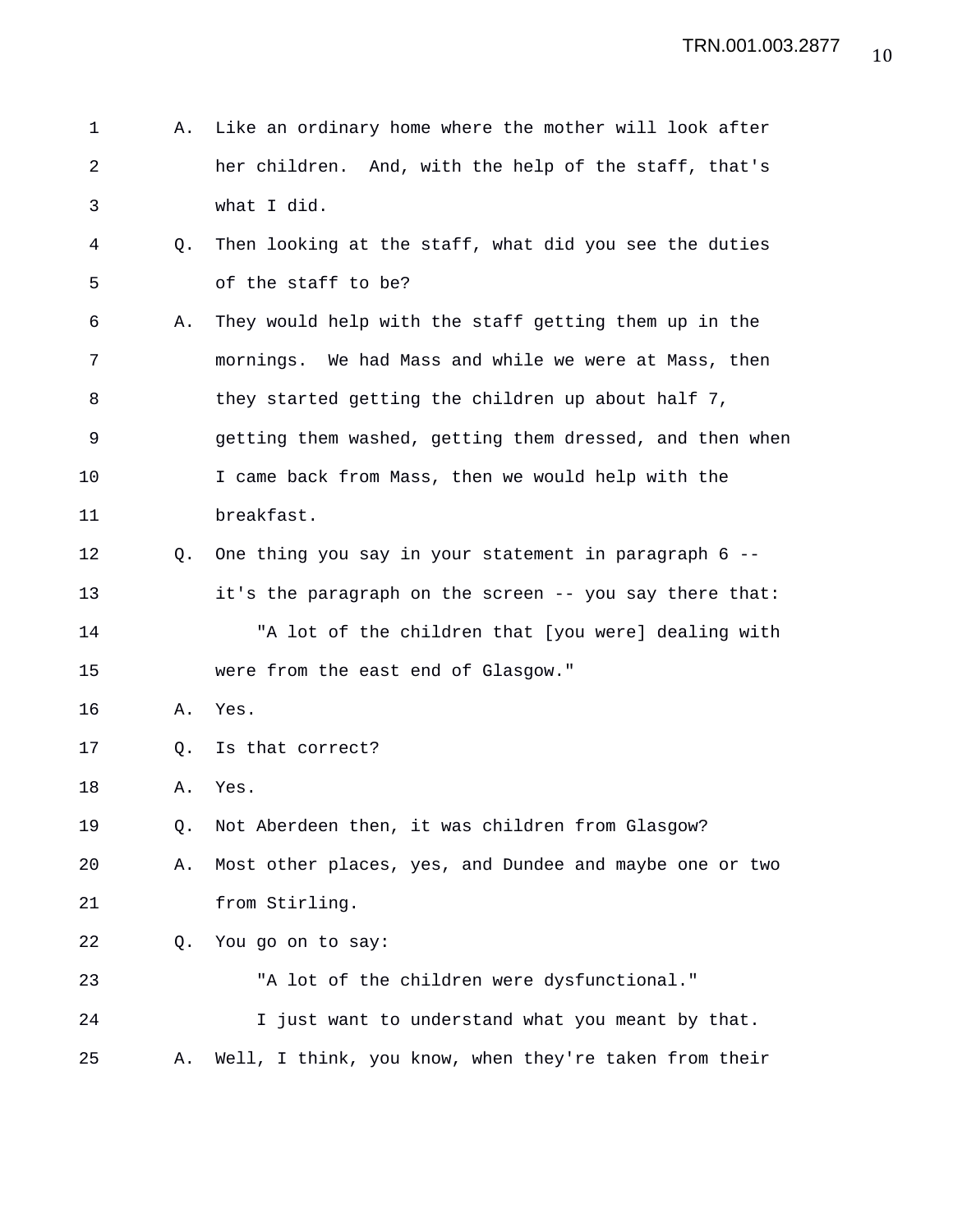| 1              |             | normal parents, it's not easy for them then to come into |
|----------------|-------------|----------------------------------------------------------|
| $\overline{a}$ |             | care and to be looked after by somebody else, no matter  |
| 3              |             | what the parents might have been, you know. They're      |
| 4              |             | still -- it was their parents.                           |
| 5              | $Q_{\star}$ | In what way did they display this dysfunctional --       |
| 6              | Α.          | Sometimes by their behaviour, maybe sometimes they'd go  |
| 7              |             | out and start stealing and things like that.             |
| 8              | Q.          | There has been some suggestion from other sisters that   |
| 9              |             | the children were generally well-behaved at              |
| 10             |             | Nazareth House; was that your own experience?            |
| 11             | Α.          | Well, I suppose on the whole they were, probably, yes.   |
| 12             |             | You always have the odd one that would be sort of, you   |
| 13             |             | know, getting into trouble at school or getting into     |
| 14             |             | trouble on the way                                       |
| 15             | Q.          | Okay. What information were you given as to the          |
| 16             |             | background of the children that you were looking after?  |
| 17             | Α.          | Not very much at all.                                    |
| 18             | Q.          | Were there any records that you could look at to see     |
| 19             |             | what the backgrounds were?                               |
| 20             | Α.          | No.                                                      |
| 21             | Q.          | And did that --                                          |
| 22             | Α.          | Not that I can remember.                                 |
| 23             | Q.          | Did that remain the position throughout your time in     |
| 24             |             | Aberdeen?                                                |
| 25             | Α.          | Yes.                                                     |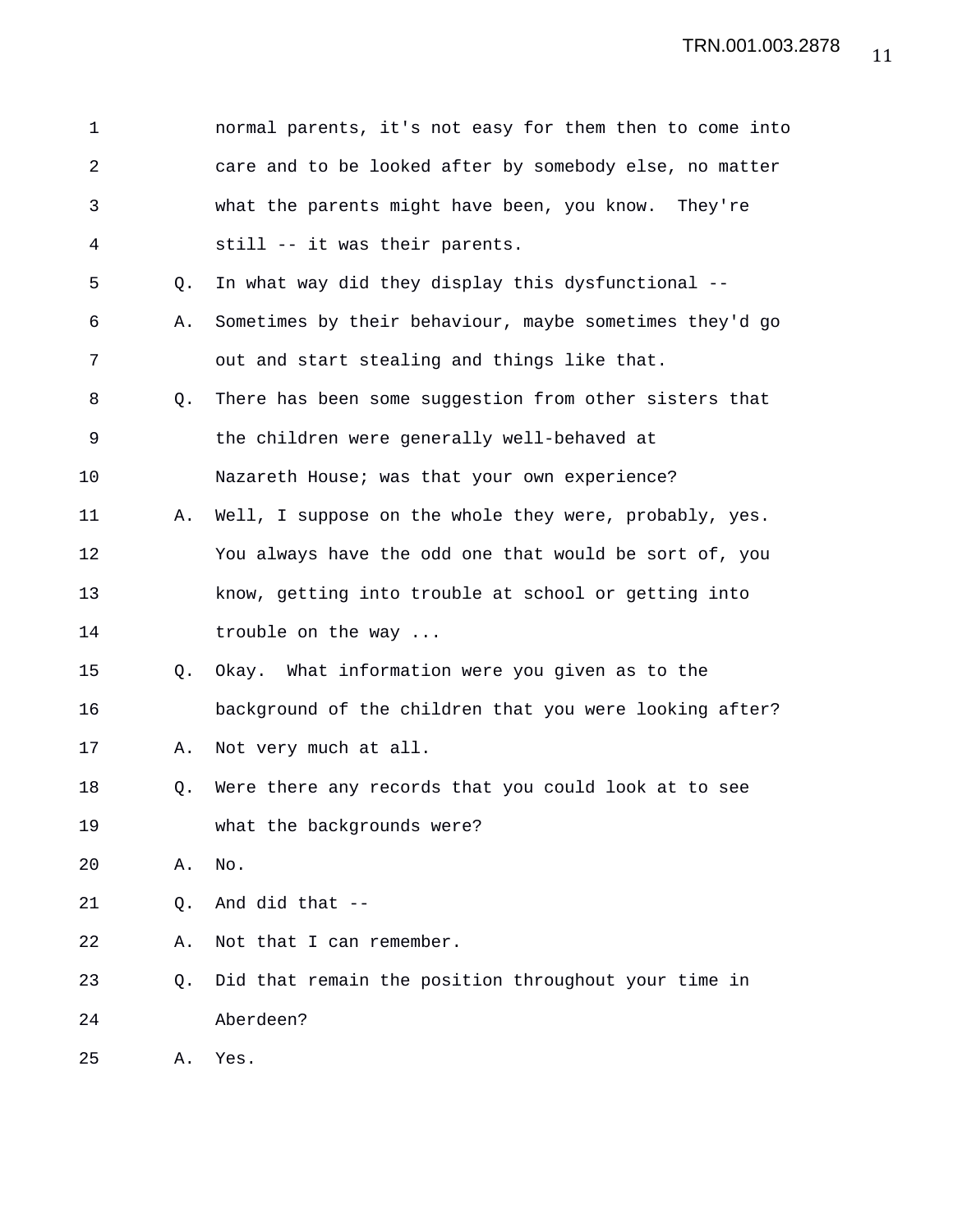1 Q. What about Sister LFB ? Do you know if she had any 2 access to information that would help in relation to the 3 background of the children? 4 A. No, I wouldn't know. 5 Q. You wouldn't know? 6 A. No. 7 Q. Did she ever discuss with you that you can remember the 8 children's backgrounds? 9 A. No. 10 Q. When you got there, did you have any what one would 11 refer to as an induction process? By that I mean being 12 told about the children, what your duties were and so on 13 and so forth? Did you have that -- go through that sort 14 of process? 15 A. No. 16 Q. So how then did you, as it were, get up and running? 17 A. Well, you just went over and you just, you know, sort of 18 got started in and talked to the staff and found out 19 from the staff what was the routine and you took it from 20 there. 21 LADY SMITH: Can I just take you back a moment? In answer 22 to the query about what you meant by "dysfunctional", 23 you said: 24 "Sometimes the children would go out and start 25 stealing and things like that."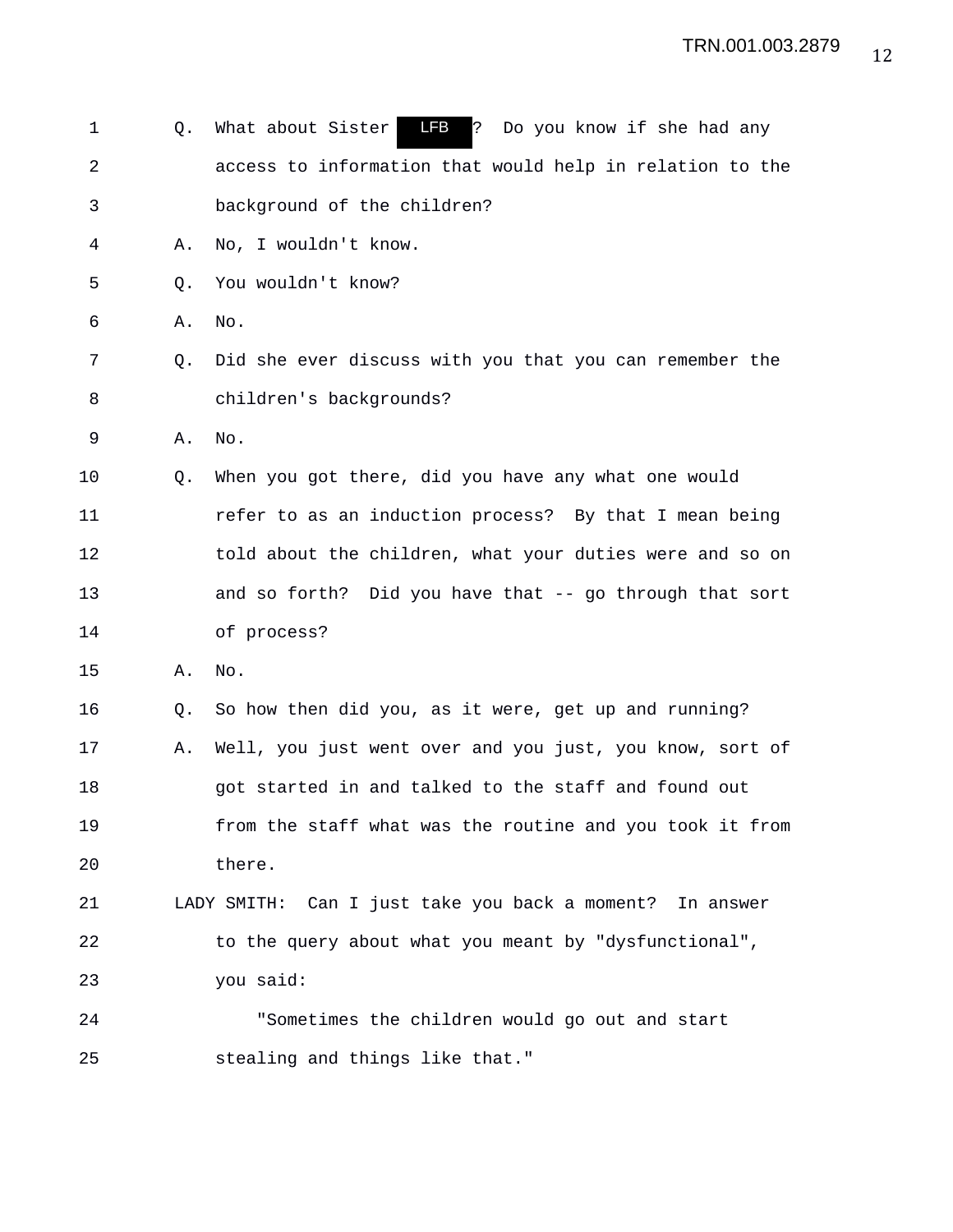| 1  |    | How often are you talking about children going out          |
|----|----|-------------------------------------------------------------|
| 2  |    | and stealing? How often did that happen?                    |
| 3  | Α. | Maybe once or twice a week.                                 |
| 4  |    | LADY SMITH: So what did you do about it?                    |
| 5  | Α. | I spoke with them about it and how wrong it was.            |
| 6  |    | I remember one boy in particular came back to me about      |
| 7  |    | a month after and said, you know, thanks for telling me     |
| 8  |    | that, and he was stopping stealing.                         |
| 9  |    | LADY SMITH: Right. Did you report it?                       |
| 10 |    | A. No, I didn't.                                            |
| 11 |    | LADY SMITH: Why not?                                        |
| 12 | Α. | I  I just dealt with it and that's what I thought           |
| 13 |    | was the best thing to do.                                   |
| 14 |    | LADY SMITH: Were these children who had come to you as part |
| 15 |    | of the approved school element of Nazareth House?           |
| 16 | Α. | No, not on the boys' side.                                  |
| 17 |    | LADY SMITH: Right. Okay, thank you.                         |
| 18 |    | MR MacAULAY: Yes, I think the approved school was           |
| 19 |    | exclusively on the girls' side.                             |
| 20 | Α. | That's right.                                               |
| 21 | Q. | I may not look at this with you, but there came a point     |
| 22 |    | in time when the approved school was no longer an           |
| 23 |    | approved school in Aberdeen. Do you know about that?        |
| 24 | Α. | When I left Aberdeen, it was still there on the<br>No.      |
| 25 |    | girls' side, the approved girls.                            |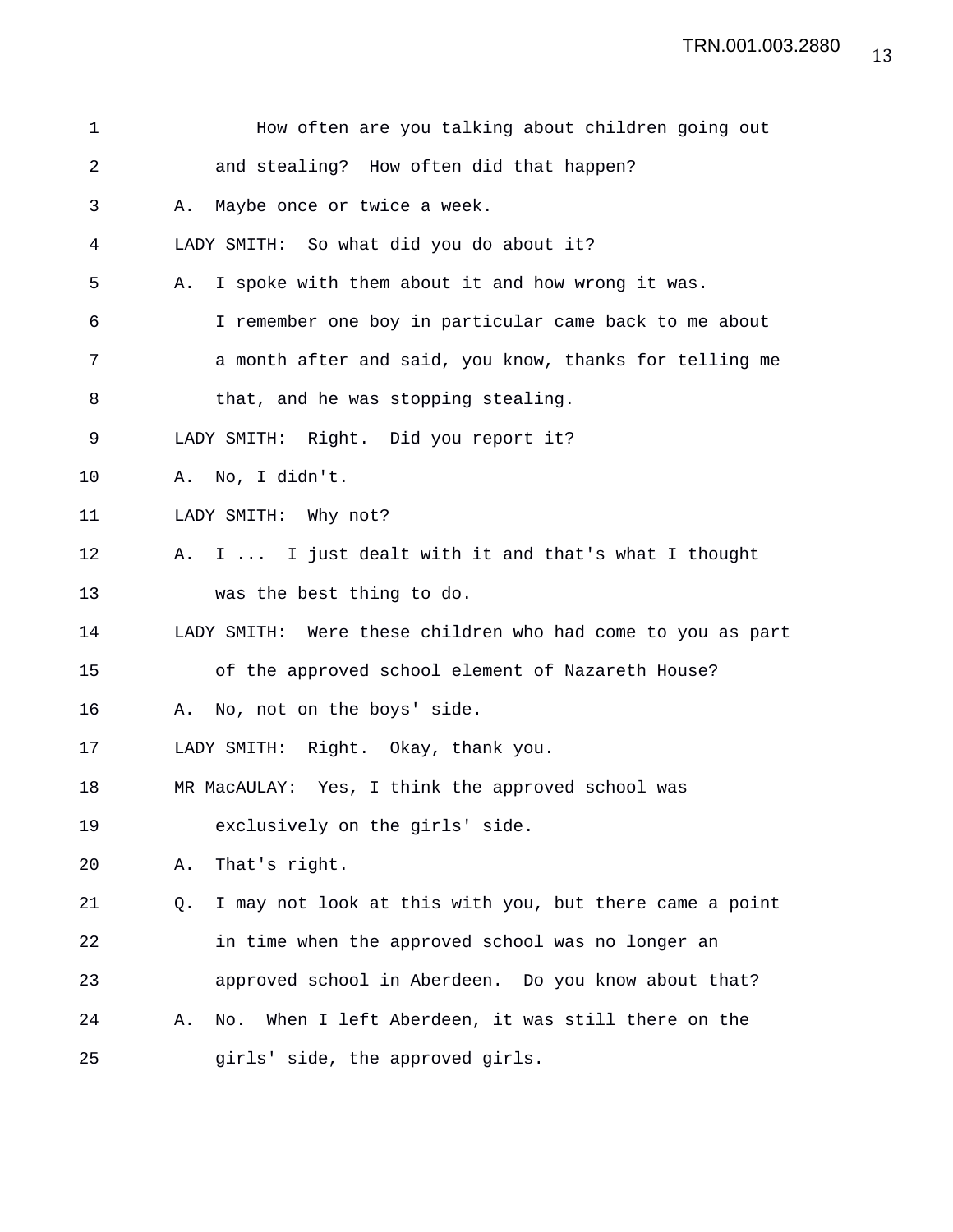| 1              | Q. | Very well. Another thing you say, sister, in                |
|----------------|----|-------------------------------------------------------------|
| $\overline{a}$ |    | paragraph 7 is that -- and I just want to understand        |
| 3              |    | what you mean by this -- that when you were there, no       |
| 4              |    | child left the group. Is that what you mean in              |
| 5              |    | paragraph 7? It's that sentence where you say:              |
| 6              |    | "I am asked if there was a typical length of time           |
| 7              |    | for children to spend in Nazareth House. When I was         |
| 8              |    | there nobody left."                                         |
| 9              | Α. | As far as I can remember, yes.                              |
| 10             | Q. | I was puzzled by that because if you were there for the     |
| 11             |    | years that you were there, the older children -- would      |
| 12             |    | they not get to an age when they would be leaving?          |
| 13             | Α. | Not while I was there. Nobody left.                         |
| 14             | Q. | Does that apply to both the groups, the whole of the        |
| 15             |    | LFB<br>Sister<br>group?                                     |
| 16             | Α. | I wouldn't know about Sister <b>LEB</b> 's, whether anybody |
| 17             |    | left hers or not.                                           |
| 18             | Q. | So does that mean then that if that's the case, your        |
| 19             |    | children must all have been very young children?            |
| 20             | Α. | Well, like some of them would have been only about 9 or     |
| 21             |    | 10 when I went there first.                                 |
| 22             | Q. | If you were there for four years and you had                |
| 23             |    | a 12-year-old, then that child would be 16 by the time      |
| 24             |    | you came to leave. Would a child of 16 still be at          |
| 25             |    | Nazareth House?                                             |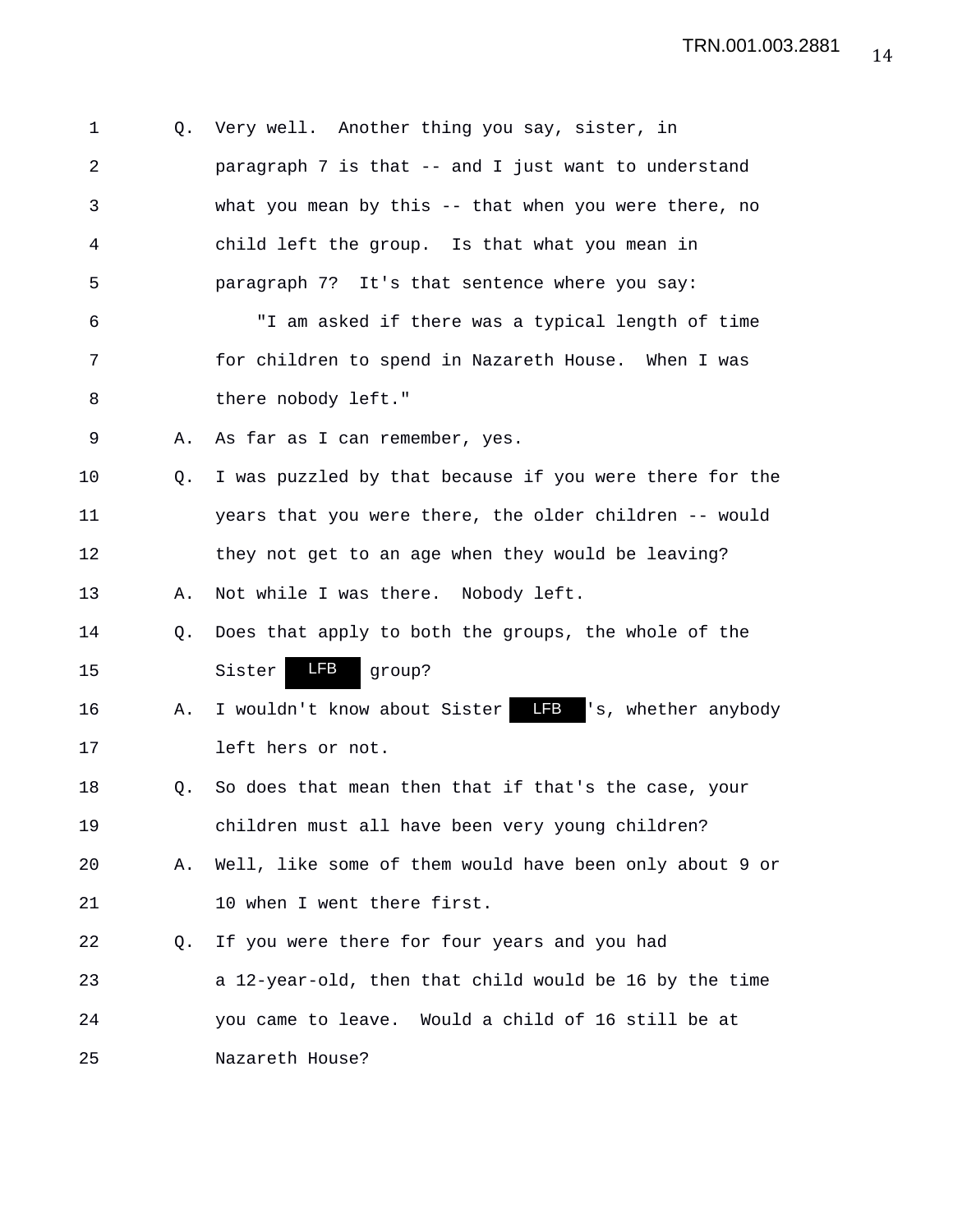1 A. There was nobody at 16 when I was there. 2 Q. No, what I'm putting to you is: would it be the case, 3 from what you're saying, sister, that you probably 4 wouldn't have a child as old as 12 in your group? 5 A. Not when I went there first, no. 6 Q. Okay. I think the other thing you say is you saw no new 7 children come into your group when you were there; 8 is that right? 9 A. No -- that's correct, yes, sorry. 10 Q. Do I take it then that you had this fairly steady group 11 of children during your four years? 12 A. In the time I was there, yes. 13 Q. What about Sister 14 A. I think she got a few from the girls' side whose 15 brothers were already in her group. There was a family 16 there and she had the older children and the two younger 17 ones had been over to the girls' side. 18 Q. Do I take it from what you said that you got no children 19 from the girls' side? 20 A. No. 21 Q. What about the accommodation then? What was the set-up? 22 A. The bedrooms were on the third floor and most of them -- 23 there was either three or four boys in each room. They 24 had a little locker each and then there was a wardrobe 25 for the whole lot of them. LFB 's group?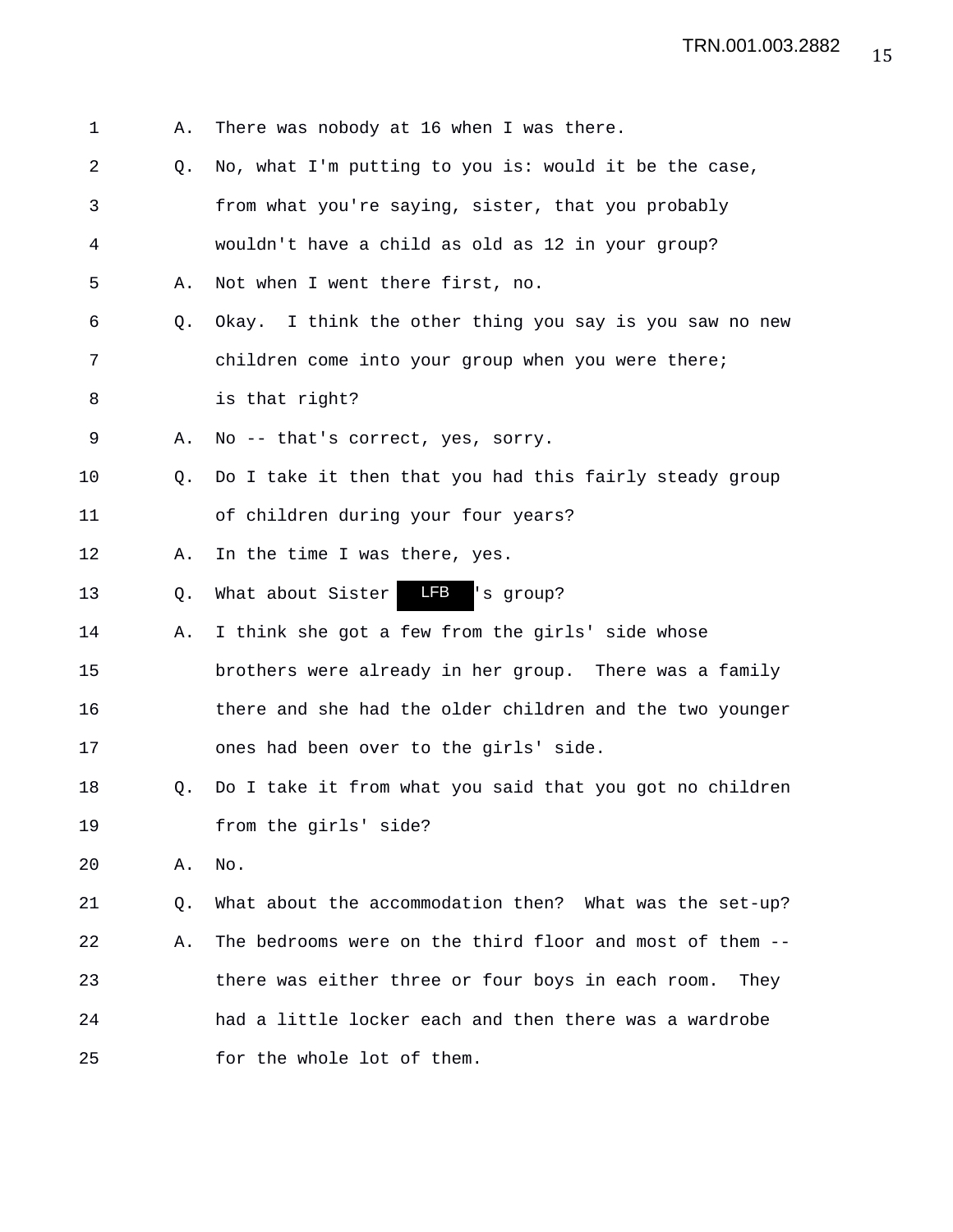1 Q. Were the bedrooms allocated to children as within the 2 group? So would the children in your group be together 3 in a bedroom? 4 A. Yes. 5 Q. And likewise for Sister 6 A. Yes. 7 Q. In your statement, sister, you provide some information 8 about the daily routine. For example, I think you tell 9 us that, in relation to food, the food was good. 10 A. Yes. 11 Q. Is that correct? 12 A. Yes. 13 Q. As one of the sisters, did you eat the same food as the 14 children? 15 A. Yes. 16 Q. If children did not eat their food, would anything 17 happen? 18 A. No, not in my time. 19 Q. Did you ever see a child either being told to eat his or 20 her food -- 21 A. No. 22 Q. -- or punished in any way? 23 A. No. 24 Q. Did your group have its own dining area? 25 A. Yes, we did. Each group had their own dining area and LFB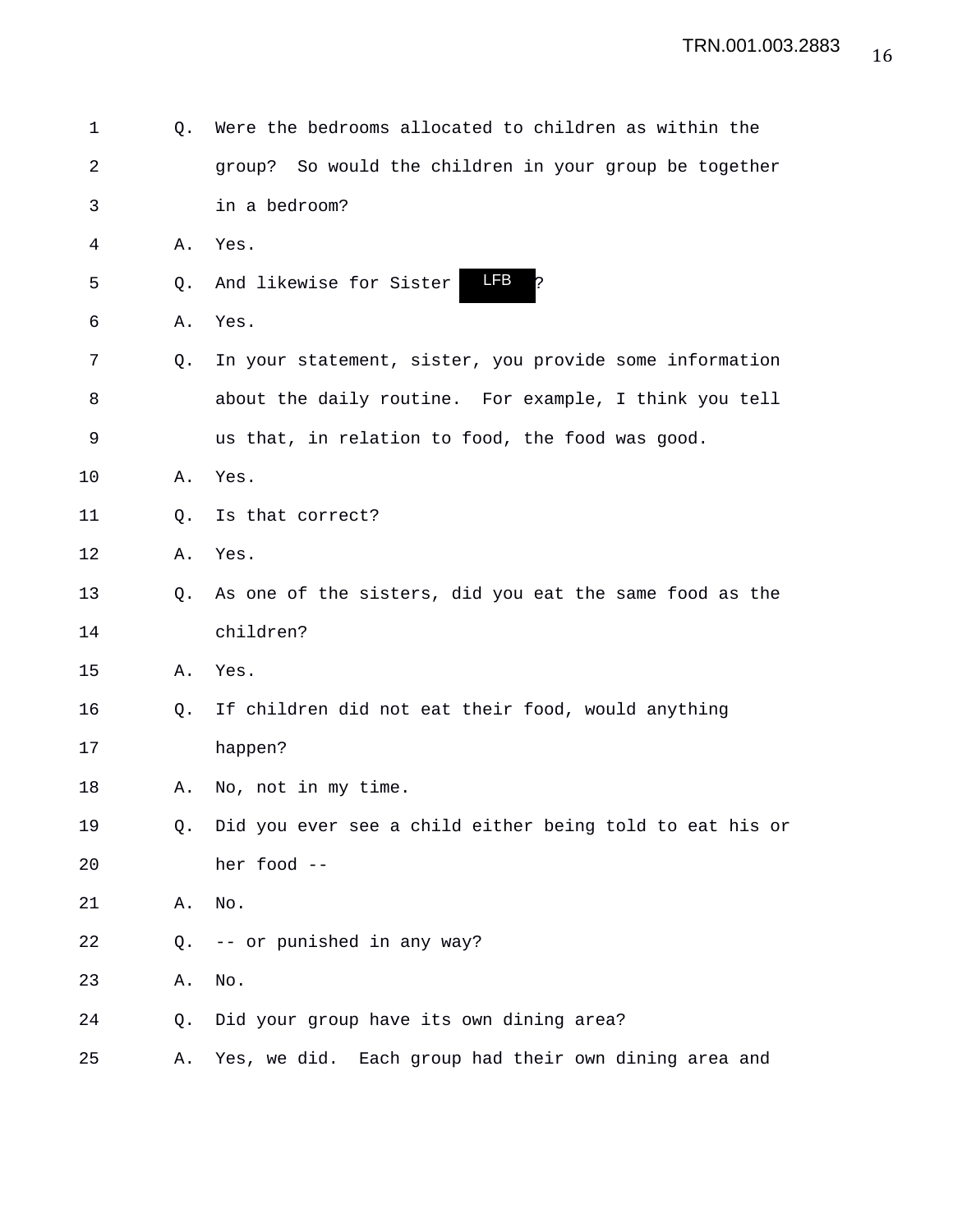1 dining room. 2 Q. Just to be clear: would your group and Sister 13 's 3 group dine at the same time in the same area or would 4 they be separate? 5 A. Around the same time, but there'd be separate areas. 6 Q. So far as bedtime was concerned, I think you tell us in 7 your statement, again just looking at the routine, that 8 that would vary according to the age of the children; 9 is that right? 10 A. Yes. 11 Q. Can you give me some feel for what bedtimes you're 12 talking about? 13 A. Probably from about 8 o'clock on. Like, the younger 14 ones would go first and one the staff or myself would go 15 up with them. Then the rest would be watching 16 television, maybe until 9 or 9.30. If there was 17 a football match on, they would stay up later, the older 18 ones. 19 Q. You also mention bed-wetting in that particular part of 20 your statement. Can you help me with this? Were there 21 children in your group who wet the bed? 22 A. I'm sure there was one or two, but I'm not -- I can't 23 really fully remember. 24 Q. How did you deal with bed-wetting.? 25 A. The staff -- the staff would get them up, they would LFB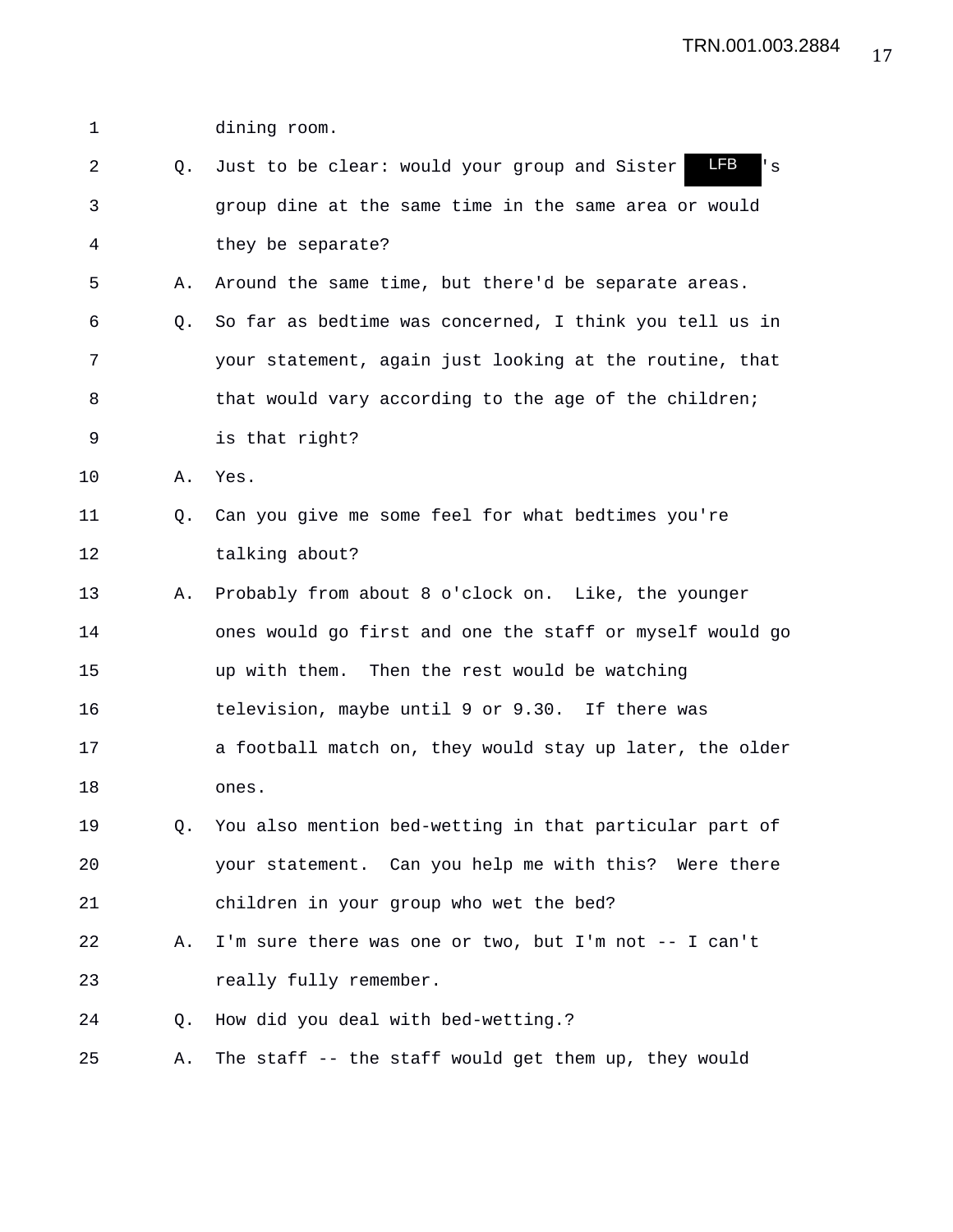| 1  |    | take the sheets off and bathe the boys.                 |
|----|----|---------------------------------------------------------|
| 2  | Q. | Were children punished or humiliated for wetting the    |
| 3  |    | bed?                                                    |
| 4  | Α. | Not that I remember or seen.                            |
| 5  | Q. | So far as schooling was concerned, we've heard some     |
| 6  |    | evidence that the children would be taken to school on  |
| 7  |    | the bus.                                                |
| 8  | Α. | That's right.                                           |
| 9  | Q. | But were the sexes separated on the bus?                |
| 10 | Α. | They were.                                              |
| 11 | Q. | Was that the general approach within the house itself,  |
| 12 |    | that the boys and girls were kept separate?             |
| 13 | Α. | Yes.                                                    |
| 14 | Q. | Was that the position throughout your time at           |
| 15 |    | Nazareth House?                                         |
| 16 | Α. | Yes.                                                    |
| 17 | Q. | What was the thinking behind that particular approach?  |
| 18 | Α. | I don't know. Like, in the 1960s every school or        |
| 19 |    | boarding school was -- it wasn't mixed in those days,   |
| 20 |    | I don't think.                                          |
| 21 |    | LADY SMITH: But sister, this was a home and there might |
| 22 |    | have been brothers and sisters amongst the children.    |
| 23 |    | They weren't even allowed to be together on the bus.    |
| 24 | Α. | No, unfortunately, yes, that's right.                   |
| 25 |    | LADY SMITH: Do you see what I'm getting at?             |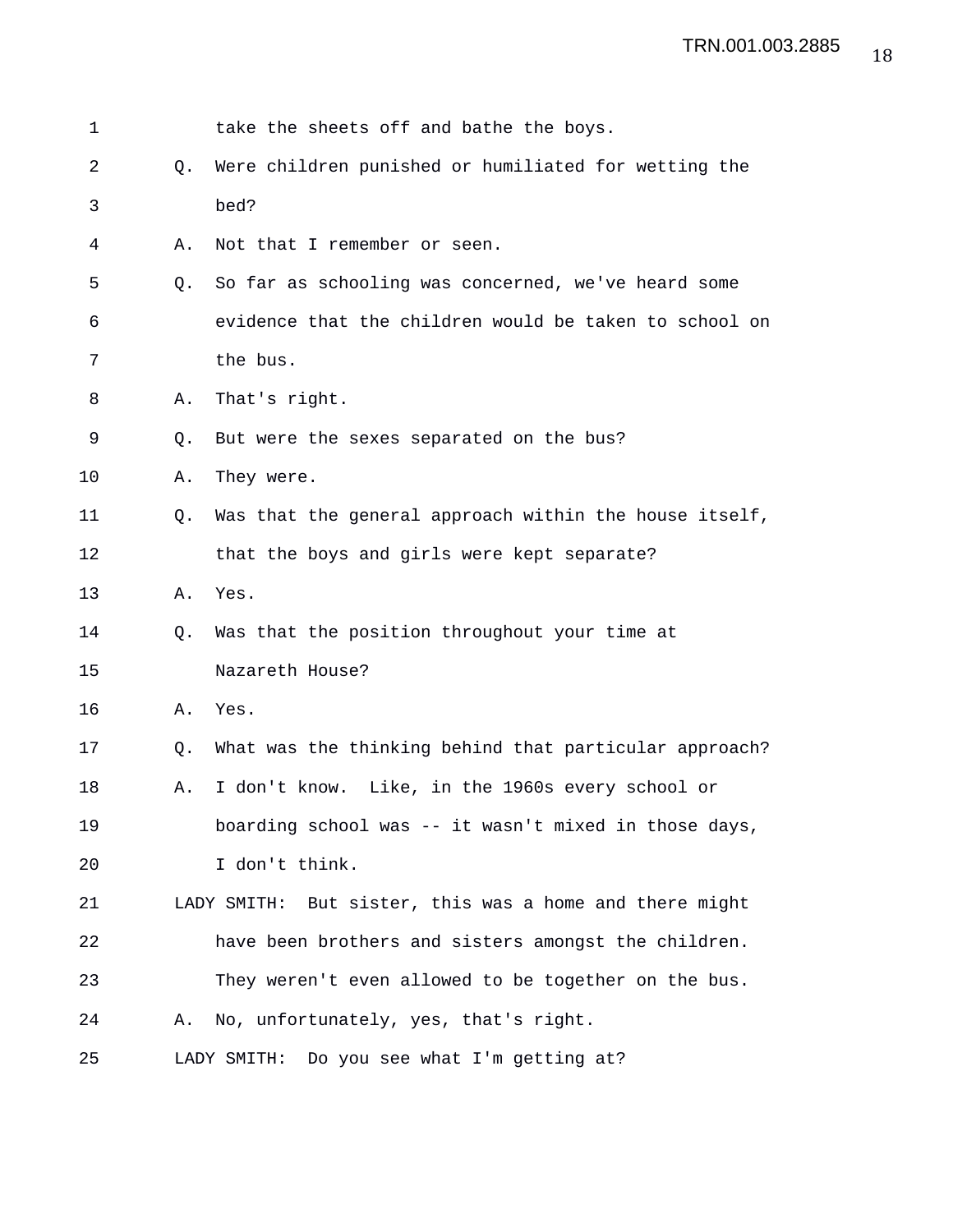1 A. Yes. 2 LADY SMITH: This wasn't a school; it was supposed to 3 replicate the children's home where they would see their 4 brothers and sisters. 5 A. They would see them getting on and off the bus. 6 LADY SMITH: But they weren't allowed to be together? 7 A. No. 8 LADY SMITH: Was there some fear that something terrible 9 would happen if boys and girls mixed? 10 A. I don't know. I can't answer that question. 11 LADY SMITH: Mr MacAulay. 12 MR MacAULAY: I think we had evidence from one particular 13 former resident who, notwithstanding his efforts to try 14 and see his sisters, he wasn't able to do that. Was 15 that the case, that children were prevented, boys were 16 prevented from going across to see a sibling sister? 17 A. That I can't answer. 18 Q. So far as bathing is concerned, you also deal with that 19 at paragraph 13. What you say is that they had a bath 20 a number of times every week. You go on to say that you 21 would draw fresh water for each bath. Is that correct? 22 A. As far as I can remember, yes. 23 Q. Again, there has been evidence that children would 24 essentially be queueing up for baths and one would go in 25 after the other into the same water. Was that --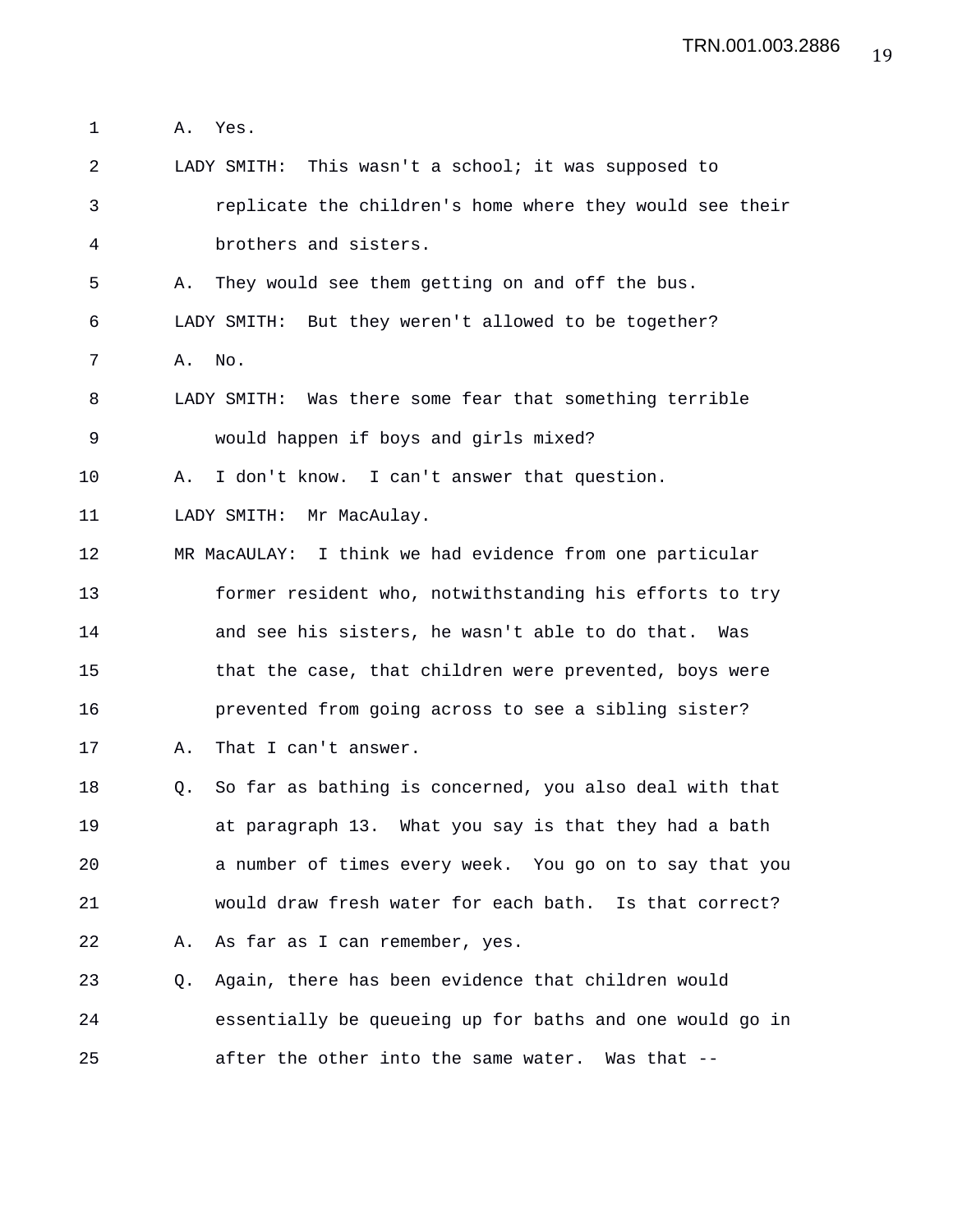| 1  | Α. | I can't remember them queueing up for baths, no, because |
|----|----|----------------------------------------------------------|
| 2  |    | there was always a member of staff there doing baths or  |
| 3  |    | myself.                                                  |
| 4  | Q. | So you yourself would be involved in that process?       |
| 5  | Α. | Yes, I would be there as well, yes.                      |
| 6  | Q. | Was Jeyes fluid involved?                                |
| 7  | Α. | No, I did not use Jeyes fluid.                           |
| 8  | Q. | Did you have any knowledge of Jeyes fluid being used?    |
| 9  | Α. | No.                                                      |
| 10 | Q. | And you didn't use it for anything?                      |
| 11 | Α. | No.                                                      |
| 12 | Q. | You also tell us, sister, in your statement at           |
| 13 |    | paragraph 14 that the children had toys and could play   |
| 14 |    | games; is that right?                                    |
| 15 | Α. | Yes.                                                     |
| 16 | Q. | You mentioned football and cricket. Was there anyone     |
| 17 |    | who coached the children in these sports?                |
| 18 | Α. | I used to go out with them and teach them.               |
| 19 | Q. | I think we did hear that you were a keen football        |
| 20 |    | player.                                                  |
| 21 | Α. | Yes.                                                     |
| 22 | Q. | Can I say, sister, because this is no longer your name,  |
| 23 |    | <b>LFZ</b><br>you are referred to in evidence as "Sister |
| 24 | Α. | Yes.                                                     |
| 25 | Q. | Was that your name at the time?                          |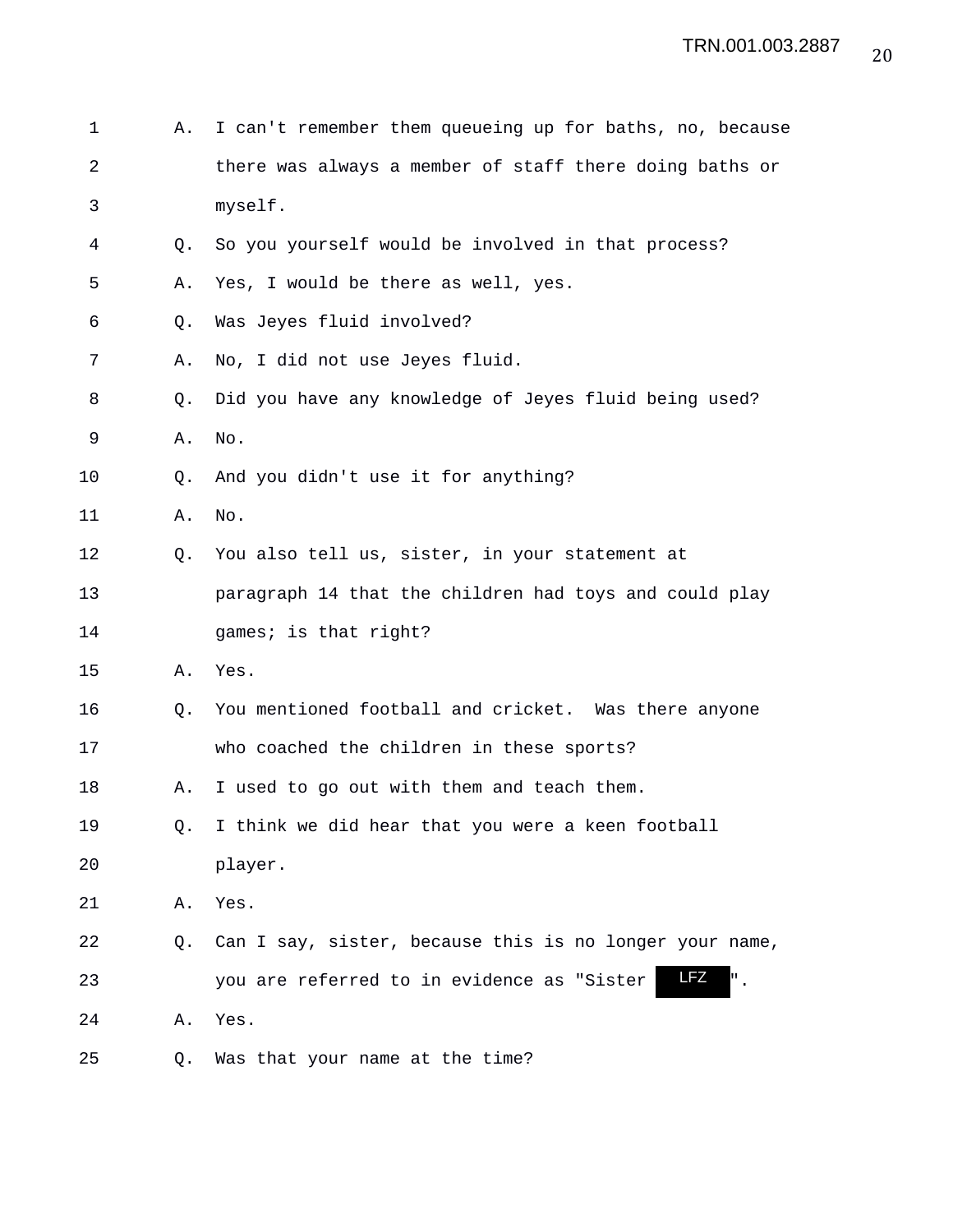| 1  | Α. | Yes.                                                      |
|----|----|-----------------------------------------------------------|
| 2  | Q. |                                                           |
| 3  | Α. | Yes.                                                      |
| 4  | Q. | And what about cricket?                                   |
| 5  | Α. | I did cricket as well. We had them involved in --<br>Yes. |
| 6  |    | I think it was an under-16 league -- but it only lasted   |
| 7  |    | about a year -- to get them involved in the community.    |
| 8  |    | So we had a team and they were called The Happy           |
| 9  |    | Wanderers.                                                |
| 10 | Q. | Did the children have to do chores?                       |
| 11 | А. | Just the usual helping with the drying-up after the       |
| 12 |    | meals, maybe setting the tables -- and I know one of the  |
| 13 |    | boys went to the church to help sister.                   |
| 14 | О. | What about polishing floors and cleaning toilets? Did     |
| 15 |    | any of the children do that?                              |
| 16 | Α. | No, no.                                                   |
| 17 | Q. | Who did that sort of work?                                |
| 18 | Α. | We had a cleaner for that.                                |
| 19 | 0. | So far as Christmas was concerned, was that celebrated,   |
| 20 |    | sister?                                                   |
| 21 | Α. | Yes, it was.                                              |
| 22 | Q. | In what way?                                              |
| 23 | Α. | They always went to the midnight Mass and then we came    |
| 24 |    | back and they had toys or we had that in the morning --   |
| 25 |    | and they had their Christmas dinner.                      |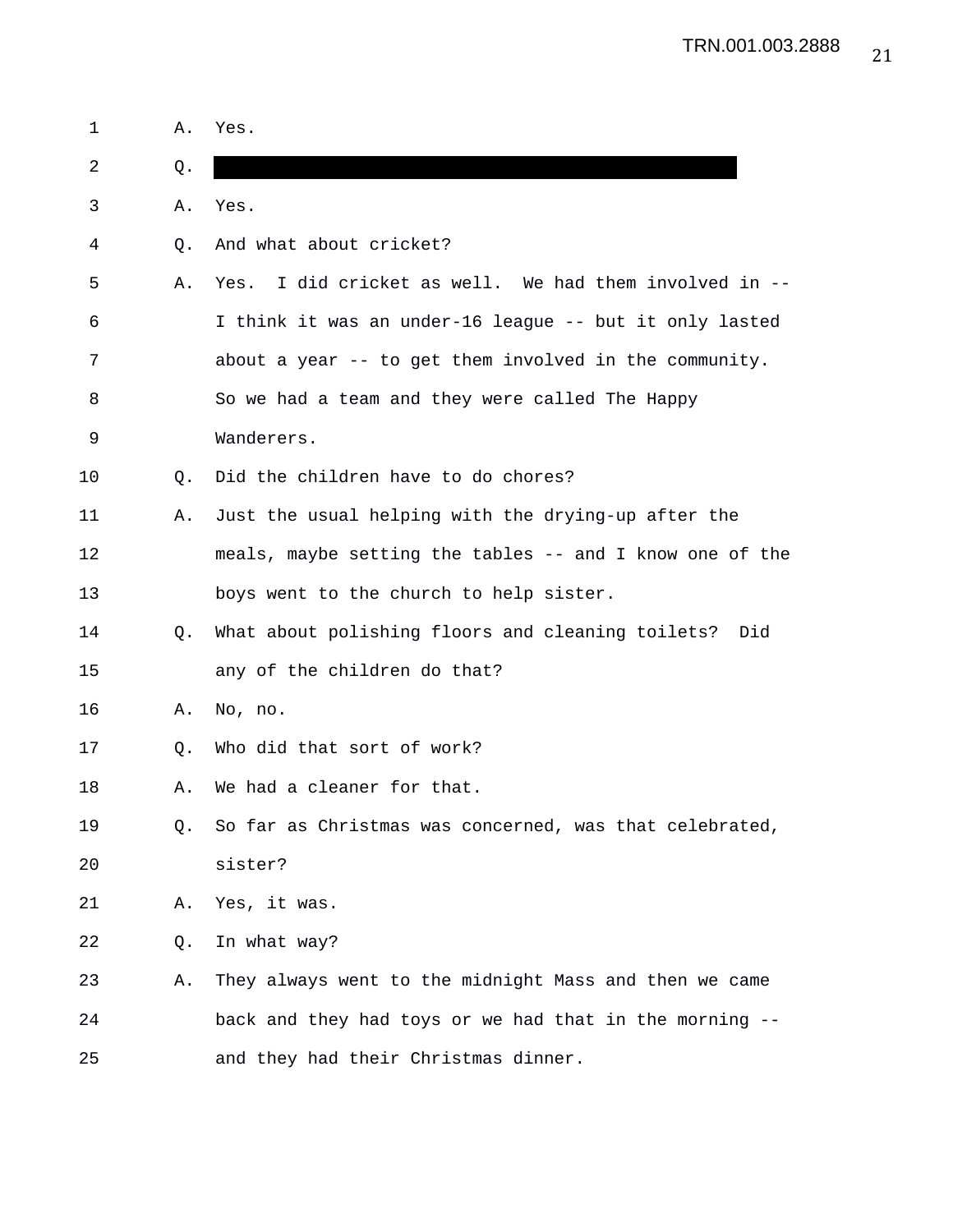| 1  | Q.             | And birthdays, were birthdays celebrated?                   |
|----|----------------|-------------------------------------------------------------|
| 2  | Α.             | Well, yes, as far as we could, because there wasn't much    |
| 3  |                | finance around in those times, and one of the things        |
| 4  |                | they did -- they didn't do their chores on their            |
| 5  |                | birthdays.                                                  |
| 6  | Q <sub>z</sub> | How would you know it was a particular child's birthday     |
| 7  |                | on a particular day?                                        |
| 8  | Α.             | You'd have it in their records.                             |
| 9  | Q.             | So there were records then that you could have access       |
| 10 |                | to?                                                         |
| 11 | Α.             | Well, just the normal, like, date of birth, where they      |
| 12 |                | were born, where they came from.                            |
| 13 | Q.             | So where were these records kept?                           |
| 14 | Α.             | In the office, in the Superior's room.                      |
| 15 | Q.             | So can I just understand then, would you be looking at      |
| 16 |                | these records on a regular basis?                           |
| 17 | Α.             | Not on a regular basis, but, yeah, often.                   |
| 18 | Q.             | And apart from the date of birth and where they may have    |
| 19 |                | come from, what else was contained in the records?          |
| 20 | Α.             | That's about all -- and their parents, who their parents    |
| 21 |                | were.                                                       |
| 22 | Q.             | LFB<br>'s office?<br>When you say "office", was this Sister |
| 23 | Α.             | No, the Sister Superior's office.                           |
| 24 | Q.             | So just so I can understand, if you were to focus on        |
| 25 |                | a particular child and you wanted to know that              |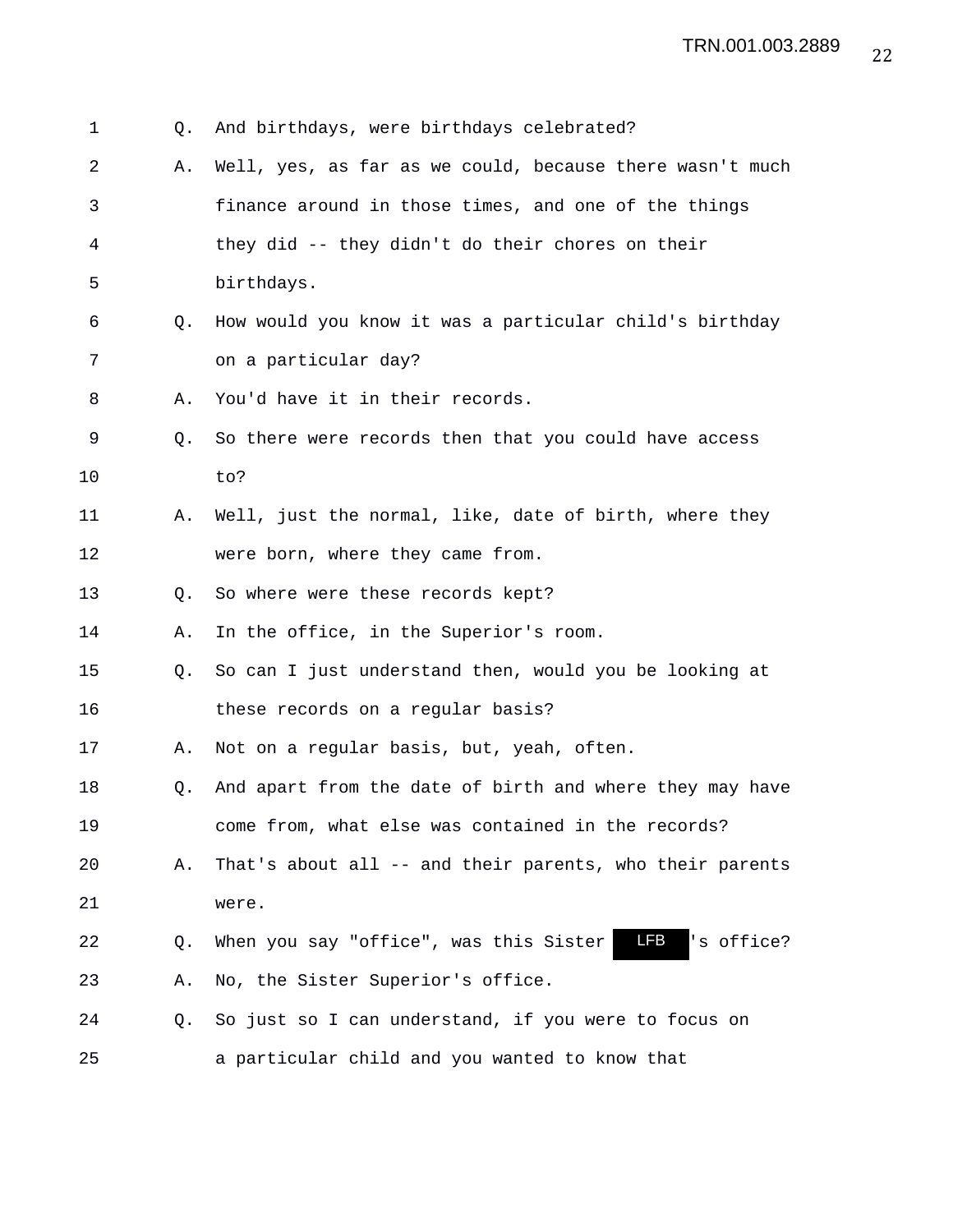| 1  |    | particular child's birthday, you'd have to go and look      |
|----|----|-------------------------------------------------------------|
| 2  |    | to see when that would be?                                  |
| 3  | Α. | Yes.                                                        |
| 4  | Q. | But what would prompt you to go and look?                   |
| 5  | Α. | You might be looking for something else at the same         |
| 6  |    | time -- something might have happened and maybe the         |
| 7  |    | social worker was coming to visit them or something.        |
| 8  | Q. | So it could be quite coincidental then that you could       |
| 9  |    | focus that a particular child's birthday was on             |
| 10 |    | a particular day?                                           |
| 11 | Α. | It could be.                                                |
| 12 |    | LADY SMITH: And that could mean that you could miss         |
| 13 |    | a child's birthday?                                         |
| 14 | Α. | Yes.                                                        |
| 15 |    | LADY SMITH: And some of these children didn't know when     |
| 16 |    | their birthdays were, so they wouldn't know to tell you;    |
| 17 |    | isn't that right?                                           |
| 18 | Α. | That's right.                                               |
| 19 |    | LADY SMITH: It would have been quite simple to keep a diary |
| 20 |    | system of putting children's birthdays into a diary,        |
| 21 |    | wouldn't it?                                                |
| 22 |    | A. Well, in hindsight, yes.                                 |
| 23 |    | LADY SMITH:<br>That wasn't done?                            |
| 24 | Α. | No.                                                         |
| 25 |    | Sorry to take you back, but you were talking<br>LADY SMITH: |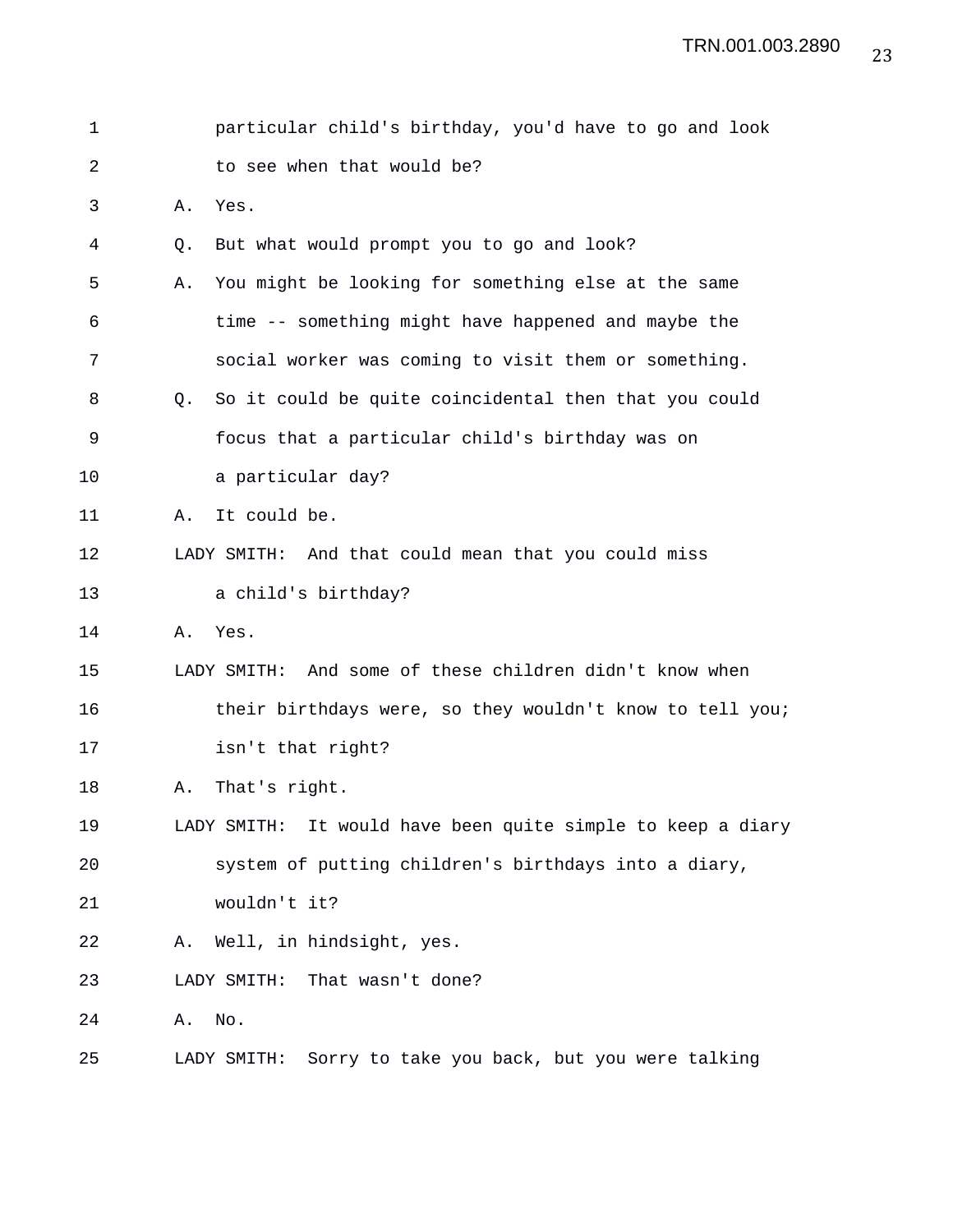TRN.001.003.2891

| $\mathbf 1$ |    | about baths a few minutes ago and you say you think you        |
|-------------|----|----------------------------------------------------------------|
| 2           |    | remember fresh water being drawn for every bath.               |
| 3           | Α. | Yes.                                                           |
| 4           |    | LADY SMITH: And you had over 20 children to bath.              |
| 5           | Α. | They wouldn't all be bathing at the same time.                 |
| 6           |    | LADY SMITH: How many would you bath at the same time?          |
| 7           | Α. | Maybe 7 or 8. They wouldn't be bathing every night.            |
| 8           |    | LADY SMITH: That's still 7 or 8 baths to be drawn off          |
| $\mathsf 9$ |    | <b>LFB</b><br>a water system at the same time as Sister<br>' s |
| 10          |    | group would be drawing water off the water system.             |
| 11          | Α. | She mightn't be bathing at the same time. I wouldn't           |
| 12          |    | know what routine she had.                                     |
| 13          |    | That's asking quite a lot of a water system in<br>LADY SMITH:  |
| 14          |    | an old house, isn't it?                                        |
| 15          | Α. | Yes.                                                           |
| 16          |    | LADY SMITH: I just wondered if your recollection was really    |
| 17          |    | accurate about that. Mm? Is it possible that children          |
| 18          |    | did have to use the same water one after the other?            |
| 19          |    | That's possible, isn't it?                                     |
| 20          | Α. | It might have been possible, it might have been                |
| 21          |    | possible.                                                      |
| 22          |    | LADY SMITH:<br>Yes.                                            |
| 23          |    | Mr MacAulay.                                                   |
| 24          |    | We've already spoken about the fact that<br>MR MacAULAY:       |
| 25          |    | children with siblings of different sexes generally did        |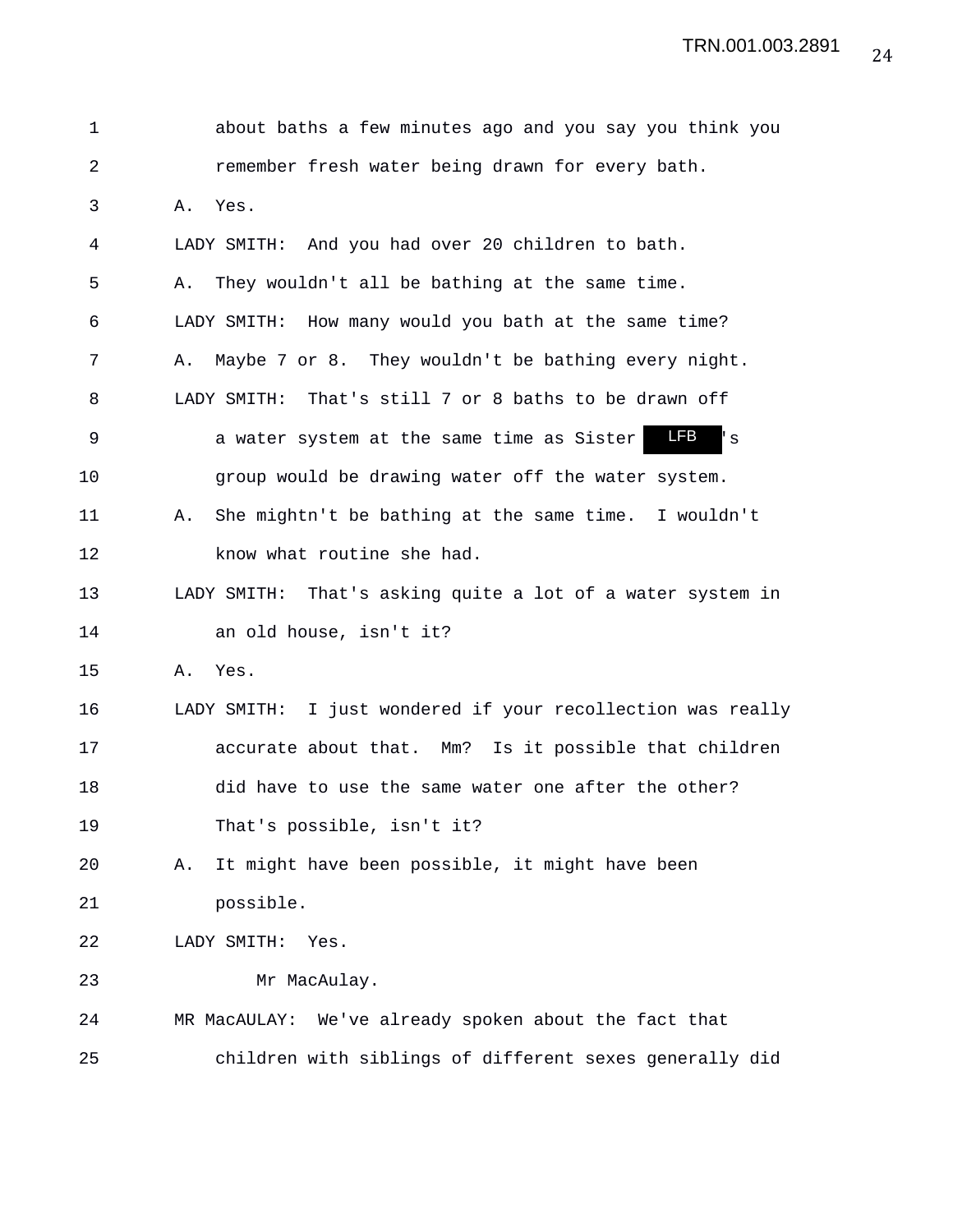| 1  |    | not have contact, but was any thought given during your       |
|----|----|---------------------------------------------------------------|
| 2  |    | time, sister, to organising some degree of socialisation      |
| 3  |    | between family members, organising for children on            |
| 4  |    | occasions to meet up with other family members?               |
| 5  | Α. | Well, if we went on an outing, we usually went on an          |
| 6  |    | outing for everybody, at least once a year, so they           |
| 7  |    | would mix then.                                               |
| 8  | Q. | I had in mind a more regular type of arrangement.             |
| 9  | Α. | No.                                                           |
| 10 | Q. | Can I now, sister, ask you about discipline and               |
| 11 |    | punishment. When you arrived at Nazareth House                |
| 12 |    | Aberdeen, were you given any advice or guidance as to         |
| 13 |    | how a child ought to be disciplined?                          |
| 14 | Α. | No.                                                           |
| 15 | Q. | Were you given any advice or guidance as to how a child       |
| 16 |    | should be punished?                                           |
| 17 | Α. | No.                                                           |
| 18 | Q. | And throughout your time there, did you receive any such      |
| 19 |    | guidance or advice?                                           |
| 20 | Α. | No.                                                           |
| 21 | Q. | LFB<br>ļ5<br>Did she discuss with you at<br>What about Sister |
| 22 |    | any time how the children under her general care ought        |
| 23 |    | to be disciplined?                                            |
| 24 | Α. | No, not really.                                               |
| 25 | Q. | Is that $--$                                                  |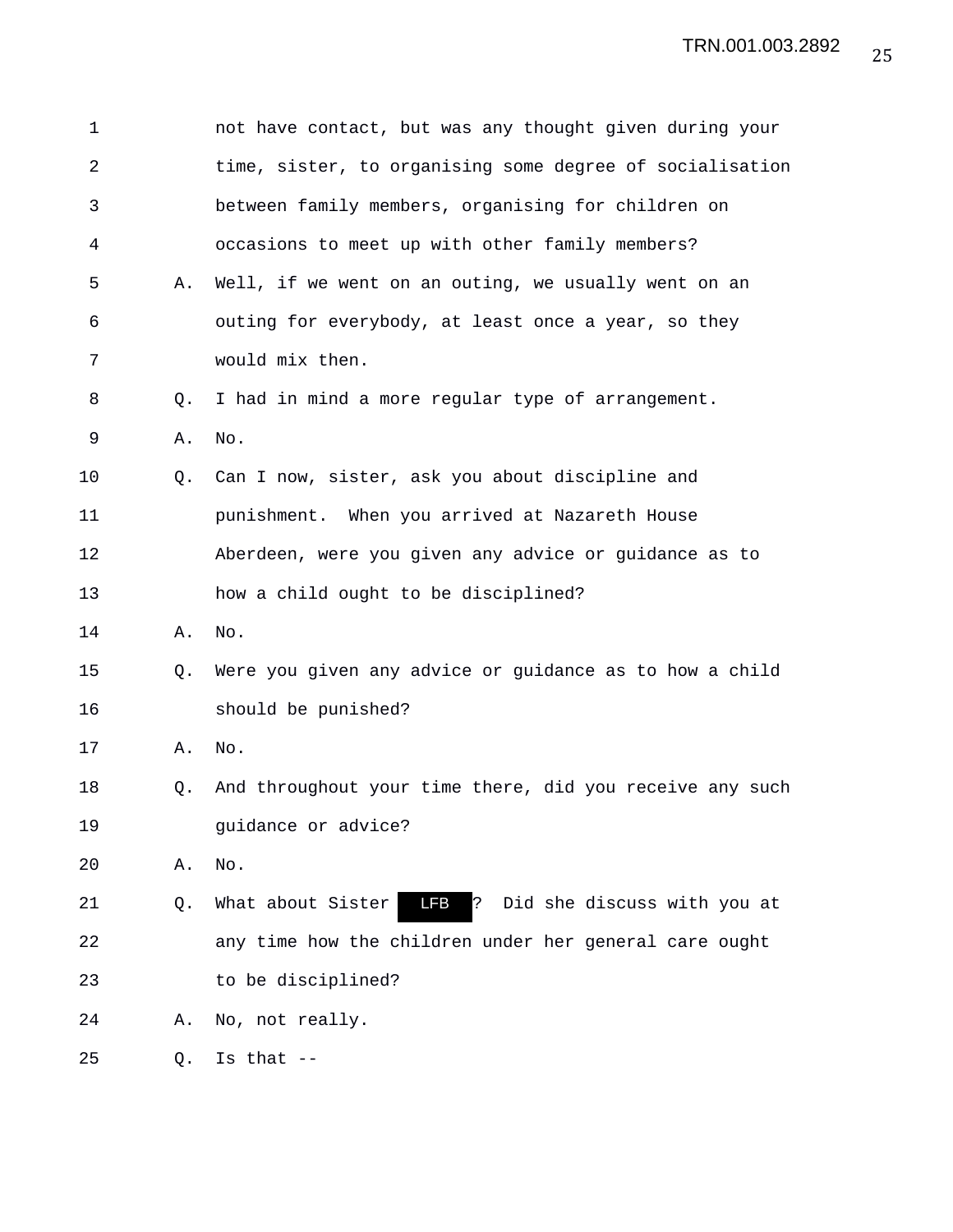| 1  | Α. | But when I did a childcare course when I was in           |
|----|----|-----------------------------------------------------------|
| 2  |    | Aberdeen $--$ I think it was in my second year there $--$ |
| 3  |    | I learned a lot from that.                                |
| 4  | Q. | Was that an one-year course?                              |
| 5  | Α. | A one-year course.                                        |
| 6  | Q. | So that would have been in 1969 or thereabouts?           |
| 7  | Α. | About 1969/1970, yes. It might have been 1970.            |
| 8  | Q. | Well, can I then just focus, sister, on what you say      |
| 9  |    | yourself that you would do if, let's say, a child has     |
| 10 |    | been misbehaving. What would you do?                      |
| 11 | Α. | You'd try and talk to them first and, you know, make      |
| 12 |    | them realise what they were doing wasn't right, but,      |
| 13 |    | like, they weren't punished, they weren't verbally --     |
| 14 |    | they weren't abused and I would take -- they'd miss out   |
| 15 |    | on their television.                                      |
| 16 | Q. | Yes. You say they were not abused and I understand        |
| 17 |    | that, but what about a degree of what one would call      |
| 18 |    | corporal punishment?                                      |
| 19 | Α. | No.                                                       |
| 20 | Q. | Something like the strap or a smack?                      |
| 21 | Α. | No, no.                                                   |
| 22 | Q. | Was any record kept, so far as you can remember, of any   |
| 23 |    | punishments that were given to children?                  |
| 24 | Α. | I can't remember, no.                                     |
| 25 | Q. | When you were giving your statement, sister, I think      |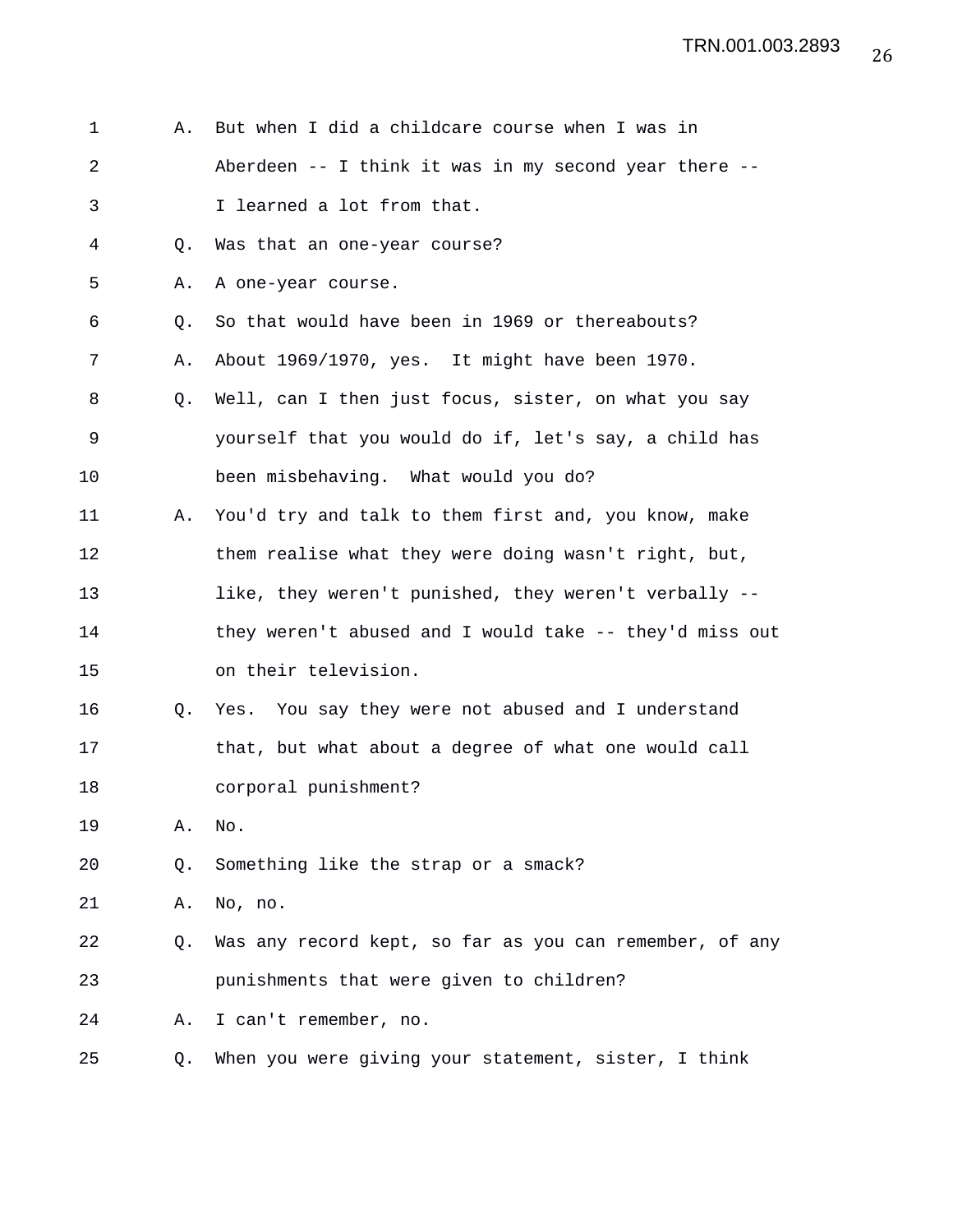| 1              |    | a number of allegations were put to you in the course of     |
|----------------|----|--------------------------------------------------------------|
| $\overline{a}$ |    | giving your statement. For example, in paragraphs 30         |
| 3              |    | through to 42 you're asked about allegations that were       |
| 4              |    | made by a former resident, and you'll see that her name      |
| 5              |    | in the key at the front for these purposes is the            |
| 6              |    | pseudonym "Jill". You'll see the name across from            |
| 7              |    | there; do you see that?                                      |
| 8              | Α. | Yes.                                                         |
| 9              | Q. | This particular witness provided evidence about certain      |
| 10             |    | <b>LTX</b><br>treatment that she received from Sister<br>and |
| 11             |    | FAF<br>Sister<br>, and I think these allegations were        |
| 12             |    | put to you. Do you remember that?                            |
| 13             | Α. | Yes.                                                         |
| 14             | Q. | <b>LTX</b><br>referring to certain<br>For example, Sister    |
| 15             |    | children as "Glasgow tinks" and slapping and hitting         |
| 16             |    | children. Were you aware of any of that sort of              |
| 17             |    | behaviour going on?                                          |
| 18             | Α. | Oh, I wouldn't know because I was on the other side of       |
| 19             |    | the house. So I wouldn't have known what was going on        |
| 20             |    | in the girls' side.                                          |
| 21             | Q. | If you turn to page 33, what is said there is:               |
| 22             |    | <b>LTX</b><br>"Just out of the blue, Sister<br>started to    |
| 23             |    | hit us. It was a real battering. She hit us with her         |
| 24             |    | knuckles -- this was into our heads and backs, basically     |
| 25             |    | <b>LTX</b><br>anywhere she could get into us. Sister<br>wore |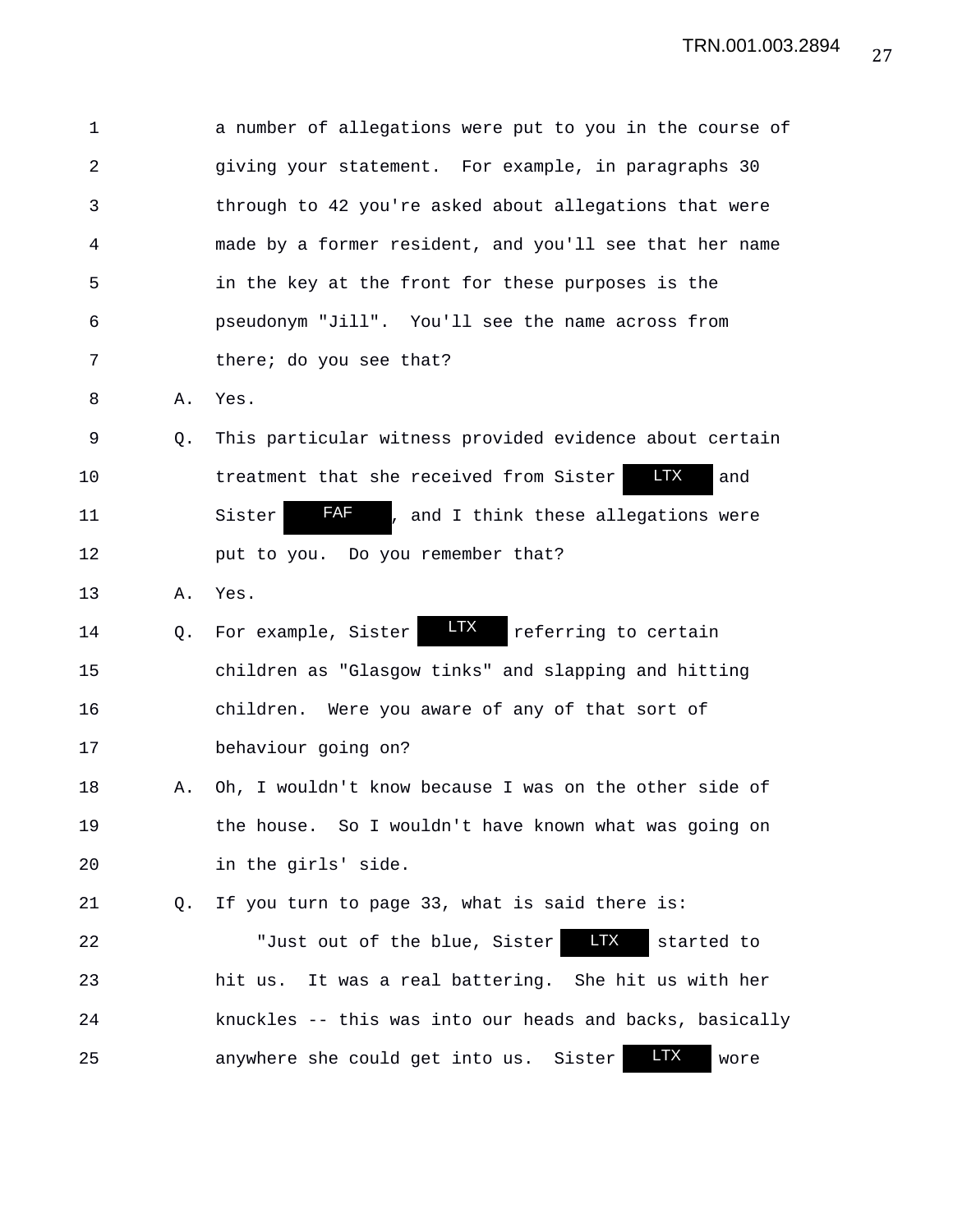| 1  |    | a rope as part of her uniform and she took this off on  |
|----|----|---------------------------------------------------------|
| 2  |    | her belt and started to hit us with the belt."          |
| 3  |    | <b>LTX</b><br>; is that right?<br>You knew Sister       |
| 4  | Α. | Yes.                                                    |
| 5  | Q. | Was she a friend of yours?                              |
| 6  | Α. | Yes.                                                    |
| 7  | Q. | Did she have a temper?                                  |
| 8  | Α. | That I can't say, really.                               |
| 9  | Q. | Well, did you ever see her lose her temper?             |
| 10 | Α. | No.                                                     |
| 11 | Q. | Just looking at this behaviour, am I to understand that |
| 12 |    | you never saw behaviour of this kind?                   |
| 13 | Α. | No.                                                     |
| 14 | Q. | Did you hear of it?                                     |
| 15 | Α. | No.                                                     |
| 16 | Q. | What you say towards the bottom of that paragraph is:   |
| 17 |    | "The only comment I can take is that we never wore      |
| 18 |    | a rope. We used to have a cincture."                    |
| 19 |    | Can I just understand that? What is the cincture        |
| 20 |    | that you $-$                                            |
| 21 | Α. | Like a belt.                                            |
| 22 | Q. | And is it $-$                                           |
| 23 | Α. | It had rosary beads hanging from it.                    |
| 24 | Q. | Does it look like a rope?                               |
| 25 | Α. | No.                                                     |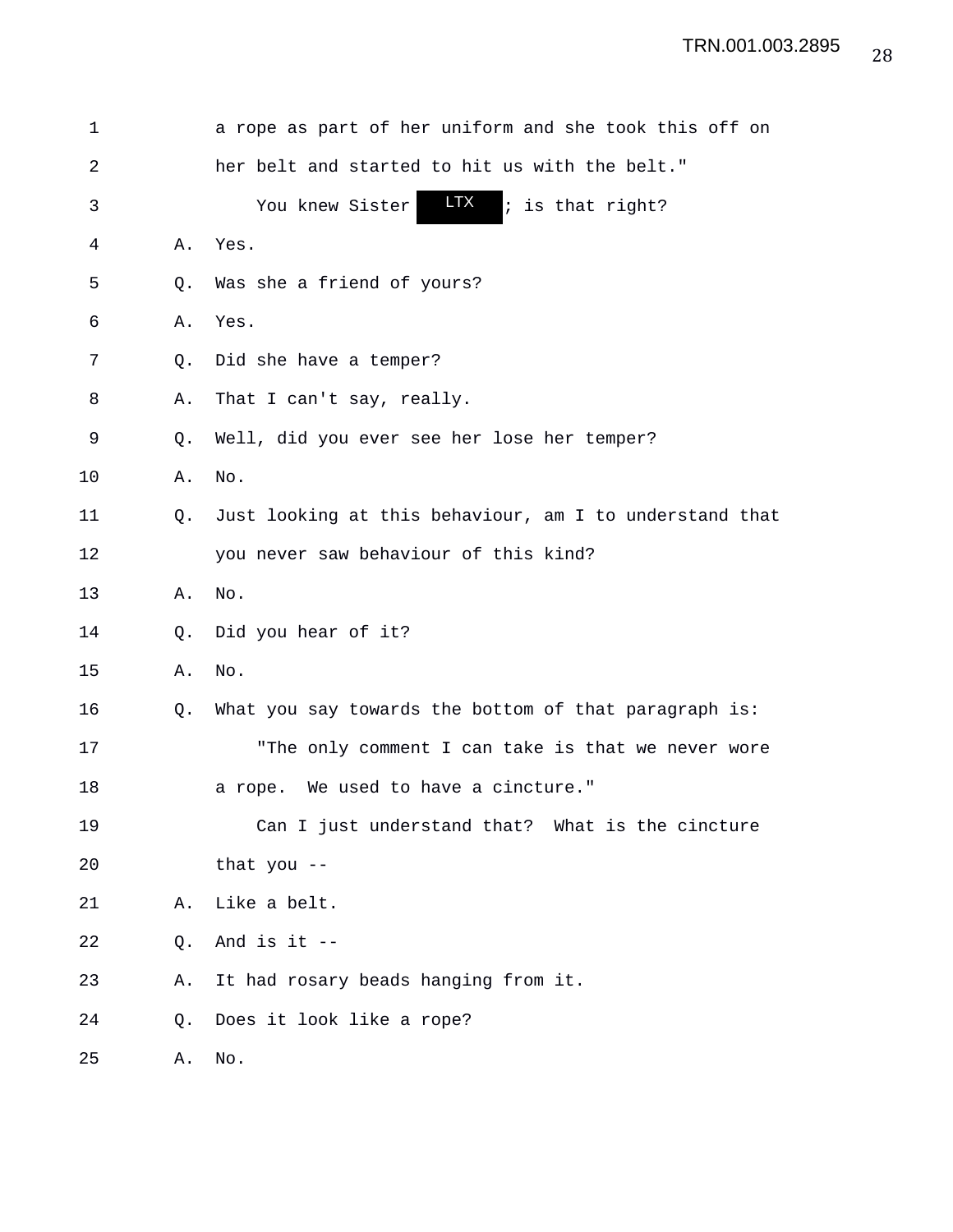| 1  | So what does it look like?<br>Q.                               |
|----|----------------------------------------------------------------|
| 2  | Like a belt.<br>Α.                                             |
| 3  | LADY SMITH: What's it made of?                                 |
| 4  | Just leather.<br>Α.                                            |
| 5  | LADY SMITH: Is it plaited leather or smooth leather?           |
| 6  | Smooth leather.<br>Α.                                          |
| 7  | LADY SMITH: Could it be plaited leather depending on the       |
| 8  | individual cincture?                                           |
| 9  | What do you mean by plaited?<br>Α.                             |
| 10 | LADY SMITH: Some belts are made of leather plaited into        |
| 11 | a belt.                                                        |
| 12 | Α.<br>No.                                                      |
| 13 | MR MacAULAY: This witness -- and indeed others, but this       |
| 14 | witness in particular -- talked about bed-wetting              |
| 15 | FAF<br><b>LTX</b><br>and Sister<br>practices and how Sister    |
| 16 | managed children who wet the bed, in particular that           |
| 17 | they would be hit, that the bed sheets would be put on         |
| 18 | their heads and they'd be humiliated. Were you aware of        |
| 19 | that procedure at all?                                         |
| 20 | Α.<br>No.                                                      |
| 21 | Was there anything of that kind happening in your group?<br>Q. |
| 22 | No.<br>Α.                                                      |
| 23 | The other point I think, if I can take from this<br>Q.         |
| 24 | particular witness -- and it also came from other              |
| 25 | witnesses -- is the fact that they were required to kiss       |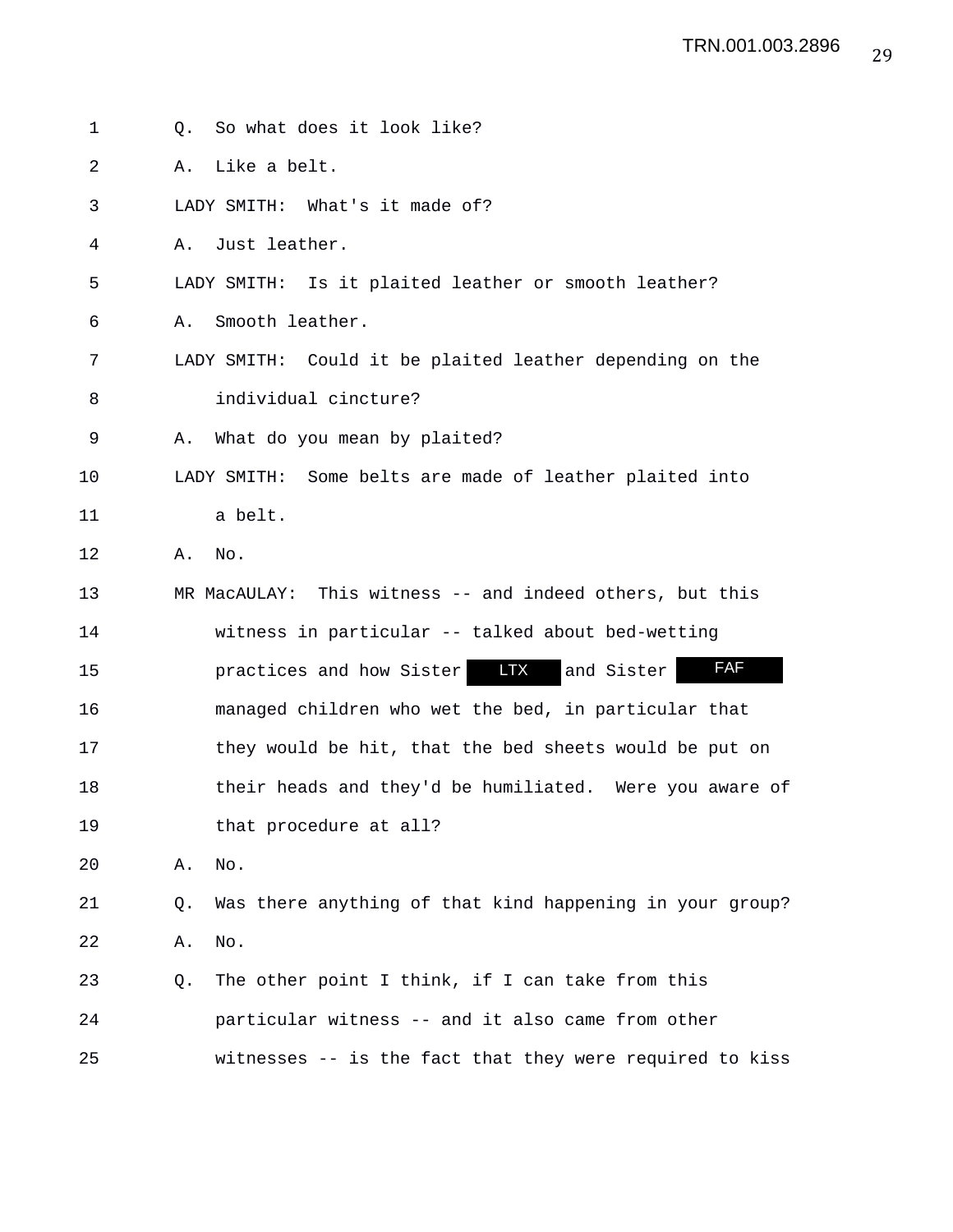| 1  |    | a dead nun if they went to the church. I think I'm          |
|----|----|-------------------------------------------------------------|
| 2  |    | right in saying that the practice, at least then, was       |
| 3  |    | that the dead body would be in an open coffin in the        |
| 4  |    | church.                                                     |
| 5  | Α. | Yes, that's right.                                          |
| 6  | Q. | To your knowledge, were children required to kiss the       |
| 7  |    | dead body of a nun?                                         |
| 8  | Α. | Not that I remember.                                        |
| 9  | Q. | Was it a practice among sisters, for example, to do         |
| 10 |    | that?                                                       |
| 11 | Α. | Yes.                                                        |
| 12 | O. | Well, was it expected that children would do that?          |
| 13 | Α. | I don't think so.                                           |
| 14 |    | LADY SMITH: What do you mean you don't think so?<br>Is it   |
| 15 |    | possible that they were, that the children were expected    |
| 16 |    | to kiss the dead nun?                                       |
| 17 | Α. | I can't  I can't say yes or no.                             |
| 18 |    | LADY SMITH: Is it possible?                                 |
| 19 | Α. | It could be possible.                                       |
| 20 |    | Thank you.<br>LADY SMITH:                                   |
| 21 |    | It would be to follow the practice that the<br>MR MacAULAY: |
| 22 |    | nuns themselves were engaged in. The nuns themselves        |
| 23 |    | would kiss the dead nun.                                    |
| 24 | Α. | Yes.                                                        |
| 25 | Q. | So could there have been the expectation that a child       |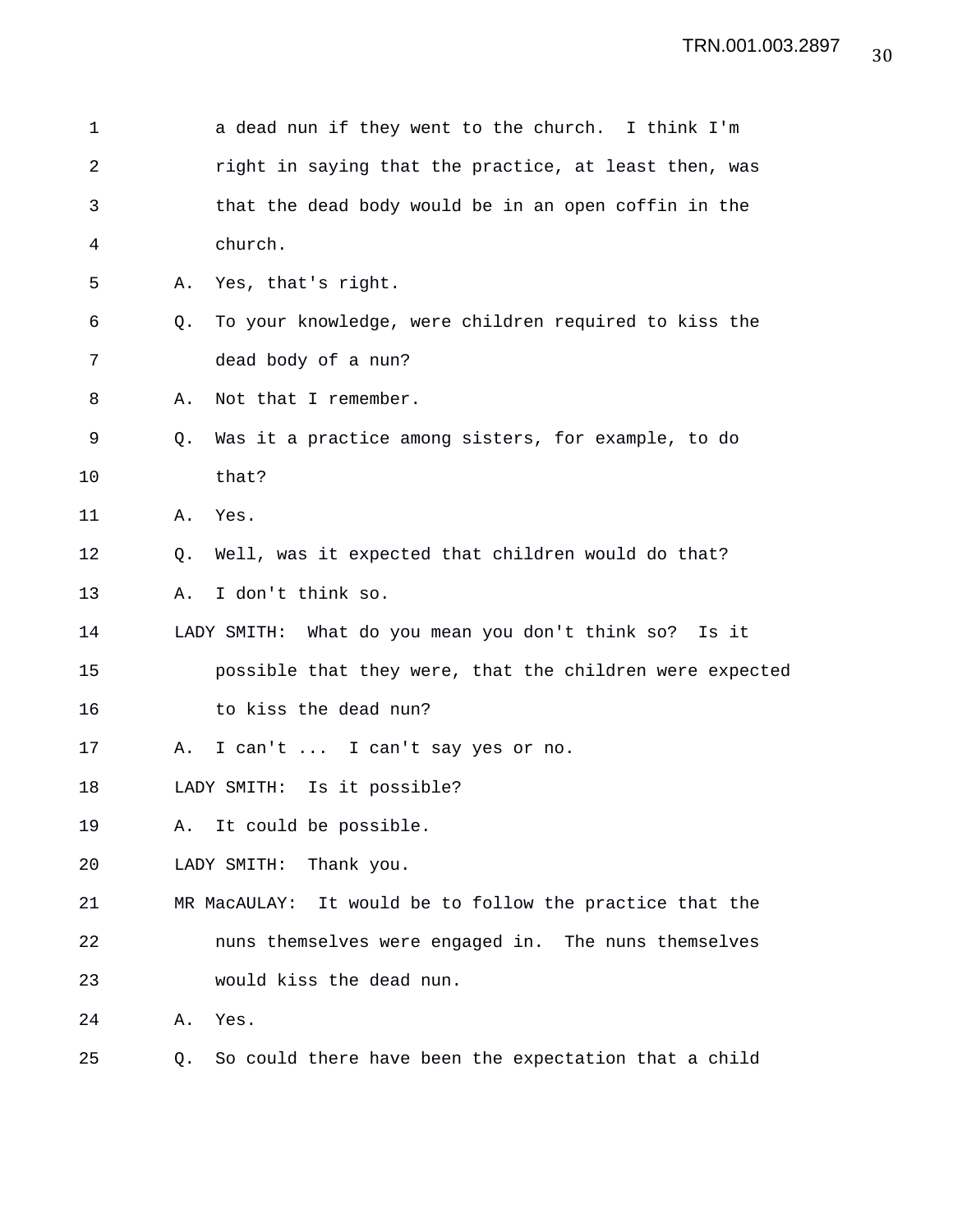| 1  |    | would have to follow suit?                                  |
|----|----|-------------------------------------------------------------|
| 2  | Α. | I can't answer that. I don't know.                          |
| 3  |    | LADY SMITH: If you don't yourself remember children kissing |
| 4  |    | the dead nun, do you remember them being taken to file      |
| 5  |    | past the coffin, for instance?                              |
| 6  |    | A. No.                                                      |
| 7  |    | LADY SMITH: You have no memory of that?                     |
| 8  | Α. | No.                                                         |
| 9  |    | LADY SMITH: Can you remember whether any nuns died in the   |
| 10 |    | time you were there?                                        |
| 11 | Α. | No, none died while I was there.                            |
| 12 |    | LADY SMITH: If none died while you were there, that might   |
| 13 |    | explain it. Thank you.                                      |
| 14 |    | MR MacAULAY: I want to put to you what one particular       |
| 15 |    | witness has said in his evidence to the inquiry, sister.    |
| 16 |    | Again, if you look at the key, this is the witness --       |
| 17 |    | the fourth name down on the left, the name is "John",       |
| 18 |    | and you'll see that's the pseudonym. You'll see the         |
| 19 |    | individual's real name to the right-hand side. Do you       |
| 20 |    | recognise that name?                                        |
| 21 | Α. | No.                                                         |
| 22 | Q. | 1968 to<br>This person was in Nazareth House from           |
| 23 |    | 1969, so he was only there for a little over                |
| 24 |    | two months. Do you follow that?                             |
| 25 | Α. | Yes.                                                        |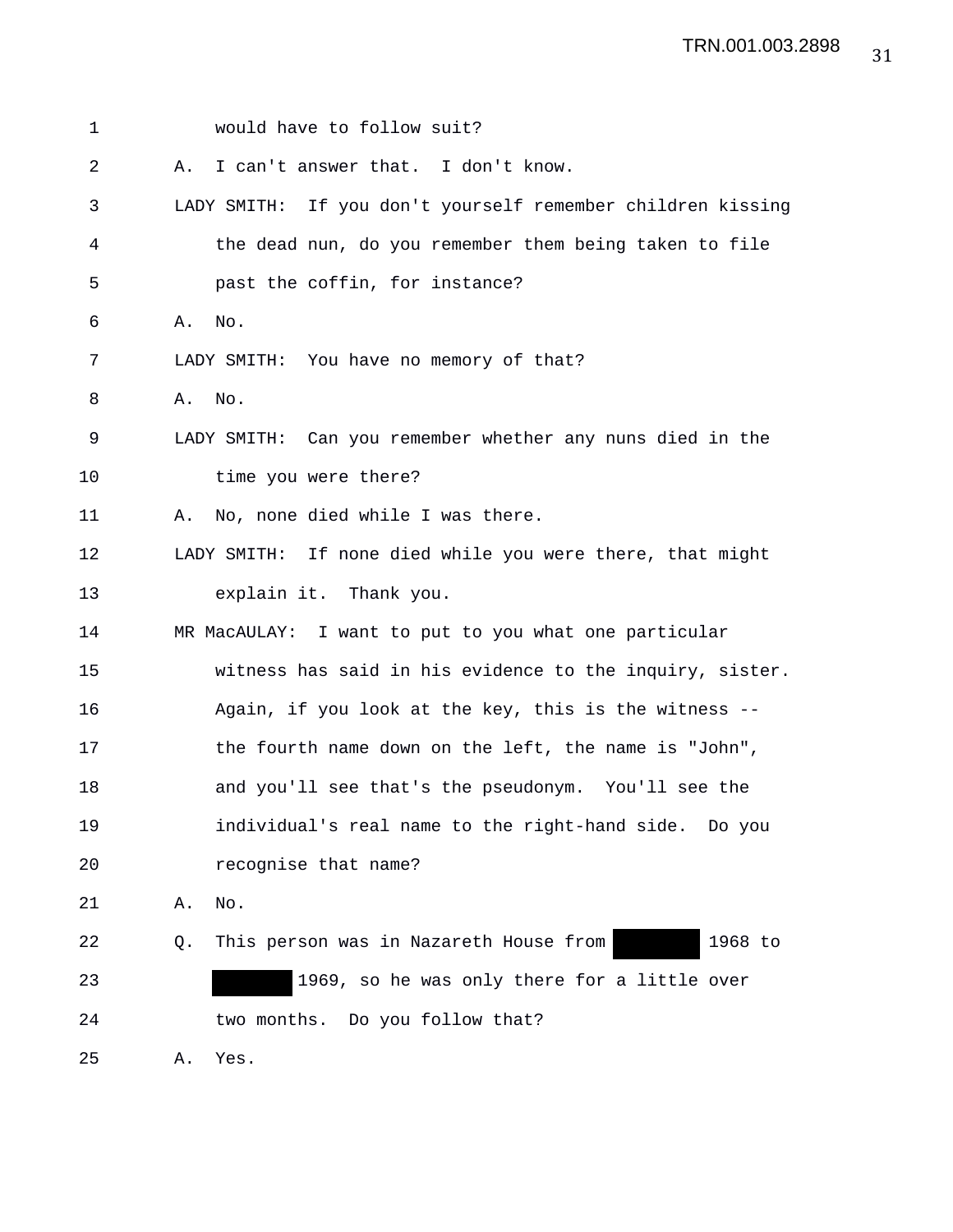| 1              | Q. | That's what the Nazareth House records say. He was aged                           |
|----------------|----|-----------------------------------------------------------------------------------|
| $\overline{a}$ |    | about 9 or so at that time. A child of that age, 9 or                             |
| 3              |    | 10, would you expect him to be on the boys' side?                                 |
| 4              | Α. | Yes.                                                                              |
| 5              | Q. | If we look at his evidence, it begins at                                          |
| 6              |    | TRN.001.003.1941. It'll come on the screen. That's                                |
| 7              |    | where he begins his evidence. If I can turn to                                    |
| 8              |    | page 1946. He is asked towards the top -- this is at                              |
| 9              |    | line 6:                                                                           |
| 10             |    | "Question: Was there a particular sister or sisters                               |
| 11             |    | that were in charge of you?                                                       |
| 12             |    | "Answer: A Sister <b>13</b> and [I know it is blanked                             |
| 13             |    | out but is what it says] and Sister<br><b>LTX</b>                                 |
| 14             |    | <b>LTX</b><br>, but there<br>We know there wasn't a Sister                        |
| 15             |    | was a Sister <b>LTX</b> . Do I take it from what you've                           |
| 16             |    | $\overline{\phantom{a}}$ LFB<br>said that on the boys' side it'd be Sister<br>who |
| 17             |    | would be directly in charge of a boy?                                             |
| 18             | Α. | Well, this particular boy?                                                        |
| 19             | Q. | This is what he says. When he is asked who was in                                 |
| 20             |    | <b>LTX</b><br>LFB<br>and Sister<br>charge, he says Sister                         |
| 21             | Α. | Yes.                                                                              |
| 22             | Q. | So what is likely to be the case, if it's a boy of 9 or                           |
| 23             |    | 10?                                                                               |
| 24             | Α. | It would be on the boys' side.                                                    |
| 25             | Q. | LFB<br>So that would be either Sister<br>or indeed                                |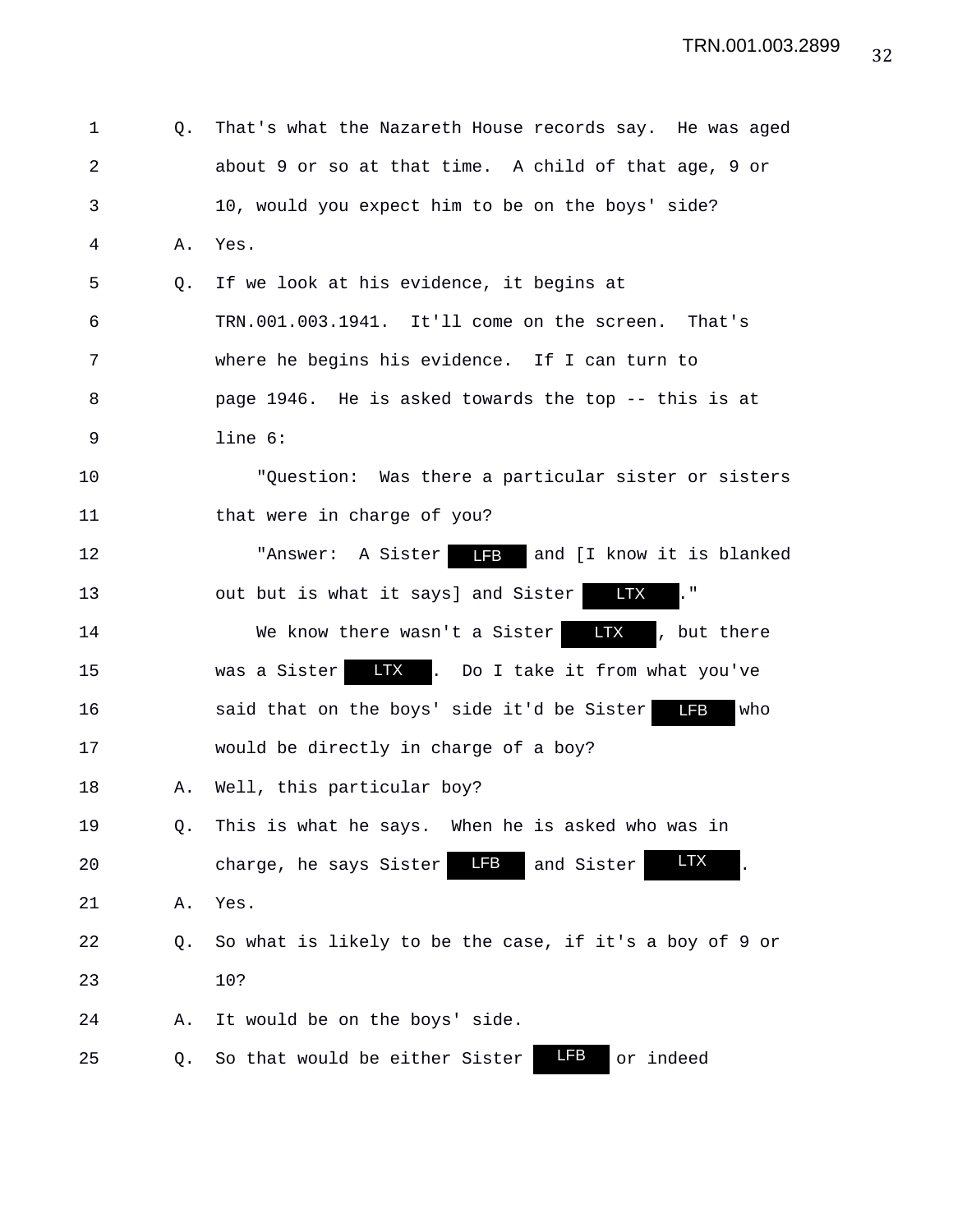1 yourself?

- 2 A. Yes.
- 3 Q. But you have no recollection of this boy?
- 4 A. No.

5 Q. He says towards the bottom of that page is that he was 6 there with his sister and they went up different stairs 7 and he shouted at her and he just heard bells ringing in 8 his ear, he got a slap. Could that have happened? 9 A. No, because the boys and girls' side were totally 10 different, so he couldn't have gone up the stairs. 11 Q. If a boy and a girl came in at the same time and they 12 were being separated, would they go up different stairs? 13 A. They'd go in different doors, yes.

14 Q. If I can go on to page 1948, he is giving evidence there 15 about what he calls at line 3:

16 "You got that tapioca, it was called, it was 17 frogspawn."

- 18 Can you see that?
- 19 A. Yes. It's very small print.

20 Q. Perhaps we can try and make it bigger. Was tapioca 21 something that was on the menu from time to time?

22 A. It would have been probably, yes.

23 Q. Towards the bottom he says at line 19:

24 "As I said in my statement, we used to call it 25 frogspawn. You were made to eat it, and if you were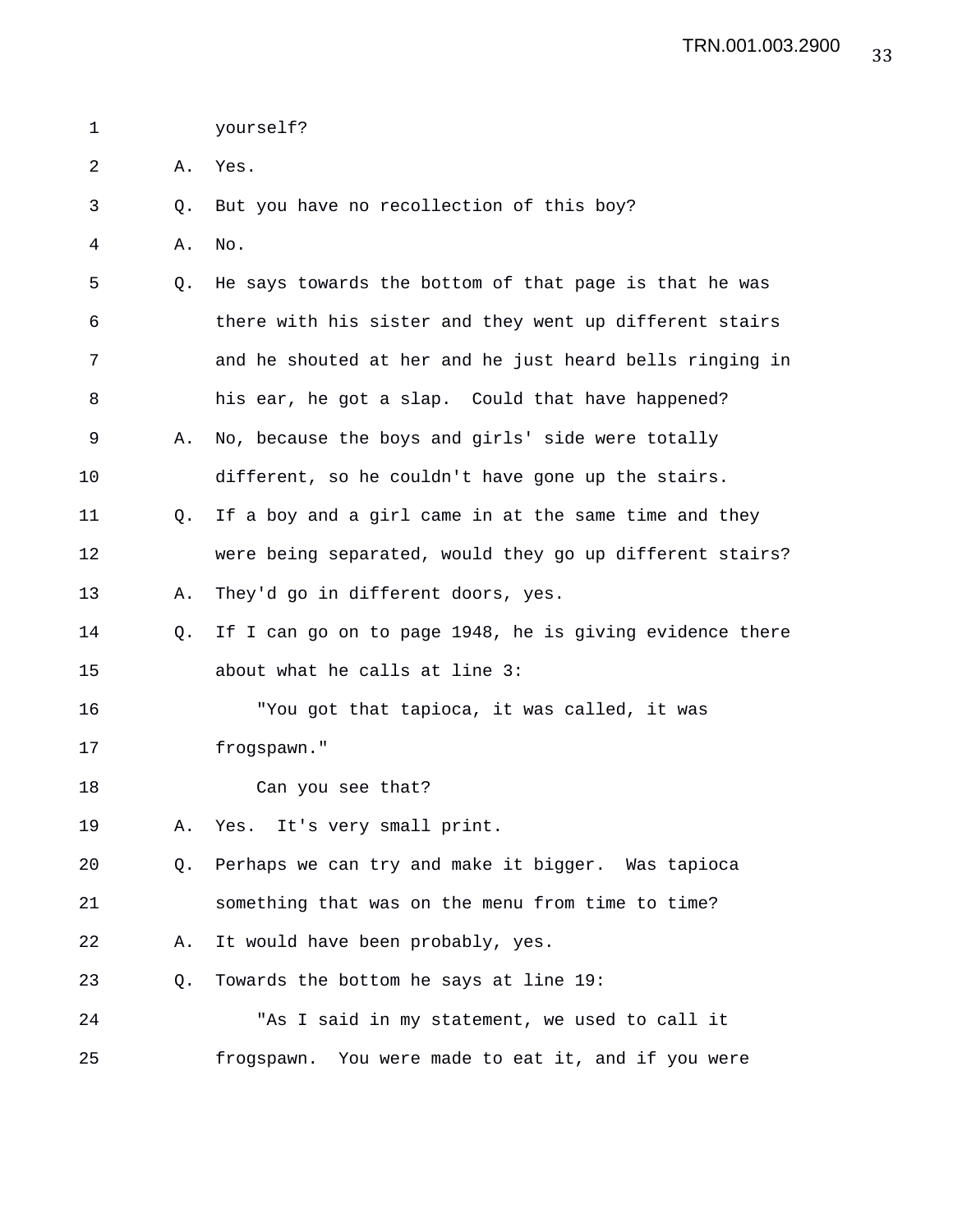1 sick they made you eat that and all." 2 That's his evidence, sister. It may be he's talking 3 about Sister **LFB**, but he's on the boys' side. Did 4 you see any of that? 5 A. No. 6 Q. He goes on at page 1950 to talk about bed-wetting. 7 He is asked: 8 "Question: And how were bed-wetters treated? 9 "Answer: Like a concentration camp. You were 10 slapped about. Sometimes if you did wet the bed, you'd 11 hide it to maybe a day or two later and say, 'I've wet 12 the bed', so that would save you two days of slapping. 13 So you'd probably go to school smelling of pee, but that 14 didn't matter." 15 Again, if he's talking about the boys' side -- and 16 that's where he would be, I think you've told us that -- 17 could this have happened without you knowing about it? 18 A. I didn't know about it. 19 Q. The other child I want to ask you about -- a former 20 resident, rather. You'll see from the key that his 21 pseudonym is Ned. You'll see reference to him towards 22 the second last entry and you will see his real name to 23 the right-hand side. Do you recognise that name? 24 A. No. 25 Q. He was in Aberdeen, 1968 to 1972, so that would cover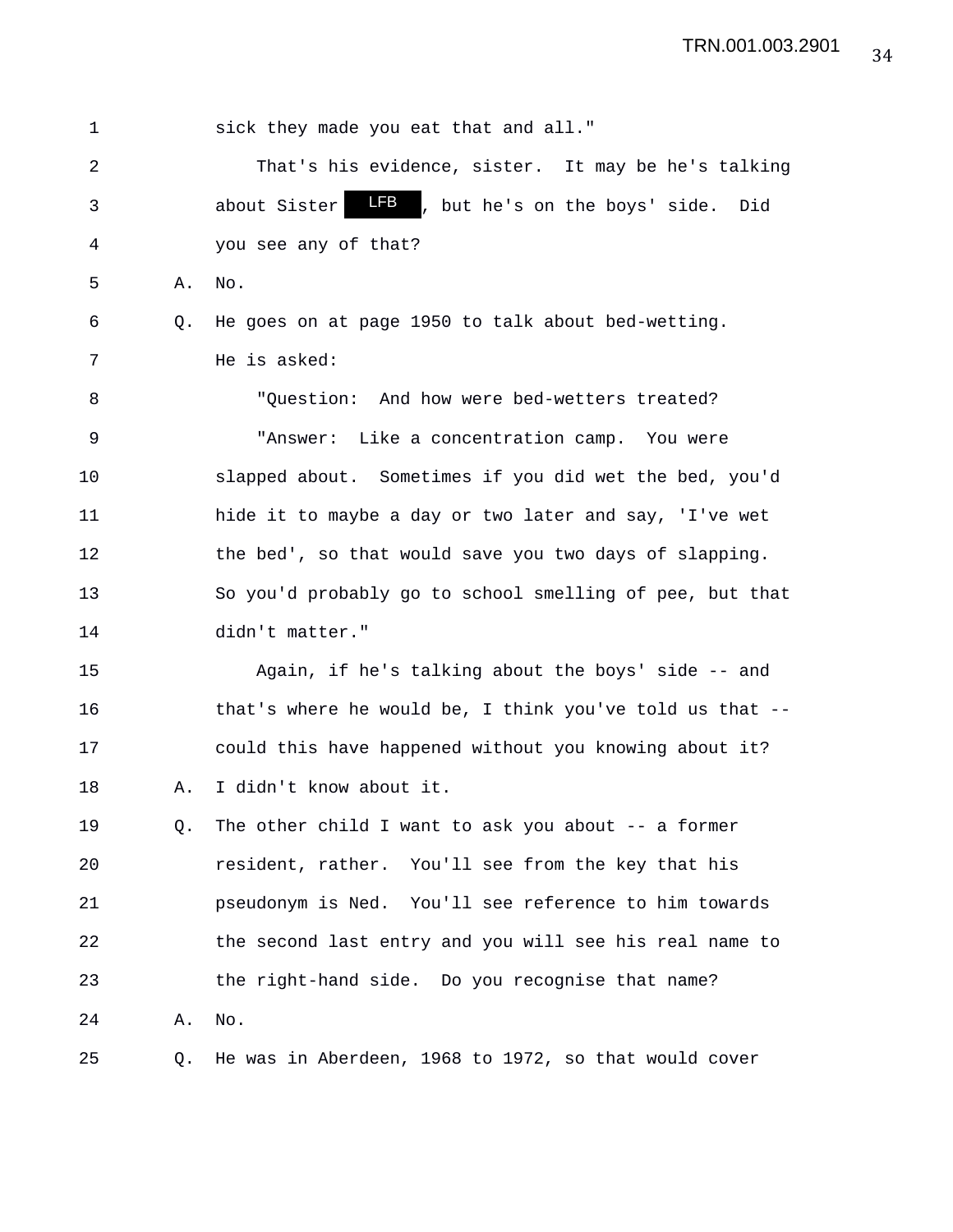1 your own period. He would be -- his date of birth was 2 1962, so he'd be 6 to perhaps up to 10 when he was 3 there. Do I take it from that that he's likely to have 4 been on the boys' side? 5 A. Yes. 6 Q. If I take you to his transcript at TRN.001.003.0618. 7 There we see him beginning his evidence using the 8 pseudonym "Ned". If we turn to page 0623, towards the 9 top he is asked the question under reference to his 10 statement -- and I'll read what's been blanked out at 11 line 3: 12 "Question: What you tell us is that you're not sure 13 if there was a Sister **LFB** who was in charge of you, 14 but you had a lot to do with her; is that right? 15 "Answer: I'm not 100 per cent sure if 16 Sister LFB was there that day I arrived but 17 Sister **IB** became apparent in my life from that 18 point." 19 And that would be right, wouldn't it, for a boy of 20 that sort of age? 21 A. Yes. 22 Q. He is then asked: 23 "Question: Another sister you mentioned in that 24 paragraph, while we're looking at it is a 25 Sister LFZ . What you say about her is that she LFZ LFB LFB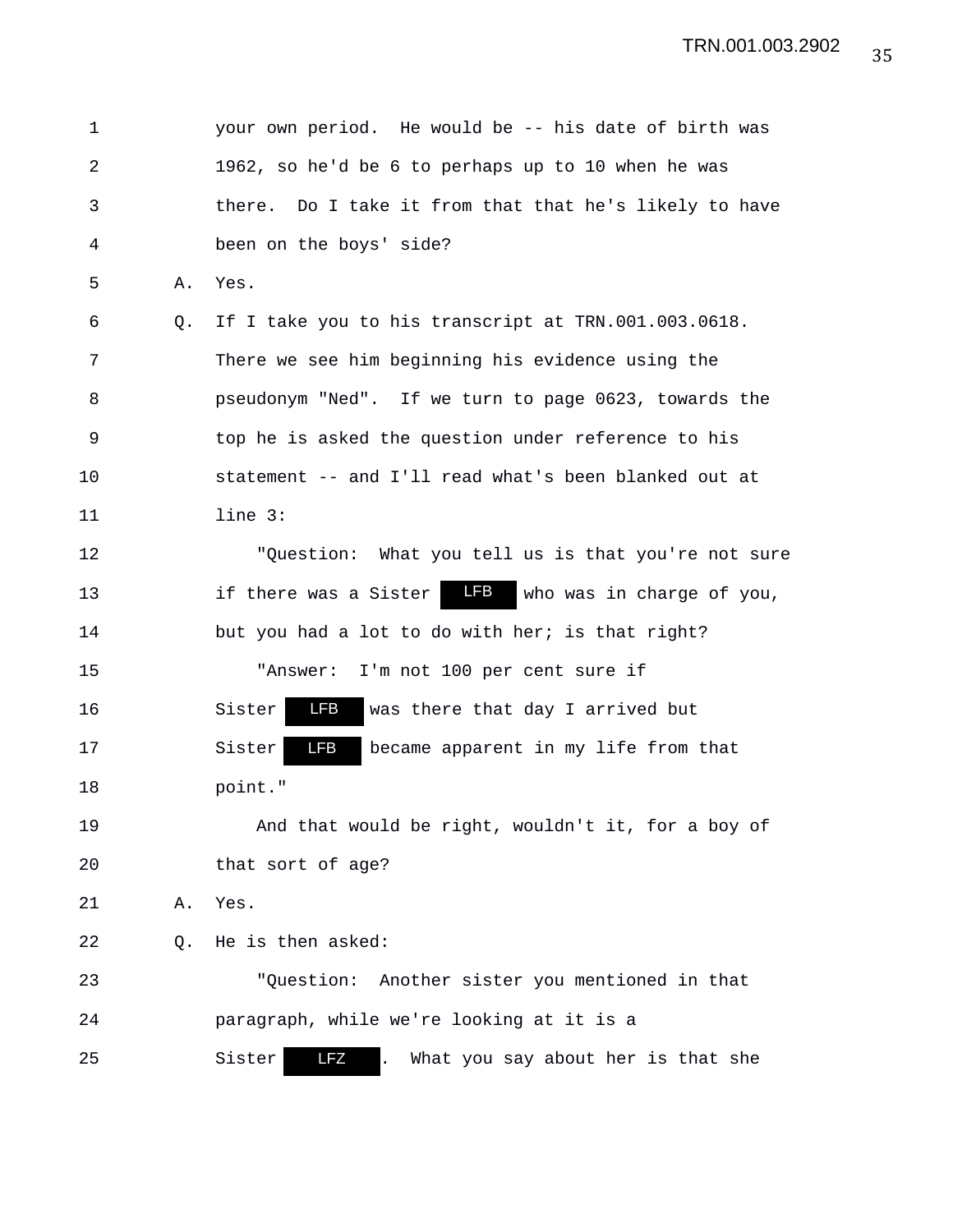| 1  |    | was okay; what do you mean by that?"                    |
|----|----|---------------------------------------------------------|
| 2  |    | If I can pause there. It's likely there, sister,        |
| 3  |    | that he's talking about you; is that fair to say?       |
| 4  | Α. | Yes.                                                    |
| 5  | Q. | And what he goes on to say is:                          |
| 6  |    | "Answer: I had no -- my only memory of                  |
| 7  |    | LFZ<br>was she was playing football."<br>Sister         |
| 8  |    | And he gives an example of the Aberdeen Football        |
| 9  |    | Club winning the cup and he goes on to say:             |
| 10 |    | "Answer: She came out and she played football with      |
| 11 |    | us that day. I think she was a younger nun."            |
| 12 |    | Now, that seems to chime with what you yourself         |
| 13 |    | said, sister, that you were interested in football and  |
| 14 |    | you played football.                                    |
| 15 | Α. | Yes.                                                    |
| 16 | Q. | He goes on at page 0629, to say this, if we can turn to |
| 17 |    | that page. He's asked at line 13:                       |
| 18 |    | "Question: Before we do that, can I just ask you        |
| 19 |    | about one or two aspects of the routine at              |
| 20 |    | Nazareth House. For example, birthdays. Was your        |
| 21 |    | birthday celebrated in any way?                         |
| 22 |    | "Answer: Oh, not at all."                               |
| 23 |    | That's his position. Could he have been someone         |
| 24 |    | then who slipped through the net for whatever reason?   |
| 25 | Α. | Could be.                                               |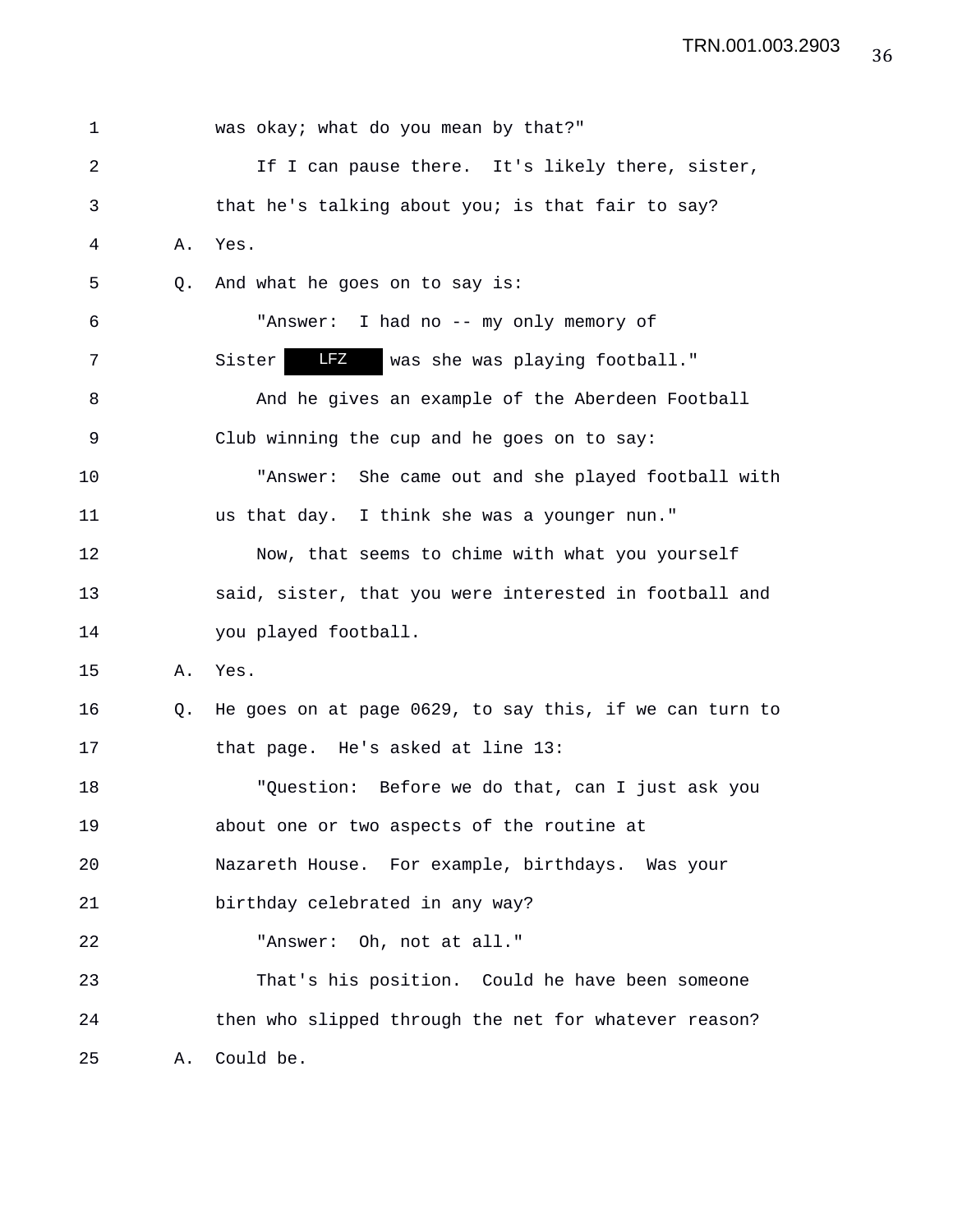| 1  | Q. | He was a boy who particularly, when he arrived there,    |
|----|----|----------------------------------------------------------|
| 2  |    | regularly tried to see his sisters, who were -- I think  |
| 3  |    | he had three sisters who were older than him who were    |
| 4  |    | going on to the girls' side. If you turn on to           |
| 5  |    | page 0633, he gives some evidence on this.               |
| 6  |    | Again, it'll come on the screen, sister.                 |
| 7  |    | (Pause)                                                  |
| 8  |    | If we look at line 13 and what he says towards the       |
| 9  |    | end of that answer:                                      |
| 10 |    | "Answer: I found out my sisters were obviously on        |
| 11 |    | the other side, and I began to see an avenue to get to   |
| 12 |    | there. I started trying to get there a few times at      |
| 13 |    | night, not in the beginning because certain things       |
| 14 |    | happened, but I started trying to get there at           |
| 15 |    | night-time and trying to get to my sisters.              |
| 16 |    | "Question: And what happened?                            |
| 17 |    | "Answer: Well, I was punished for that on a few          |
| 18 |    | occasions: slapping, punching -- not so much punching,   |
| 19 |    | slapping, pulling the hair, dragged about, pulled up the |
| 20 |    | The locking in the cupboard happened at the<br>stairs.   |
| 21 |    | beginning, but that wasn't continuous; that only         |
| 22 |    | happened at the beginning because eventually I detached  |
| 23 |    | myself from my sisters."                                 |
| 24 |    | Moving on to the next page, he explains why that         |
| 25 |    | happened. What he says is:                               |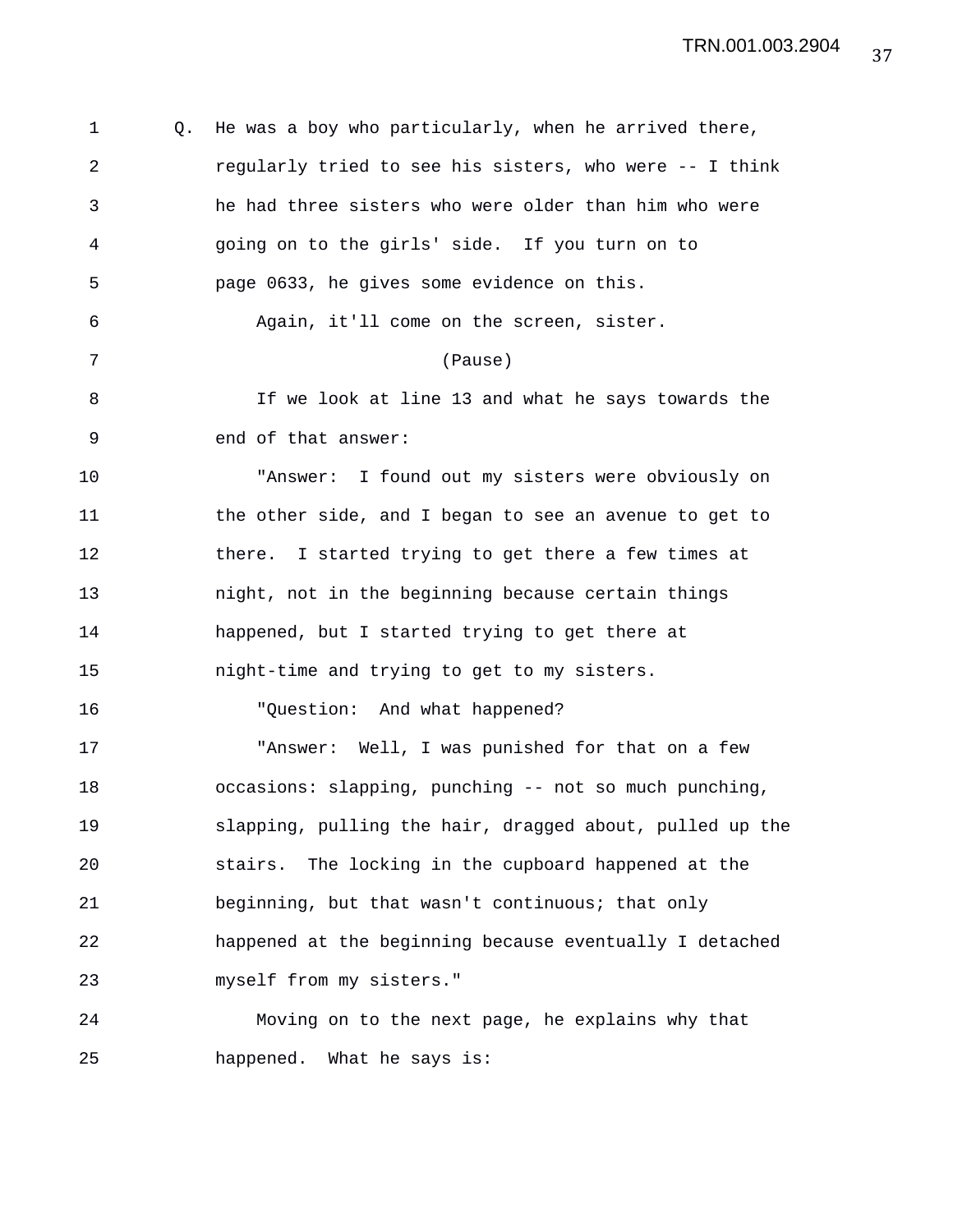| 1  |    | Because at one point they brought my older<br>"Answer:         |
|----|----|----------------------------------------------------------------|
| 2  |    | sister over. My older sister came over and she told me         |
| 3  |    | that they were being punished for the way I was behaving       |
| 4  |    | and my resentment towards them then changed to betrayal        |
| 5  |    | of how they'd betrayed me."                                    |
| 6  |    | So what he's telling us there, sister, is not only             |
| 7  |    | was this separation we've discussed in place, but there        |
| 8  |    | was a determined effort, which involved punishment, to         |
| 9  |    | prevent a male child having contact with a female              |
| 10 |    | sister. Does this ring any bells with you?                     |
| 11 | Α. | No.                                                            |
| 12 | Q. | He goes on to say that in relation to the punishments,         |
| 13 |    | at line 11:                                                    |
| 14 |    | <b>LFB</b><br>, it was always<br>Sister<br>"Answer:            |
| 15 |    | <b>LFB</b><br>$\mathsf{L}^{\mathsf{u}}$<br>Sister              |
| 16 |    | Do you see that?                                               |
| 17 | Α. | Yes.                                                           |
| 18 | Q. | <b>LFB</b><br>Well, were you aware, sister, that Sister<br>was |
| 19 |    | treating children in her care in this way if this is           |
| 20 |    | true?                                                          |
| 21 | Α. | No.                                                            |
| 22 | Q. | He goes on to say:                                             |
| 23 |    | "Question: One thing you tell us is sometimes she              |
| 24 |    | would drag you by the hair along the floor.                    |
| 25 |    | She did on many occasions, it was just<br>"Answer:             |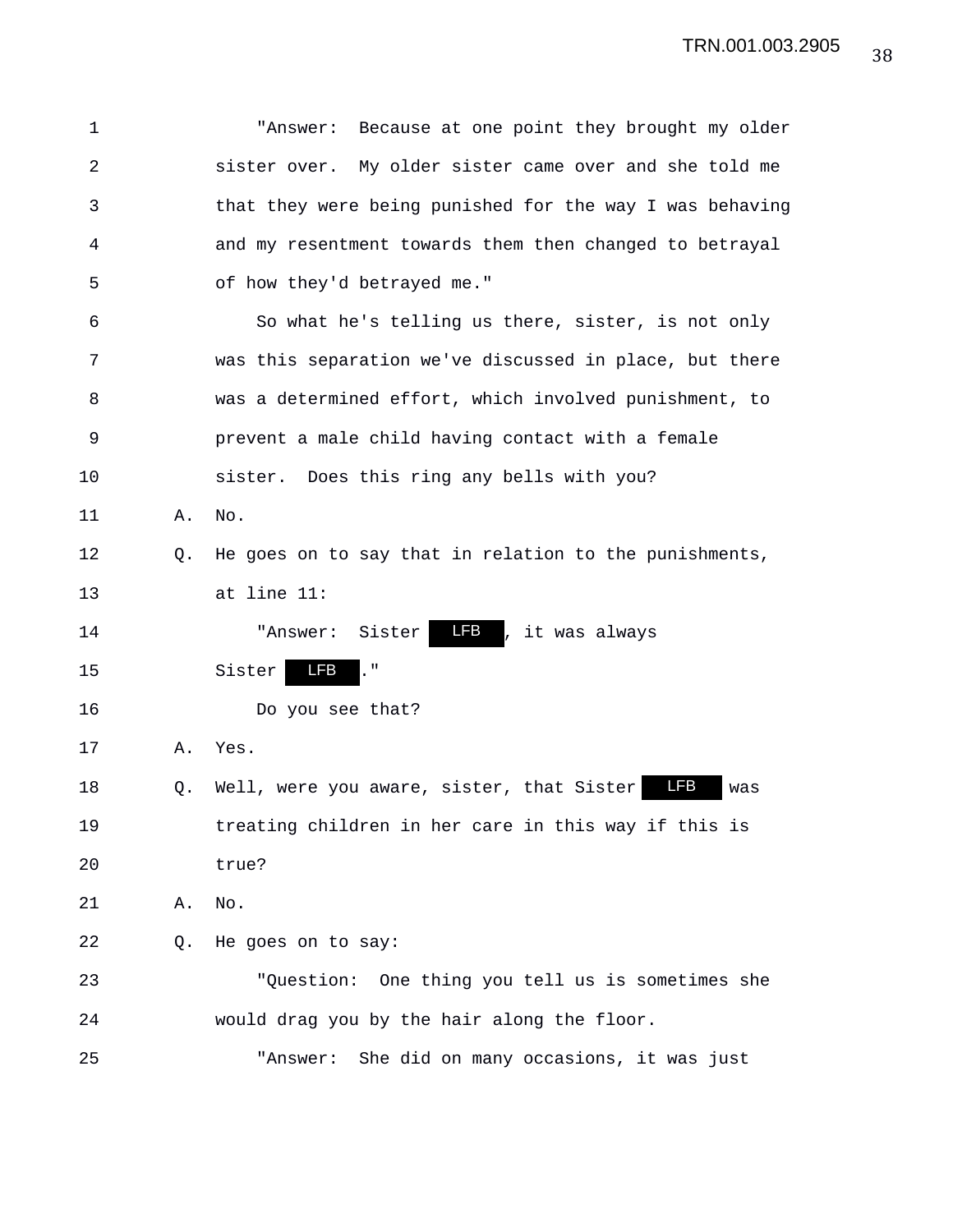| 1  |    | a regular occurrence."                                            |
|----|----|-------------------------------------------------------------------|
| 2  |    | So if this is true and this happened on a regular                 |
| 3  |    | basis, sister, then from what you're saying, you never            |
| 4  |    | saw this?                                                         |
| 5  | Α. | No.                                                               |
| 6  | Q. | How separate were the two boys' groups from each other?           |
| 7  |    | <b>LFB</b><br>By that I mean would you and Sister<br>have regular |
| 8  |    | contact and discussions about the groups?                         |
| 9  | Α. | Yes, we would talk, yes: she was upstairs, I was                  |
| 10 |    | downstairs.                                                       |
| 11 | Q. | What about the children themselves? Did the boys                  |
| 12 |    | themselves between the two groups mix with each other?            |
| 13 | Α. | They did when we went out for playing, yes.                       |
| 14 | Q. | And perhaps just to look at what he says over the page            |
| 15 |    | on page 0635 -- towards the top he says:                          |
| 16 |    | The slapping, the pulling of the hair, was<br>"Answer:            |
| 17 |    | continuous and then the more out of control I became,             |
| 18 |    | LFB<br>then a stick came out and Sister<br>would being me         |
| 19 |    | on the hand with a stick. Then if you closed your                 |
| 20 |    | knuckles, you'd be getting hit on the knuckles."                  |
| 21 |    | <b>LFB</b><br>So did you have any knowledge of Sister             |
| 22 |    | having a stick?                                                   |
| 23 | Α. | No.                                                               |
| 24 | Q. | He also talks about bed-wetting. If we look at                    |
| 25 |    | page 0640, if we look at line 6, he's asked the                   |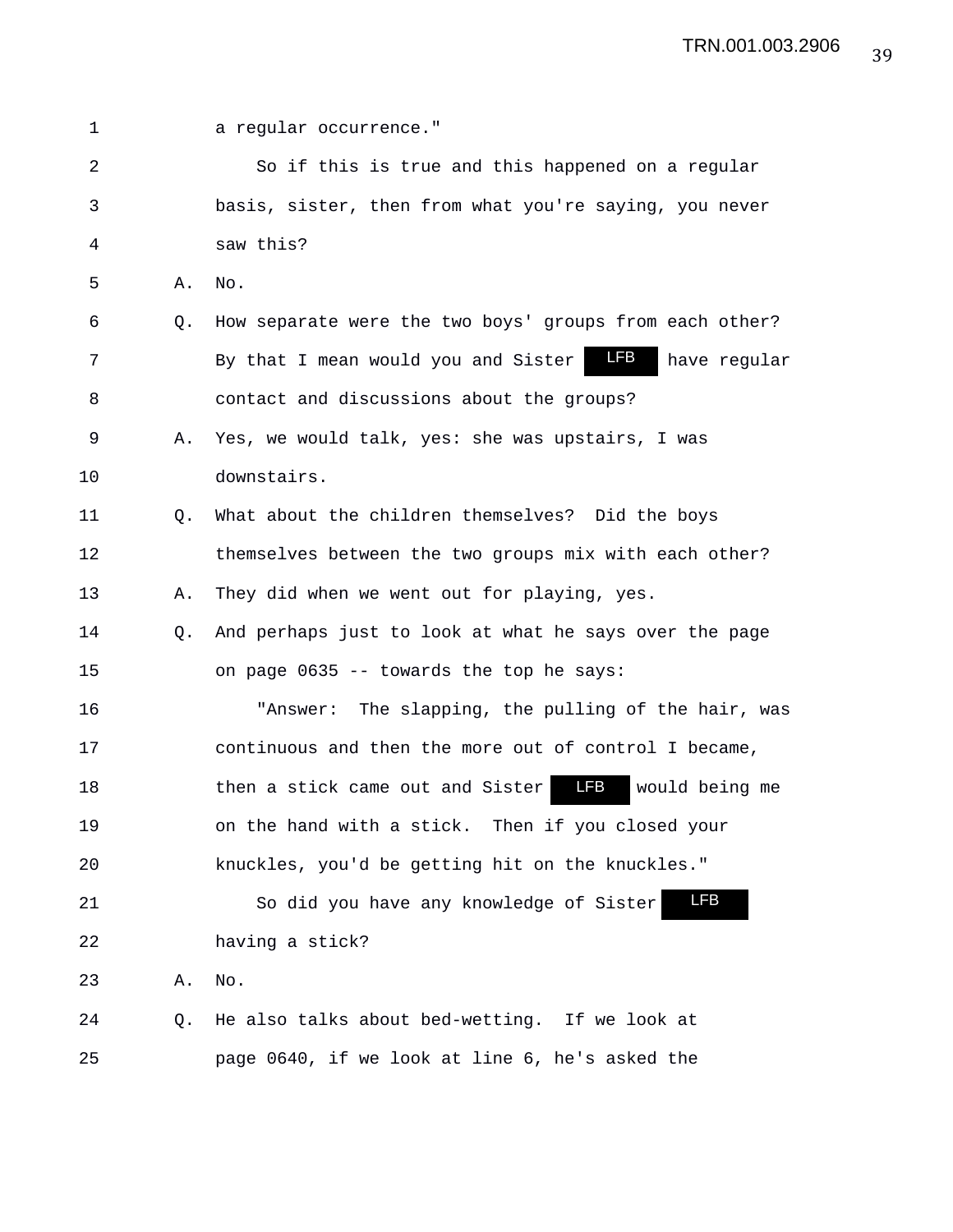1 question: 2 "Question: You do talk about bed-wetting in your 3 statement, Ned? 4 "Answer: Yes. 5 "Question: Did you wet the bed? 6 "Answer: I did at the beginning, yes. 7 "Question: What happened if you wet the bed? 8 "Answer: I always remember they would put the sheet 9 round over your shoulders, and they would be obviously 10 soaking in urine, and you would queue up waiting to be 11 taken into the bathroom. I'm pretty sure there were 12 three industrial baths, but in any case you'd wait when 13 it was your turn, you'd put your wet sheet down and then 14 you would be dragged over to the bath and I described it 15 like a sheep dip: in you went, out you went. Sometimes 16 the bath would be freezing cold, sometimes it'd be 17 boiling hot." 18 There's a description of a bed-wetting practice that 19 he says was in place in the boys' group. Again, do 20 I understand from you, sister, if that was happening, 21 then it was without your knowledge? 22 A. Yes. 23 Q. If you had become aware of that sort of practice, would 24 you have done anything? 25 A. I would have done. I would have thought about it and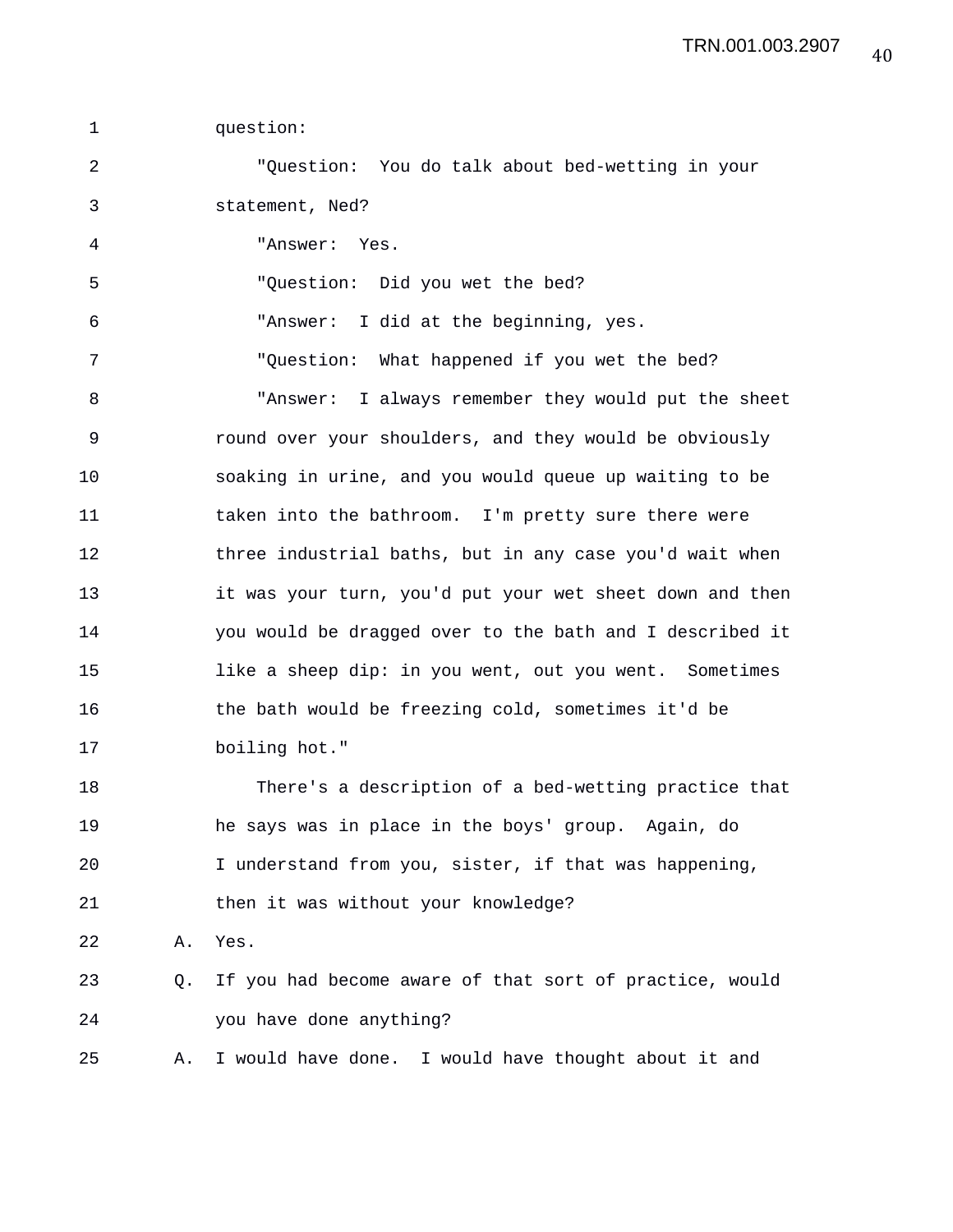```
1 then I'd have went to the Superior and discussed it with
2 her.
3 LADY SMITH: Why?
4 A. Because it's not a proper practice.
5 LADY SMITH: What would have been a proper practice?
6 A. Well, like, that they wouldn't have been made to feel
7 bad about bed-wetting.
8 LADY SMITH: Why not?
9 A. Because they couldn't help it.
10 LADY SMITH: You told us you came from a big family. Did
11 you have experience of brothers and sisters wetting the
12 bed at times?
13 A. No.
14 LADY SMITH: Thank you.
15 Actually, while we're thinking about your family,
16 what about food? If brothers and sisters were difficult
17 about eating the food that was put in front of them,
18 what happened?
19 A. They got something else instead.
20 LADY SMITH: It's fair enough, isn't it --
21 A. Yes.
22 LADY SMITH: -- because in a home setting, that's what
23 happens?
24 A. Yes.
25 LADY SMITH: Yes.
```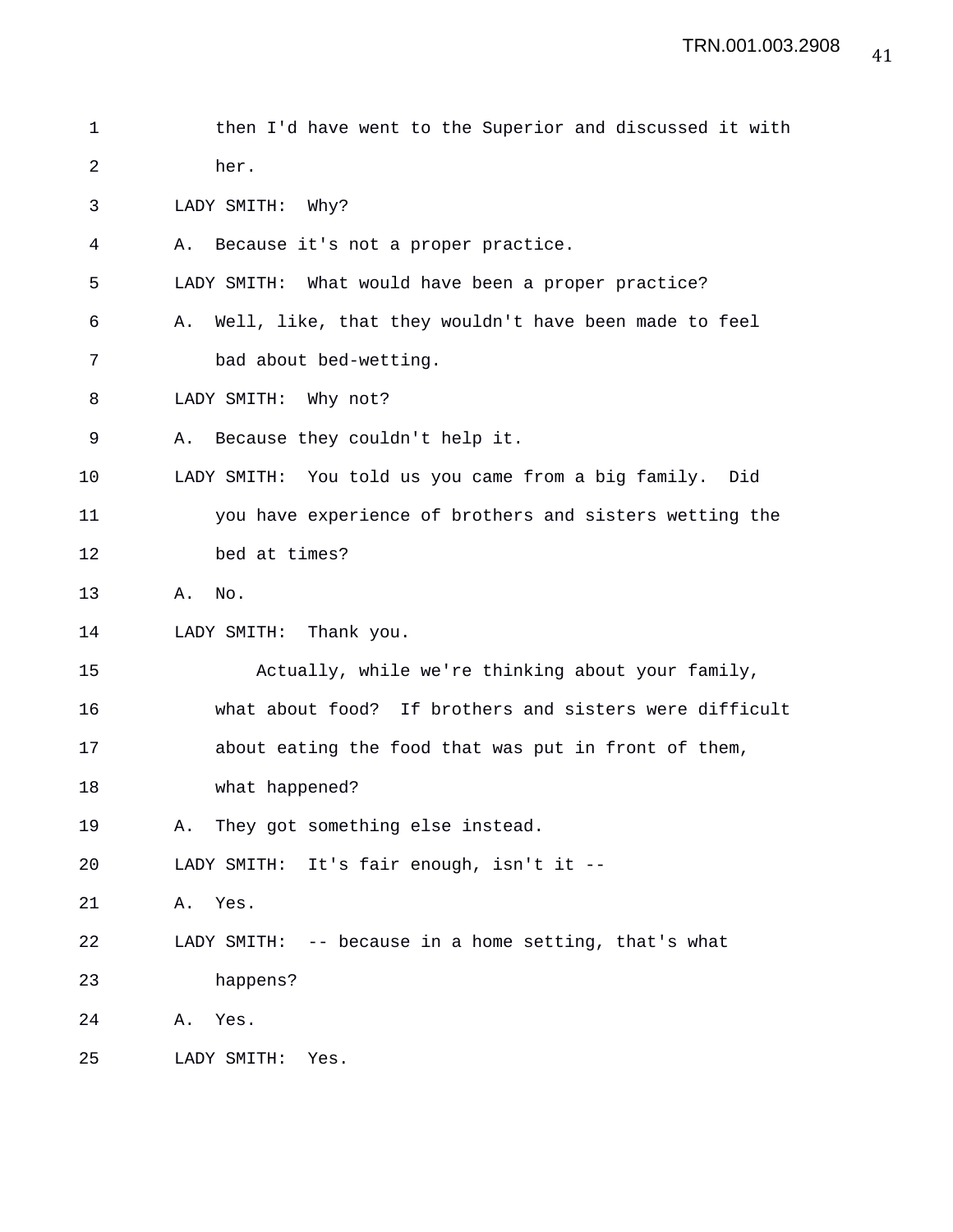| $\mathbf 1$ |    | Mr MacAulay.                                                      |
|-------------|----|-------------------------------------------------------------------|
| 2           |    | MR MacAULAY: Can I also take you to look at what this next        |
| 3           |    | witness I want to put to you said. Again if you look at           |
| 4           |    | the key, sister, to understand who this is. Looking at            |
| 5           |    | this, I don't think he's actually on the key. Just bear           |
| 6           |    | with me and I'll get that for you.                                |
| 7           |    | (Pause)                                                           |
| 8           |    | While we are waiting for that, I'll put the                       |
| 9           |    | transcript on the screen. It's at TRN .001.003.0494.              |
| 10          |    | Sister, you'll see that the pseudonym that this                   |
| 11          |    | former resident is using is "Alan", and you'll see his            |
| 12          |    | real name there. Do you recognise the name?                       |
| 13          | Α. | I recognise the name, yes.                                        |
| 14          | Q. | According to the Sisters of Nazareth records, he was in           |
| 15          |    | Nazareth House in Aberdeen from 1963 through to about             |
| 16          |    | 1974 or 1975, so he was there really as a toddler, he             |
| 17          |    | told us, and at one point in time he was moved from the           |
| 18          |    | girls' side to the boys' side --                                  |
| 19          | Α. | Yes.                                                              |
| 20          | Q. | -- and we've discussed how that might happen.                     |
| 21          | Α. | <b>LFB</b><br>Yes, because he had older brothers in Sister<br>' s |
| 22          |    | group.                                                            |
| 23          | Q. | So if we look then to page 0535. Again, it'll come on             |
| 24          |    | the screen for you, sister. Towards the bottom of that            |
| 25          |    | page at line 21, he's asked:                                      |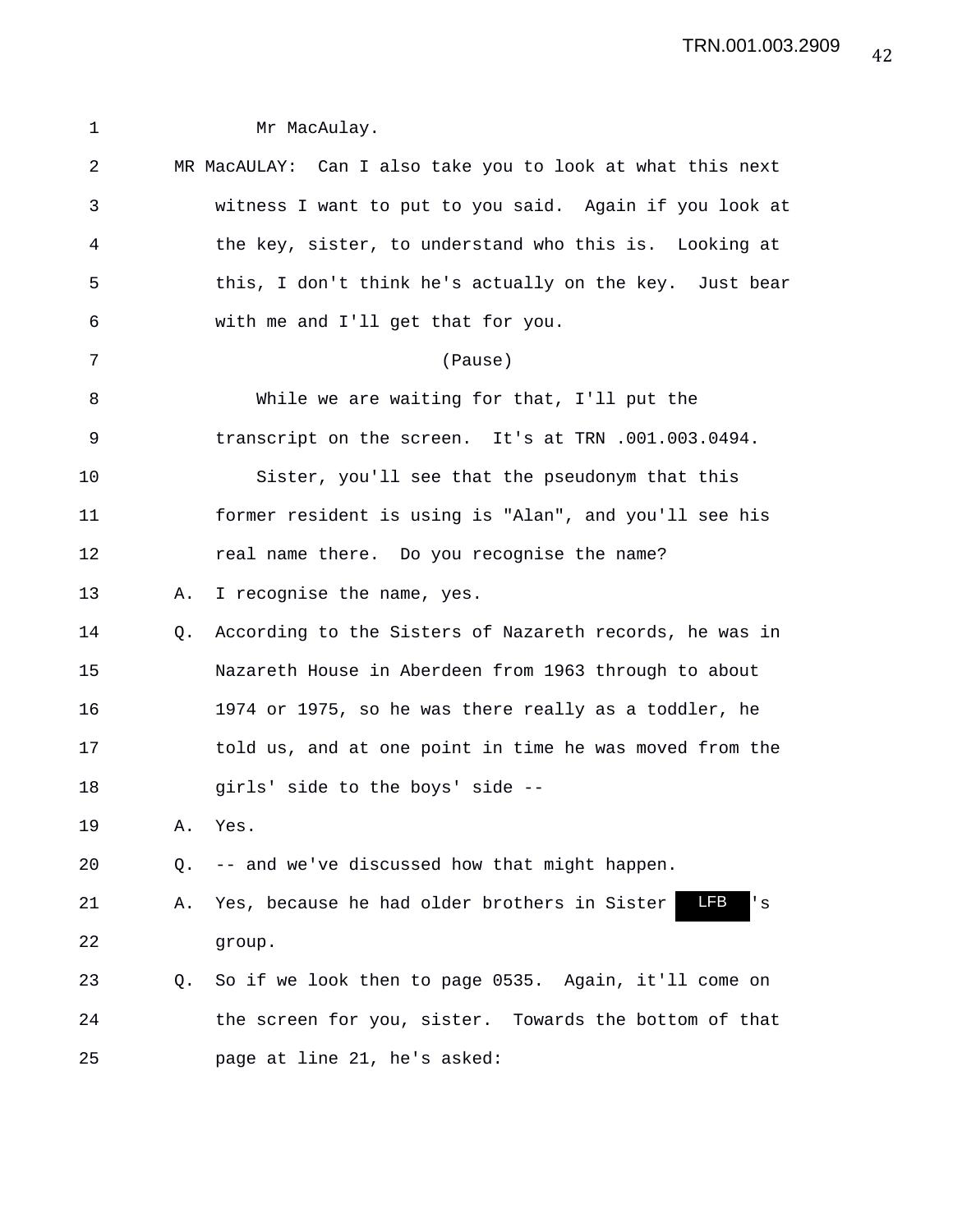1 "Question: Can I then look at the position when you 2 moved to Sister LFB 's side when you got that bit 3 older -- and that was for the boys, of course. 4 "Answer: Yes. 5 "Question: What about her behaviour? How did she 6 behave towards you? 7 "Answer: She wouldn't have been as physical as 8 regards to like, I can't remember if -- I think for 9 a short time you still got the malt and the thingummy, 10 but I just can't remember. I just remember specifically 11 if you did something wrong, she would punish everybody 12 rather than -- I always felt a sense of guilt of -- 13 people used to admit that they'd done something when 14 they didn't. She used to make you stand for hours and 15 hours in the bathroom." 16 What he's talking about there is a form of group 17 punishment where children were made to stand until 18 somebody admitted to something. Were you aware of that 19 sort of approach to punishment? 20 A. No. 21 Q. He goes on to say that at line 14 and he gives an 22 example: 23 "Answer: She had a stick and she would hit you with 24 a stick on your hands for not singing correctly." 25 Did you see anything like that happening? LFB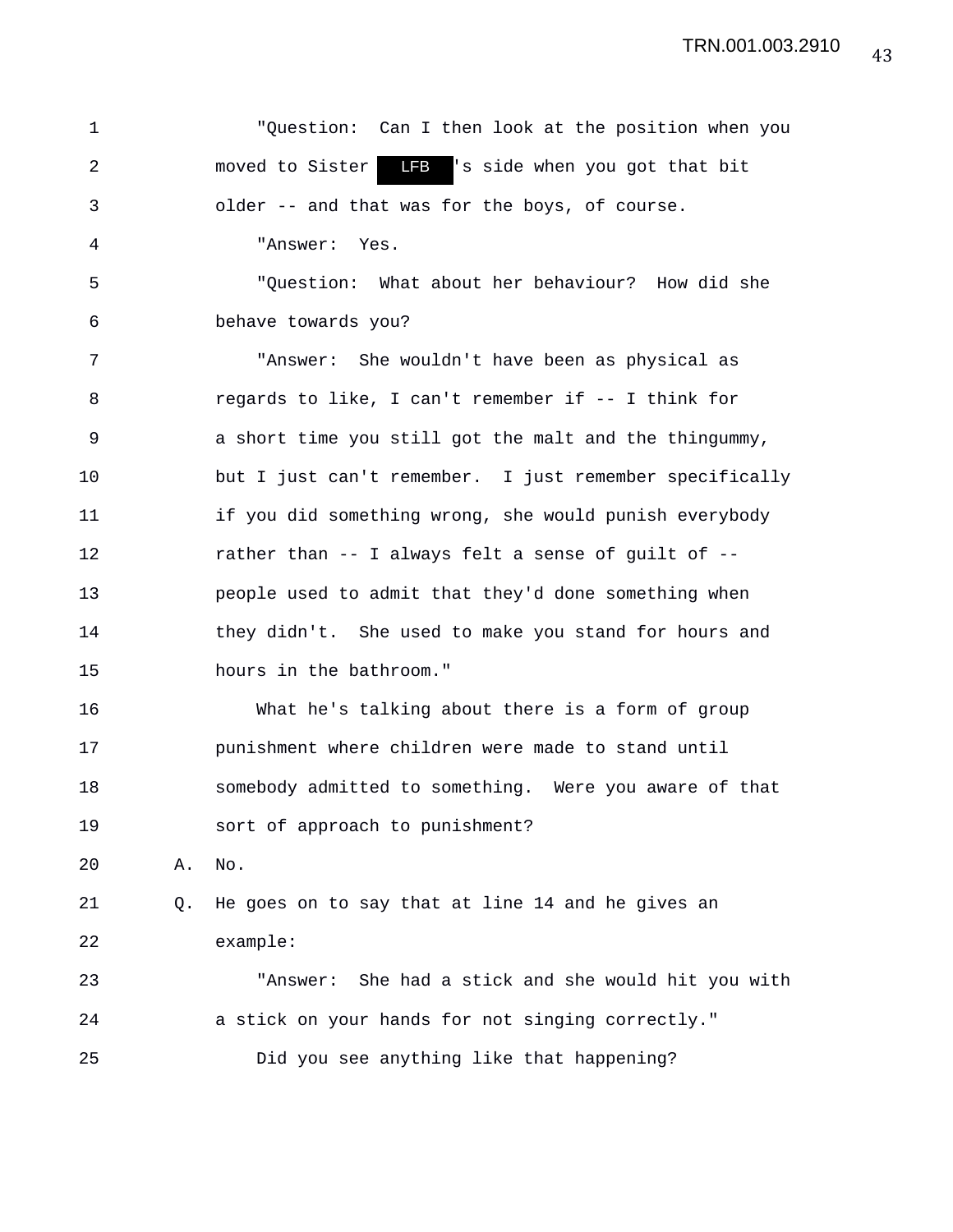| 1  | Α. | No, because in the cathedral it was -- we had --                 |
|----|----|------------------------------------------------------------------|
| 2  |    | a Mr Hoskins was the choir director.                             |
| 3  |    | LADY SMITH: He's talking there about when they got back          |
| 4  |    | after having been in the cathedral, if you see.                  |
| 5  | Α. | Okay.                                                            |
| 6  |    | LADY SMITH: "We used to sing in St Mary's Cathedral in           |
| 7  |    | Aberdeen -- I used to be a soloist -- and if I got               |
| 8  |    | a note wrong or something, when you returned, she had            |
| 9  |    | a stick and she'd hit you with a stick on your hands for         |
| 10 |    | not singing correctly."                                          |
| 11 |    | This is something that happened back in                          |
| 12 |    | Nazareth House.                                                  |
| 13 | Α. | I don't know anything about that.                                |
| 14 |    | MR MacAULAY: Okay. But you do remember this particular           |
| 15 |    | child, sister?                                                   |
| 16 | Α. | Oh, I do. I think he was a twin.                                 |
| 17 | Q. | Was he in Sister<br><b>LFB</b><br>'s group rather than your own? |
| 18 | Α. | He was, yes.                                                     |
| 19 | Q. | The other witness I want to ask you about -- and his             |
| 20 |    | name I think is on the key if you look back to the key,          |
| 21 |    | the pseudonym that he used was "Derek" and you'll see            |
| 22 |    | his name on the right-hand side. Do you recognise that           |
| 23 |    | name?                                                            |
| 24 | Α. | I recognise the name, yes.                                       |
| 25 | Q. | Was this particular person in your group?                        |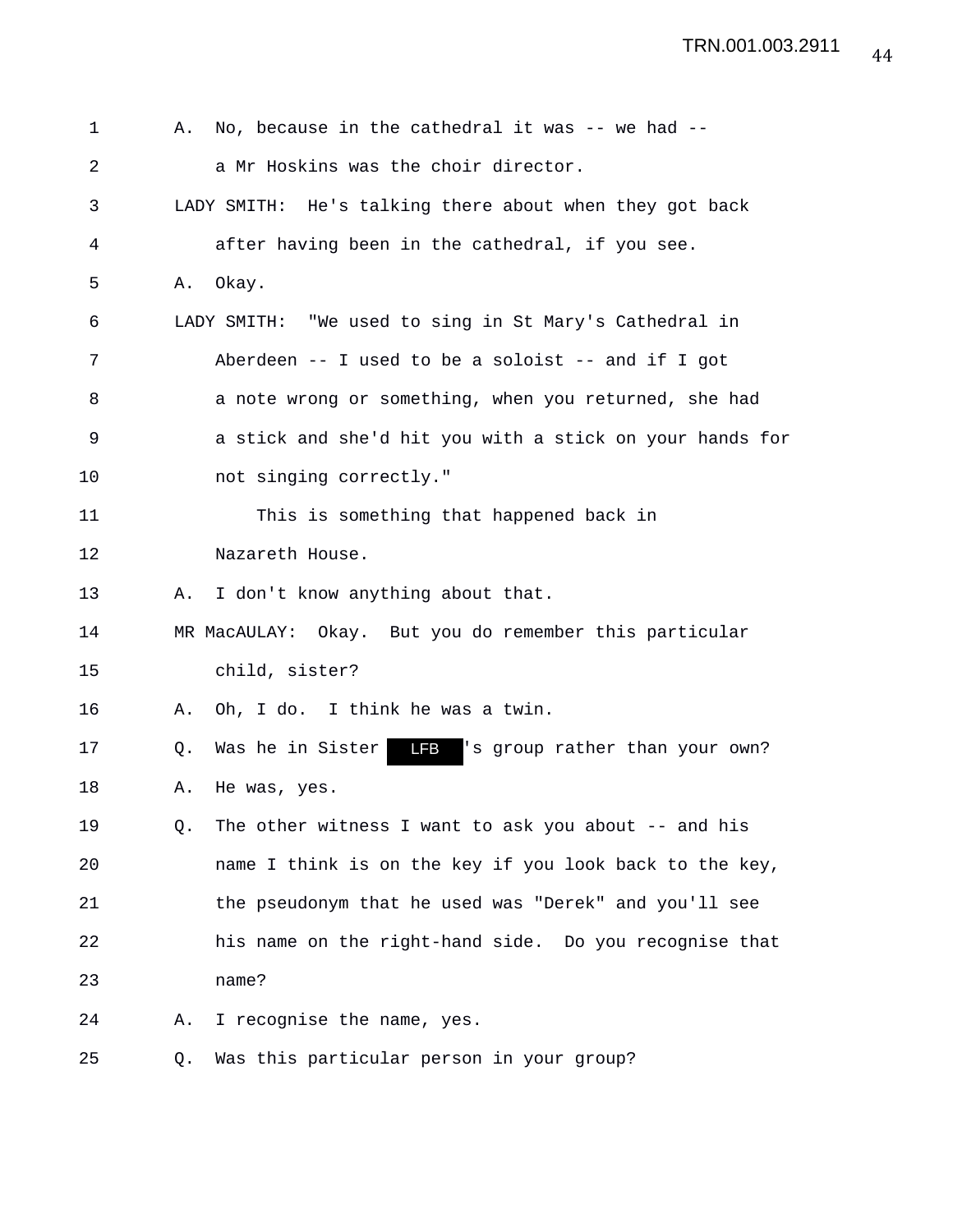1 A. That I can't remember, but I remember the name. 2 Q. He was in Aberdeen certainly at a time that would cover 3 your time in 1967 to 1969, but in any event, he would be 4 on the boys -- he was on the boys' side? 5 A. Yes. 6 Q. I just want to put something to you from his witness 7 statement. His witness statement is at 8 WIT.001.001.3054. If we turn to page 3063 and move down 9 to the next paragraph. He's here dealing with aspects 10 of the routine. At paragraph 51 what he says is -- and 11 I'll read out what redacted: 12 The state of my dormitory and state of my dormitory and 13 her room was right next door to the one I was in. She 14 had a window that she could look at us through." 15 And he goes on to give some information about the 16 numbers of children. So he certainly seems to identify 17 yourself, sister, as the person who was in charge of his 18 dormitory. Does that help you at all in -- 19 A. No. I can remember the name all right, but I can't 20 recall ... 21 Q. If I take you to this particular page, page 3067, and 22 if we look to the very bottom, where he's giving some 23 information about the discipline, first of all he says 24 at paragraph 81: 25 "They were very strict at Nazareth House."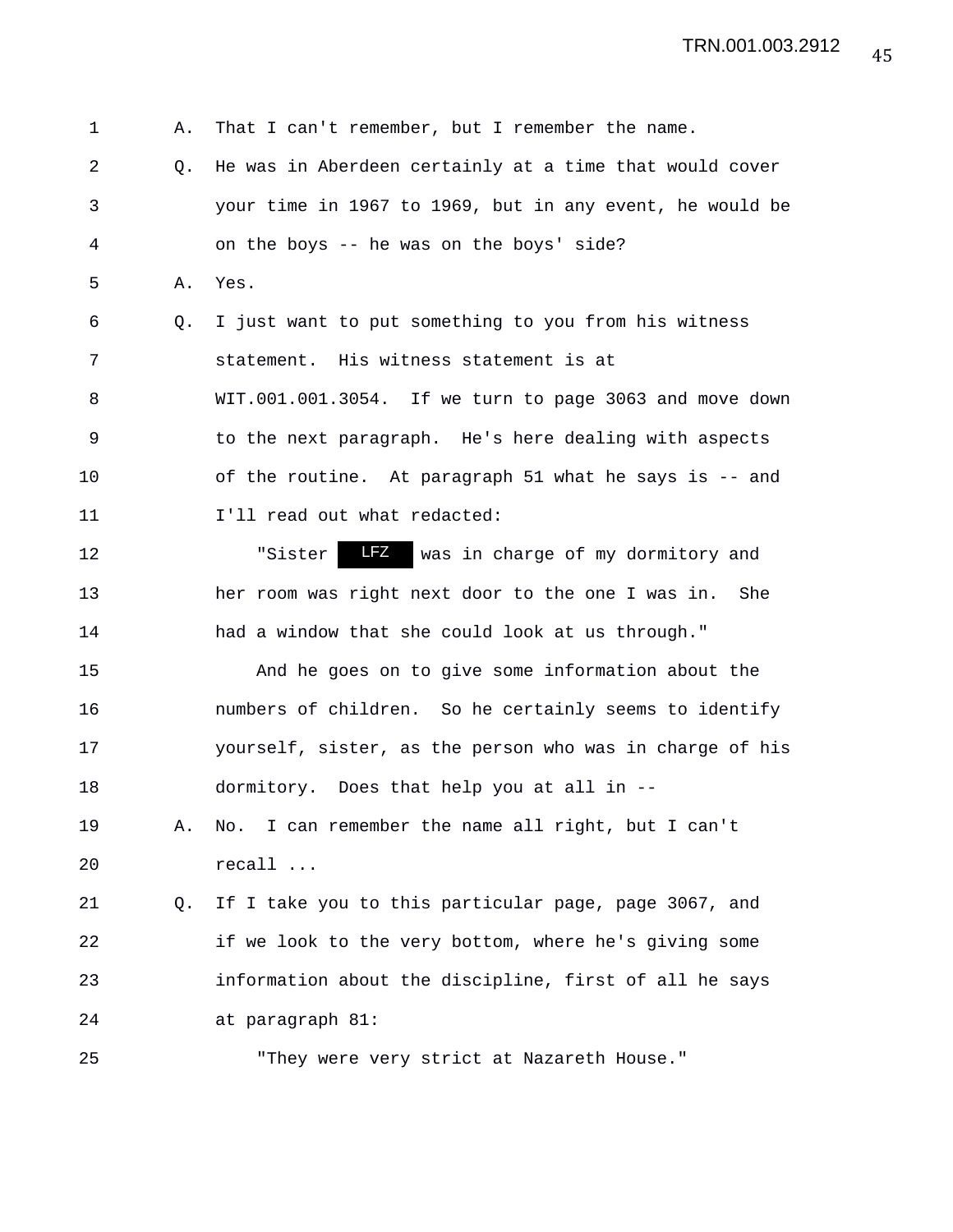| 1  |           | Is that a fair description of the regime, that it       |
|----|-----------|---------------------------------------------------------|
| 2  |           | was a strict regime?                                    |
| 3  | Α.        | Yes, probably.                                          |
| 4  | $\circ$ . | And in what way was it strict?                          |
| 5  | Α.        | Um  we probably wanted the children to, you know, be    |
| 6  |           | basically as good as they could be.                     |
| 7  | $\circ$ . | But how would you achieve that? How did you seek to     |
| 8  |           | achieve that with the strict regime?                    |
| 9  | Α.        | Well, like, you'd always try to talk with them, be with |
| 10 |           | them, explain things to them and tell them sort of      |
| 11 |           | what was right and what was wrong.                      |
| 12 | Q.        | Is that what you'd describe as a strict regime, trying  |
| 13 |           | to reason with the children as to --                    |
| 14 | Α.        | Yes.                                                    |
| 15 | Q.        | If we then look at paragraph 82, he says this:          |
| 16 |           | LFZ<br>"Sister<br>was basically our mother and would    |
| 17 |           | look after us and control us."                          |
| 18 |           | Well, would you agree with that?                        |
| 19 | Α.        | Yes.                                                    |
| 20 | Q.        | "She was as hard as nails and we were scared of her,    |
| 21 |           | although at times she was all right."                   |
| 22 |           | What about that characterisation of you, sister?        |
| 23 |           | Would you agree with that, that you were hard as nails? |
| 24 | Α.        | No, not really.                                         |
| 25 | Q.        | Did you get an impression that children might have been |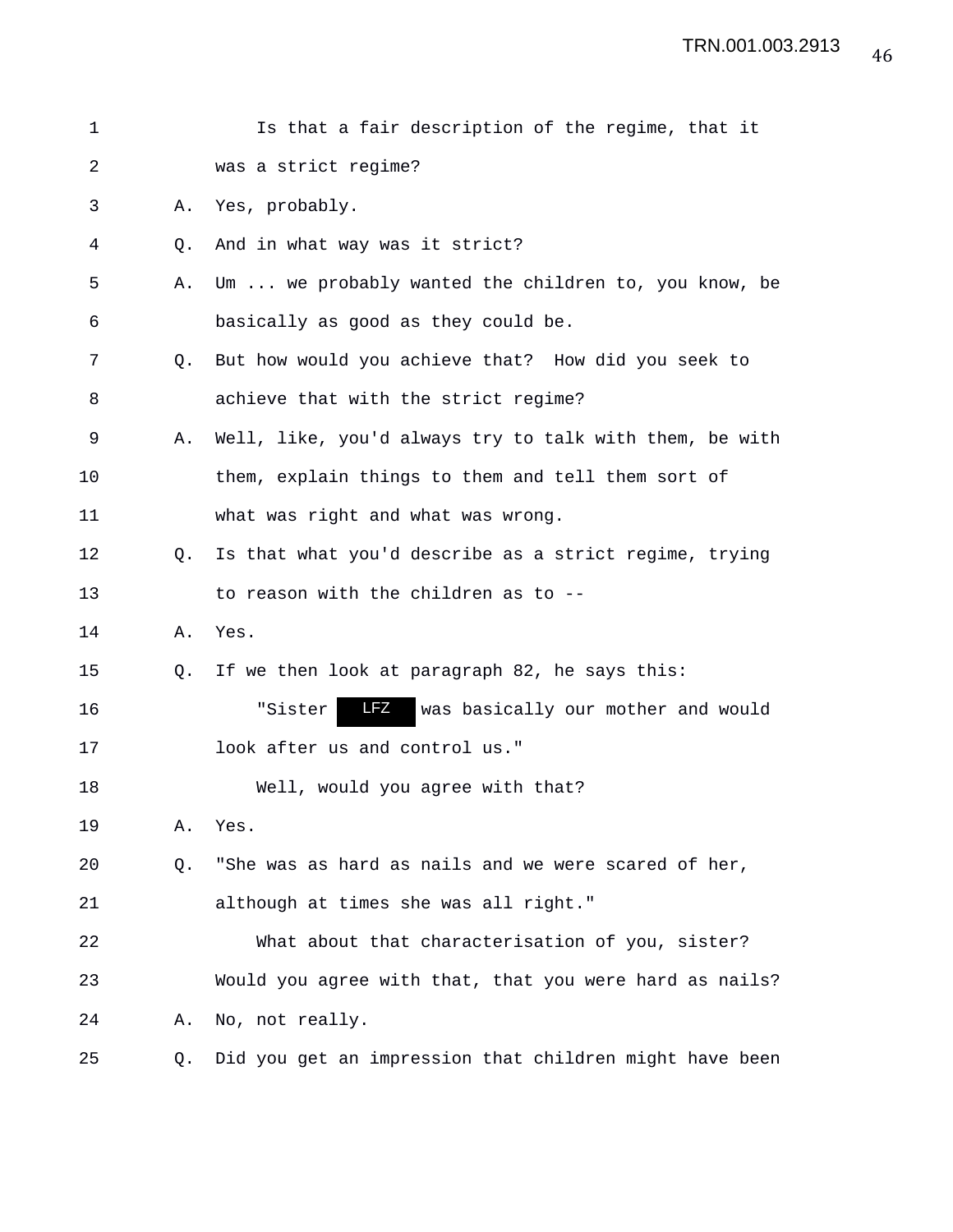1 scared of you? 2 A. No. 3 Q. We've talked about cricket before, but he says that: 4 "[You] used to keep a cricket wicket and would 5 wallop us with it over the knuckles [if we move to the 6 next page, 3068] if we'd done something wrong." 7 Do you remember if that was something you might have 8 used on occasions? 9 A. No, I don't remember that. 10 Q. But is it possible? 11 A. No. 12 Q. He goes on to say: 13 "One time I dropped a Bible and got a skelping. She 14 had a terrible temper on her." 15 Would you accept that at all, sister, that you could 16 lose your temper? 17 A. I don't remember him dropping a Bible or anything like 18 that. 19 Q. What about your temper? Do you think you had a temper? 20 A. Not really. 21 Q. The next thing he says at paragraph 84: 22 "Another time, just before I left Nazareth House, 23 Sister **17** snapped and burst my nose. I had been 24 doing my chores and told her I needed to get away to 25 play football. I kept pestering her and eventually she LFZ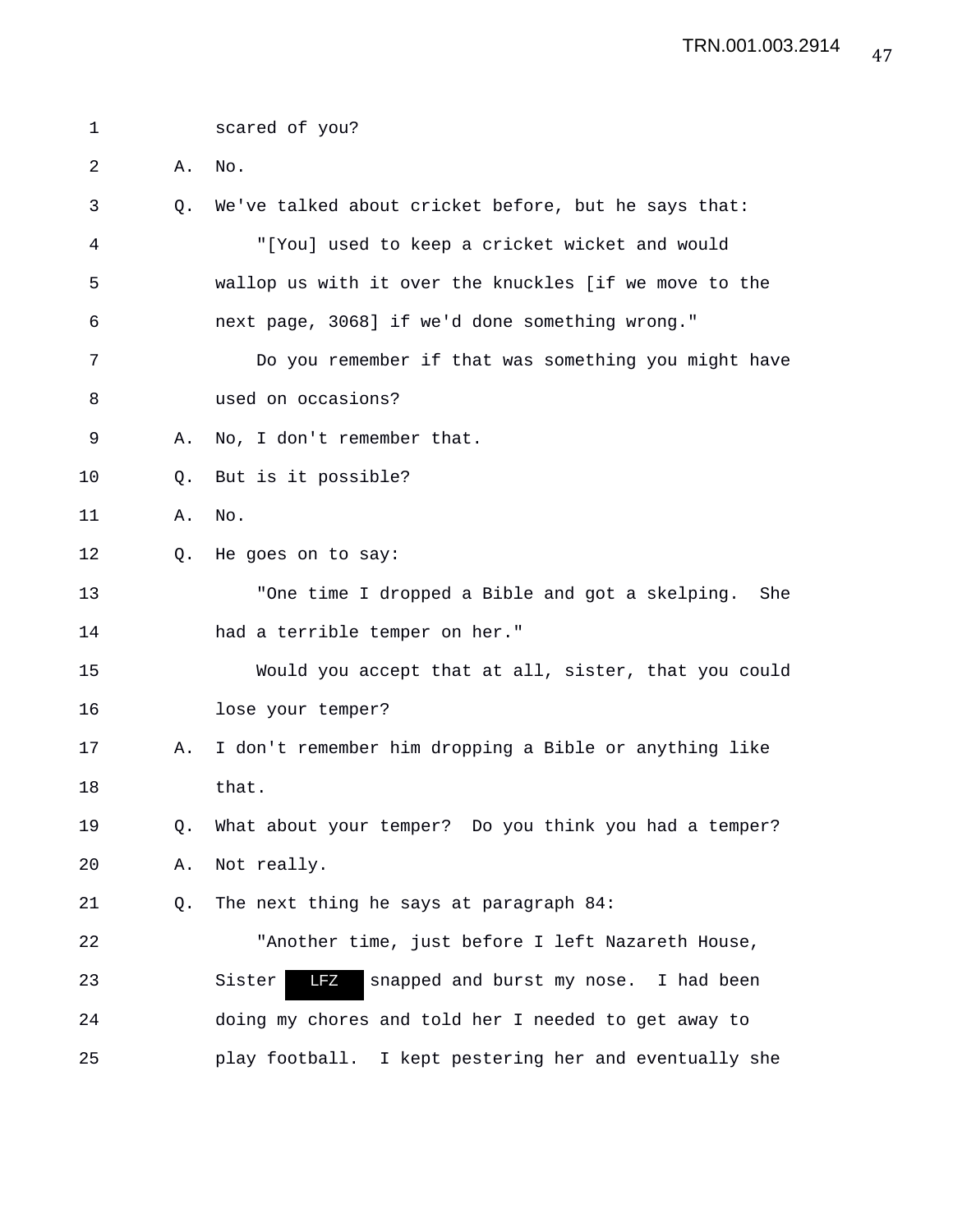| 1  |    | grabbed me and battered my head twice against the bed    |
|----|----|----------------------------------------------------------|
| 2  |    | I swore at her and about two or three months<br>frame.   |
| 3  |    | later I got sent to St Ninian's."                        |
| 4  |    | Does this description of the event ring any bells        |
| 5  |    | with you?                                                |
| 6  | Α. | No, I don't remember that at all.                        |
| 7  | O. | Do you think it could have happened?                     |
| 8  | Α. | I don't see it happening.                                |
| 9  | Q. | What about what he says at the end in paragraph 86?      |
| 10 |    | LFZ<br>"When I left Nazareth House, Sister<br>gave me    |
| 11 |    | a jewellery box she said she had got from her mother."   |
| 12 |    | Did that happen?                                         |
| 13 | Α. | I can't remember. I honestly can't remember.             |
| 14 | Q. | He goes on to say:                                       |
| 15 |    | "I've still got it. I think she liked me and             |
| 16 |    | I think she had just lost it when she hit my head off    |
| 17 |    | the bed frame."                                          |
| 18 |    | Did you like this particular child?                      |
| 19 |    | A. I cannot really remember.                             |
| 20 |    | LADY SMITH: Sister, a few moments ago -- a couple of     |
| 21 |    | things. One was you said that you just wanted the        |
| 22 |    | children to be as good as they could be. What do you     |
| 23 |    | mean by that?                                            |
| 24 | Α. | Well, I think any parent would like their children to be |
| 25 |    | as good as they could be.                                |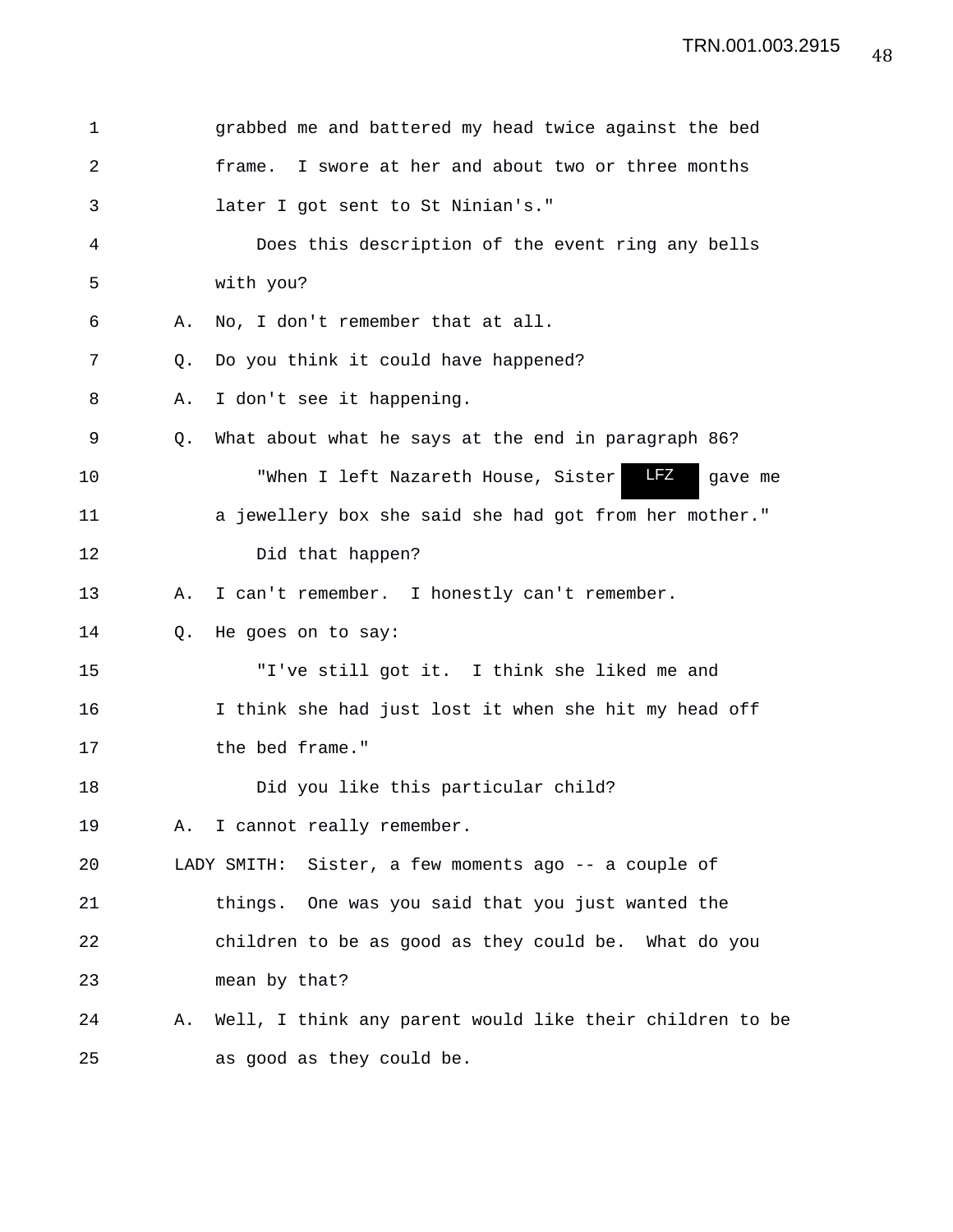| 1           |    | LADY SMITH: What do you mean by "good"? What constituted |
|-------------|----|----------------------------------------------------------|
| 2           |    | "good"? Was it a child being quiet and well-behaved at   |
| 3           |    | all times or what?                                       |
| 4           | Α. | No, that they could use their ability, whatever          |
| 5           |    | abilities they had, to the best, you know, and become as |
| 6           |    | good as they could, say, with their education and        |
| 7           |    | everything else.                                         |
| 8           |    | LADY SMITH: Right.                                       |
| $\mathsf 9$ |    | Then when you were asked about your temper and you       |
| 10          |    | were asked whether you thought you had a temper and you  |
| 11          |    | said to Mr MacAulay, "Not really". Just help me unpick   |
| 12          |    | that. What do you mean by "not really"?                  |
| 13          | Α. | Looking back, I can't say that I had a temper.           |
| 14          |    | LADY SMITH: Is it possible that there were occasions on  |
| 15          |    | which you lost your temper?                              |
| 16          | Α. | Maybe.                                                   |
| 17          |    | LADY SMITH: It must have been quite challenging looking  |
| 18          |    | after so many little boys; was it?                       |
| 19          | Α. | It could be at times.                                    |
| 20          |    | LADY SMITH:<br>Thank you.                                |
| 21          |    | MR MacAULAY: Sister, can I now take you then to when you |
| 22          |    | came to leave Nazareth House Aberdeen. What sort of      |
| 23          |    | notice did you get that you were to leave?               |
| 24          | Α. | Probably about a week.                                   |
| 25          | Q. | Were you told why you were leaving?                      |
|             |    |                                                          |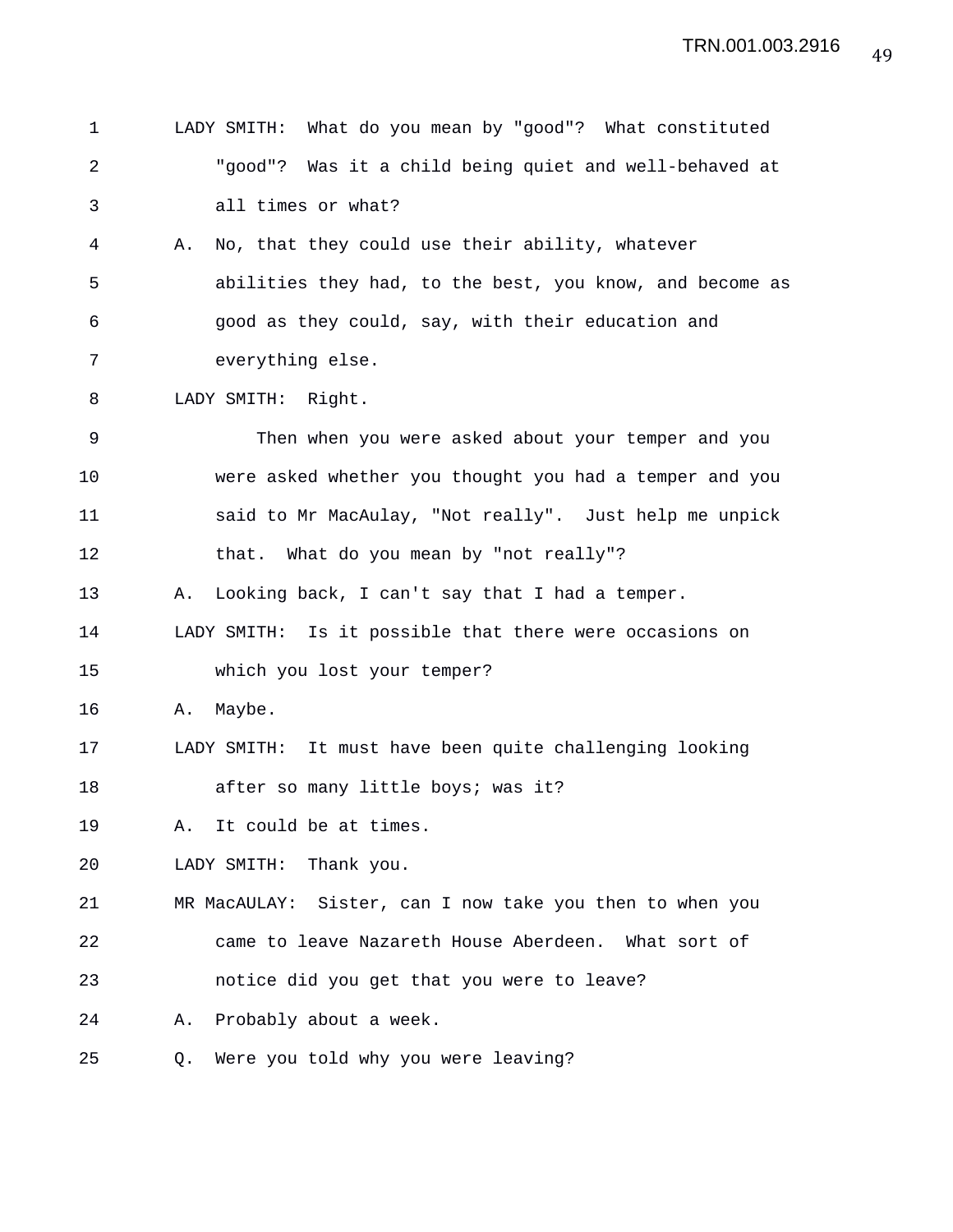| 1  | Α. | No.                                                      |
|----|----|----------------------------------------------------------|
| 2  | Q. | When you left, was Sister<br><b>LFB</b><br>still there?  |
| 3  | Α. | She was.                                                 |
| 4  | O. | And she'd been there before you got there?               |
| 5  | Α. | Yes.                                                     |
| 6  | О. | Perhaps I should have taken this from you, but clearly   |
| 7  |    | she was a much older sister than you were.               |
| 8  | Α. | She was.                                                 |
| 9  | O. | During your time in Nazareth House did you feel that you |
| 10 |    | had to follow her lead in how you dealt with the         |
| 11 |    | children?                                                |
| 12 | Α. | Yes, I think so.                                         |
| 13 | O. | You've told us about the course that you did, sister;    |
| 14 |    | did you at any time challenge any aspects of             |
| 15 |    | LFB<br>'s care of the children?<br>Sister                |
| 16 | Α. | No, I didn't.                                            |
| 17 | O. | Any reason why not?                                      |
| 18 | Α. | I think she was the senior sister and that's --          |
| 19 | 0. | Can I ask you this: were there aspects of the way in     |
| 20 |    | which she cared for the children that you disapproved    |
| 21 |    | of?                                                      |
| 22 | Α. | But reading some of the things, I didn't know those      |
| 23 |    | things were going on.                                    |
| 24 | Q. | Let's look at what you did know, sister. If you didn't   |
| 25 |    | know things, then of course you couldn't disapprove of   |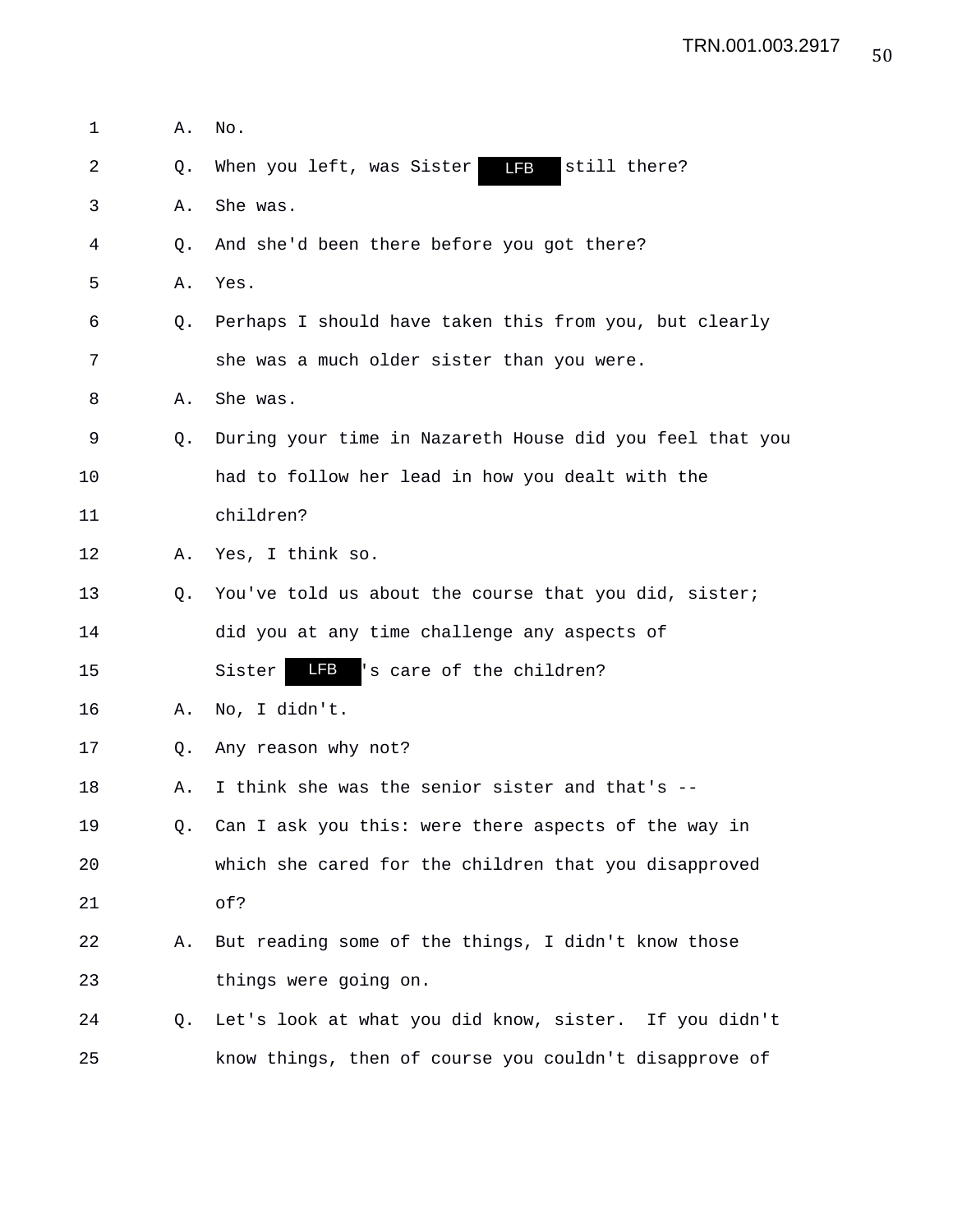| $\mathbf 1$ |    | those things. But just looking at her approach to care         |
|-------------|----|----------------------------------------------------------------|
| $\sqrt{2}$  |    | generally, were there aspects of that that you did             |
| 3           |    | disapprove of at the time?                                     |
| 4           | Α. | Not really.                                                    |
| 5           | O. | So although she was a different generation to you, you         |
| 6           |    | were content, were you, with the way that she cared for        |
| 7           |    | the children?                                                  |
| 8           | Α. | Yes.                                                           |
| 9           | O. | Were you given any explanation at the time as to why you       |
| 10          |    | were leaving Aberdeen and going to Lasswade?                   |
| 11          | Α. | No.                                                            |
| 12          |    | Sister, if you had disapproved of any aspect of<br>LADY SMITH: |
| 13          |    | <b>LFB</b><br>ways of caring for the children,<br>Sister       |
| 14          |    | am I to understand that you would not have challenged          |
| 15          |    | her because she was senior to you?                             |
| 16          | Α. | I probably would have talked to her about it.                  |
| 17          |    | LADY SMITH: Even although she was senior?                      |
| 18          | Α. | Yes.                                                           |
| 19          |    | LADY SMITH: Because at the end of the day, the children had    |
| 20          |    | to come first, didn't they?                                    |
| 21          | Α. | Yes.                                                           |
| 22          |    | LADY SMITH: Mr MacAulay.                                       |
| 23          |    | MR MacAULAY: Can I then take you, sister, to Lasswade.         |
| 24          |    | I think you mentioned earlier that you were there from         |
| 25          |    | about 1972 to 1975.                                            |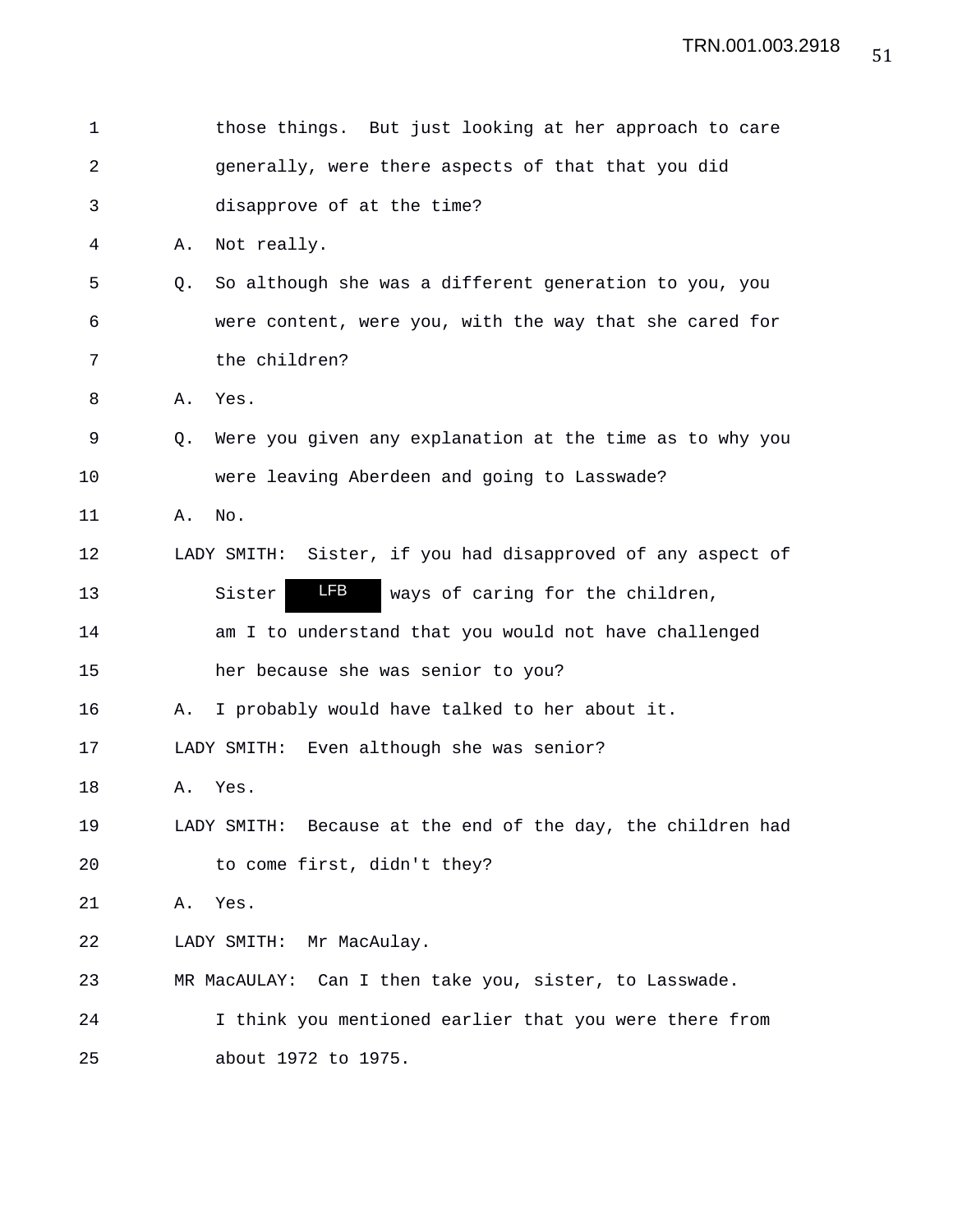| 1  | Α. | About two and a half years.                              |
|----|----|----------------------------------------------------------|
| 2  | Q. | What you tell us -- and to perhaps to go back to your    |
| 3  |    | own statement now, I think it's on the screen in fact,   |
| 4  |    | at paragraph 52 -- is that you -- you begin by saying:   |
| 5  |    | "It was totally different to Aberdeen "                  |
| 6  |    | That's one of the things you say:                        |
| 7  |    | " and it was a smaller house altogether."                |
| 8  | Α. | Yes.                                                     |
| 9  | Q. | You go on to say at the very end:                        |
| 10 |    | "It was just lovely."                                    |
| 11 | Α. | Yes.                                                     |
| 12 | Q. | Can I just understand what you mean by all of that,      |
| 13 |    | being totally different from Aberdeen and it being just  |
| 14 |    | lovely? Can you explain that?                            |
| 15 | Α. | Aberdeen was a big granite building, and it was old      |
| 16 |    | inside as well, whereas Lasswade -- it was smaller and   |
| 17 |    | the groups were more individual than they were in        |
| 18 |    | Aberdeen, and they were mixed as well.                   |
| 19 | Q. | What about the atmosphere? Was the atmosphere in         |
| 20 |    | Lasswade different to the one in Aberdeen?               |
| 21 | Α. | It was, it was more relaxed.                             |
| 22 | Q. | You've described the Aberdeen -- I think you've accepted |
| 23 |    | the Aberdeen regime could be described as strict.        |
| 24 | Α. | Yes.                                                     |
| 25 | Q. | What about Lasswade?                                     |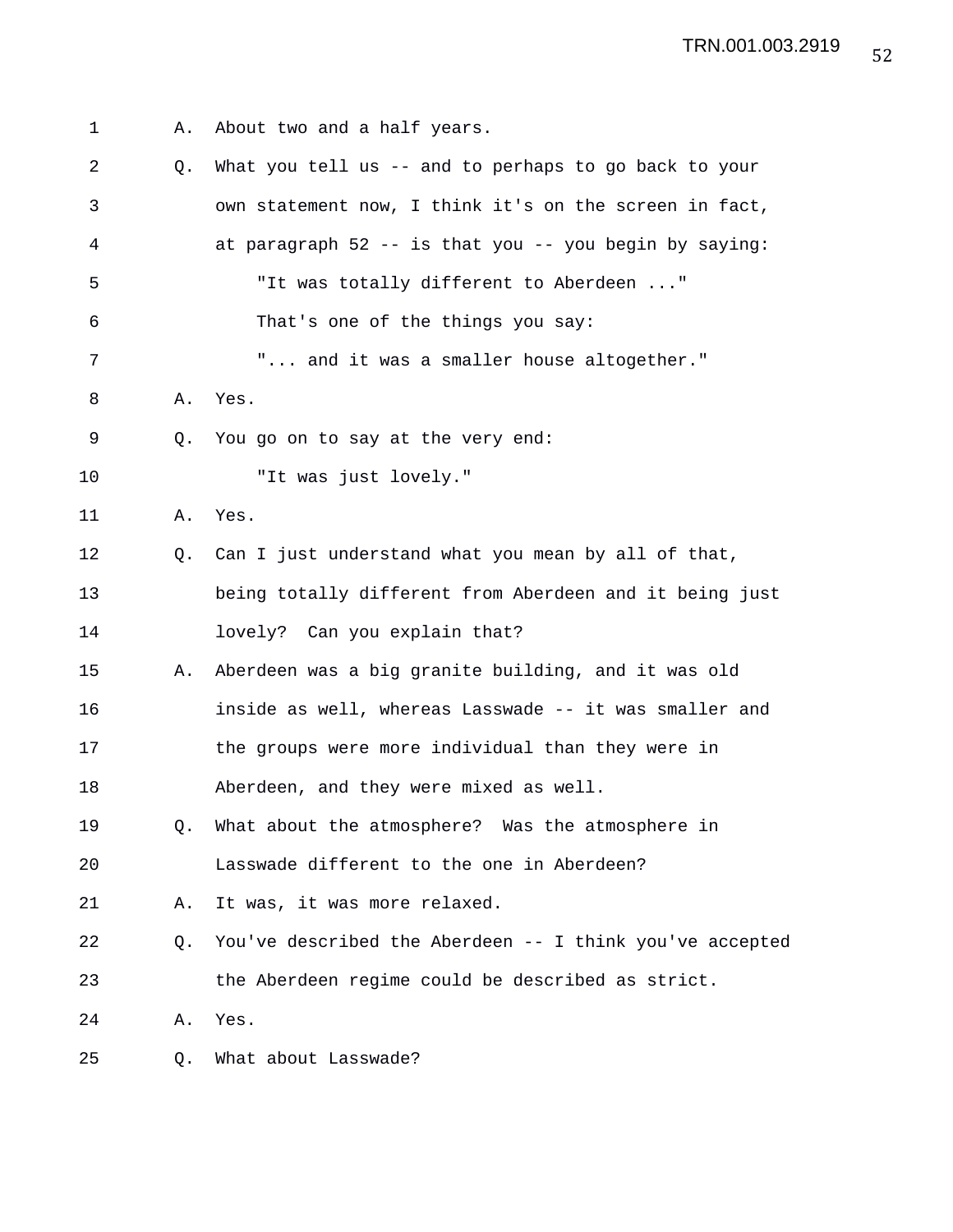| 1  | Α. | It was different.                                       |
|----|----|---------------------------------------------------------|
| 2  | Q. | Can you give me some examples then as to how it was     |
| 3  |    | different?                                              |
| 4  | Α. | Well, I think with the groups being mixed and brothers  |
| 5  |    | and sisters sometimes being together, it was better     |
| 6  |    | in that way.                                            |
| 7  | O. | And that was the position at Lasswade?                  |
| 8  | Α. | Yes.                                                    |
| 9  | Q. | That there was no separation of the siblings?           |
| 10 | Α. | No.                                                     |
| 11 | Q. | Are you able to tell me why --                          |
| 12 | Α. | There might have been -- sometimes they might have been |
| 13 |    | over in Holycote before they came over to the bigger    |
| 14 |    | groups.                                                 |
| 15 | O. | That's if they were very, very young?                   |
| 16 | Α. | Yes.                                                    |
| 17 | Q. | Subject to that, in the bigger groups, the boys and     |
| 18 |    | girls from the same families were together?             |
| 19 | Α. | Yes.                                                    |
| 20 | Q. | Are you able to explain to the inquiry why more or less |
| 21 |    | at the same time the regimes were so different?         |
| 22 | Α. | This was the beginning of the 1970s, so I think things  |
| 23 |    | were beginning to change then.                          |
| 24 | Q. | Had they changed -- from what you've said, sister, they |
| 25 |    | had changed at Lasswade at a time when they had not in  |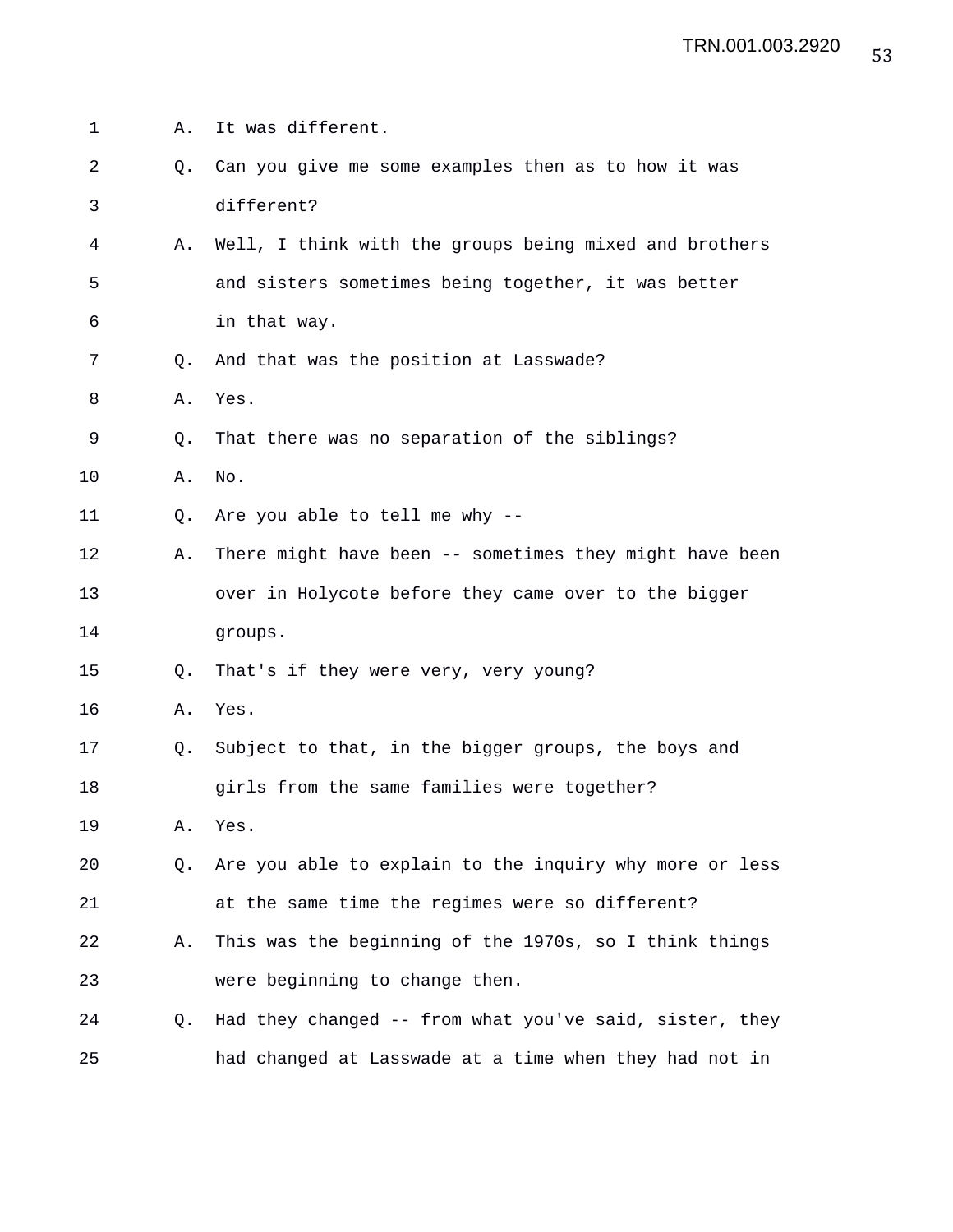| 1  |           | Aberdeen.                                                     |
|----|-----------|---------------------------------------------------------------|
| 2  | Α.        | No.                                                           |
| 3  | Q.        | <b>LTX</b><br>l?<br>Did you move to Lasswade with Sister      |
| 4  | Α.        | Yes.                                                          |
| 5  | Q.        | When you got to Lasswade, were you allocated different        |
| 6  |           | groups?                                                       |
| 7  | Α.        | Yes.                                                          |
| 8  | Q.        | What was the position so far as you were concerned?           |
| 9  | Α.        | How do you mean, the position?                                |
| 10 | Q.        | What group were you given to care for?                        |
| 11 | Α.        | I was given a group that was between 20 and maybe 26,         |
| 12 |           | <b>LTX</b><br>sometimes even more than 26. Sister<br>was over |
| 13 |           | in what is called Holycote, which is a separate house.        |
| 14 | Q.        | Were you in the main building?                                |
| 15 | Α.        | I was in the main building. I was the middle group.           |
| 16 |           | There was three groups.                                       |
| 17 | $\circ$ . | So in the main building there were three groups?              |
| 18 | Α.        | Three groups of children.                                     |
| 19 | Q.        | And in your group, so I can understand this, you would        |
| 20 |           | have boys and girls?                                          |
| 21 | Α.        | Yes.                                                          |
| 22 | Q.        | Orientated towards families?                                  |
| 23 | Α.        | Yes.                                                          |
| 24 | Q.        | Were the other groups the same?                               |
| 25 | Α.        | Yes.                                                          |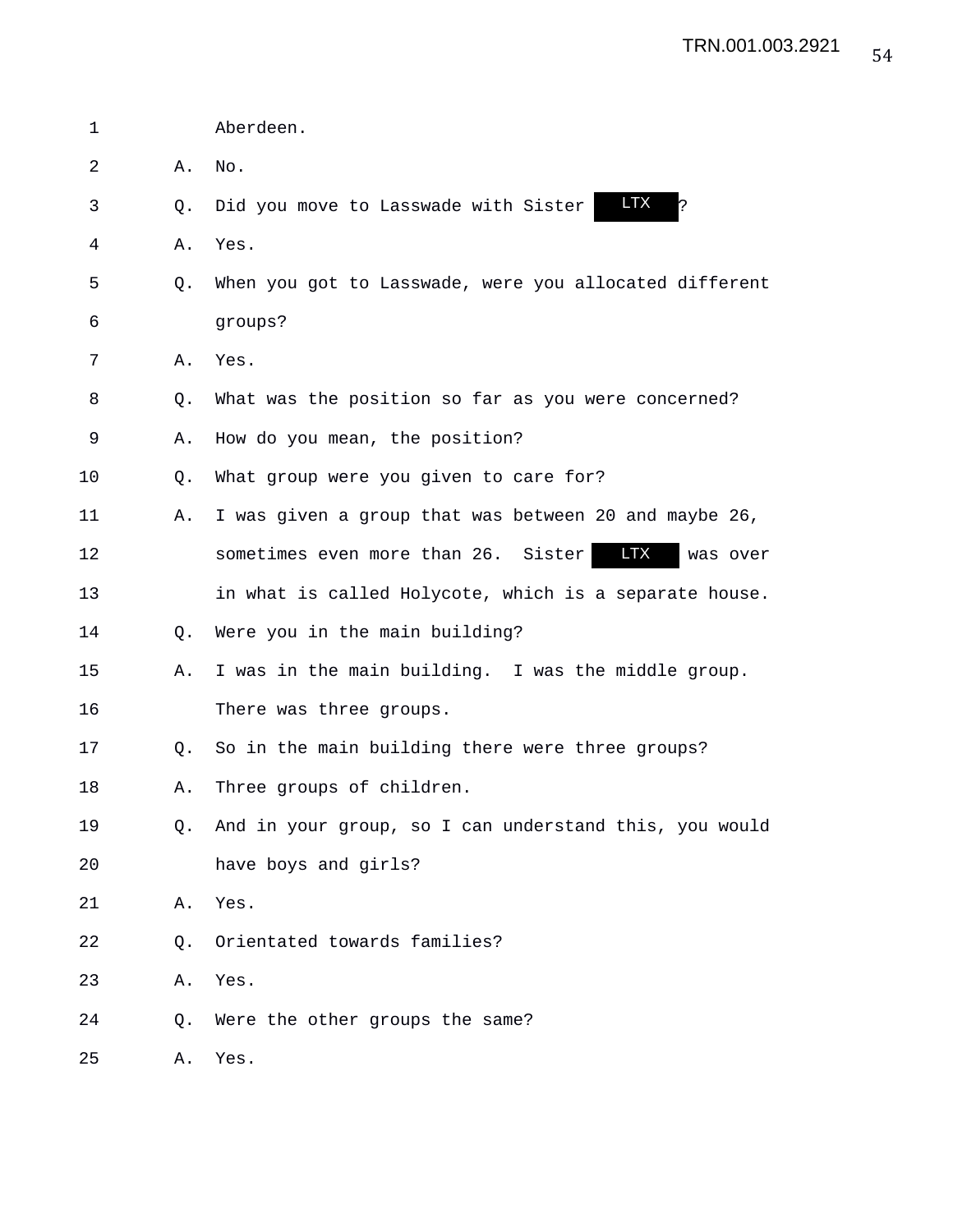| 1              | Q.          | Subject to the qualification you've made that much        |
|----------------|-------------|-----------------------------------------------------------|
| $\overline{a}$ |             | younger children of that family would be in Holycote --   |
| 3              | Α.          | Might be over in Holycote, yes.                           |
| 4              | Q.          | Again, in relation to getting to Lasswade, were you       |
| 5              |             | given any form of induction when you got there?           |
| 6              | Α.          | No.                                                       |
| 7              | Q.          | Were you replacing another sister?                        |
| 8              | Α.          | Yes.                                                      |
| 9              | Q.          | Who was the sister?                                       |
| 10             | Α.          | Yes.                                                      |
| 11             | Q.          | Who was that?                                             |
| 12             | Α.          | Sister Benedict, I think.                                 |
| 13             | $Q_{\star}$ | I think you say in your statement, it may have been       |
| 14             |             | <b>LFX</b><br>Sister<br>, unless I've misunderstood that. |
| 15             | Α.          | No.                                                       |
| 16             | Q.          | So you think it was Sister Benedict?                      |
| 17             | Α.          | I think Sister Benedict, yes, I'm sure it was.            |
| 18             | Q.          | <b>LFX</b><br>Was there a Sister<br>there?                |
| 19             | Α.          | Not at that time.                                         |
| 20             | Q.          | Did she come at a later point?                            |
| 21             | Α.          | It must have been after, yes.                             |
| 22             | Q.          | At what point do you say she was there?                   |
| 23             | Α.          | I don't know now because I don't know who took my place   |
| 24             |             | when I left.                                              |
| 25             | Q.          | Just to be clear then, the ages in your group, they'd be  |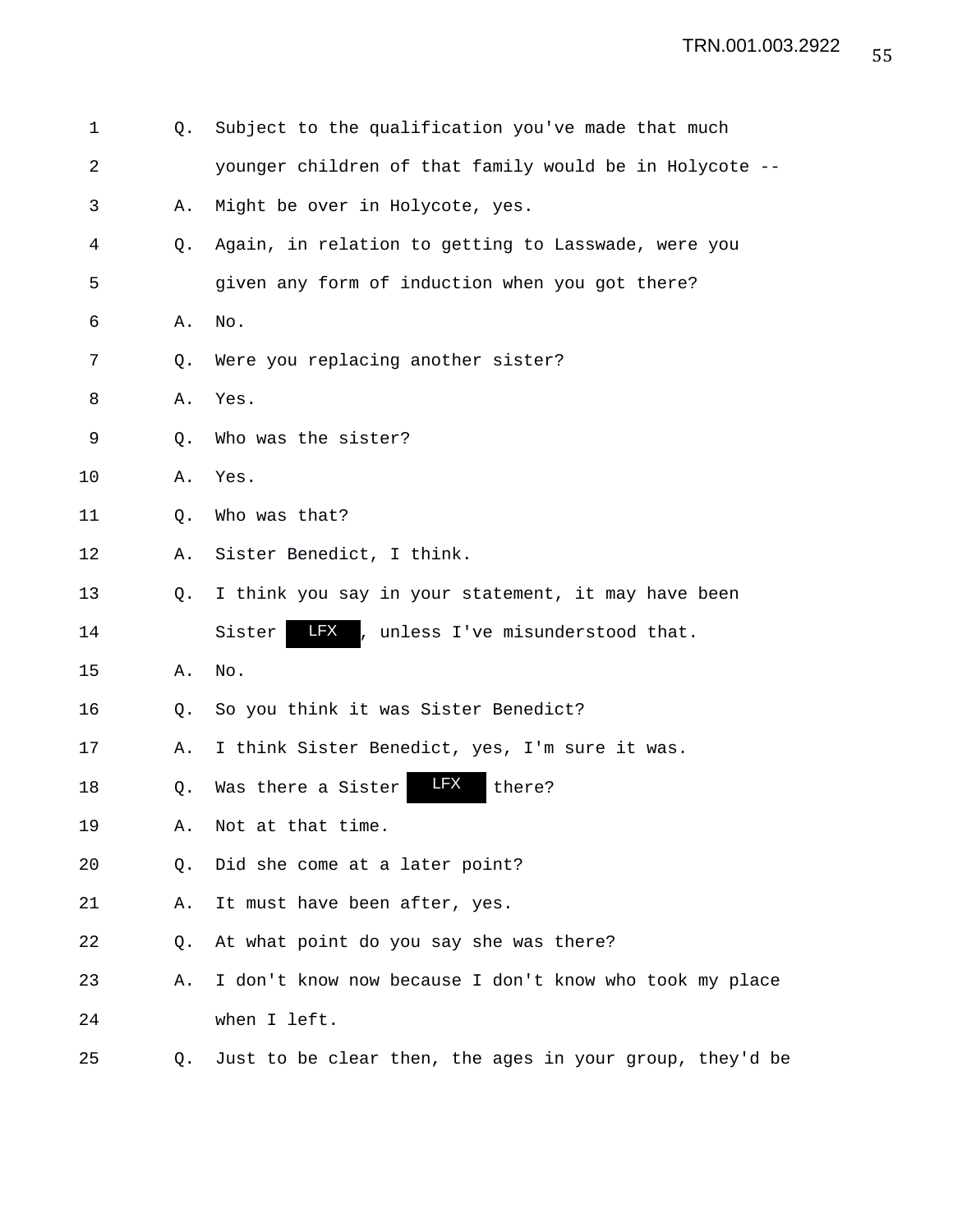| $\mathbf 1$ |    | from quite a young age up into their teens?              |
|-------------|----|----------------------------------------------------------|
| 2           | Α. | Yes. Yes, 14, 15 -- the boys went to St Ninian's,        |
| 3           |    | I think, when they were 12.                              |
| 4           | Q. | Yes, I think we've heard that evidence, that when boys   |
| 5           |    | reached a particular age, they left.                     |
| 6           | Α. | Yes.                                                     |
| 7           | Q. | I'll come on to that shortly. But what was the age of    |
| 8           |    | the youngest child in your group?                        |
| 9           | Α. | Probably 7, around communion time. Yes, 7.               |
| 10          | Q. | When you arrived at Lasswade, although you weren't given |
| 11          |    | any induction, were you provided with any information    |
| 12          |    | about the children in your care?                         |
| 13          | Α. | Not that I remember.                                     |
| 14          | Q. | Were there records available to you in connection with   |
| 15          |    | the children?                                            |
| 16          | Α. | There were some records, but not very many.              |
| 17          | Q. | What were the records?                                   |
| 18          | Α. | Just about where they came from and their parents.       |
| 19          | Q. | Do I understand from what you've said, sister, that you  |
| 20          |    | would not have information that would provide you with   |
| 21          |    | the backgrounds of the children?                         |
| 22          | Α. | No.                                                      |
| 23          | Q. | I think now we're dealing with -- there was no approved  |
| 24          |    | school element to Lasswade.                              |
| 25          | Α. | No.                                                      |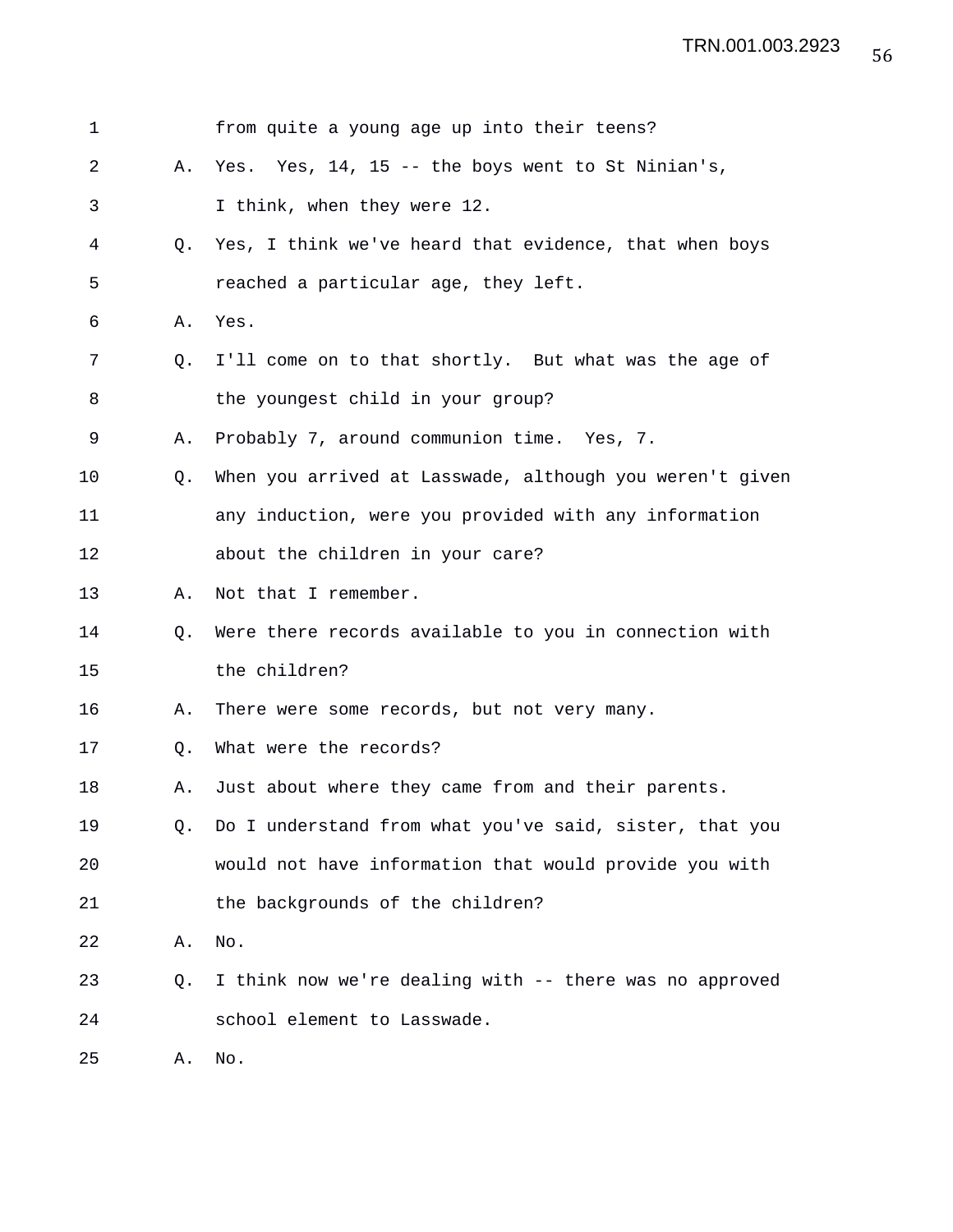| 1  | O. | What about a punishment book? Was there a punishment     |
|----|----|----------------------------------------------------------|
| 2  |    | book kept at Lasswade?                                   |
| 3  | Α. | No, I don't remember.                                    |
| 4  | Q. | Can I take it in this way: when you say you don't        |
| 5  |    | remember, did you yourself keep a record of any          |
| 6  |    | punishments?                                             |
| 7  | Α. | No.                                                      |
| 8  | Q. | Was there any discussion with you -- for example, by the |
| 9  |    | Mother Superior or anyone else who might have the        |
| 10 |    | knowledge -- as to whether there was any duty under the  |
| 11 |    | law to keep a record of punishments?                     |
| 12 | Α. | No.                                                      |
| 13 | Q. | There was no such discussion?                            |
| 14 | Α. | No.                                                      |
| 15 | Q. | Can I then just look at some aspects of the set-up with  |
| 16 |    | you, sister. Another thing you say at paragraph 54       |
| 17 |    | is that -- the way you put it is there were better       |
| 18 |    | civilian staff in Lasswade than Aberdeen, and you        |
| 19 |    | yourself had two members of staff and a cleaner.<br>When |
| 20 |    | you say they were better, I wonder if you could explain  |
| 21 |    | what you mean by that.                                   |
| 22 | Α. | One or two of them already had done childcare courses.   |
| 23 | Q. | Are you contrasting that with Aberdeen then, that --     |
| 24 | Α. | Yes, they hadn't done --                                 |
| 25 | Q. | They had no training?                                    |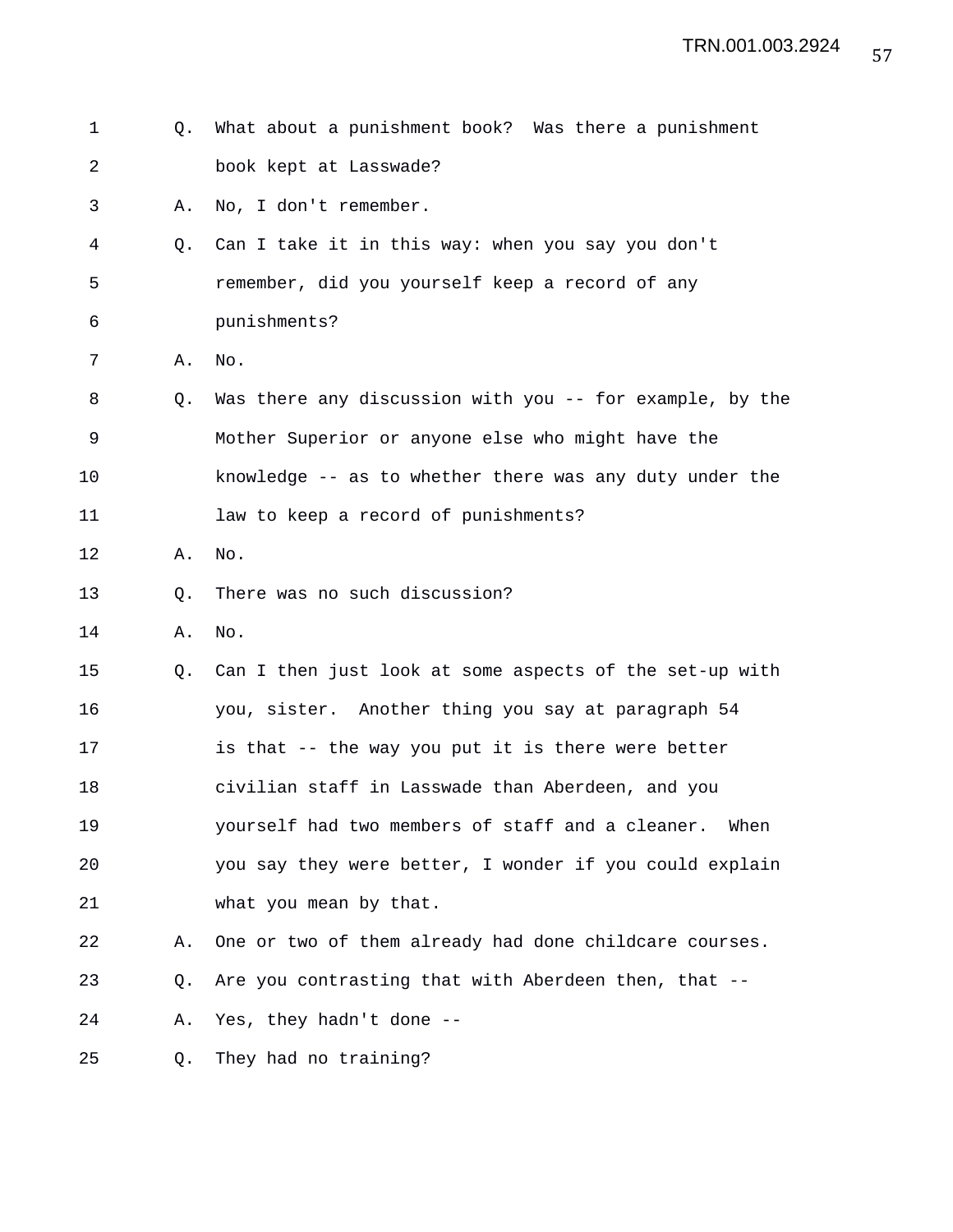1 A. No.

| $\overline{a}$ | Q. | So far as the two civilian members of staff would be     |
|----------------|----|----------------------------------------------------------|
| 3              |    | concerned, what would their duties be?                   |
| 4              | Α. | Getting the children up in the morning, getting them     |
| 5              |    | washed, getting them dressed, serving at breakfast.      |
| 6              | Q. | So would you be overseeing that?                         |
| 7              | Α. | Yes, we would have Mass early in the morning, so the     |
| 8              |    | staff would be already getting the children up, but when |
| 9              |    | we would come back after breakfast, we would help them   |
| 10             |    | if they were still at breakfast and get them ready for   |
| 11             |    | school.                                                  |
| 12             | Q. | Can I ask you this, sister, so I can try and get some    |
| 13             |    | understanding as to, at that time, a sister's commitment |
| 14             |    | to, if I can put it this way, her duties as a nun?       |
| 15             |    | You've talked about Mass, for example. During the        |
| 16             |    | working day -- let's leave Sunday out of it -- would     |
| 17             |    | there be times when you would have to devote yourself to |
| 18             |    | certain aspects of being a nun?                          |
| 19             | Α. | Yes.                                                     |
| 20             | Q. | Can you perhaps help the inquiry with that? You've       |
| 21             |    | talked about early morning Mass, for example.            |
| 22             | Α. | Yes.                                                     |
| 23             | Q. | Would that be a daily occurrence?                        |
| 24             | Α. | Yes.                                                     |
| 25             | Q. | That would take you away for, what, about an hour or so? |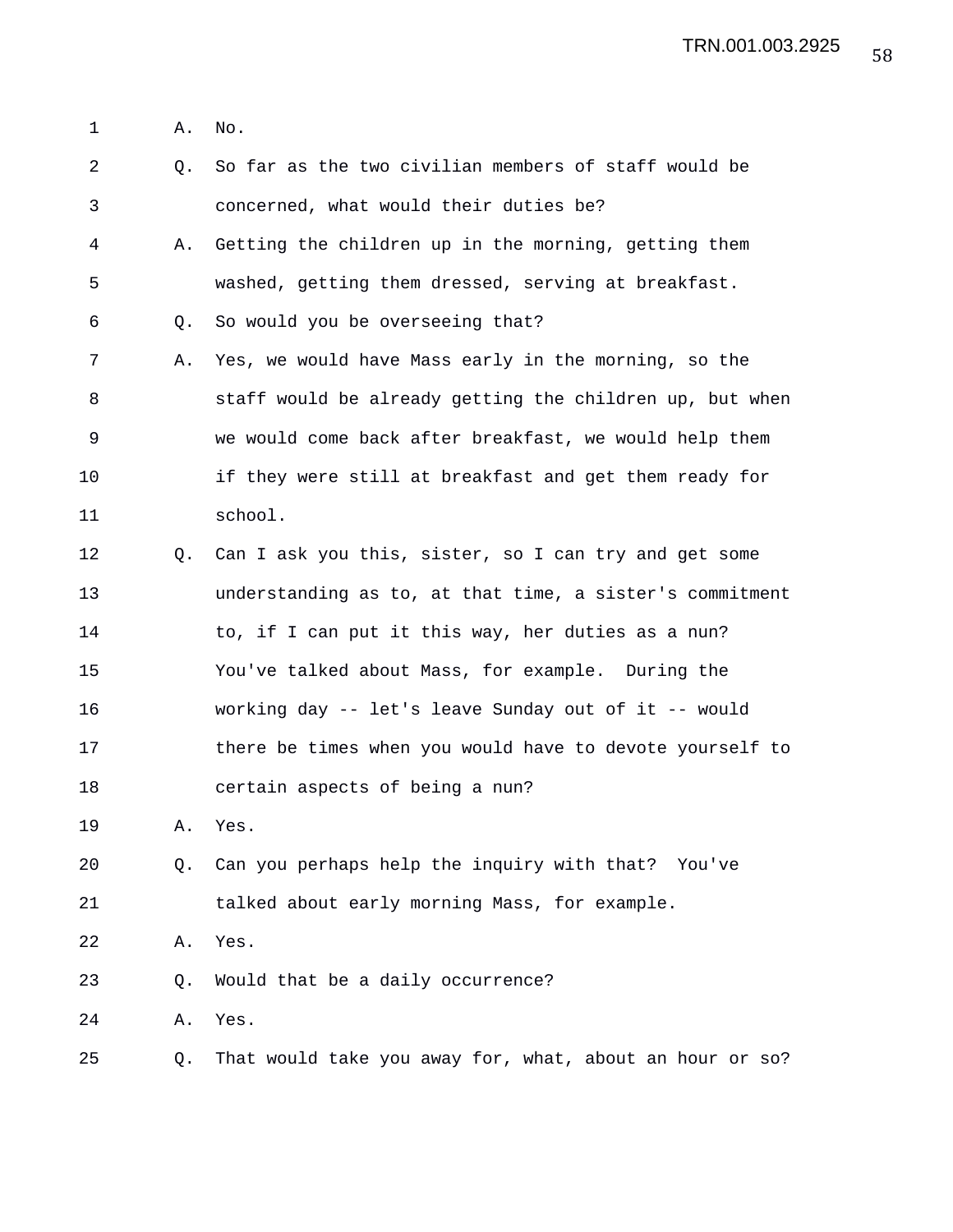| $\mathbf 1$ | Α. | Half an hour and then breakfast, 15 minutes.             |
|-------------|----|----------------------------------------------------------|
| 2           | Q. | At other parts of the day, would you also have           |
| 3           |    | another --                                               |
| 4           | Α. | Yes, probably around 6 o'clock in the evening, we'd have |
| 5           |    | evening prayer, and supper, and then night prayer, maybe |
| 6           |    | at 7.30 or so.                                           |
| 7           | Q. | Would that be as a congregation?                         |
| 8           | Α. | Yes, as a community.                                     |
| 9           | Q. | That's what I meant. Would you gather at a particular    |
| 10          |    | place within the convent?                                |
| 11          | Α. | In the chapel.                                           |
| 12          | Q. | So I think you've pointed to at least three times:       |
| 13          |    | morning Mass, evening prayer -- and was there something  |
| 14          |    | else?                                                    |
| 15          | Α. | Night prayer.                                            |
| 16          | Q. | What about during the day itself? Would there be any     |
| 17          |    | interruptions to your normal daily life because of --    |
| 18          | Α. | Yes, in the early times, maybe at about a quarter to     |
| 19          |    | one, we would have prayers.                              |
| 20          | Q. | Would you be summoned to prayer by a bell?               |
| 21          | Α. | No, not then.                                            |
| 22          | O. | What about earlier on then?                              |
| 23          | Α. | Before, years before that, yes. About 10 years before    |
| 24          |    | that it would have been.                                 |
| 25          | Q. | At no time during --                                     |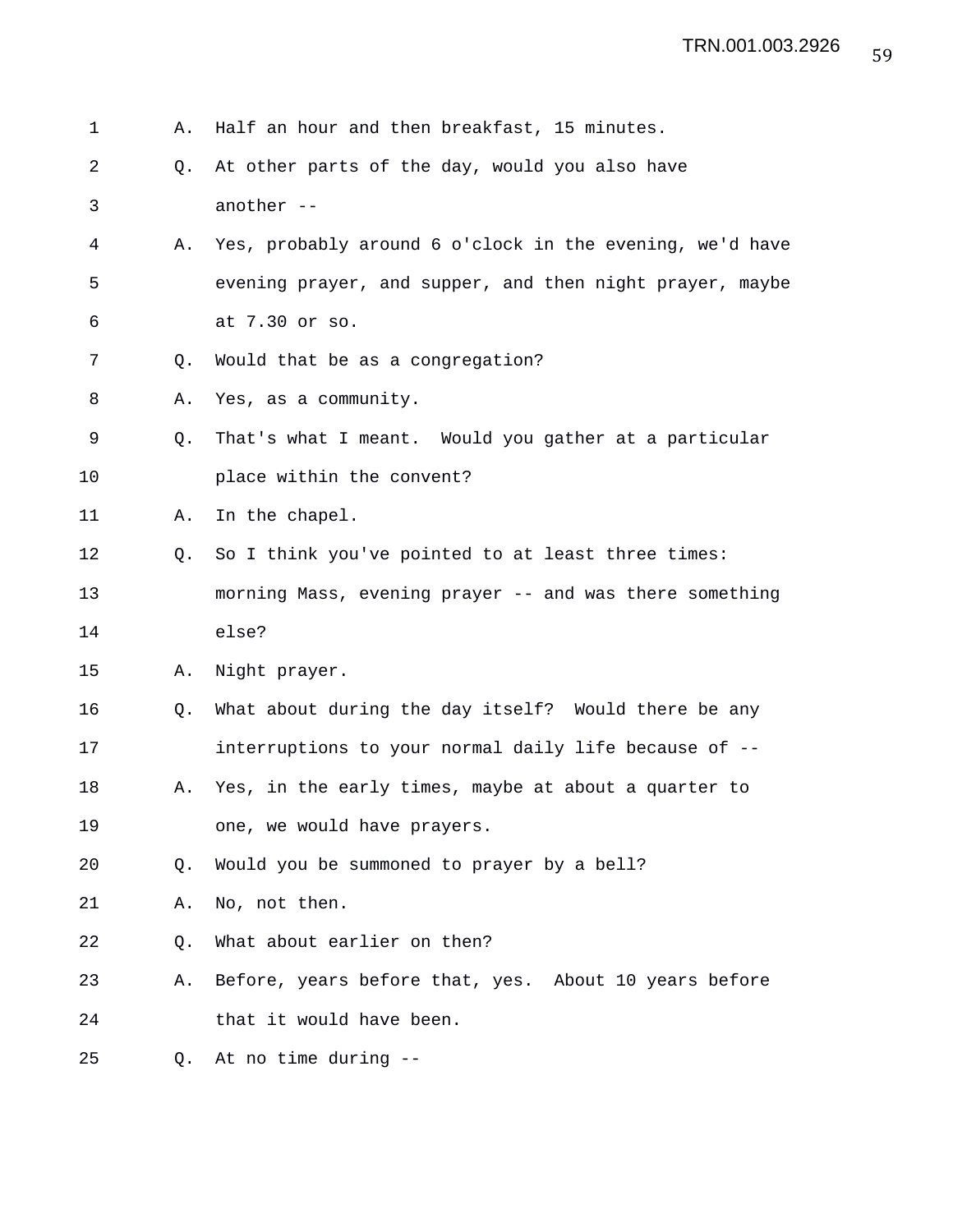| 1  | Α.             | No.                                                      |
|----|----------------|----------------------------------------------------------|
| 2  | Q <sub>z</sub> | You, from what you've said so far, in connection with    |
| 3  |                | your group, were in charge of that group?                |
| 4  | Α.             | Yes.                                                     |
| 5  | 0.             | So it wasn't like Aberdeen --                            |
| 6  | Α.             | No.                                                      |
| 7  | Q.             | LFB<br>-- where you were answerable to Sister<br>P       |
| 8  | Α.             | We were answerable to the Superior.                      |
| 9  | Q.             | To the Superior?                                         |
| 10 | Α.             | Yes.                                                     |
| 11 | Q.             | LTX<br>We know that Sister<br>also was in charge of      |
| 12 |                | a group. Can you remember the names of the other         |
| 13 |                | sisters?                                                 |
| 14 | Α.             | LQC<br>Sister<br>and Sister Eileen.                      |
| 15 | Q.             | Were they in the big house, if I can put it that way,    |
| 16 |                | the main building?                                       |
| 17 | Α.             | LQC<br>Sister<br>and Sister Eileen were, yes, where      |
| 18 |                | <b>LTX</b><br>I was, and there was Sister<br>and I think |
| 19 |                | LNR<br>Sister<br>was over in Holycote.                   |
| 20 | Q.             | Coming back to the business of a boy reaching            |
| 21 |                | a particular age and being sent to St Ninian's, I think  |
| 22 |                | you said, St Ninian's -- there were two St Ninian's.     |
| 23 |                | I think one of the St Ninian's was run by the            |
| 24 |                | Christian Brothers and I think the other by the          |
| 25 |                | De La Salle Brothers. Do you know which --               |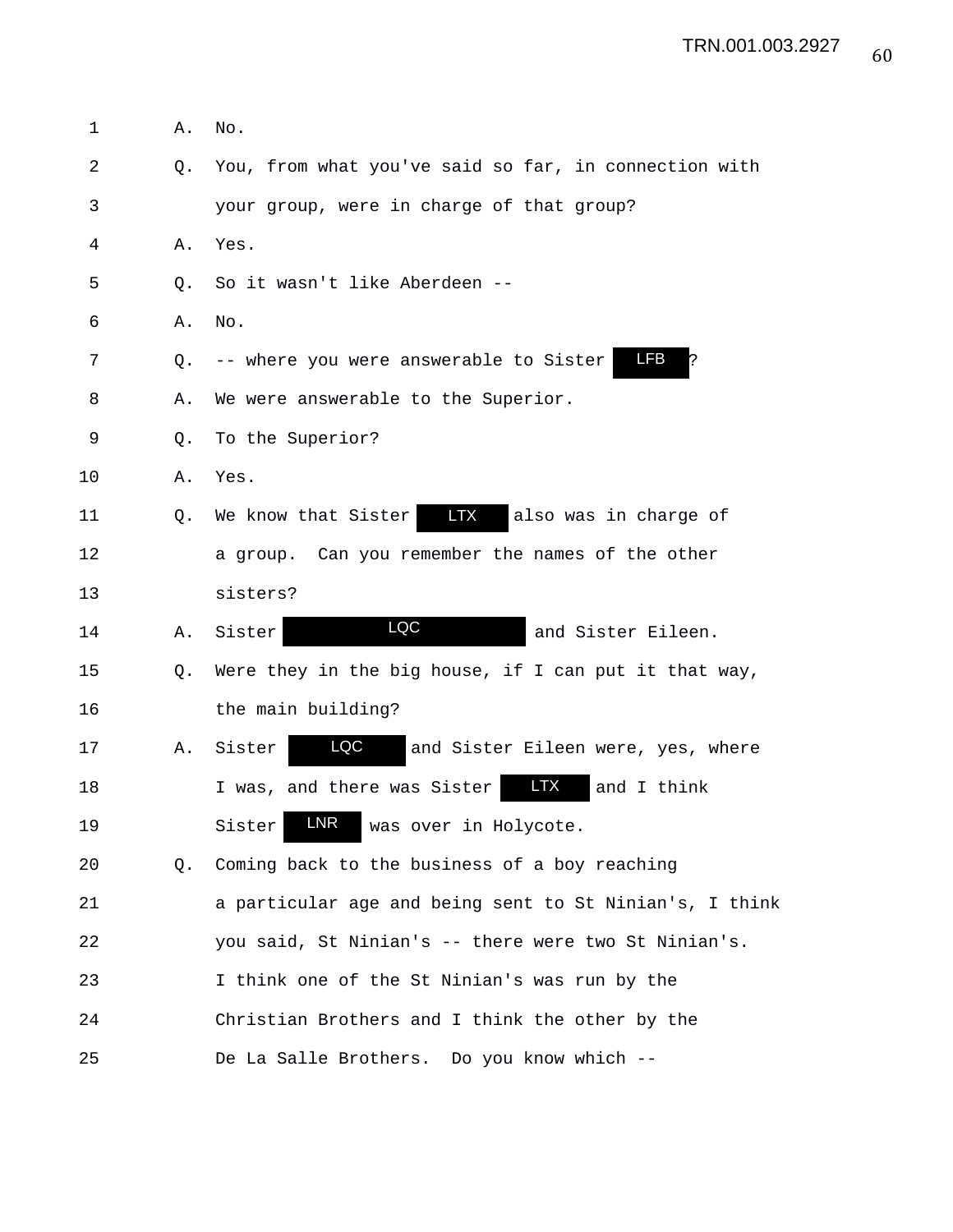- 1 A. I think it was the De La Salle.
- 2 Q. Why was that?
- 3 A. I don't know; it was just the practice when I went 4 there, you know.
- 5 Q. Did boys from your group go to St Ninian's?
- 6 A. They did, yes.
- 7 Q. At the age of about 11 or 12?
- 8 A. 12 I think it was when they went, yes.
- 9 Q. So you could be dealing with a boy who'd been in
- 10 Lasswade for a number of years?
- 11 A. Yes, the sisters would have been, yes.
- 12 Q. I'm sorry?
- 13 A. The sisters would have been, yes.
- 14 Q. If you look at the boy who's being moved, he could have 15 been at Lasswade for a number of years before he was 16 moved.
- 17 A. Yes.
- 18 Q. So from that perspective, there'd be a bit of upheaval 19 from the child's perspective?
- 20 A. Yes, there would have been, yes.
- 21 Q. Would the boy be concerned? I want to understand what 22 the procedure would be for moving a boy from Lasswade to 23 St Ninian's.
- 24 A. I just remember that when they came to 12, that was the 25 policy, and then they were told that before they were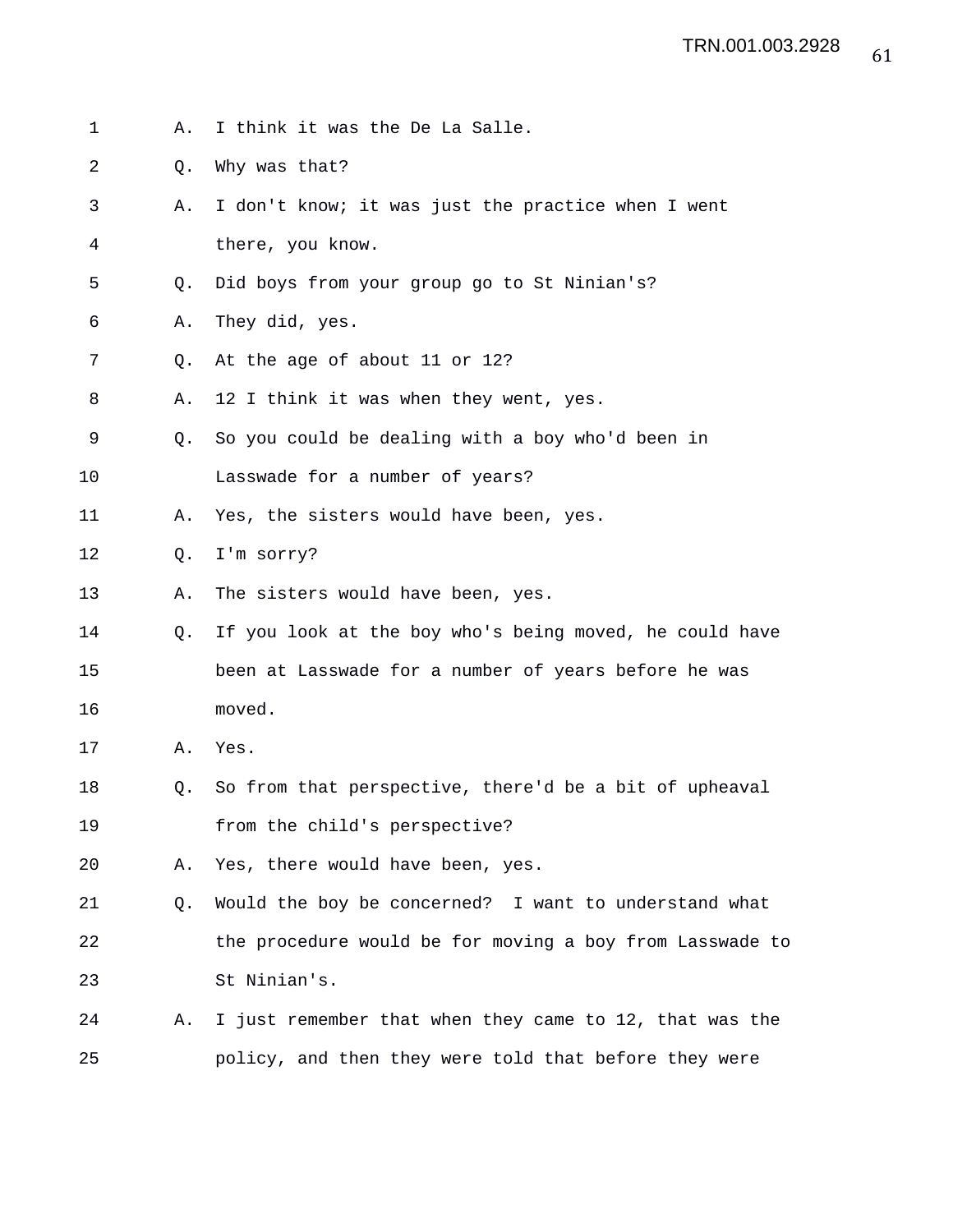| 1  |                | moving. I didn't like it, but, you know, that was the        |
|----|----------------|--------------------------------------------------------------|
| 2  |                | policy at the time.                                          |
| 3  | O.             | Why didn't you like it?                                      |
| 4  | Α.             | I just didn't -- I didn't think it was right, but            |
| 5  |                | I didn't  I couldn't do anything about it.                   |
| 6  | Q <sub>z</sub> | Why didn't you think it was right?                           |
| 7  | Α.             | Because, just as you said, he'd been with us all that        |
| 8  |                | time and, you know, we could have kept him maybe another     |
| 9  |                | year or two and got him a place somewhere else.              |
| 10 | Q <sub>z</sub> | Who made the decision then that such a boy would go to       |
| 11 |                | a place like St Ninian's?                                    |
| 12 | Α.             | It would have been the Superior.                             |
| 13 | Q.             | Would you be consulted?                                      |
| 14 | Α.             | No, not really.                                              |
| 15 | Q.             | Would there be some social work involvement in that, do      |
| 16 |                | you know?                                                    |
| 17 | Α.             | There probably would have been. I just can't remember.       |
| 18 |                | MR MacAULAY: My Lady, it's 11.30.                            |
| 19 |                | I think we should have the morning break just<br>LADY SMITH: |
| 20 |                | now, Mr MacAulay.                                            |
| 21 |                | We'll pause at this stage for the morning break and          |
| 22 |                | I'll sit again in about 15 minutes or so, sister.            |
| 23 |                | Thank you.                                                   |
| 24 |                | (11.30 am)                                                   |
| 25 |                | (A short break)                                              |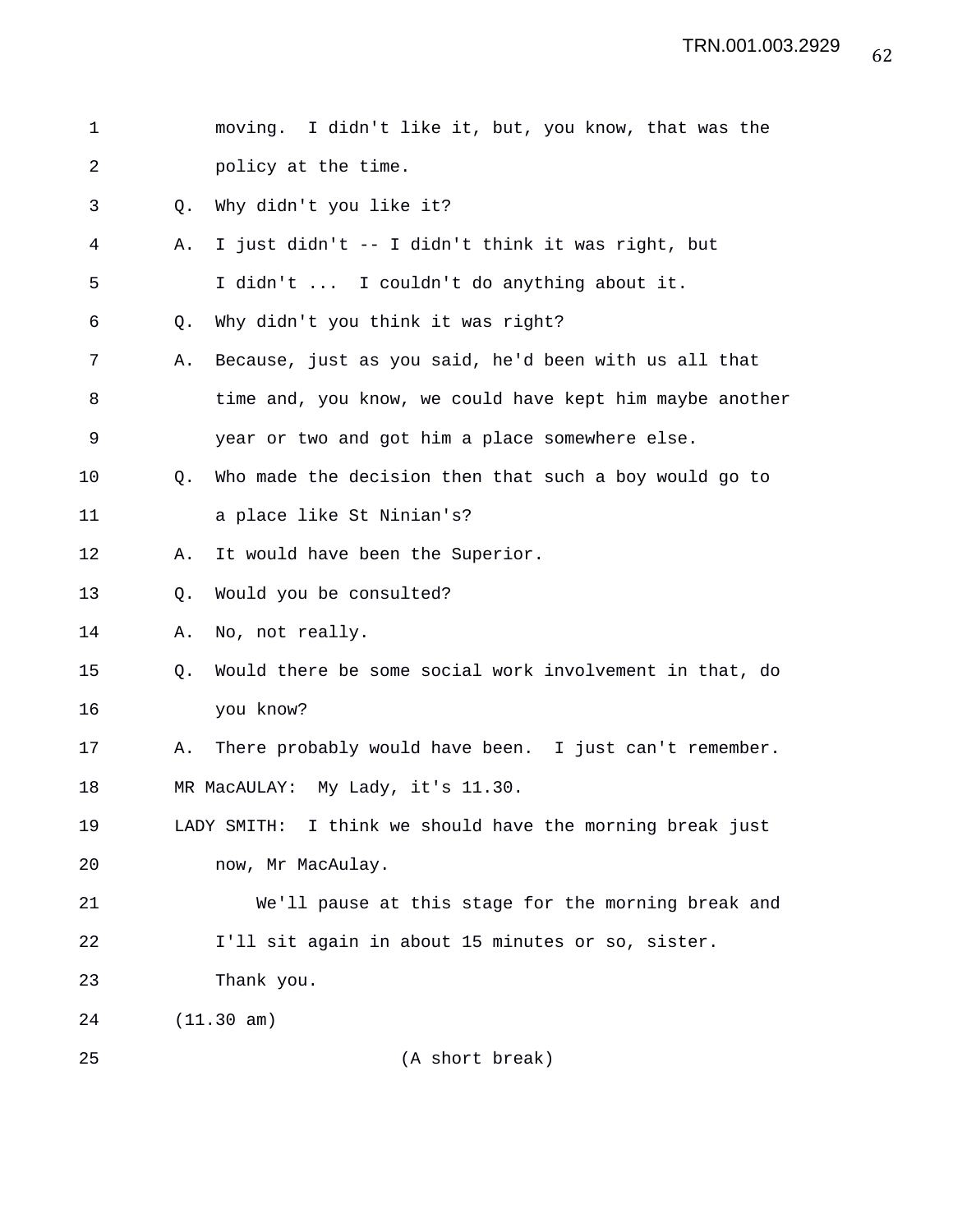1 (11.46 am)

| 2  |                | MR MacAULAY: Can I just touch upon one or two aspects of       |
|----|----------------|----------------------------------------------------------------|
| 3  |                | the routine at Lasswade with you, sister, and first of         |
| 4  |                | all ask you about bed-wetting. Did children in your            |
| 5  |                | group wet the bed?                                             |
| 6  | Α.             | Yes, there were one or two.                                    |
| 7  | Q.             | How did you deal with those?                                   |
| 8  | Α.             | They got up in the morning and their sheets were taken         |
| 9  |                | by the staff and they got bathed.                              |
| 10 | Q <sub>z</sub> | Was there any --                                               |
| 11 | Α.             | Later on we had showers, so then they got showers.             |
| 12 | Q.             | Was there any procedure whereby children would be              |
| 13 |                | humiliated in any way?                                         |
| 14 | Α.             | No.                                                            |
| 15 | Q.             | Do you know what was happening in other parts of the --        |
| 16 | Α.             | $No$ --                                                        |
| 17 | Q.             | -- home?                                                       |
| 18 | Α.             | No.                                                            |
| 19 | O.             | Do you know what happened before you took over?                |
| 20 | Α.             | No.                                                            |
| 21 | Q.             | <b>LFX</b><br>I did mention to you a Sister<br>who I think may |
| 22 |                | have been there at a point in time before yourself.<br>Do      |
| 23 |                | you know if you took over the group that she had had at        |
| 24 |                | some point?                                                    |
|    |                |                                                                |

25 A. I don't think so.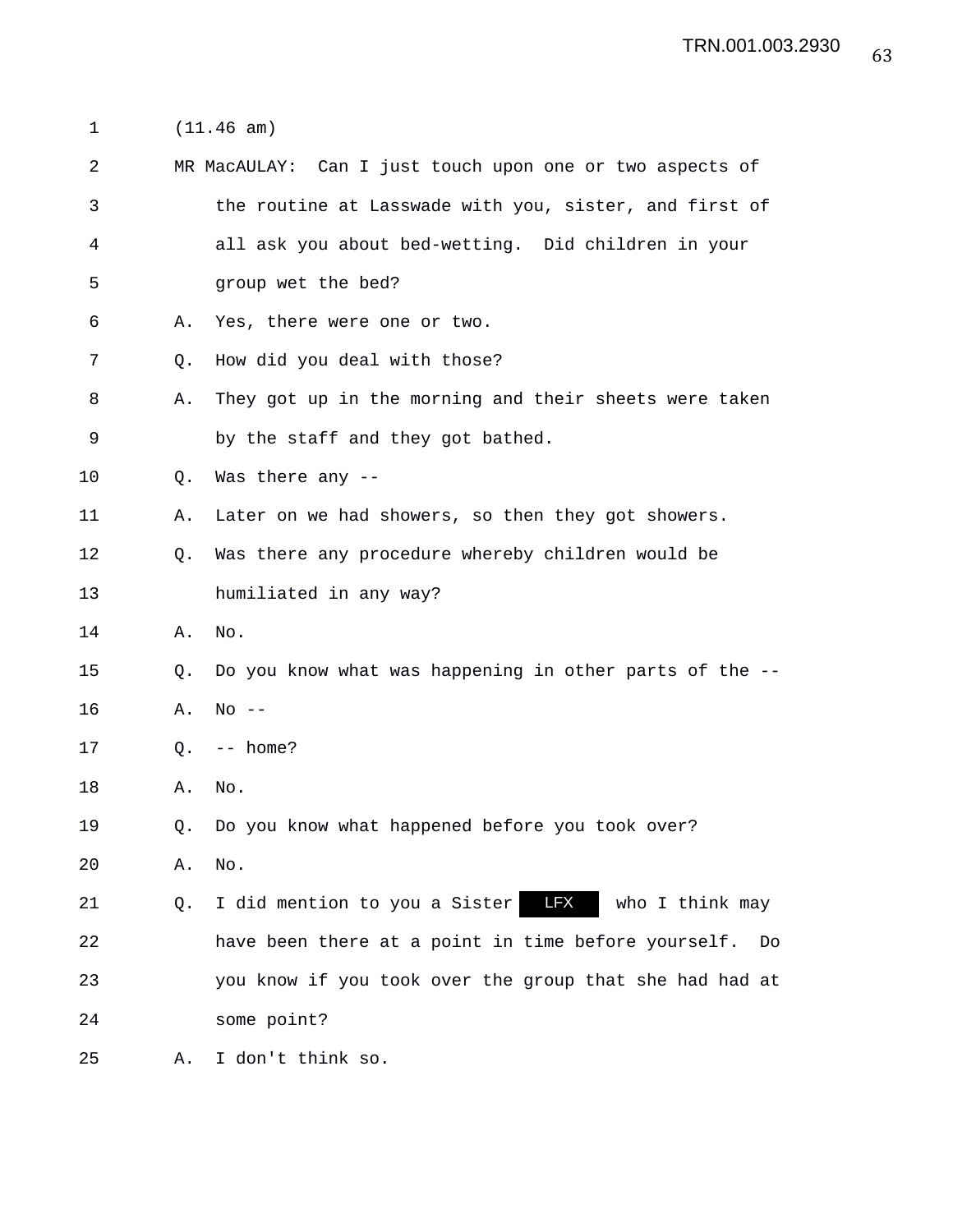| 1  | Q. | You also tell us that you'd go on trips. For example     |
|----|----|----------------------------------------------------------|
| 2  |    | you mention Dunbar at paragraph 65; is that right?       |
| 3  | Α. | Yes, we went there each year, down there, to the cottage |
| 4  |    | hospital.                                                |
| 5  | Q. | What sort of activities would you engage in at Dunbar?   |
| 6  | Α. | Oh, we would go out for the day and if there was any     |
| 7  |    | quizzes or anything taken, they would take part in it.   |
| 8  |    | And the Church of Scotland used to be up, so they'd go   |
| 9  |    | down to the beach and sing along with them.              |
| 10 | Q. | Would this be your own group that you'd take or would    |
| 11 |    | there be more than one group?                            |
| 12 | Α. | There'd be more than one group.                          |
| 13 | Q. | From the main house or --                                |
| 14 | Α. | Yes, from the main house.                                |
| 15 | Q. | So far as chores were concerned then, what sort of       |
| 16 |    | chores did the children that you cared for require to    |
| 17 |    | do?                                                      |
| 18 | Α. | The usual: drying up after meals, setting the tables.    |
| 19 | Q. | What about polishing floors and cleaning toilets?<br>Was |
| 20 |    | that sort of work --                                     |
| 21 | Α. | No, no, no.                                              |
| 22 | Q. | Did you have a cleaner?                                  |
| 23 | Α. | There was a cleaner for that, yes.                       |
| 24 | Q. | I think you do tell us in your statement, sister, that   |
| 25 |    | Christmas and birthdays were celebrated.                 |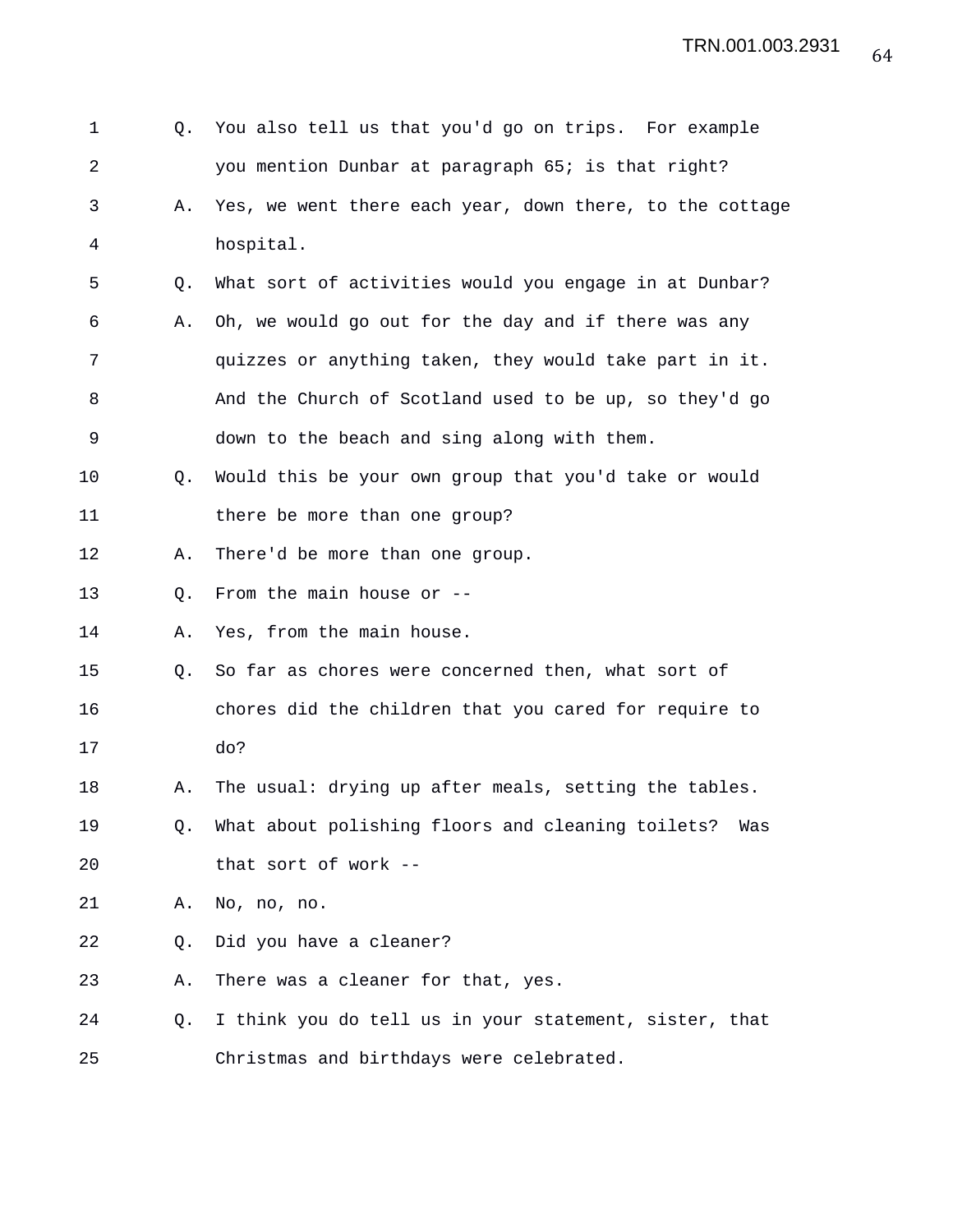1 A. Yes. 2 Q. Did children get presents on their birthdays? 3 A. I think there was just a kiss -- one of the staff, their 4 mother was in the kitchen and I think we got a birthday 5 cake. 6 Q. Do you remember if there were social work visits, visits 7 by social workers? 8 A. Yes. Every few months, not that often. 9 Q. If you compare the position in Lasswade to Aberdeen, how 10 would you describe the comparison? 11 A. I think they were more regular in Lasswade than they 12 were in Aberdeen. 13 Q. Did you deal with them? 14 A. Yes. If they were coming to see any particular child 15 that I had, yes. 16 Q. Did you have in Lasswade for your group any system 17 whereby you reviewed children's progress? 18 A. No. 19 Q. Do you think, with the benefit of hindsight, that would 20 have been a useful system to have had in place? 21 A. Yes, I think so. 22 Q. The childcare course you told us about, sister, did that 23 in any way discuss the value of having regular reviews 24 of a child's progress? 25 A. Probably it did, but I can't remember.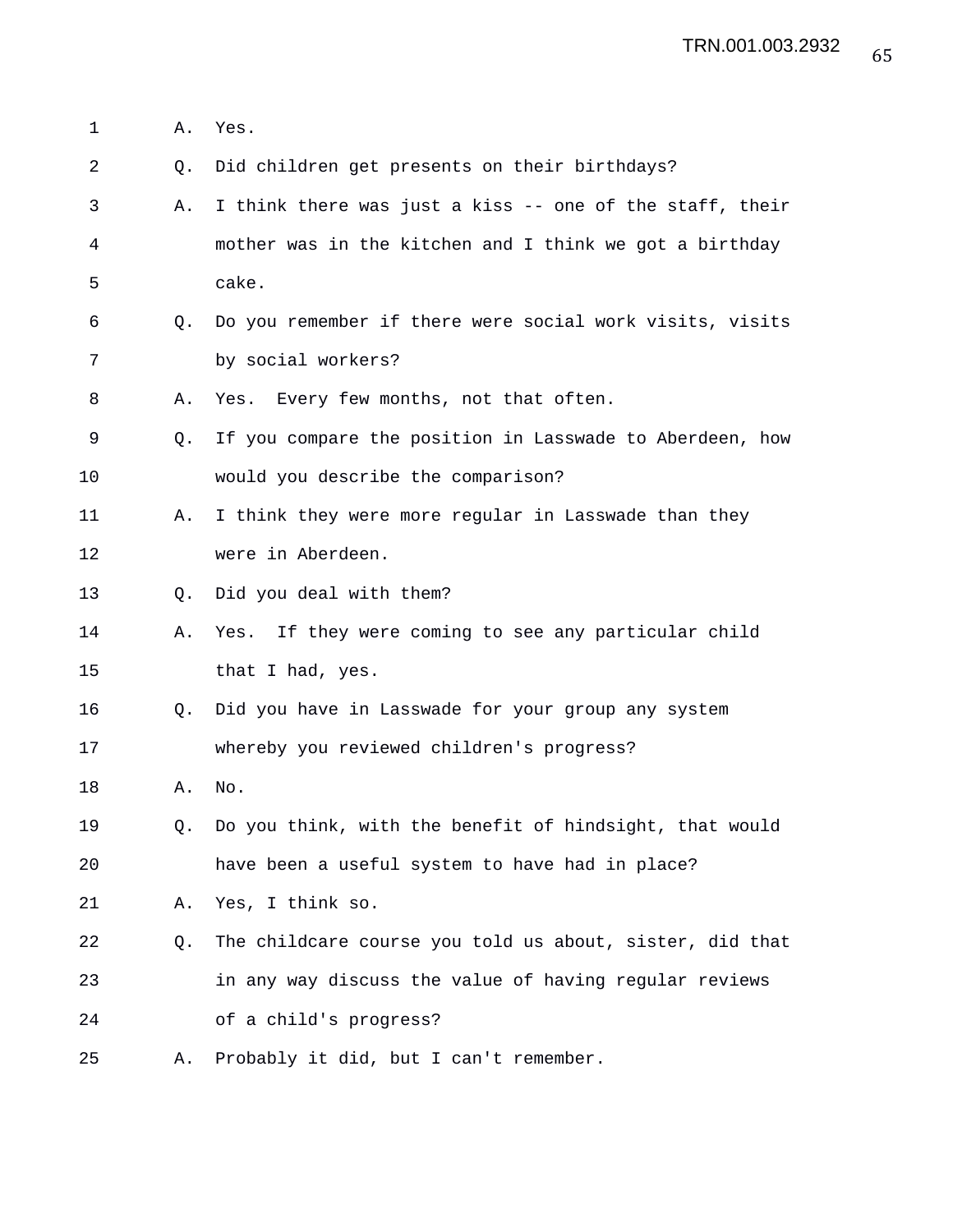## 1 Q. In any event, I think you see there would be value in 2 it?

- 3 A. Yes.
- 4 Q. Do you know why such a system was not in place, at least 5 for your own group?
- 6 A. I don't know.
- 7 Q. Do you know if such a system was in place for any of the 8 other groups?
- 9 A. No, I don't think so.
- 10 Q. Can I then ask you about discipline, sister. Again, how 11 did you discipline children who misbehaved?
- 12 A. Again, it was just like Aberdeen, it was that -- they 13 missed out on their favourite TV programme and that was
- 14 like -- there was no corporal punishment.
- 15 Q. What about the regime before you? Do you know if there 16 was corporal punishment or not?
- 17 A. I don't know.
- 18 Q. What about the other groups, do you know if --
- 19 A. I don't know.
- 20 Q. You don't know?
- 21 A. No.

22 Q. Were these matters that were not discussed then amongst 23 the sisters as a group as to how children were being 24 disciplined?

25 A. No, I don't think it was discussed.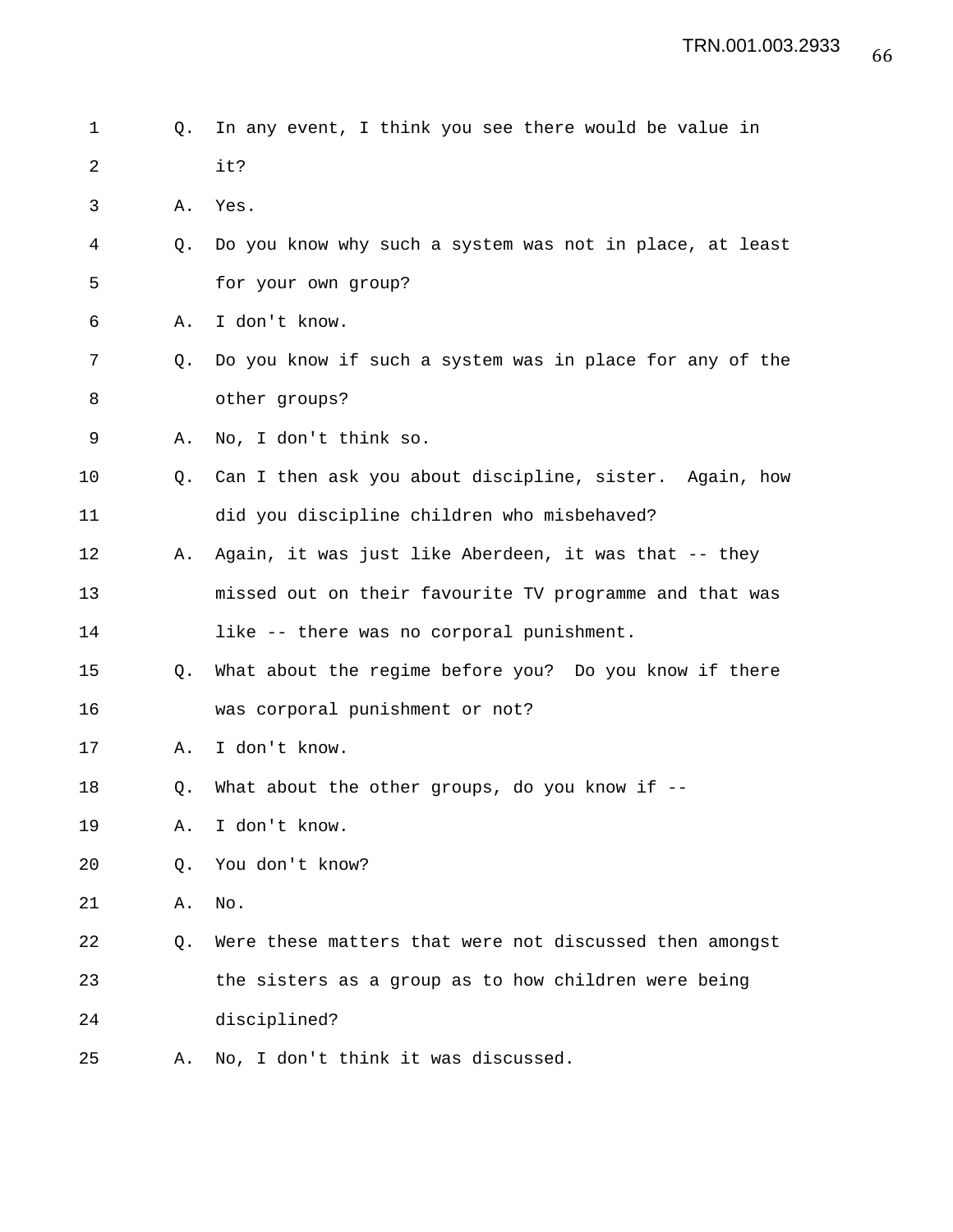67 TRN.001.003.2934

| $\pm$ . The set of $\pm$ | Q. Do I understand you to say you had no guidance on how |
|--------------------------|----------------------------------------------------------|
|                          | children ought to be disciplined?                        |

3 A. No.

4 Q. If we go back to your statement, sister -- and here I'm 5 looking at paragraphs 83 through to 92, where you're 6 asked about a number of allegations made by a particular 7 person. Again, I'll give you the key for the name of 8 the person. If you look at the key, on the left-hand 9 side, four from the bottom, you will see the name "Anne" 10 and the name against Anne. Is that a name that rings 11 a bell?

12 A. Yes, I remember the name.

13 O. There was a family with that name?

14 A. Yes, there was.

15 Q. You'll remember, and you can remind yourself, sister, 16 looking at these paragraphs in your statement, that this 17 particular former resident is talking in particular 18 about a Sister **LFX** ; is that the case? Perhaps I can 19 help you in this way. Of course it's blank on the 20 screen, but if you look at paragraph 83, you see: 21 "I'm asked if I remember a particular girl." 22 And you do remember the name. You're told that she 23 was at Lasswade from 1967 or 1968 until 1976. Now, 24 of course, you didn't get to Lasswade until 1972.

25 A. Yes.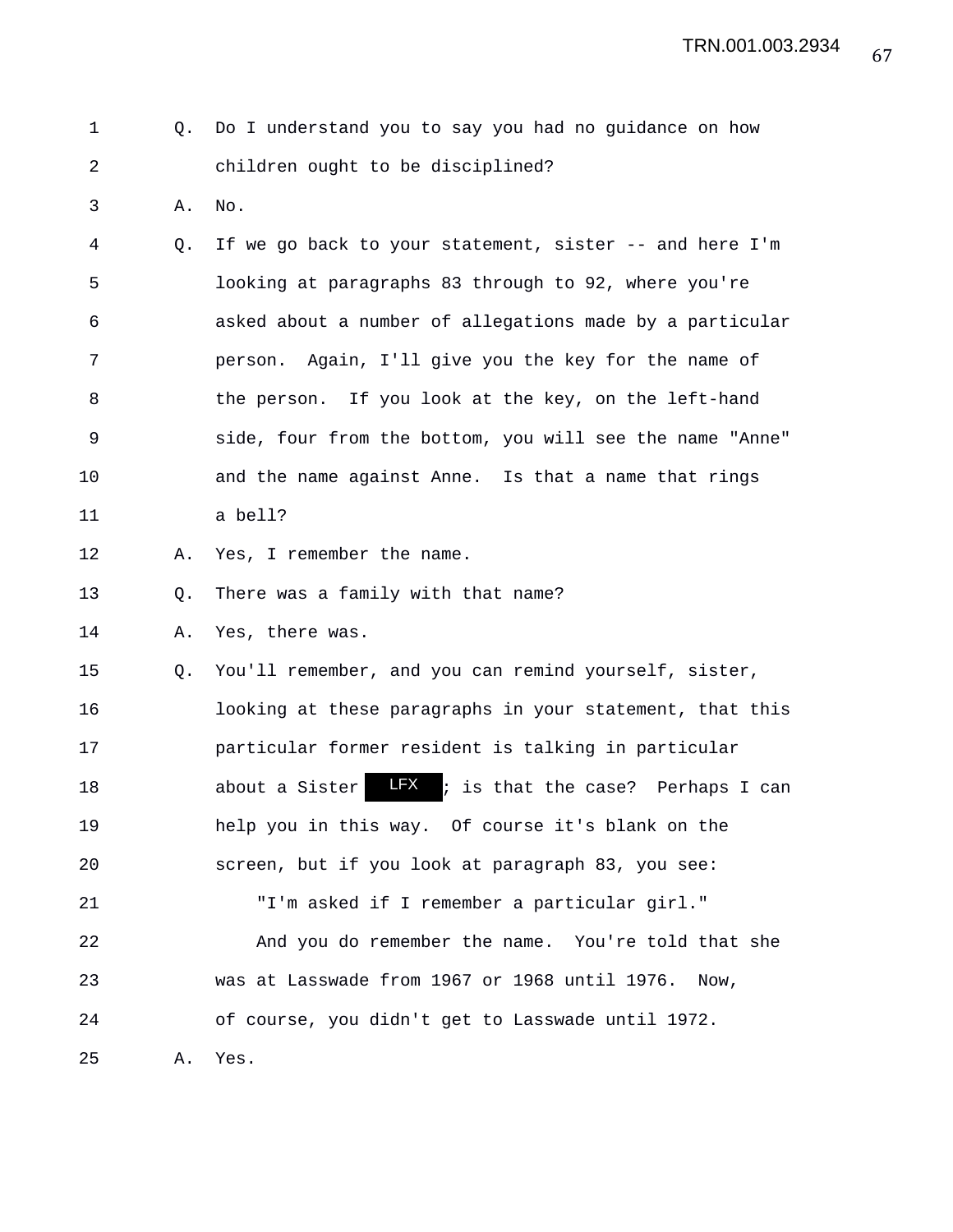| 1  | Q.             | Was this person in your group at that time?                      |
|----|----------------|------------------------------------------------------------------|
| 2  | Α.             | Not at the beginning. I think she might have came over           |
| 3  |                | from the group from Holycote. I'm not quite sure.                |
| 4  | Q <sub>z</sub> | Did this particular person come into your group or not?          |
| 5  |                | I think some of her siblings may have done so.                   |
| 6  | Α.             | Yes.                                                             |
| 7  | Q.             | What about $--$                                                  |
| 8  | Α.             | No, I don't think so.                                            |
| 9  | Q.             | This witness says towards the bottom:                            |
| 10 |                | "I am told she says when she was there,                          |
| 11 |                | LFX<br>was in charge of the group and, after<br>Sister           |
| 12 |                | LFZ<br>LFX<br>was after Sister<br>that, Sister<br>$\blacksquare$ |
| 13 |                | I think you're saying that's not correct.                        |
| 14 | Α.             | No.                                                              |
| 15 | Q.             | LFX<br>may have been there at a point in<br>But Sister           |
| 16 |                | time before you?                                                 |
| 17 | Α.             | Yes, she could have been.                                        |
| 18 | Q.             | I needn't take you to this, but I think from the                 |
| 19 |                | sisters' employment registers, there's a suggestion that         |
| 20 |                | there was a Sister<br>LFX there in 1970, which would be          |
| 21 |                | some time before you.                                            |
| 22 | Α.             | Yes, I wasn't aware of that.                                     |
| 23 | Q.             | But what she goes on to tell us in the next few pages is         |
| 24 |                | some of the treatment that she received from                     |
| 25 |                | <b>LFX</b><br>Sister<br>I'm not going to go into that with you   |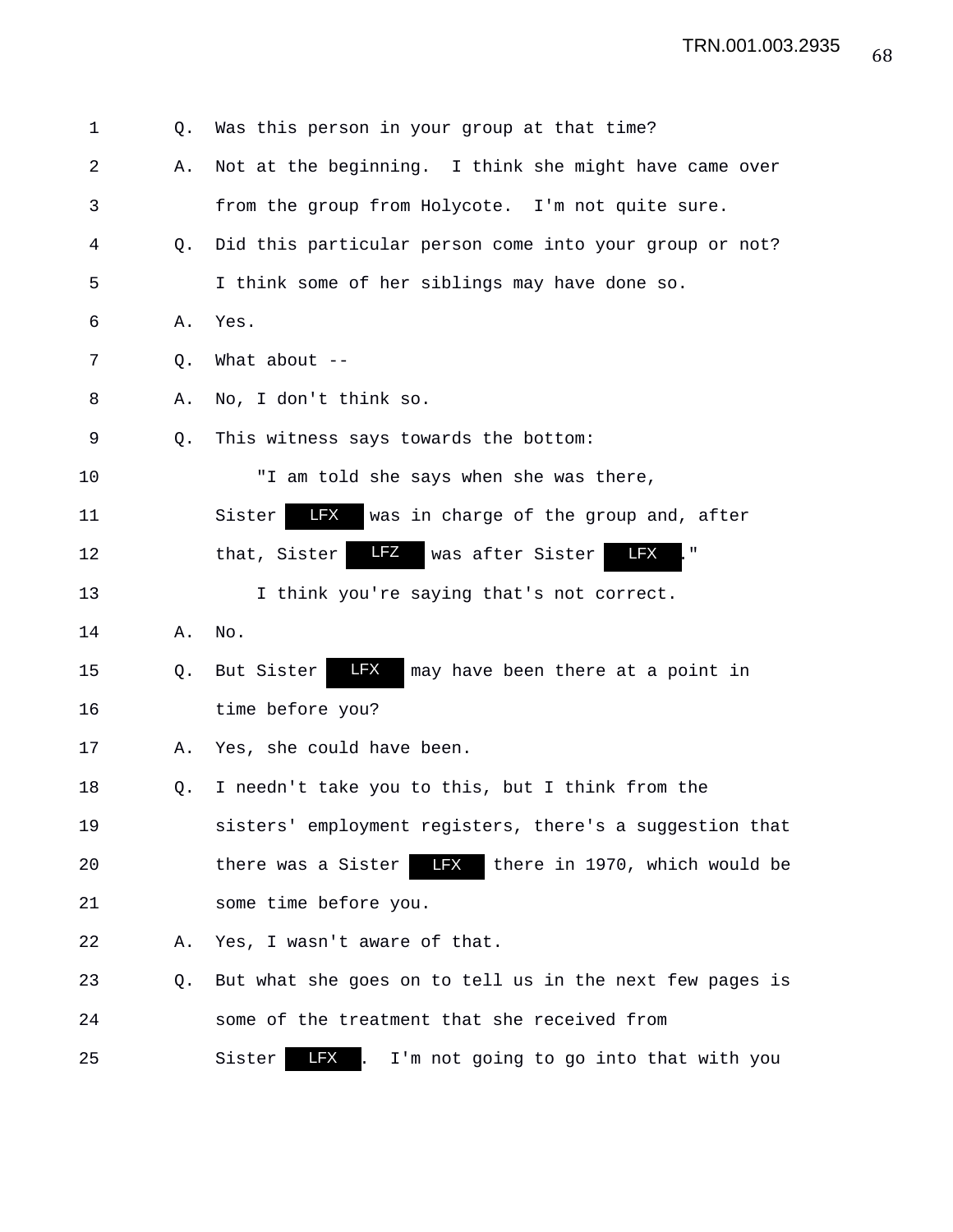| in detail because, on any view, that was before you were |  |  |  |  |  |
|----------------------------------------------------------|--|--|--|--|--|
| there.                                                   |  |  |  |  |  |

3 A. Yes.

| 4  | Q. | But I think you will have seen from what was put to you           |
|----|----|-------------------------------------------------------------------|
| 5  |    | that again there's physical, I think one would have to            |
| 6  |    | say, abuse from the nature of what she says and there's           |
| 7  |    | also the sort of bed-wetting practices that we've                 |
| 8  |    | already discussed. Is that correct, that's what she               |
| 9  |    | says? That was what was put to you when you gave your             |
| 10 |    | statement. Do you remember that? I don't really want              |
| 11 |    | to go into the detail of it, but I can do.                        |
| 12 | Α. | What are you really asking me?                                    |
| 13 | Q. | I'm asking: do you remember when you gave your statement          |
| 14 |    | that certain parts of this witness's statement were put           |
| 15 |    | to you, where she made allegations against                        |
| 16 |    | LFX<br>Sister<br>in particular? Do you remember that?             |
| 17 | Α. | Yes.                                                              |
| 18 | Q. | <b>LFX</b><br>did not -- you did<br>From what you've said, Sister |
| 19 |    | LFX<br>; she was there some time<br>not replace Sister            |
| 20 |    | before you.                                                       |
| 21 | Α. | Yes.                                                              |
| 22 | Q. | And if these practices were in place before you, they             |
| 23 |    | were not in place, you would say, when you were there?            |
| 24 | Α. | No.                                                               |
| 25 | Q. | I'll put her statement on the screen. WIT.001.001.7120.           |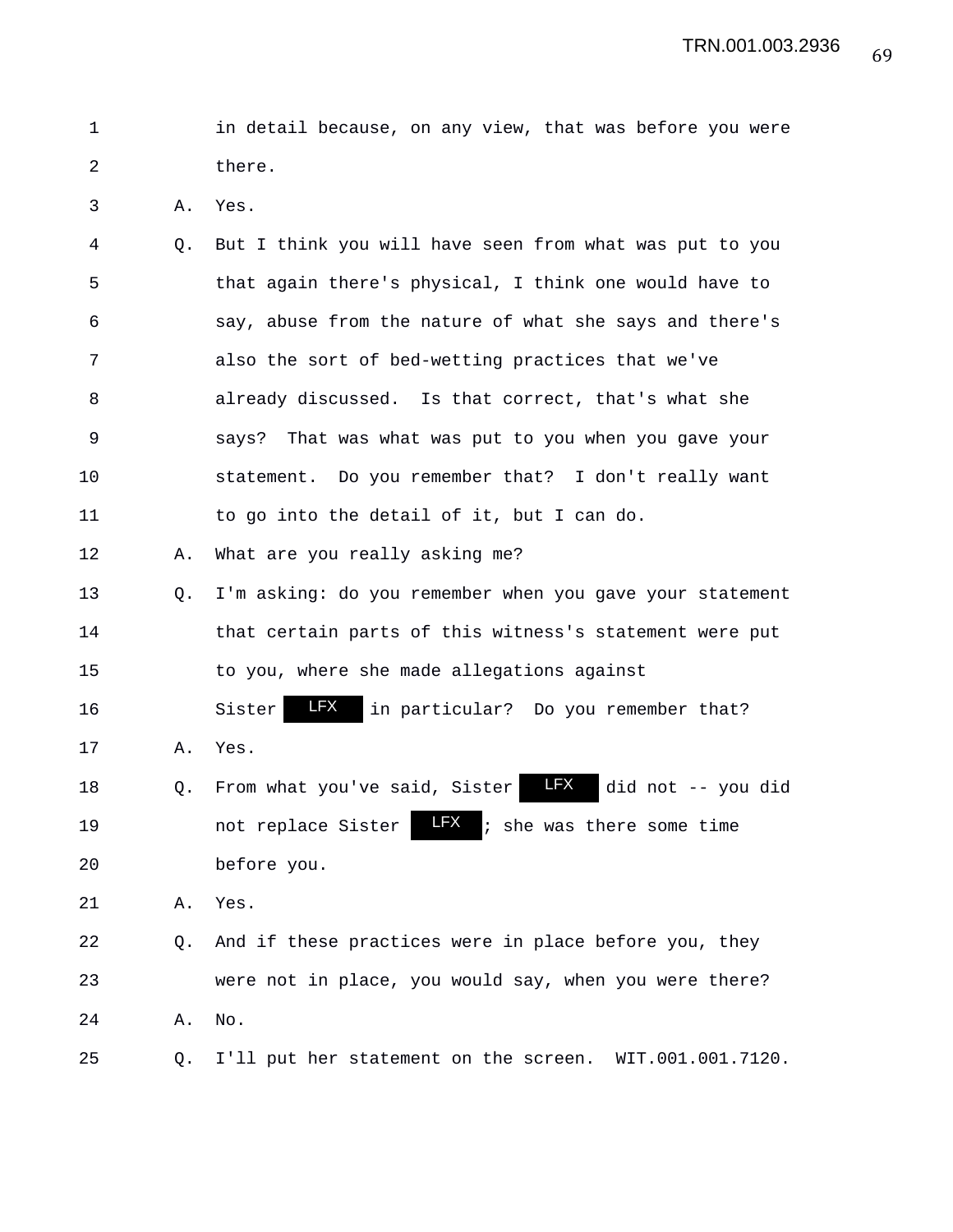| 1  |    | This is at paragraph 92 of your statement --             |
|----|----|----------------------------------------------------------|
| 2  | Α. | It's not on the screen yet.                              |
| 3  | Q. | It'll come. But you'll have it --                        |
| 4  | Α. | I have it, yes.                                          |
| 5  | Q. | While we're waiting for it to come, what you say in your |
| 6  |    | statement at paragraph 92 is:                            |
| 7  |    | "I am told that she has also said that                   |
| 8  |    | <b>LFZ</b><br>used to hit "<br>Sister                    |
| 9  |    | And I think you know what the name is:                   |
| 10 |    | " and another boy a lot. They seemed to get the          |
| 11 |    | brunt of it. I only ever saw her hitting them with her   |
| 12 |    | hands."                                                  |
| 13 |    | But you say that did not happen?                         |
| 14 | Α. | No.                                                      |
| 15 | Q. | You did not hit the children?                            |
| 16 | Α. | $\rm No$ .                                               |
| 17 | Q. | Well, sister, can I then take you towards the end of     |
| 18 |    | your statement.                                          |
| 19 |    | Just before I do that, you left, I think you told        |
| 20 |    | us -- you left Lasswade in 1975, you told us.            |
| 21 | Α. | Yes.                                                     |
| 22 | Q. | Where did you go at that time?                           |
| 23 | Α. | in the north of Ireland.<br>To                           |
| 24 | Q. | Were you still involved with caring for children?        |
| 25 | Α. | Yes.                                                     |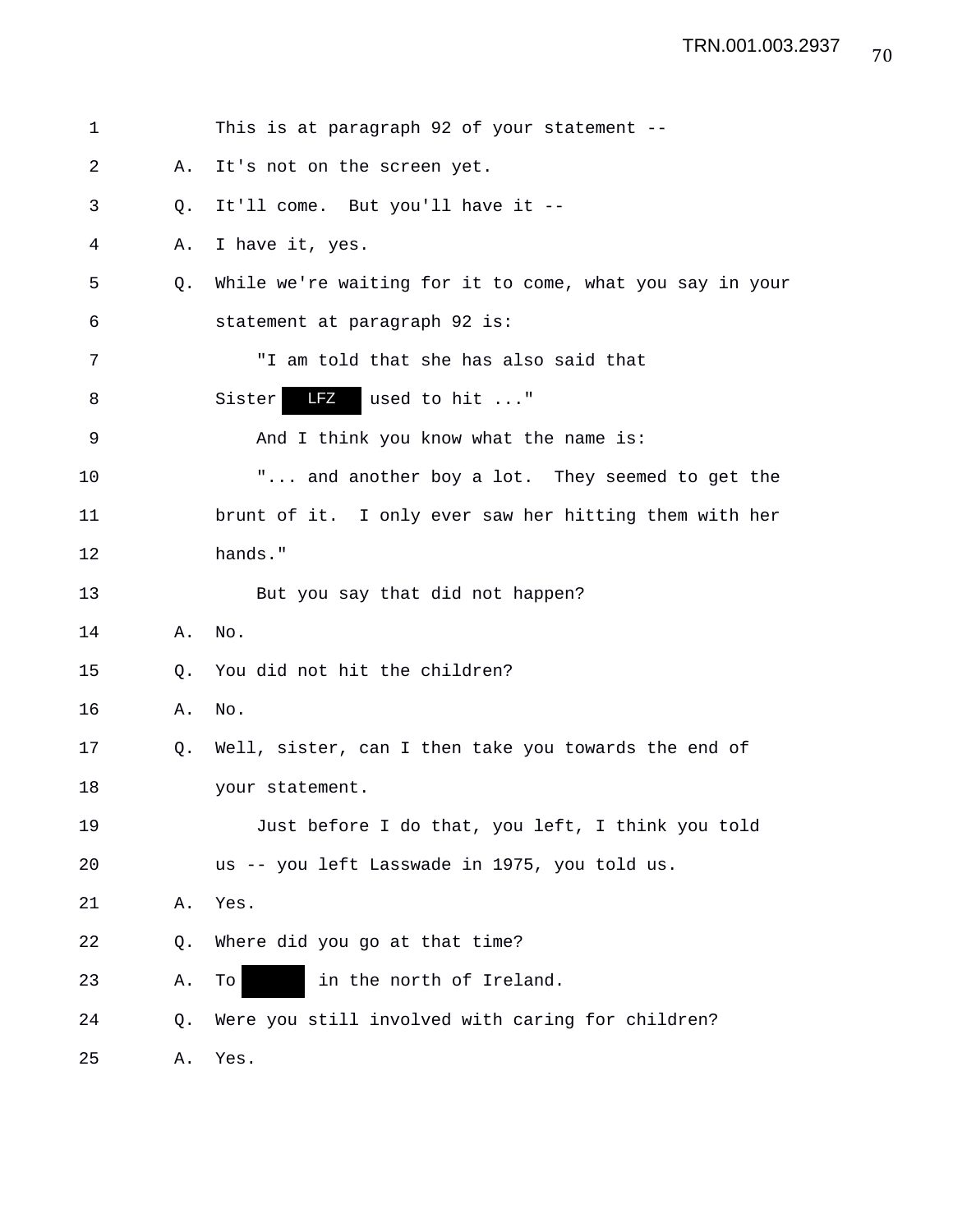| 1  | Q.          | Did that remain your career for --                       |
|----|-------------|----------------------------------------------------------|
| 2  | Α.          | No, then $I$ -- later on I trained for nursing.          |
| 3  | Q.          | Sister, as I understand the essence of your position     |
| 4  |             | in relation, in particular, to what I've been asking you |
| 5  |             | about, about Aberdeen, it's that you did not witness in  |
| 6  |             | any shape or form the sort of practices that I've        |
| 7  |             | discussed with you today?                                |
| 8  | Α.          | No.                                                      |
| 9  | $Q_{\star}$ | If such practices did exist, that's the way bed-wetters  |
| 10 |             | were dealt with, children being slapped and punched and  |
| 11 |             | hit, and demeaned or humiliated, would you look upon     |
| 12 |             | that as abuse as at that time?                           |
| 13 | Α.          | Yes.                                                     |
| 14 | O.          | Can I ask you this, both in relation to Nazareth House   |
| 15 |             | Aberdeen and also Lasswade, but let's deal with          |
| 16 |             | Nazareth House Aberdeen first. Were there any            |
| 17 |             | arrangements for letting siblings know that another      |
| 18 |             | sibling was leaving the home?                            |
| 19 | Α.          | Not that I remember.                                     |
| 20 | Q.          | Do you yourself think that may have been a failure?      |
| 21 | Α.          | Yes.                                                     |
| 22 | Q.          | What about Lasswade? What was the position there?        |
| 23 |             | Would a sibling be told that an older sibling was        |
| 24 |             | leaving?                                                 |
| 25 | Α.          | They would have known that they were leaving, yes.       |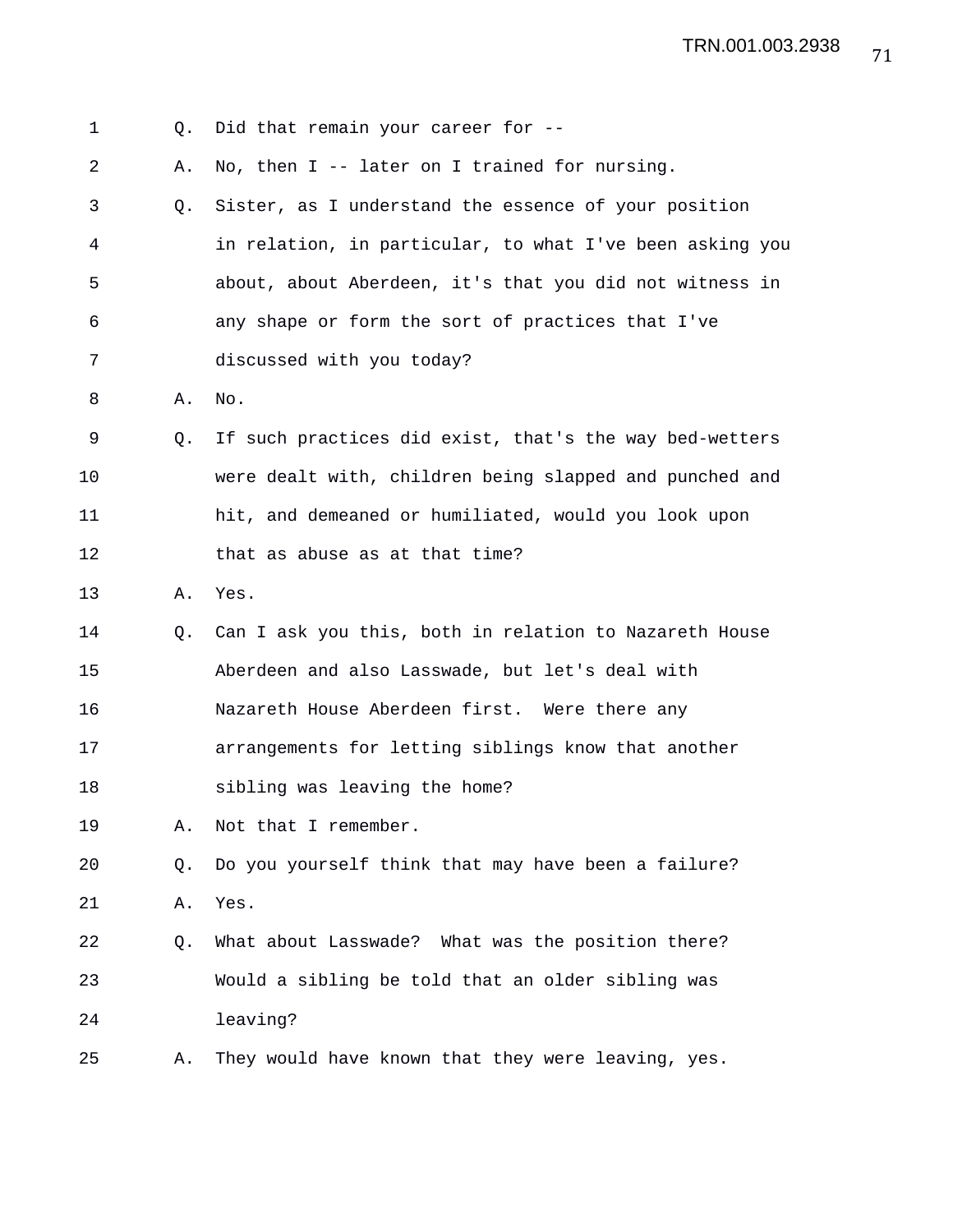1 Q. How would they know that? 2 A. They would be told, it'd be talked about, yes. 3 Q. So that was different then, was it, to the practice in 4 Aberdeen? 5 A. Yes. 6 Q. Can you help me with this: do you know why the practice 7 in Aberdeen was that siblings were not told that another 8 sibling was leaving the home? 9 A. That I can't answer. 10 Q. So as far as Aberdeen will be concerned then, the child 11 staying behind or indeed the child leaving would not 12 have the opportunity to say goodbye to the other child? 13 A. Yes. 14 Q. Would not have, there would be no opportunity? 15 A. Not then there wasn't, no. 16 Q. What about Lasswade? 17 A. Yes, at Lasswade they would have known, yes. 18 Q. Perhaps I should have asked you this as a general 19 question because we've heard how children who came into 20 the home, particularly in Aberdeen, for example, their 21 heads would be checked for lice. Was there a particular 22 policy that children's heads, hair, would be checked on 23 admission? 24 A. Yes, it was always just done, yes. 25 Q. Was that also done at Lasswade?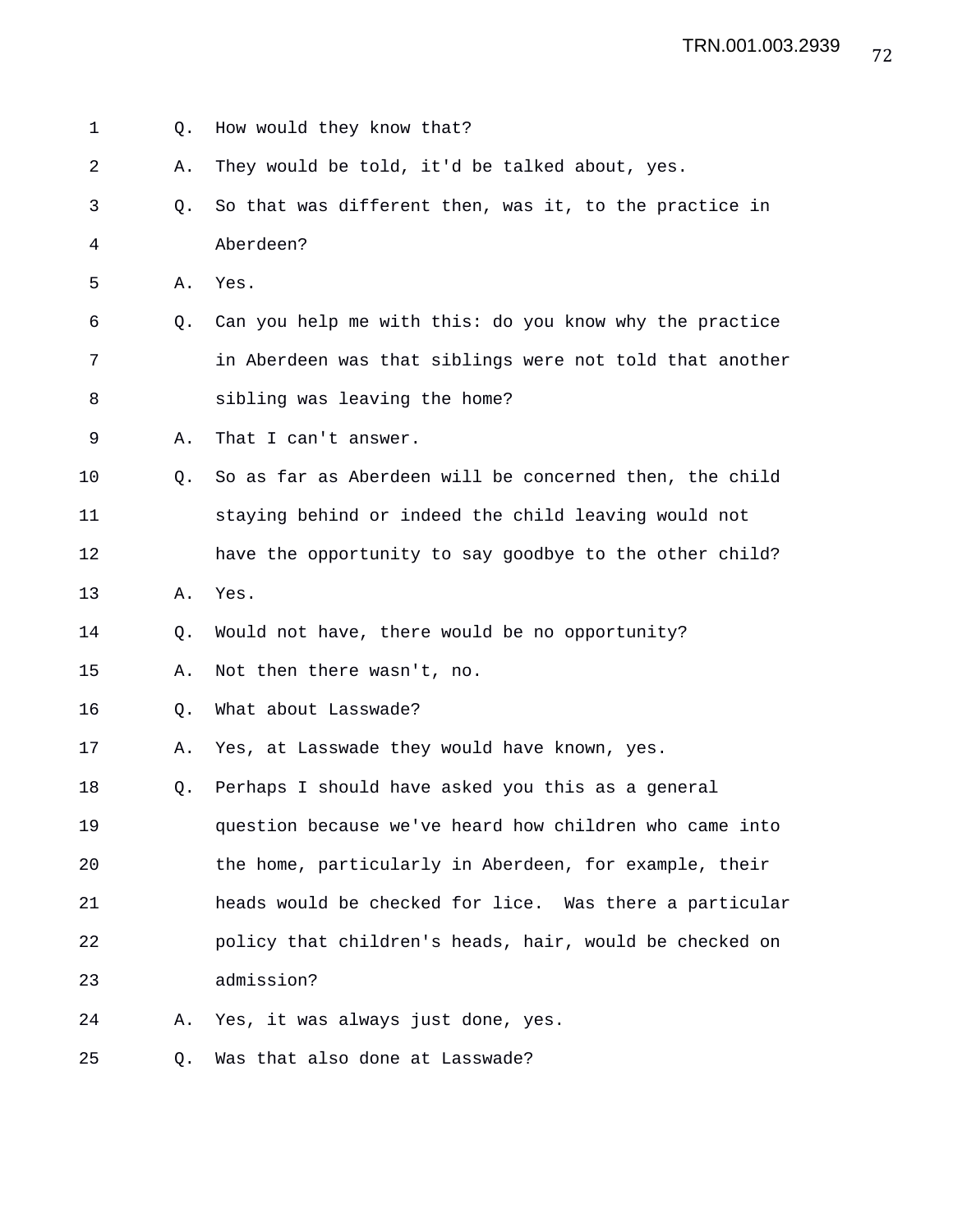1 A. Yes.

2 Q. The final thing I want to ask you, sister, is this: have 3 any of the children that you cared for over the years in 4 Aberdeen or Lasswade kept in touch with you? 5 A. No. 6 MR MacAULAY: Very well, sister. Thank you very much for 7 coming and giving your evidence. These are all my 8 questions. I hope that I've covered the other questions 9 that I have been asked to put to you. Thank you. 10 A. Thank you. 11 LADY SMITH: Sister, can I just follow up on one thing. 12 When Mr MacAulay was asking you about chores, he asked 13 you specifically about whether the children cleaned and 14 polished floors at Lasswade. I think your answer was 15 firmly: no, no, no. You seemed to think that that was 16 out of the question, that children would have been 17 cleaning floors. Did I pick you up right about that? 18 A. Yes, they didn't clean floors, no. 19 LADY SMITH: Would it have been right to have young children 20 cleaning and polishing floors? 21 A. No. 22 LADY SMITH: Why not? 23 A. I wouldn't expect them to clean floors. 24 LADY SMITH: Why not? 25 A. We had staff to do that, so why would the children?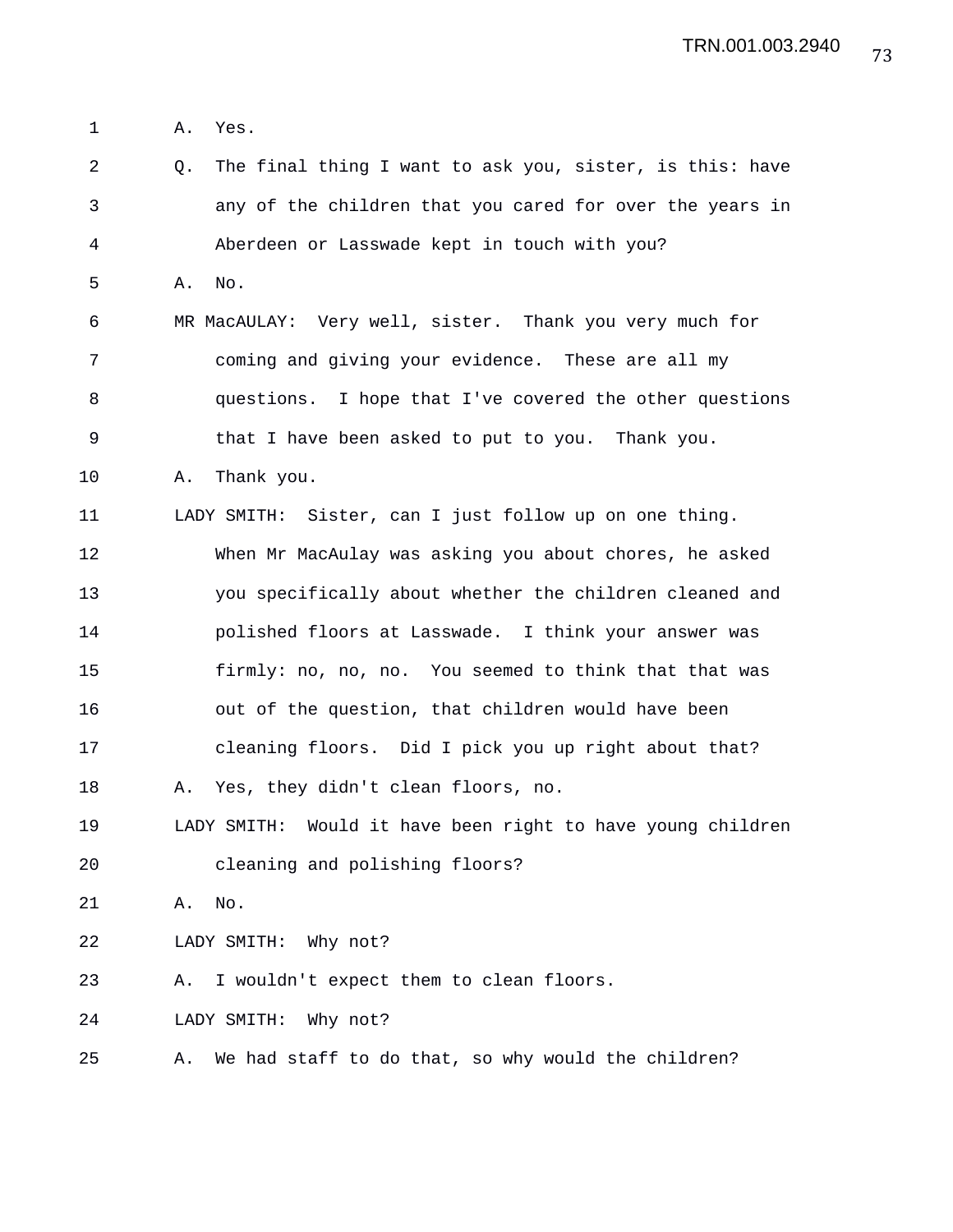```
1 LADY SMITH: Staff apart, I'm thinking about the job itself.
2 A. Yes.
3 LADY SMITH: Not an appropriate job to get children to do?
4 A. Do you mean like polishing floors?
5 LADY SMITH: I mean getting on their knees and cleaning
6 it -7 A. No.
8 LADY SMITH: -- and then having to apply polish --
9 A. No.
10 LADY SMITH: -- and polish it up to a shine, a job that
11 takes hours to do.
12 A. They didn't do that. We didn't have floors like that in
13 Lasswade to do. But they did help with washing the
14 floor after the dining room meals.
15 LADY SMITH: You did have floors like that in Aberdeen?
16 A. Yes. There were floors like that in Aberdeen.
17 LADY SMITH: Am I right about your reaction that that's just
18 not something you should be asking young children to do?
19 A. No, I didn't ask them to do it, no.
20 LADY SMITH: You shouldn't be asking children to do that,
21 is that what you're saying?
22 A. Yes.
23 LADY SMITH: Thank you.
24 Are there any outstanding applications for questions
25 of this witness? No.
```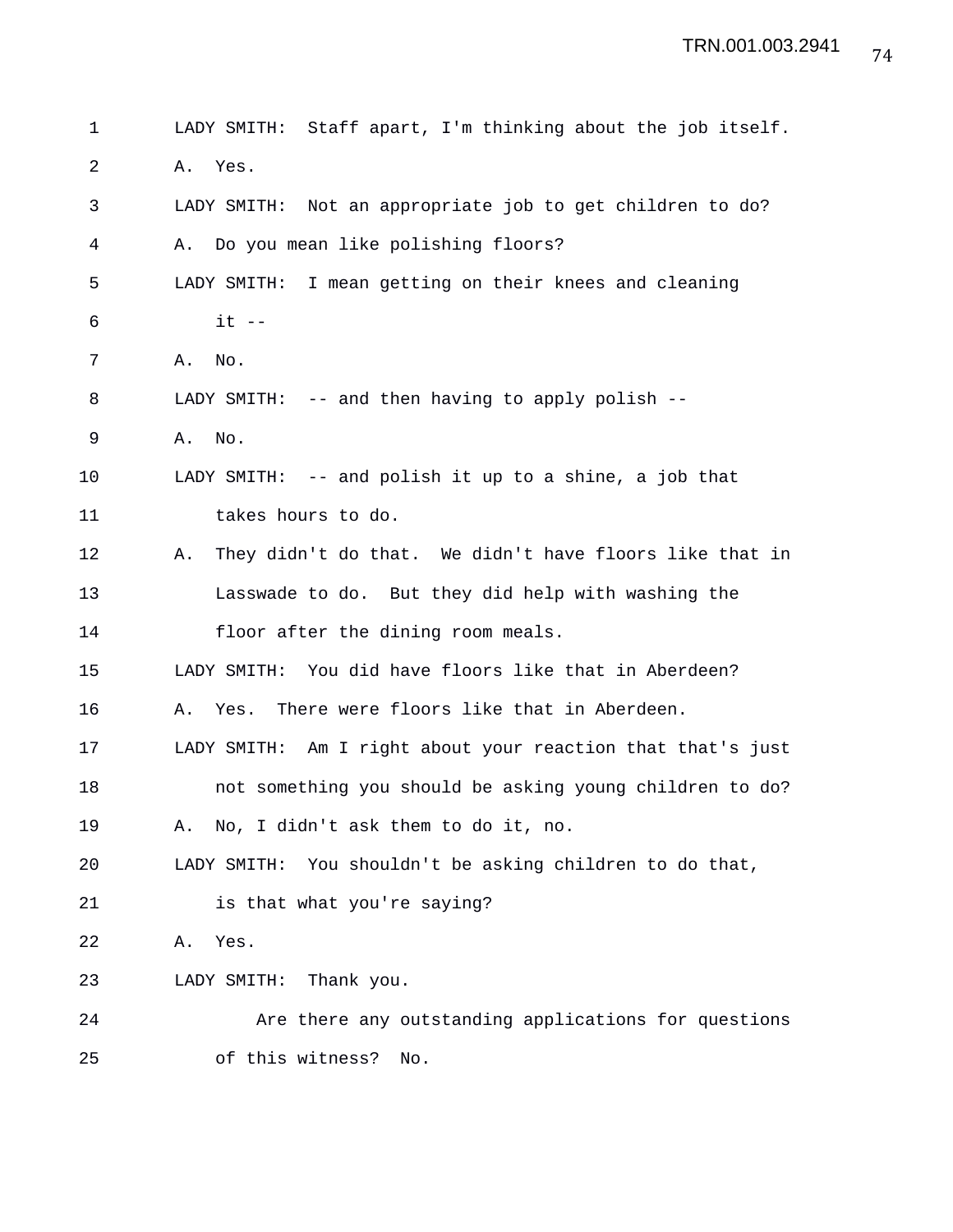1 Sister, there are no more questions. It just 2 remains for me to thank you for assisting us with 3 providing your statement, as you have done, and coming 4 along today to elaborate on it with the oral evidence 5 you have given. It's very helpful for me to have that 6 in the work that I'm doing here in the inquiry and I'm 7 now able to let you go. 8 A. Thank you. 9 (The witness withdrew) 10 LADY SMITH: Mr MacAulay. 11 MR MacAULAY: Now, my Lady, as I indicated yesterday, we now 12 have a read-in and we have time to do that before lunch. 13 LADY SMITH: Very well. We'll do that now. 14 Witness statement of SISTER OLIVER LARKIN (read) 15 MS MACLEOD: This statement is at WIT.001.001.8555: 16 "My name at birth was Elizabeth Larkin. I was known 17 as Sister Oliver Larkin when I joined the Sisters of 18 Nazareth. I have never been known by any other name. 19 I was born in 1936. My contact details are known to the 20 inquiry. 21 "I joined the Sisters of Nazareth in January 1954. 22 In November 1955 I was in Plymouth where I stayed until 23 1957. From April 1957 to April 1959 I did a course in 24 nursery training in Bristol, which I completed in 25 April 1959.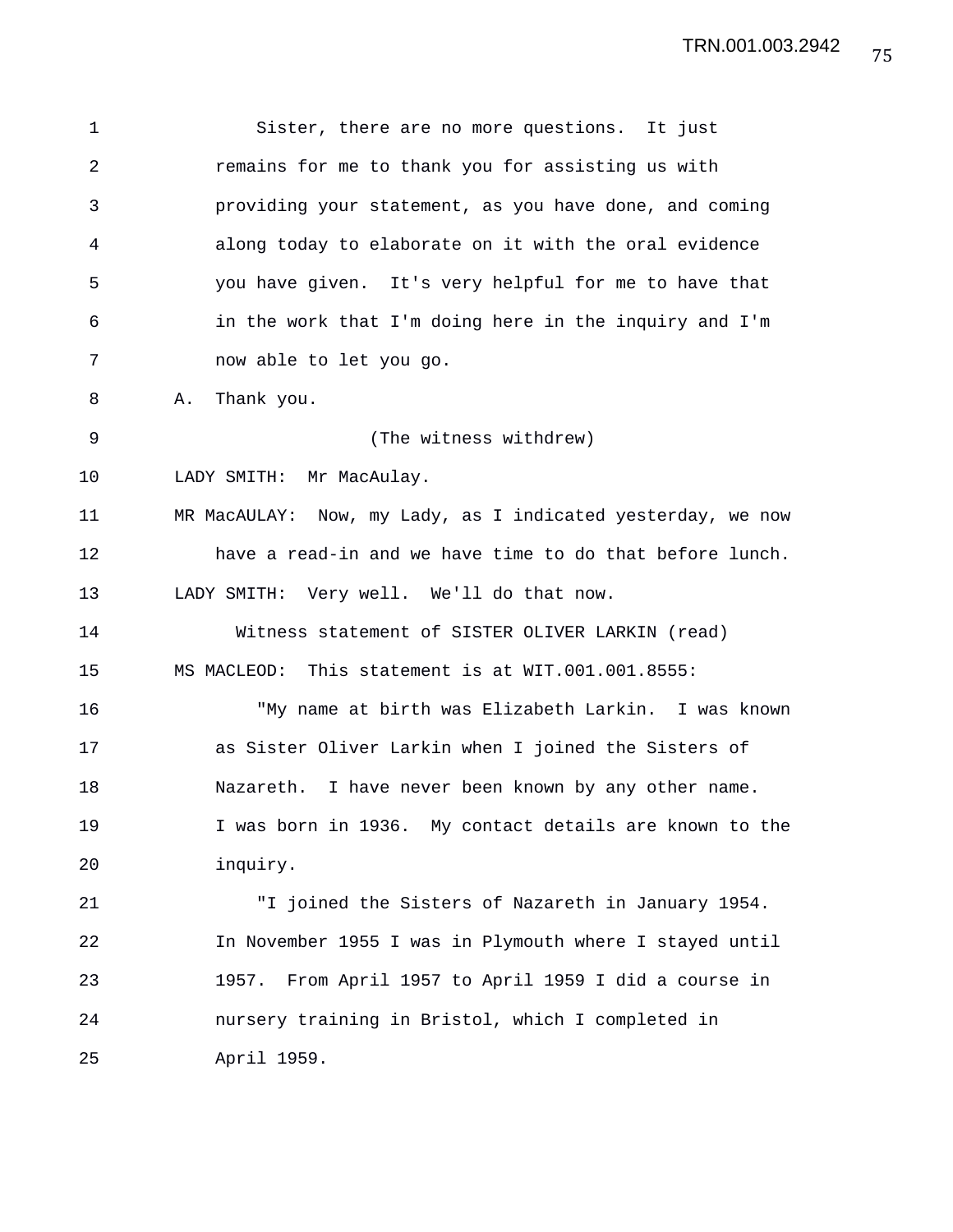1 "From April 1959 to January 1962 I worked in 2 Belfast Lodge where I worked doing toddler nursery 3 in the baby home. From January 1962 until November 1970 4 I also worked in the toddler nursery, but in Isleworth 5 where I was the housemother. 6 "From November 1970 until February 1971 I relieved 7 a sister who was ill and worked with the children in the 8 home in Oxford. 9 "From February 1971 to March 1972 I took a degree in 10 childcare training at Langside College in Glasgow, 11 during which time I resided at Nazareth House in 12 Cardonald, Glasgow. 13 "Thereafter I moved to Nazareth House in Aberdeen, 14 where I worked with a group of children from March 1972 15 until January 1973. 16 "After I left Aberdeen, I worked in a variety of 17 homes throughout England and Ireland, the last of which 18 was working in Wrexham dealing with elderly people from 19 April 1990 onwards. 20 "Over the years I have studied childcare and 21 received various certificates in this as well as 22 completing several childcare courses. In March 1959 23 I passed and received the National Nursery Examination 24 Board's certificate, which concerned the theoretical 25 training with children from birth to five years and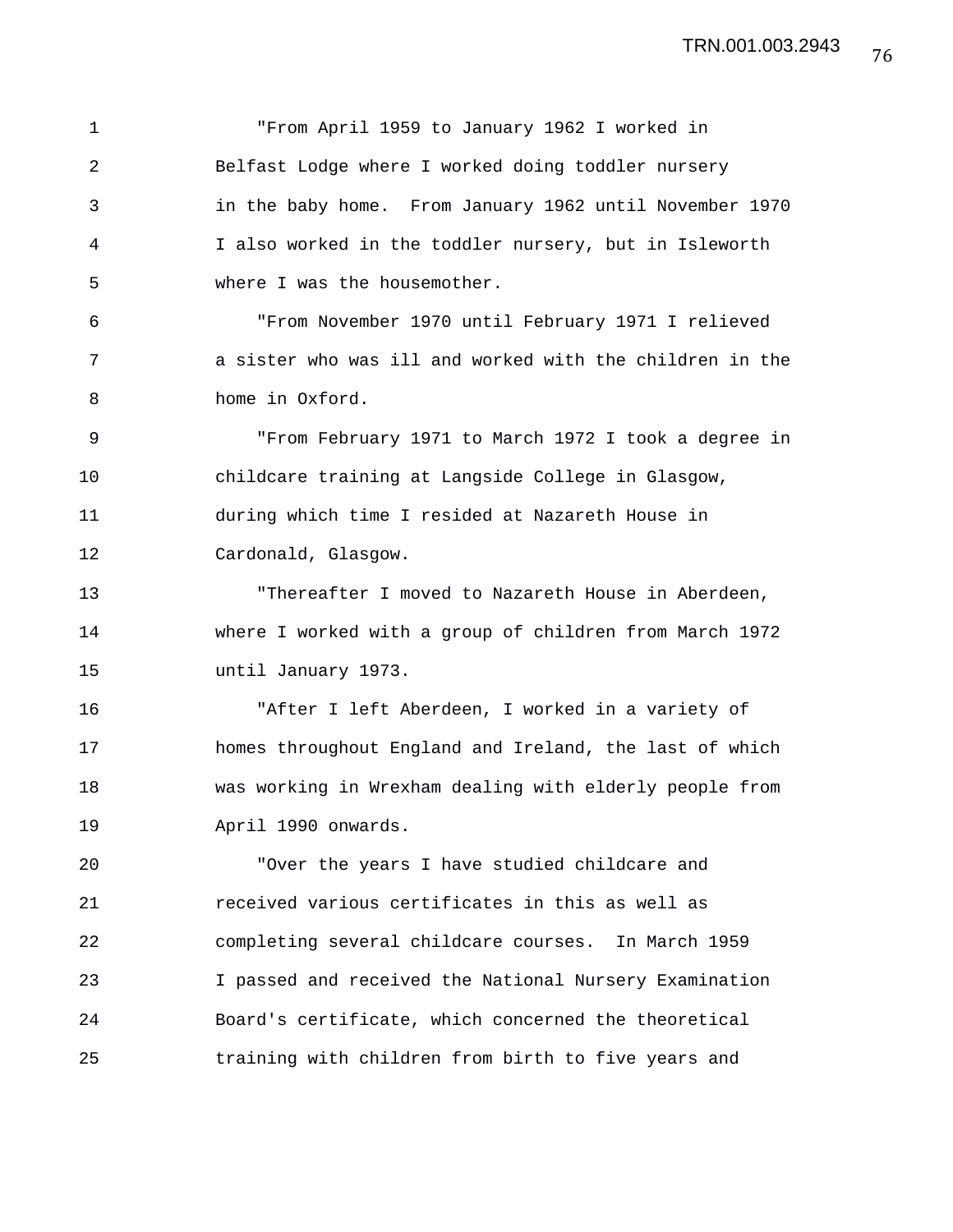1 practical training with children aged three and upwards.

2 "In February 1972 I received a certificate of 3 qualification in the residential care of children having 4 studied for almost one year in Langside College in 5 Glasgow and having completed numerous residential 6 courses.

7 "In 2002 I was awarded a 'Lifetime Achievement in 8 Care Award'.

9 "When I was studying at Langside College in Glasgow, 10 between February 18971 and March 1972, I resided at 11 Nazareth House in Cardonald. However, I simply resided 12 there while studying at the college and had nothing to 13 do with the day-to-day running of the home.

14 "When I completed my course in March 1972 I was sent 15 to Nazareth House in Aberdeen to replace a sister who 16 had left. This wasn't something I volunteered for but 17 given my qualifications, I did want to work with 18 children and I knew it was likely that I would be given 19 such a posting by my order.

20 "I don't recall any interview before going to 21 Aberdeen; I was simply posted to that position. That is 22 the way of religious life: you go where you are told. 23 I was not aware of any vetting of me.

24 "Nazareth House in Aberdeen was a big institution 25 with a hostel attached to it and it was to this hostel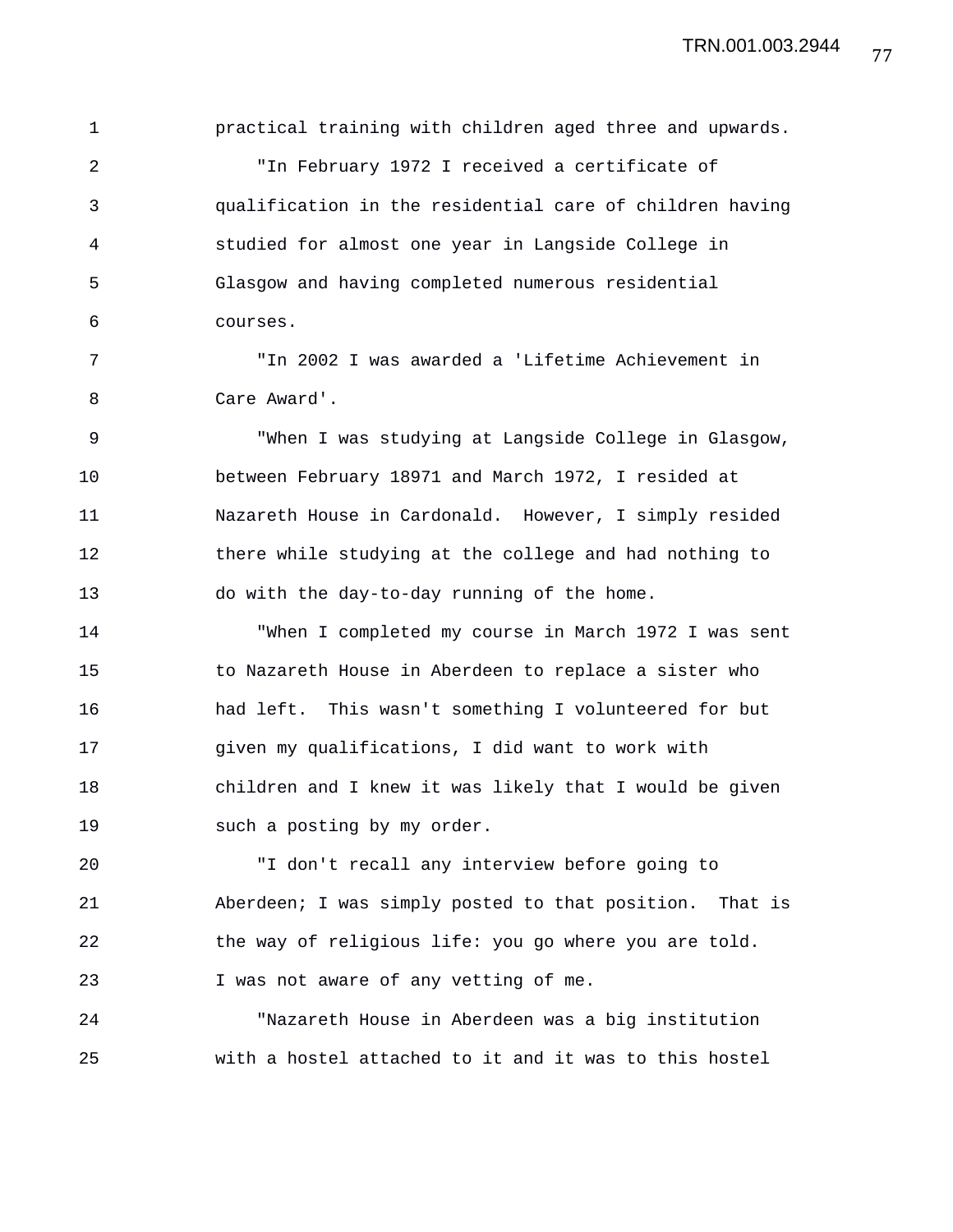1 that I was posted. It was basically an annex to the 2 main building and was a very homely place. When I first 3 arrived there I was shown around Nazareth House and was 4 put in the hostel as the sister who had been there had 5 left. This was why there was a vacancy. I don't recall 6 her name and never met her.

7 "I had 14 children there who were mostly girls. The 8 same children remained with me in the hostel throughout 9 the 10 months I was there and there were no new intakes 10 during that time. If any of them had family in the main 11 building then they sometimes would go there to visit 12 them or vice versa.

13 "There were twin boys aged 5 as well as their two 14 older sisters, who were 8 and 9. I think these boys 15 were there to keep them with their older sisters and 16 because there was no room in the main building. I think 17 that's why all those children were in the hostel: lack 18 of room in the main building.

19 "We were very much independent from the main 20 building. None of the sisters in the main building had 21 anything to do with those of us that worked and lived in 22 the hostel. We looked after ourselves.

23 "We had a little yard at the back where we did our 24 own laundry and hung it out. The dining room was on one 25 side with the sitting room on the other. The bedrooms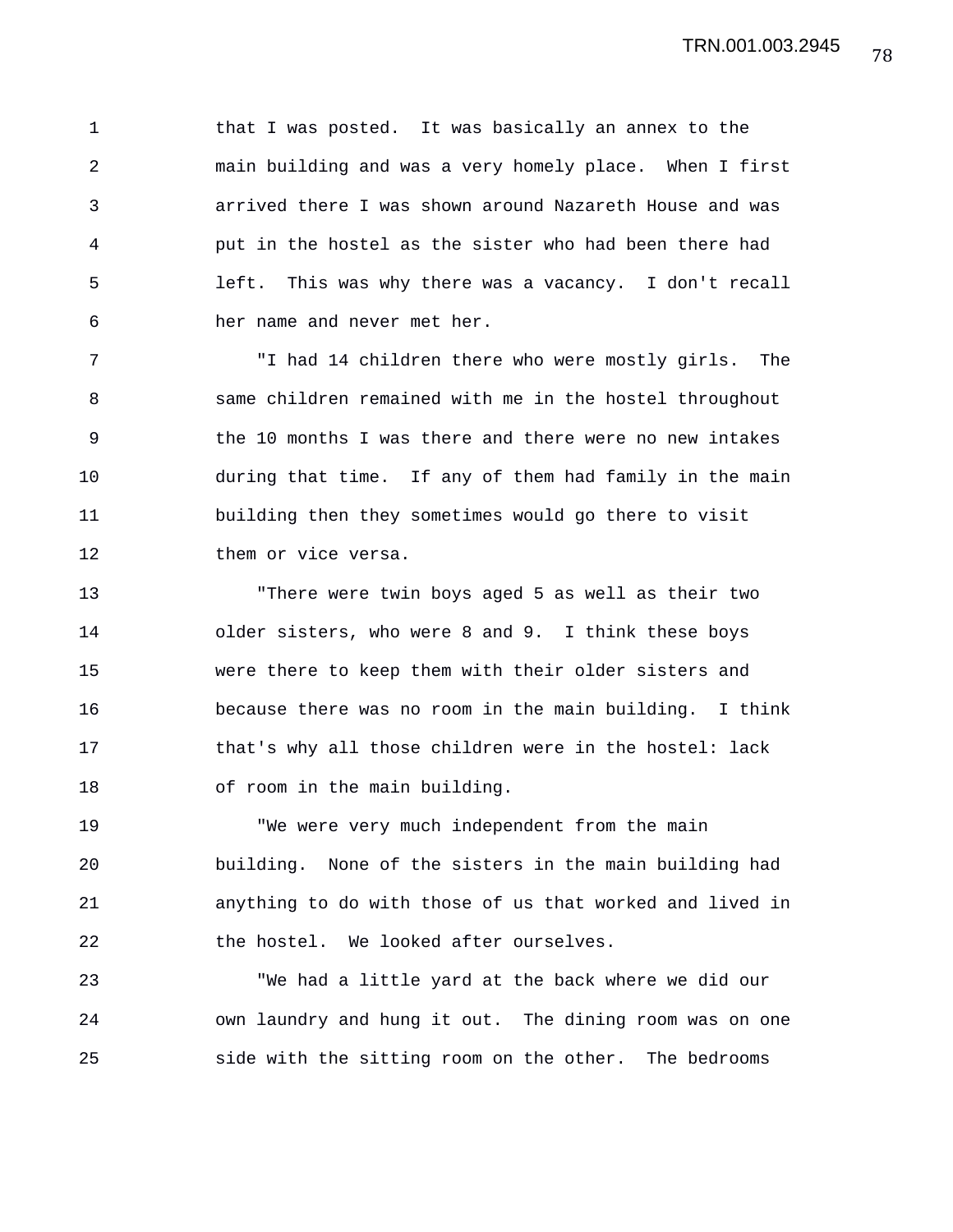1 were upstairs and we tried to keep families together. 2 I can't recall how many bedrooms we had.

3 "The twin boys shared a bedroom and their sisters 4 shared another. The oldest girl in the hostel was 16. 5 She was lovely. Her name is the only name I recall and 6 that is only because I met her a few years later when 7 she was studying at university.

8 "We had a kitchenette next to the dining room though 9 our main meals were sent over from the main building. 10 The staff would go over and collect it. We made our own 11 breakfast.

12 "I had two women who came in in the mornings to help 13 me with breakfast and getting the younger children 14 **ready.** I was the only nun who worked in the hostel and 15 had almost no contact with the nuns in the main 16 building.

17 The two women who came in to help me were mother 18 and daughter. The mother normally came in in the 19 morning while the daughter would come in later to help 20 with the cleaning. One or the other would be there if 21 I was away at prayers or the like.

22 "I reported to the Mother Superior, Sister McCarten, 23 who stayed in the main building. I had no involvement 24 whatsoever with the main building and the 25 Mother Superior preferred us not to have contact with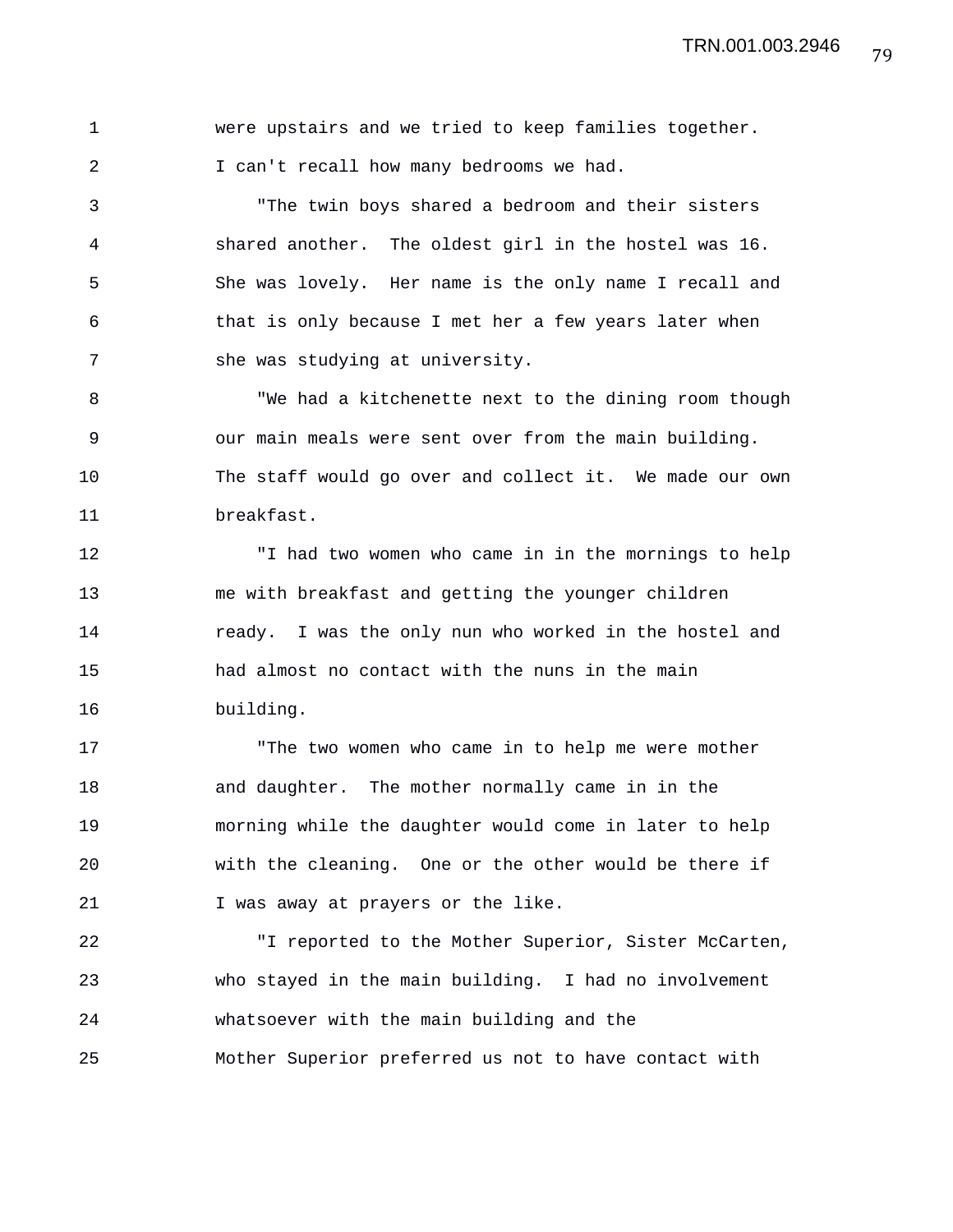1 them.

2 "I didn't have anybody who mentored me but the 3 children all had social workers who would come in to see 4 them. I suppose after finishing the course I thought 5 I knew it all.

6 "The school bus came at 8.30 am and so the children 7 had to be up, washed, dressed and have had breakfast by 8 that time. When they got up, I would be at morning 9 prayers, which is why one of the women came in early 10 in the morning to help the children.

11 "I had a few teenagers who were able to get 12 themselves ready. At weekends the children would get up 13 slightly later. The children didn't go to prayers 14 in the morning.

15 "We had a bath and a shower. The children would go 16 for either a bath or a shower at different times though 17 the younger children were usually first. I would help 18 the young twin boys who loved being bathed together. No 19 child ever bathed in dirty water. The water was always 20 fresh.

21 "The food was very good and I always made sure that 22 the children got a lot of fruit. I ate with the other 23 nuns in the refectory whilst one of the two women who 24 helped me would supervise the children at mealtimes. 25 "On a Saturday morning we would have a fry-up in the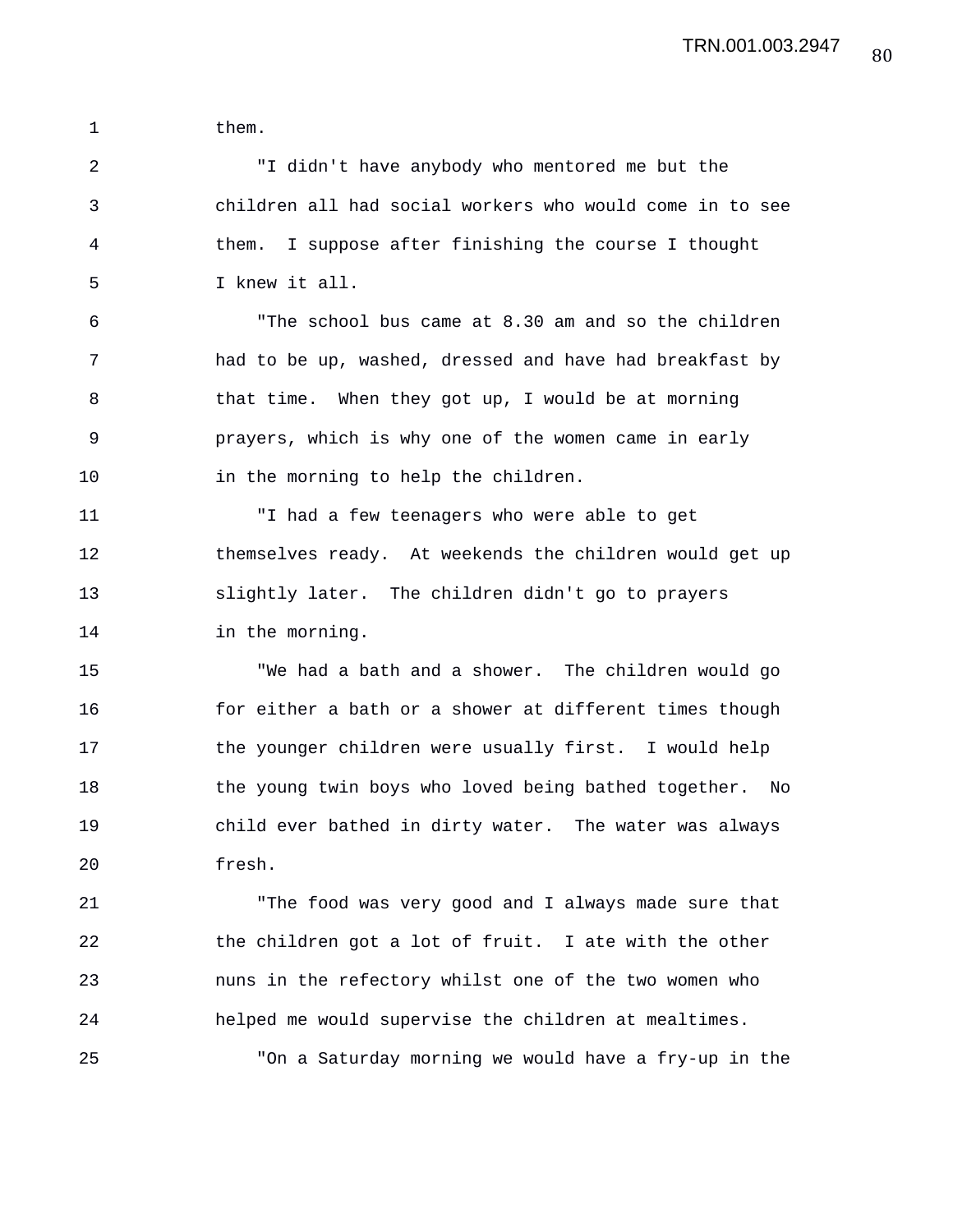1 hostel, which was a good way for the older children to 2 learn how to cook.

3 "If the children did not like something then I would 4 get them something else. For instance, some of them 5 didn't like porridge, so I got them cereal instead.

6 "The children had their own clothes, which in those 7 days were bought in bulk. There was a room which had a 8 lot of clothes including kilts and spare uniforms for 9 school. I recall are on one occasion that four of the 10 children were going on a trip with the school so I took 11 them to C&A to kit them out for the trip. I don't think 12 the children shared clothes or wore hand-me-downs.

13 "On a Saturday the older children made their beds. 14 Me and the two women who helped me did everything else. 15 The two women were marvellous. The children didn't need 16 to do chores. The children would sometimes help dry the 17 dishes, but that was it as far as chores were concerned.

18 "There was a TV and books and magazines. The 19 children always knew the programmes they wanted to watch 20 and I always encouraged the children to read. They had 21 a lot of nice toys and games. Often these would have 22 been brought in by their parents or donated by big firms 23 in Aberdeen at Christmas.

24 "The children had their own lockers and cupboards 25 where they kept their own property. They got pocket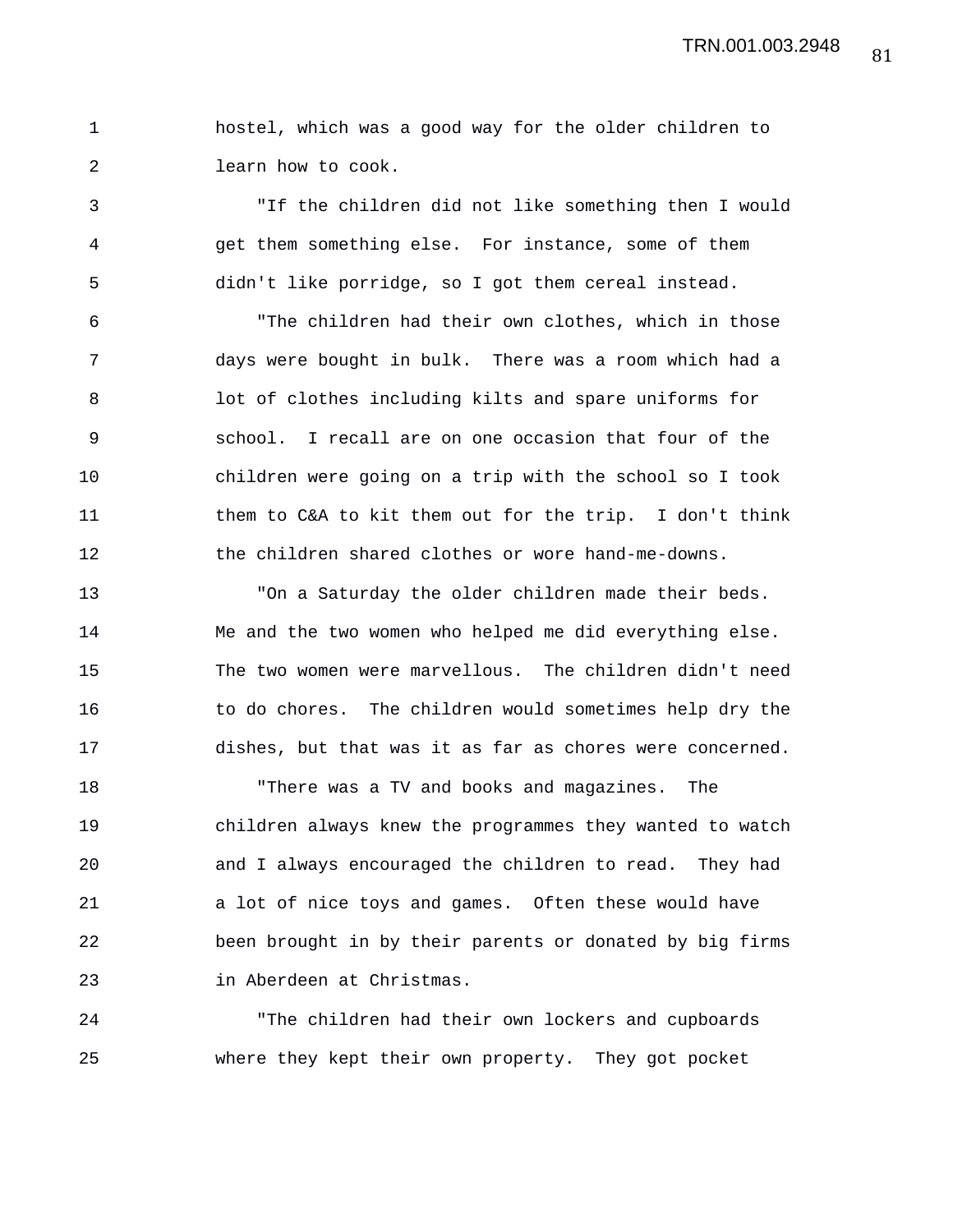1 money each week and would spend it as they liked on 2 a Saturday.

3 "We all went out to the park a lot but I don't 4 recall going to the cinema or to pantomimes. During the 5 ten months I was there, four of the teenage children 6 went to, I think, Belgium on a school trip. During the 7 holidays I would take the children to the beach and 8 I recall that we took a lot of photos.

9 "Also, the home hired a hostel in the Highlands that 10 summer and we took up beds and sleeping bags and stayed 11 there for a fortnight. We had good weather and had 12 a great time up there.

13 "At Christmastime the older children decorated the 14 hostel in the way they wanted and we had a full 15 Christmas dinner that was sent over from the main 16 building. The children would write letters to Santa.

17 "Some of the big firms were very good to the 18 children and would donate presents and would sometimes 19 organise a party for them. We would wrap up the 20 presents and, where possible, we would try to get each 21 child the present they had asked for or as close as 22 possible.

23 "Whenever one of the had a birthday, I would 24 make a party buffet and would get them a present. 25 Sometimes relatives would come round and take them out.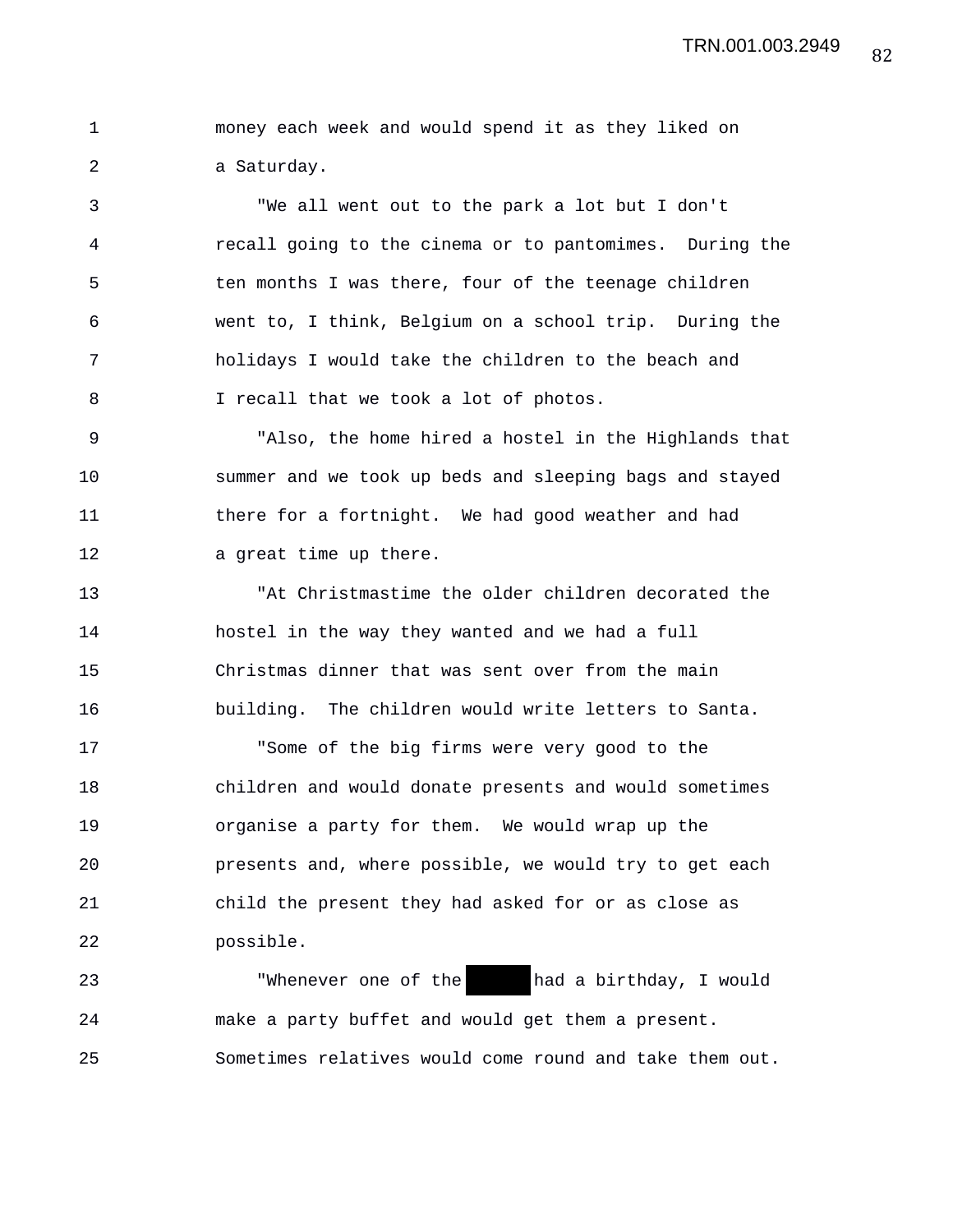1 "If a child was needing attention during the night 2 then I would deal with it. One of the boys had 3 a problem with bed-wetting. I would wake him up before 4 I went to bed and take him to the toilet. Sometimes we 5 caught it in time and sometimes we didn't. If he had 6 wet the bed, I would wash him and give him fresh pyjamas 7 and remake his bed.

8 "A bus picked the children up at 8.30 am and took 9 them to school. Mrs Shaw was the headmistress at the 10 primary school, but I don't recall the name of the 11 school, although it must have been the local Catholic 12 school. At night the children would do their homework 13 in the dining room.

14 "If any of the children were sick I would call 15 a doctor. There was also a form that the social work 16 required us to fill in whenever the children needed 17 medical attention.

18 "A doctor and a dentist would come in to see the 19 younger children but I took the older children to a 20 surgery if it was required. All the children had to 21 have a medical examination once a year.

22 "One girl tripped and broke her arm so that required 23 a few trips to the local hospital. I remember her 24 passing out when she got the plaster off. I think I had 25 a logbook where I recorded such things. Each child had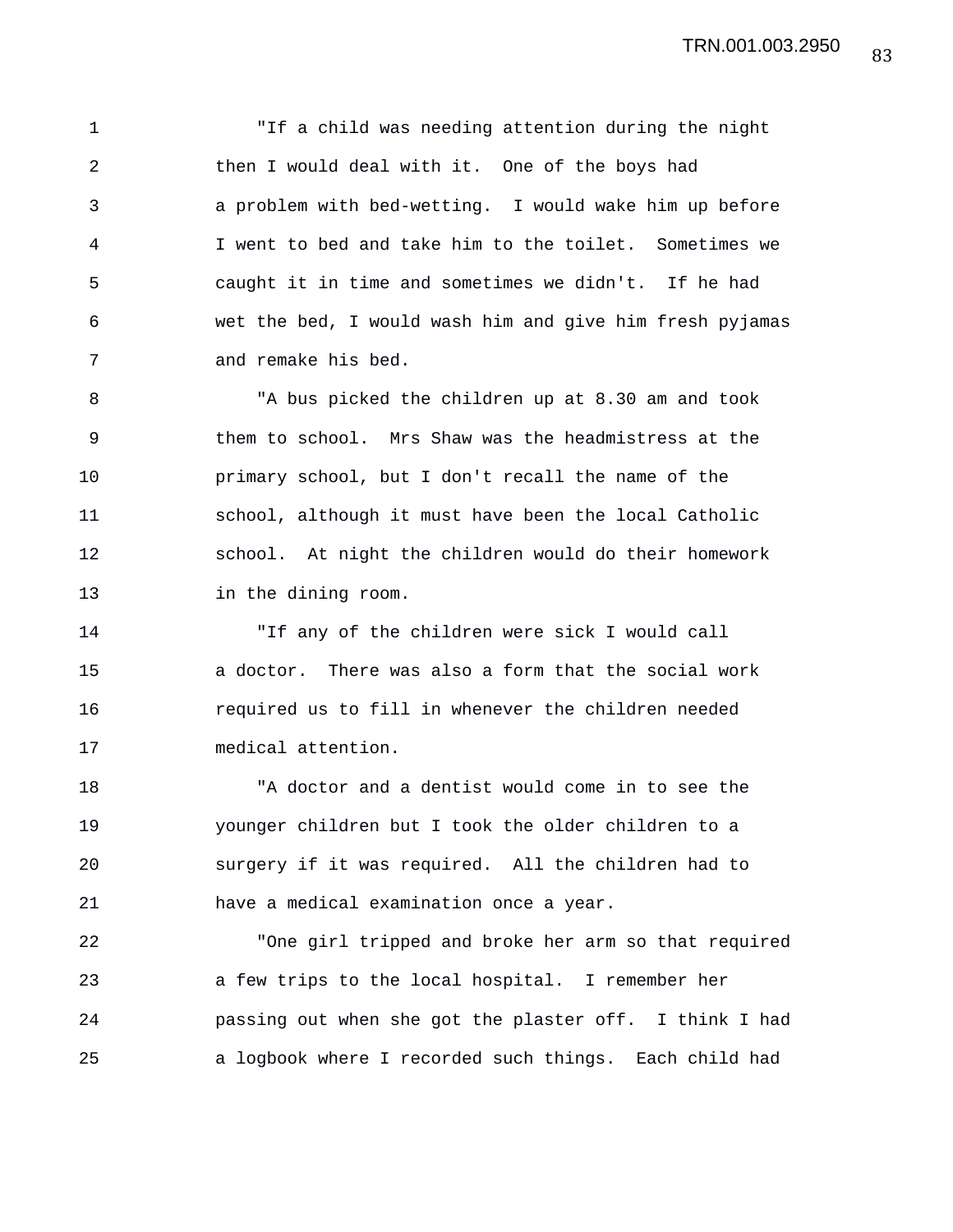1 their own file that I kept in the office although 2 I don't recall now where in the hostel my office was. 3 "My recollection is that the children liked to keep 4 their hair long and I don't remember ever going to get 5 their hair cut. 6 "No child ever died during my time in 7 Nazareth House. 8 "The children went to Mass every Sunday and I went 9 to prayers every day, but the only other time that the 10 children went to Mass that I recall was at Christmas. 11 Of course that was at midnight Mass and I remember the 12 children being desperate to get back to the hostel 13 because Santa was coming. 14 "Maybe at least one parent would come to visit most 15 weeks. It was a long way for the parents to travel as 16 most of the children were from Glasgow. The children

17 would always look forward to that. I would always speak 18 to the children after they had been out with family and 19 ask them what they had done. I would note what they 20 said in a logbook.

21 "I remember that the father of the twin boys and 22 their sisters was very good at visiting. He would come 23 every week and take them all out to the town.

24 "If official visitors came to the main building they 25 would also visit the children in the hostel and ask how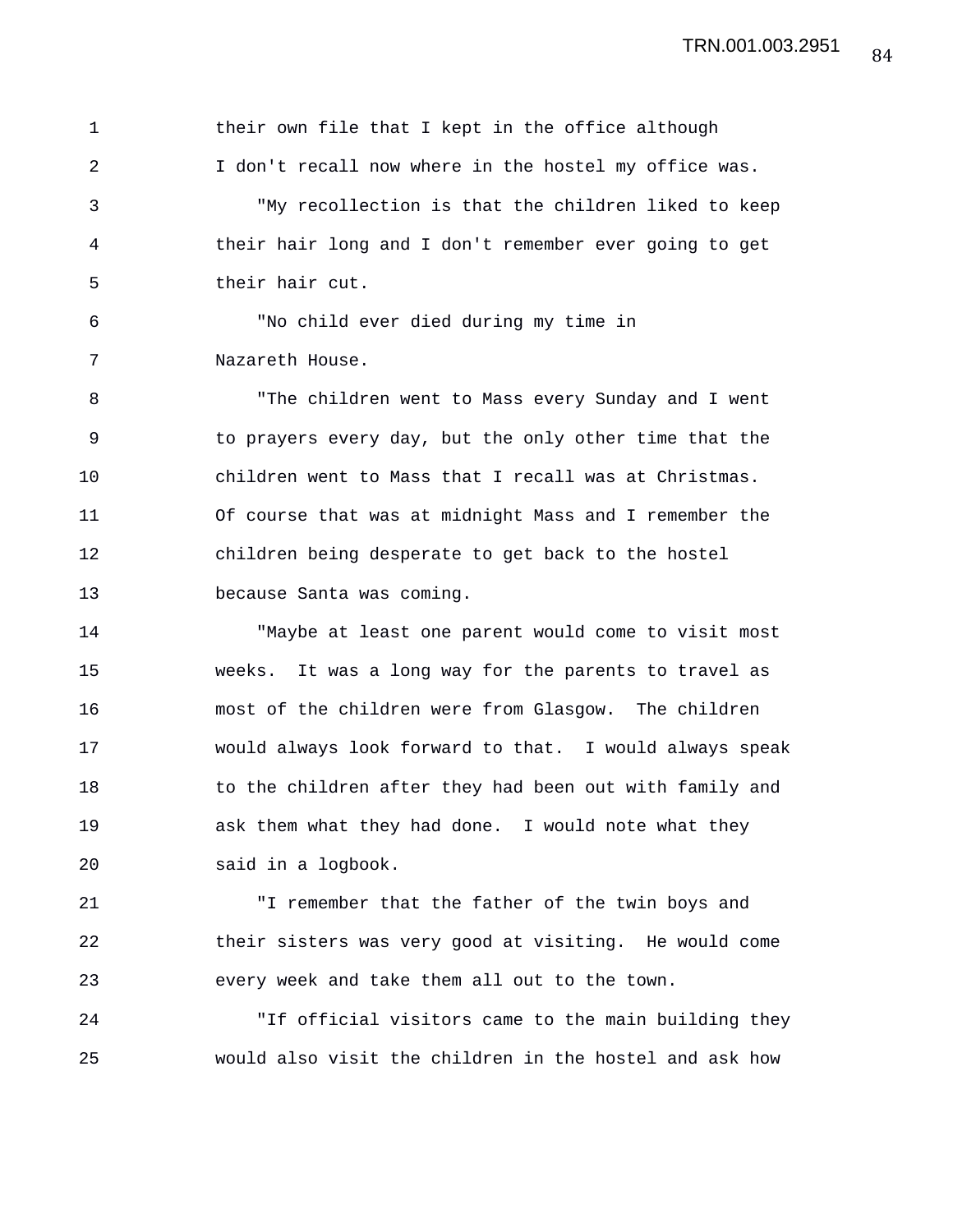85 TRN.001.003.2952

1 the children were doing. Our Counsellor from the 2 order's HQ came for a week during my time there. She 3 had no complainants about how I ran the hostel. 4 "We met with social workers regularly to see how the

5 children were getting on. It would always be noted in 6 the children's file that social work had attended. 7 I can't think of any occasion that any of the children 8 would have been left with anybody without somebody they 9 knew being there.

10 "During the 10 months I was in the hostel no 11 new children arrived there nor did any of them leave. 12 The 14 children there were there when I arrived were the 13 same 14 that were there when I left. I didn't know what 14 the procedure was for children arriving and leaving the 15 home other than one of the parents would be brought up 16 to arrange things.

17 "I kept the records on everything concerning the 18 children and these would be used for reviews with the 19 social workers. The younger of the two women who helped 20 me would have had access to the records I had, mainly 21 because things might happen when I wasn't there and she 22 would have to update the records.

23 "I don't know about what happened with discipline 24 and punishment in the main building but I don't think we 25 ever had to discipline any of the children in the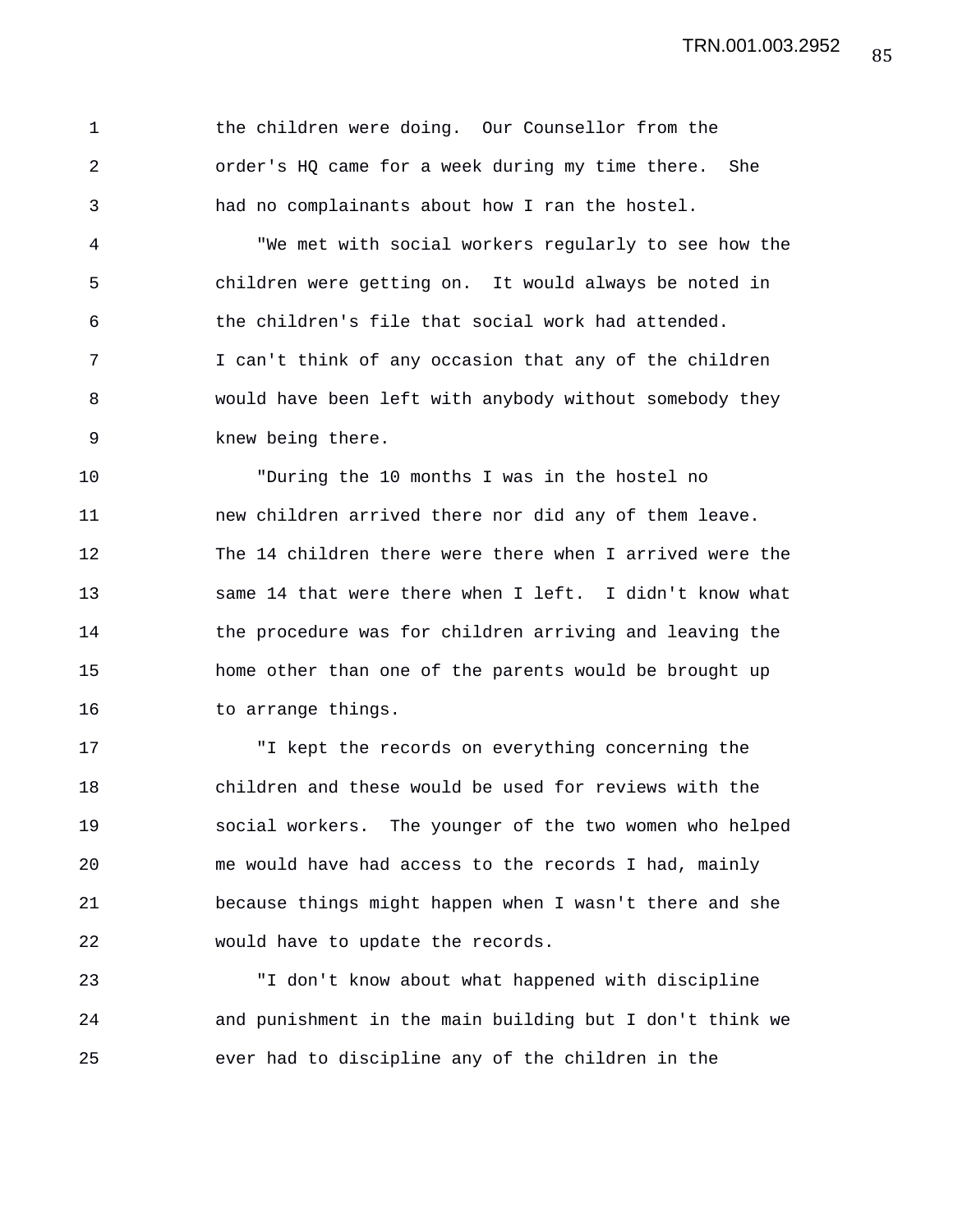1 hostel. They were great kids and it broke my heart when 2 I had to leave. They were really sad when I left.

3 "I can say for sure that the children in the hostel 4 were never the subject of any form of abuse. The 5 children were lovely. We were like a family and I was 6 very protective of them.

7 "With regards to what happened in the main building, 8 I would not be aware of what happened there as the only 9 time I was there would be when I sometimes went over at 10 mealtimes. I never saw anything untoward as I was too 11 busy with my own group.

12 "I'm aware that the inquiry has received reports of 13 abuse in the main building, and if what happened was as 14 described then I would certainly be of the view that 15 that would be considered abuse.

16 "I was never the subject of a complaint of any sort 17 while I was in Aberdeen.

18 The Solution of the Sole of the Sole of the Sole of the Sole of the Sole of the Sole of the Sole of the Sole of T 19 aware of her having any other names. She was great. 20 She could drive and used to take the children to the 21 doctors or wherever else they needed. I don't know how 22 old she was and all I can say is that she was in the 23 main building when I worked in the hostel.

24 TI would sometimes see Sister TEB when we were 25 both on duty on the school bus. We each took turns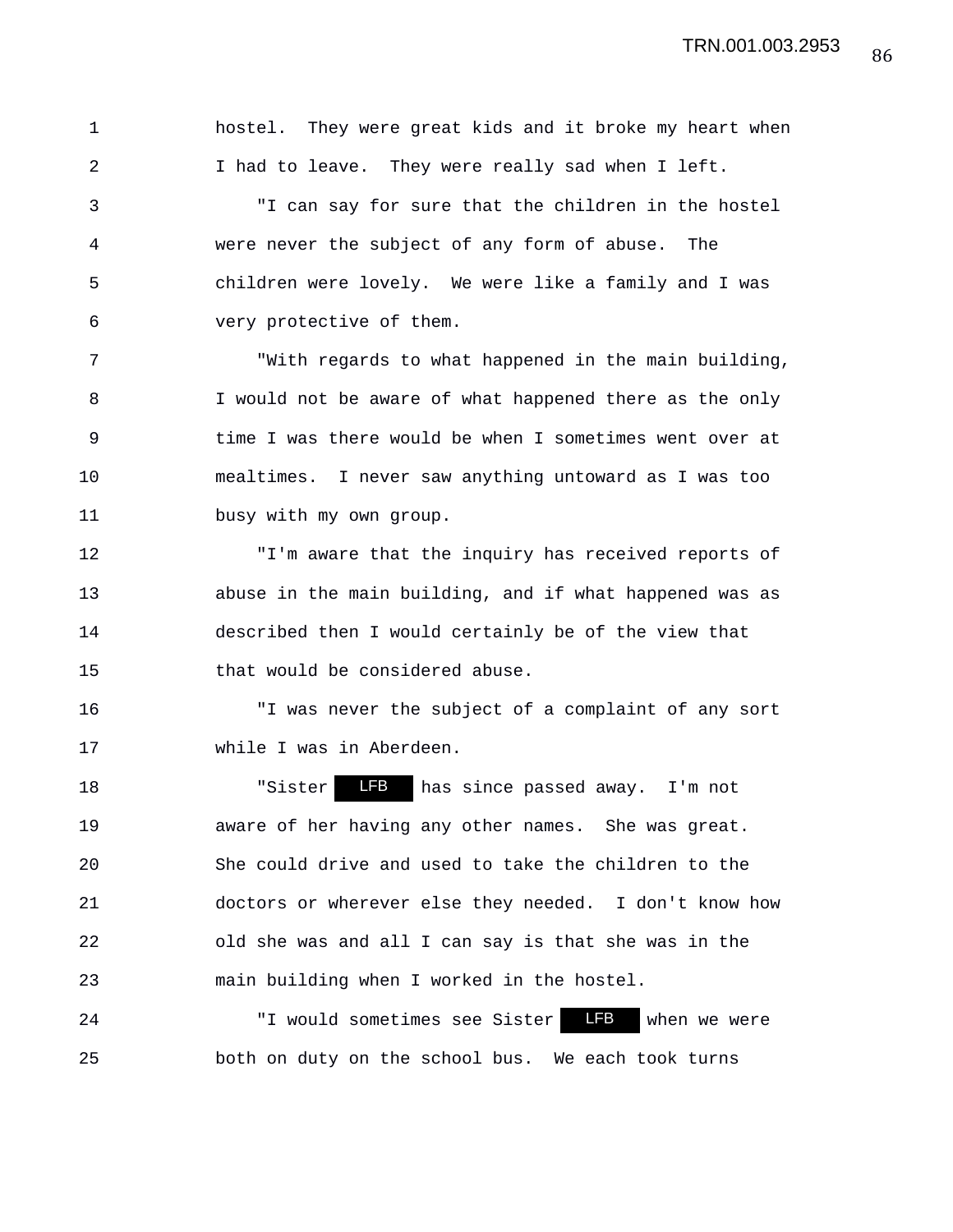1 going on the bus, two of us at a time, and sometimes our 2 turns would coincide. I don't recall seeing her 3 disciplining anybody on the bus, although I was usually 4 on the upper deck.

5 Subsetsman Subset Contract TAF had been in charge of the hostel 6 when it had been an industrial school. She had a room 7 in the hostel but I never saw her discipline any of the 8 children. I doubt if she ever had the chance to as she 9 really only slept there.

10 "Sister LTX was in the main building when I was 11 in the hostel. It was her group that I went to the 12 Highlands with. The little ones seemed to love her and 13 I never saw her discipline anybody. She had her own 14 staff which I had nothing to do with. She would take 15 her turn on the school bus but I never heard of any 16 wrongdoing by her.

17 18 19 20 21 22 23 "I wasn't really able to tell them anything because

24 we weren't allowed into each other's groups and the 25 hostel was very much separate from the main building.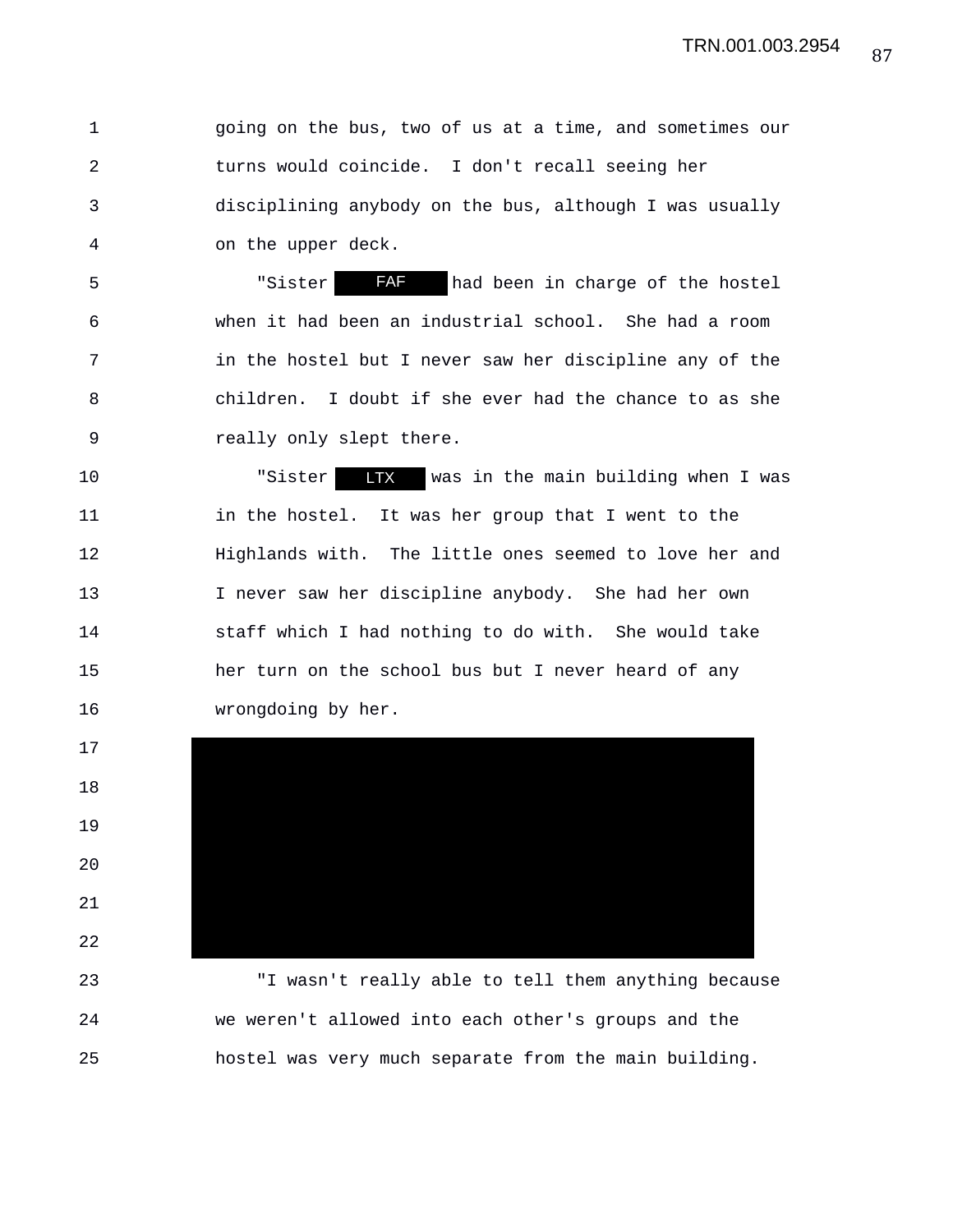1 **FAJ** worked with Sister **LTX** but I had 2 nothing to do with her.

3 "I don't know if the children in my care could have 4 spoken to anybody if something was wrong. I suppose 5 they could have spoken to the Mother Superior or one of 6 their social workers. It's nothing I ever experienced. 7 None of my children ever made any complaint about me or 8 the way I treated them.

9 "There was nothing I ever saw that I thought 10 constituted abuse or would have needed reported.

13 "I am aware that the inquiry has received 14 information about abuse at the main building in 15 Nazareth House Aberdeen and I can only suggest that 16 I was unaware of it simply because I was rarely in that 17 building. Also, I was only in Aberdeen for 10 months. 18 "The reason I moved from Aberdeen is that there was 19 a sister in Newcastle who was retiring and, the 20 religious life being what it is, I was sent there by my 21 order.

22 "I'll never forget the day I left. One of the 23 children was trying to pull my coat off begging me not 24 to go.

11

12

25 "I think when looking after children, it always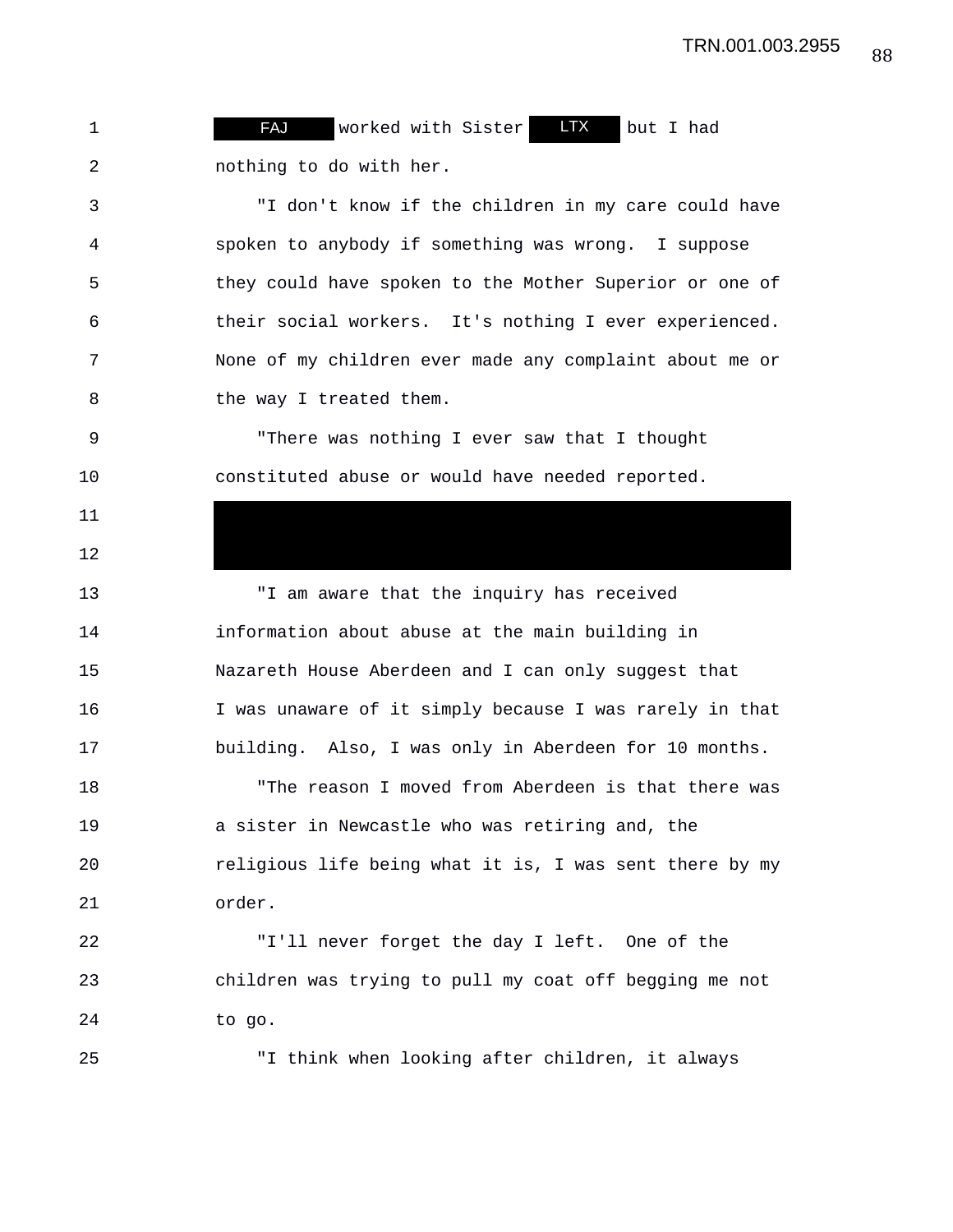1 depended on the individual as to how they dealt with 2 children. My own mother had died when I was young and 3 I was raised by relatives so I could empathise with 4 children who were far away from their home. I think it 5 was that that made me so wanting to make sure the 6 children in my care got nothing but love. 7 "I have no objection to my witness statement being 8 published as part of the evidence to the inquiry. 9 I believe the facts stated in the witness statement are 10 true." 11 The statement was signed by Sister Larkin on 12 1 May 2018. 13 LADY SMITH: Thank you very much. So does that complete the 14 evidence we're presenting today? 15 MS MACLEOD: That completes the evidence for today. 16 LADY SMITH: And tomorrow? 17 MS MACLEOD: Tomorrow we have three witnesses coming to give 18 oral evidence: two sisters and one former sister. 19 LADY SMITH: Very well. Starting at 10 o'clock tomorrow? 20 MS MACLEOD: Yes. 21 LADY SMITH: I'm going to rise now for the day and we'll sit 22 again at 10 o'clock tomorrow. 23 Thank you very much. 24 (12.20 pm) 25 (The hearing adjourned until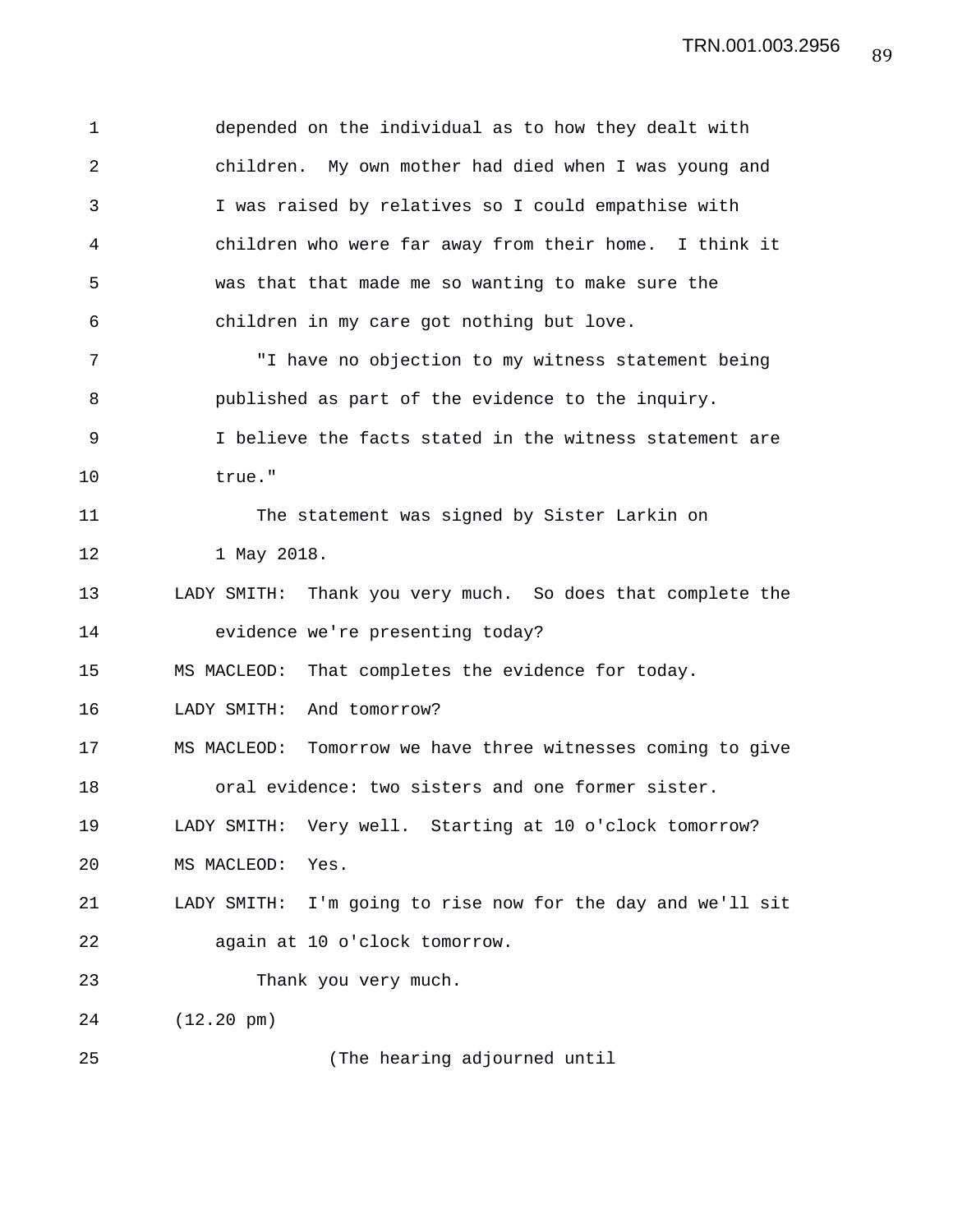| $\ensuremath{\mathbbm{1}}$ |  | 10.00 am on Thursday 7 June 2018) |  |  |
|----------------------------|--|-----------------------------------|--|--|
| $\sqrt{2}$                 |  |                                   |  |  |
| $\mathfrak{Z}$             |  |                                   |  |  |
| $\bf 4$                    |  |                                   |  |  |
| 5                          |  |                                   |  |  |
| $\epsilon$                 |  |                                   |  |  |
| $\boldsymbol{7}$           |  |                                   |  |  |
| $\,8\,$                    |  |                                   |  |  |
| $\mathsf{9}$               |  |                                   |  |  |
| $10\,$                     |  |                                   |  |  |
| $11\,$                     |  |                                   |  |  |
| $1\sqrt{2}$                |  |                                   |  |  |
| $13\,$                     |  |                                   |  |  |
| $14\,$                     |  |                                   |  |  |
| $15\,$                     |  |                                   |  |  |
| $16\,$                     |  |                                   |  |  |
| $17\,$                     |  |                                   |  |  |
| $18\,$                     |  |                                   |  |  |
| 19                         |  |                                   |  |  |
| $20\,$                     |  |                                   |  |  |
| $21\,$                     |  |                                   |  |  |
| $2\sqrt{2}$                |  |                                   |  |  |
| 23                         |  |                                   |  |  |
| $2\sqrt{4}$                |  |                                   |  |  |
| 25                         |  |                                   |  |  |